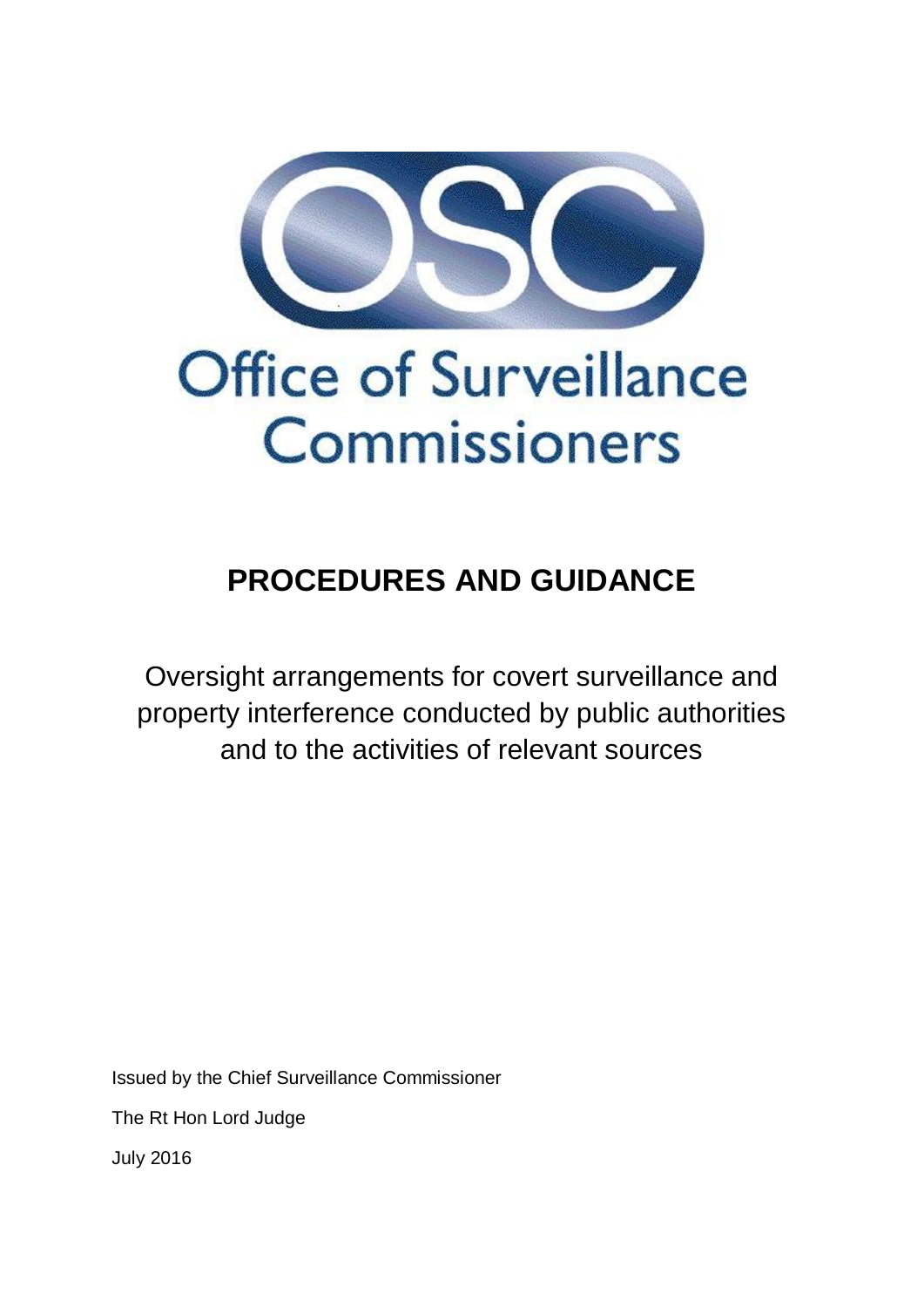#### **IMPORTANT NOTICES**

The opinions expressed within the Interpretation Guidance section of this publication are those of the Surveillance Commissioners. The OSC is not a judicial authority. This Guidance simply indicates the way in which the Commissioners would be minded to construe particular statutory provisions. There is no statutory requirement to publish them but they are a response to frequent requests for guidance from public authorities or are matters raised or identified during the inspection process. In the absence of case law, they are the most reliable indicator of likely judicial interpretation. They are the basis upon which inspections will be conducted and performance assessed by the Office of Surveillance Commissioners. Applicants and Authorising Officers should take note of the interpretations when constructing and considering applications and authorisations for the use of covert powers.

This document is to be properly promoted by and made accessible to all members of each public authority subject to the oversight of the Chief Surveillance Commissioner. Authorising Officers ought to have a personal copy.

This document is made publicly available to coincide with the laying of the Chief Surveillance Commissioner's Annual Report to the Prime Minister and Scottish Ministers for the period April 2015 - March 2016 and is available in electronic format from the OSC website – [https://osc.independent.gov.uk](https://osc.independent.gov.uk/)

Extracts may be reproduced but Notes must be copied in full and without alteration. Any extracts must be attributed as "Note [number] of the OSC's 2016 Procedures & Guidance document" either immediately following the extract or as a footnote or endnote.

This document supersedes in its entirety the previous version issued in December 2014. The Chief Surveillance Commissioner, Surveillance Commissioners and Assistant Surveillance Commissioners – all of whom have held judicial office – will note its contents but may exercise individual discretion if they are presented with facts that justify expression of an alternative view.

© OSC 2016 all rights reserved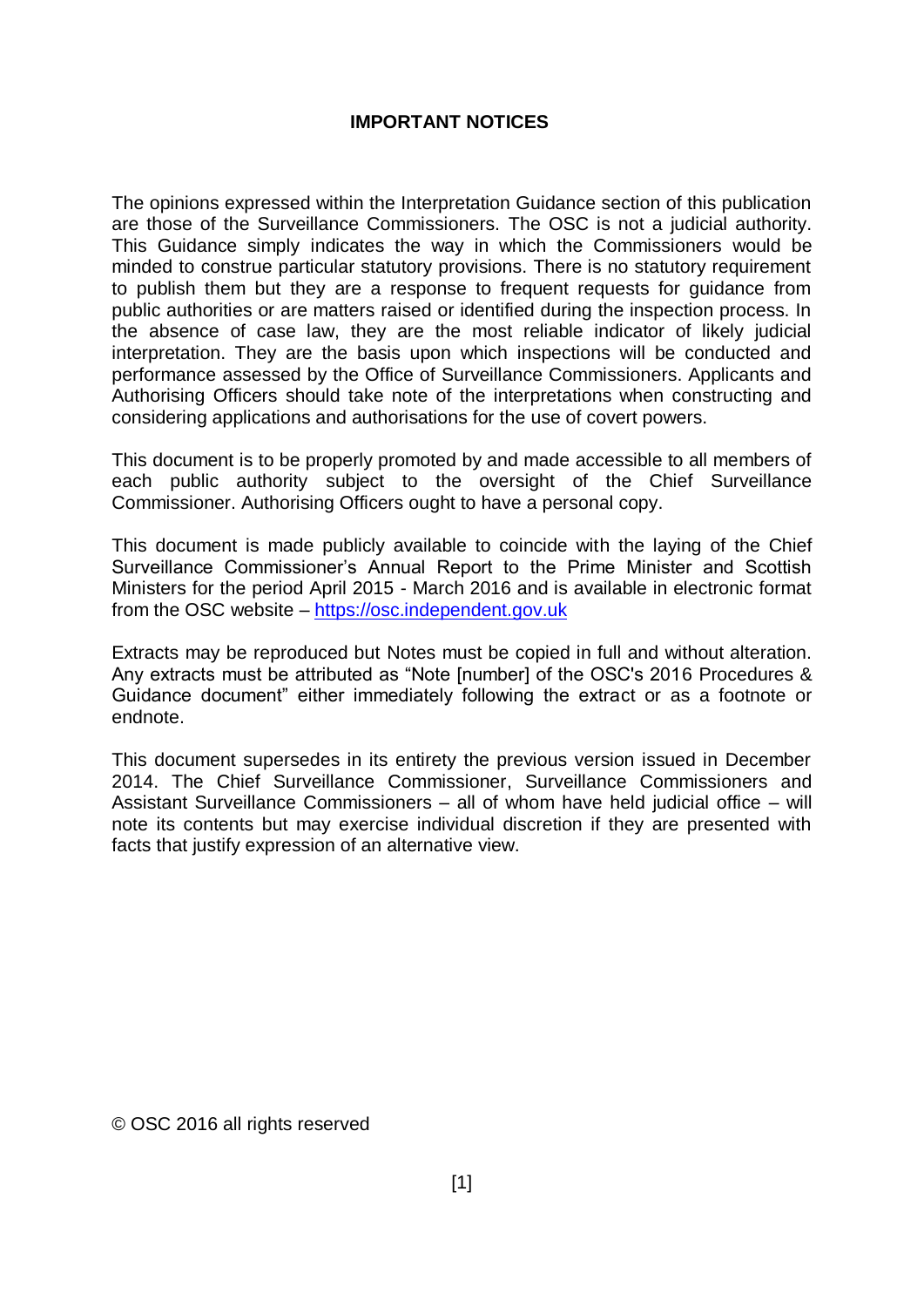# **POST PUBLICATION AMENDMENTS**

| <b>Note</b><br>number | <b>Date</b><br>amended | <b>Nature of amendment</b> |
|-----------------------|------------------------|----------------------------|
|                       |                        |                            |
|                       |                        |                            |
|                       |                        |                            |
|                       |                        |                            |
|                       |                        |                            |
|                       |                        |                            |
|                       |                        |                            |
|                       |                        |                            |
|                       |                        |                            |
|                       |                        |                            |
|                       |                        |                            |
|                       |                        |                            |
|                       |                        |                            |
|                       |                        |                            |
|                       |                        |                            |
|                       |                        |                            |
|                       |                        |                            |
|                       |                        |                            |
|                       |                        |                            |
|                       |                        |                            |
|                       |                        |                            |
|                       |                        |                            |
|                       |                        |                            |
|                       |                        |                            |
|                       |                        |                            |
|                       |                        |                            |
|                       |                        |                            |
|                       |                        |                            |
|                       |                        |                            |
|                       |                        |                            |
|                       |                        |                            |
|                       |                        |                            |
|                       |                        |                            |
|                       |                        |                            |
|                       |                        |                            |
|                       |                        |                            |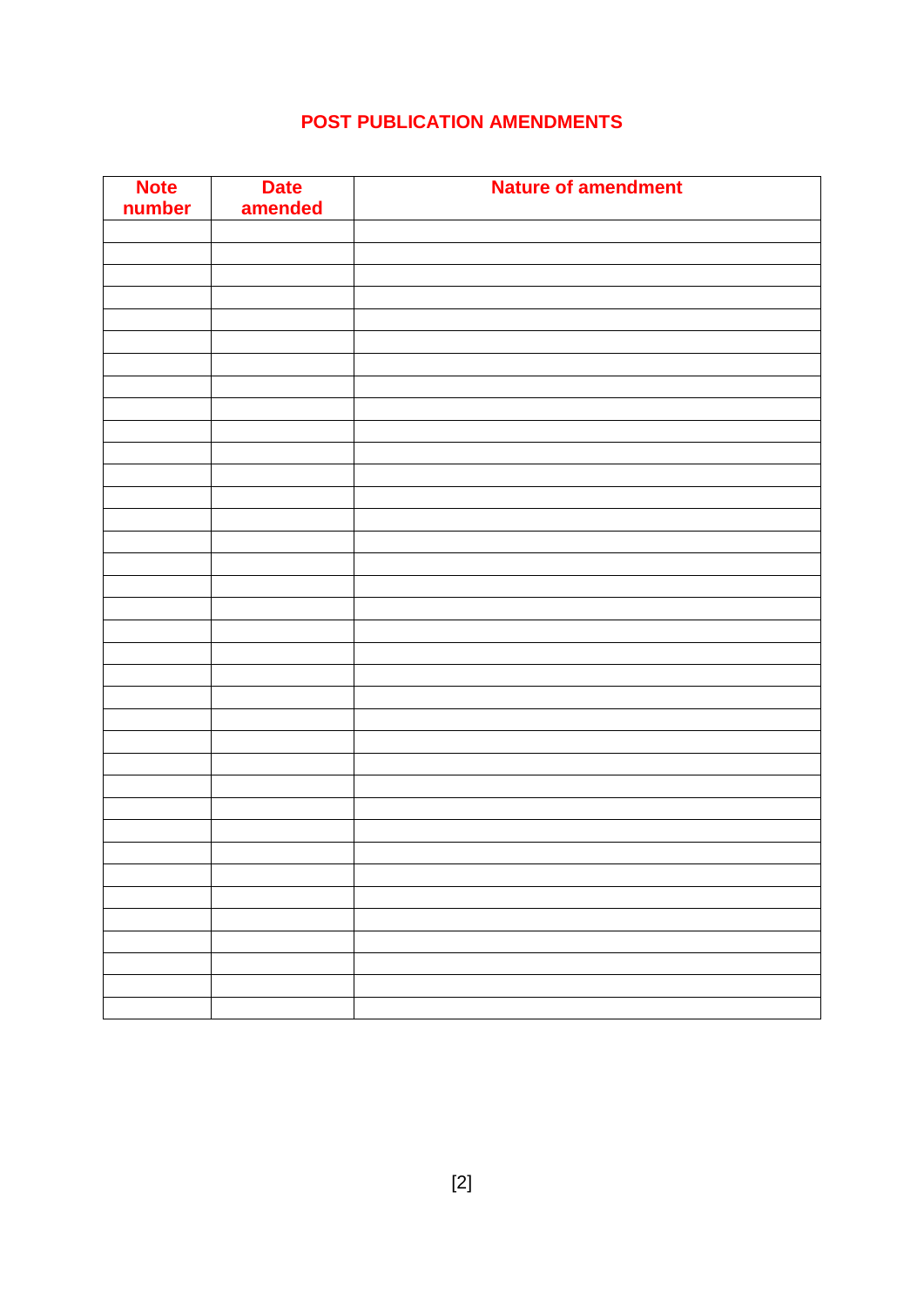# **CONTENTS**

| SECTION TWO - CASES REQUIRING NOTIFICATION OR PRIOR APPROVAL  10 |  |
|------------------------------------------------------------------|--|
|                                                                  |  |
|                                                                  |  |
|                                                                  |  |
|                                                                  |  |
|                                                                  |  |
|                                                                  |  |
|                                                                  |  |
|                                                                  |  |
|                                                                  |  |
|                                                                  |  |
|                                                                  |  |
|                                                                  |  |
|                                                                  |  |
|                                                                  |  |
|                                                                  |  |
|                                                                  |  |
|                                                                  |  |
|                                                                  |  |
|                                                                  |  |
|                                                                  |  |
|                                                                  |  |
|                                                                  |  |
|                                                                  |  |
|                                                                  |  |
|                                                                  |  |
|                                                                  |  |
|                                                                  |  |
|                                                                  |  |
|                                                                  |  |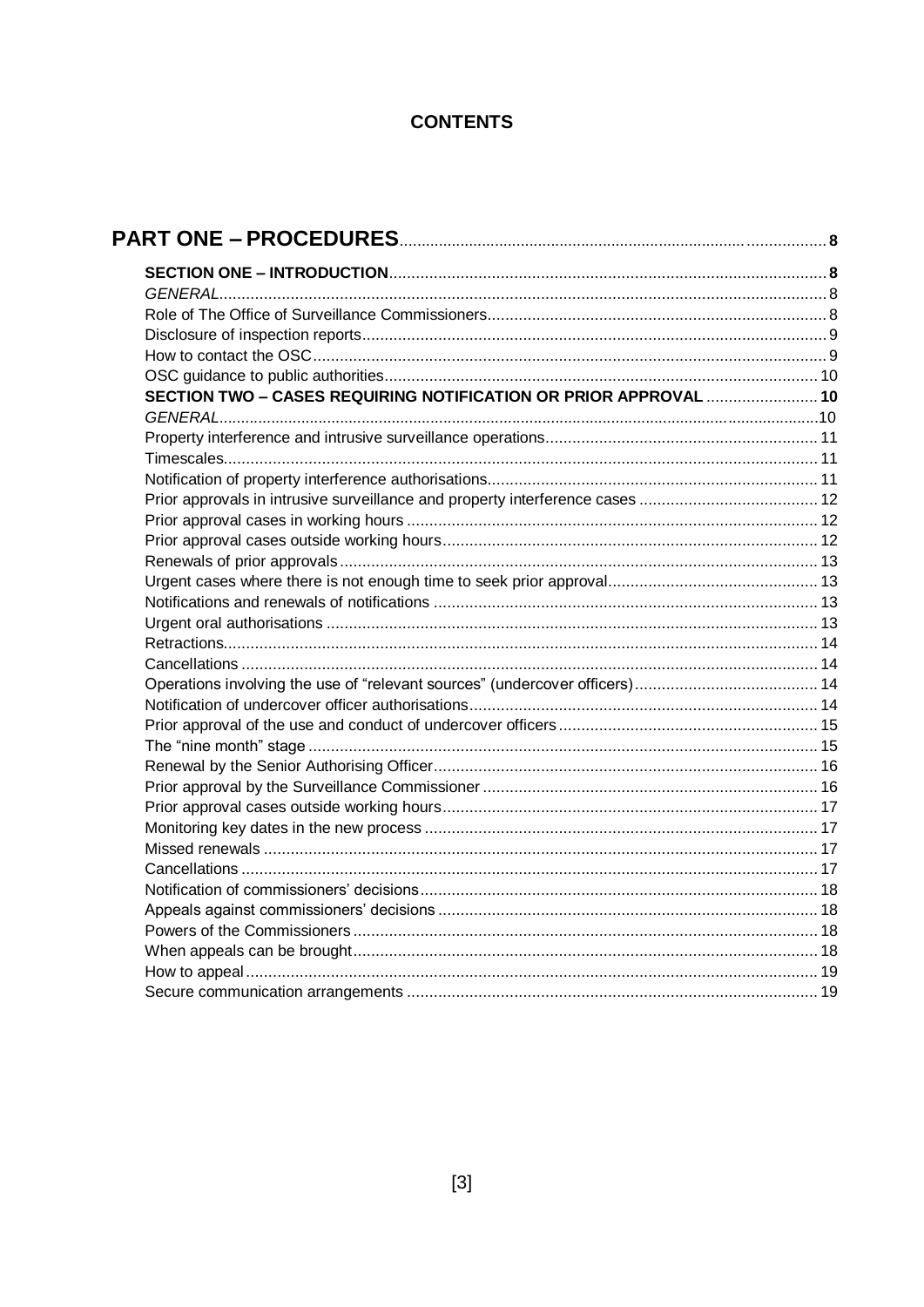| An Authorising Officer must demonstrate his satisfaction with the intelligence on which an application |  |
|--------------------------------------------------------------------------------------------------------|--|
| The impact of UK Statutory Instrument 2010/521 and 2012/1500 (restricting local authority grounds      |  |
| All covert activity that is not properly authorised should be reported as soon as it is recognised 22  |  |
|                                                                                                        |  |
|                                                                                                        |  |
|                                                                                                        |  |
|                                                                                                        |  |
|                                                                                                        |  |
|                                                                                                        |  |
|                                                                                                        |  |
|                                                                                                        |  |
|                                                                                                        |  |
|                                                                                                        |  |
|                                                                                                        |  |
|                                                                                                        |  |
|                                                                                                        |  |
| What must be specified in authorisations (section 32(5) of RIPA and section 6(5) of RIP(S)A)  28       |  |
|                                                                                                        |  |
|                                                                                                        |  |
| Absence of Authorising Officer (section 94(1) of PA97, section 34(2) of RIPA and section 12(2) of      |  |
| Authorisations under section 93(3) of PA97: execution by another organisation                          |  |
|                                                                                                        |  |
|                                                                                                        |  |
| The use by one authority of another to conduct surveillance for a crime that it has no capability to   |  |
|                                                                                                        |  |
|                                                                                                        |  |
| One public authority may not force the terms of an authorisation on another31                          |  |
|                                                                                                        |  |
|                                                                                                        |  |
|                                                                                                        |  |
|                                                                                                        |  |
|                                                                                                        |  |
|                                                                                                        |  |
| The Authorising Officer should fully understand the capability of surveillance equipment  33           |  |
|                                                                                                        |  |
|                                                                                                        |  |
| The "Kinloch" judgment (Kinloch v Her Majesty's Advocate [2012] UKSC 62) 34                            |  |
| Biographical information does not satisfy the private information test on its own 34                   |  |
|                                                                                                        |  |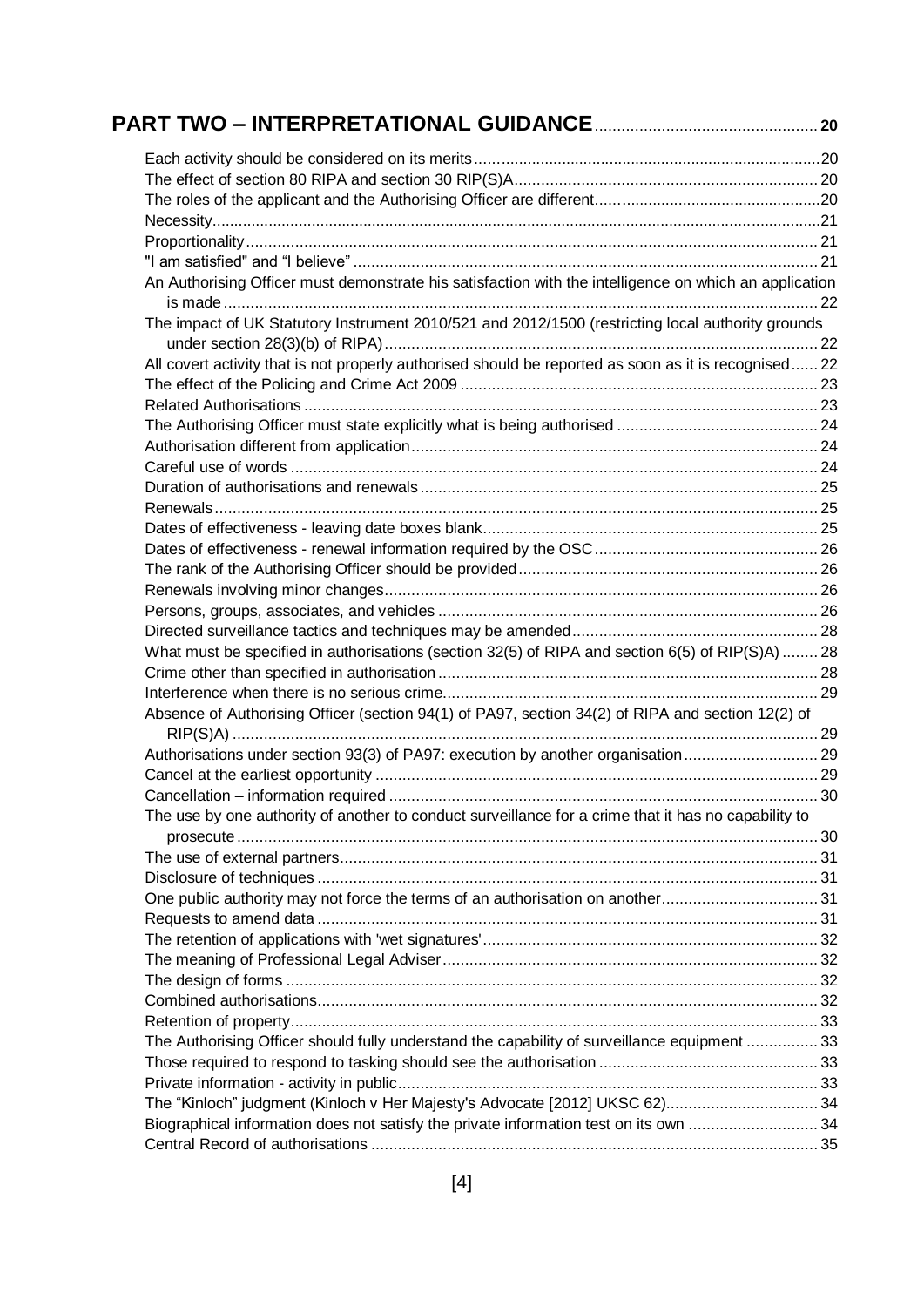| Use by officers of covert surveillance devices to confirm at a later date what has been said or    |  |
|----------------------------------------------------------------------------------------------------|--|
| done by another person (section 48(2) of RIPA and section 31(2) of RIP(S)A) 38                     |  |
|                                                                                                    |  |
|                                                                                                    |  |
|                                                                                                    |  |
|                                                                                                    |  |
| Renewals for property interference and intrusive surveillance must specify all actions taken 39    |  |
|                                                                                                    |  |
| Property details (paragraphs 7.6 and 7.7 Covert Surveillance and Property Interference Code of     |  |
|                                                                                                    |  |
|                                                                                                    |  |
| Property interference outside designated operational areas of responsibility when no written       |  |
|                                                                                                    |  |
|                                                                                                    |  |
| Tracking devices and surveillance equipment within public authority vehicles  41                   |  |
|                                                                                                    |  |
|                                                                                                    |  |
|                                                                                                    |  |
|                                                                                                    |  |
|                                                                                                    |  |
| Urgent oral authorisation (section 43(1)(a) of RIPA, section 19(1)(a) of RIP(S)A and section 95(1) |  |
|                                                                                                    |  |
|                                                                                                    |  |
| What constitutes 'property' and 'interference' (section 92 of PA97): keys, shoes, baggage          |  |
|                                                                                                    |  |
|                                                                                                    |  |
|                                                                                                    |  |
|                                                                                                    |  |
| Covert search of residential premises or a private vehicle and of items found therein (section     |  |
|                                                                                                    |  |
| The use of surveillance devices on police property, in places of detention or custody and places   |  |
|                                                                                                    |  |
|                                                                                                    |  |
|                                                                                                    |  |
|                                                                                                    |  |
|                                                                                                    |  |
|                                                                                                    |  |
|                                                                                                    |  |
|                                                                                                    |  |
|                                                                                                    |  |
| Dwelling (section 97(2)(a) of PA97)and residential premises (section 48(1) of RIPA and section     |  |
|                                                                                                    |  |
|                                                                                                    |  |
|                                                                                                    |  |
|                                                                                                    |  |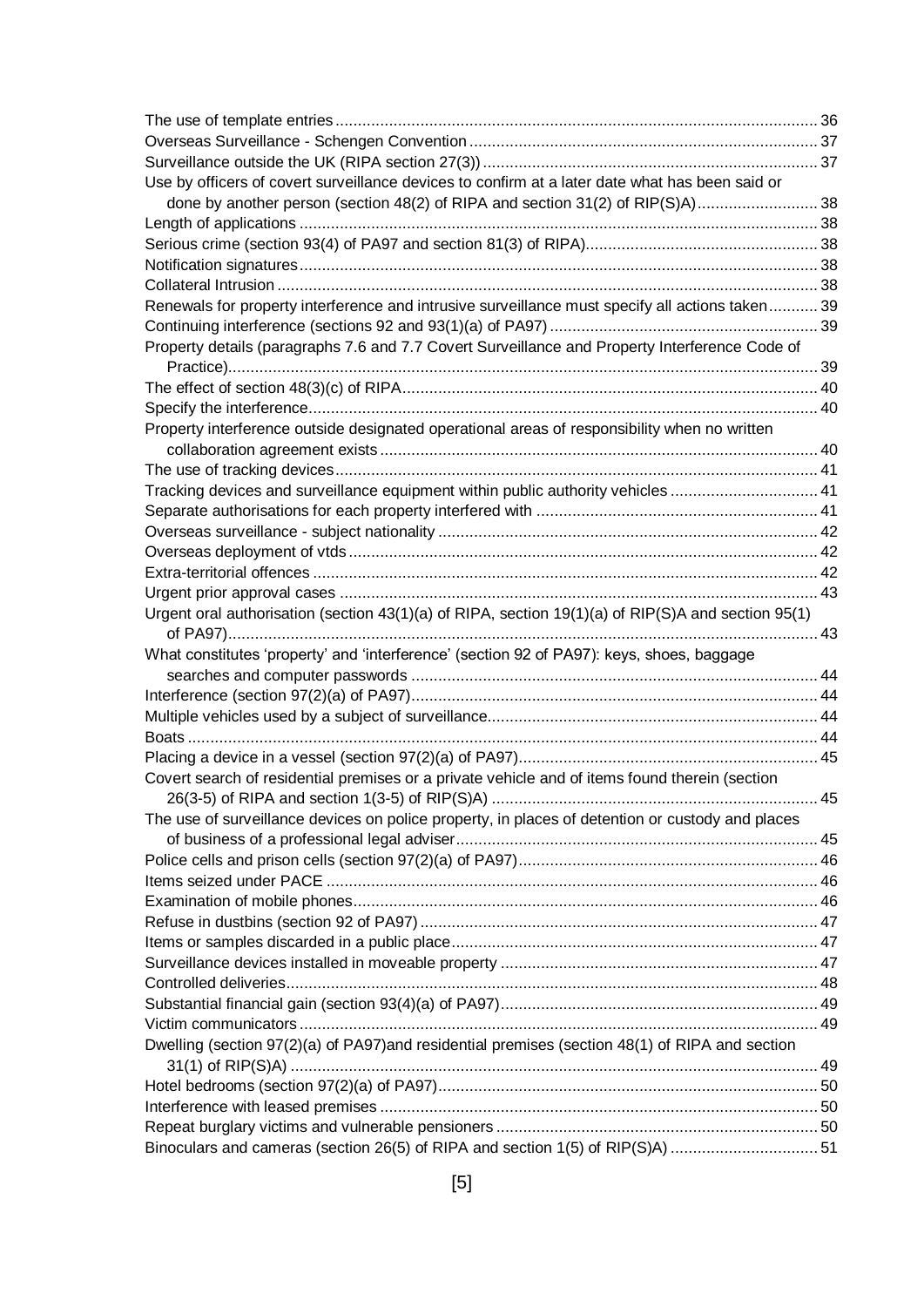| Authorisation for undercover officers (section 29(4)(b) of RIPA and section 7(5)(b) of RIP(S)A,  |  |
|--------------------------------------------------------------------------------------------------|--|
|                                                                                                  |  |
|                                                                                                  |  |
|                                                                                                  |  |
|                                                                                                  |  |
| Adult CHIS (including the majority of undercover officers and those authorised to participate in |  |
|                                                                                                  |  |
|                                                                                                  |  |
|                                                                                                  |  |
|                                                                                                  |  |
|                                                                                                  |  |
|                                                                                                  |  |
| Handlers and Controllers must be from the same investigating authority as the Authorising        |  |
|                                                                                                  |  |
|                                                                                                  |  |
|                                                                                                  |  |
|                                                                                                  |  |
|                                                                                                  |  |
|                                                                                                  |  |
|                                                                                                  |  |
|                                                                                                  |  |
|                                                                                                  |  |
|                                                                                                  |  |
| Extent of directed surveillance (section 26 of RIPA and section 1(2) of RIP(S)A)  62             |  |
| Subject or operation specific (section 26(2)(a) of RIPA and section 1(2)(a) of RIP(S)A)  62      |  |
|                                                                                                  |  |
| Crime in progress: private information (section 26(10) of RIPA and section 1(9) of RIP(S)A) 62   |  |
|                                                                                                  |  |
|                                                                                                  |  |
|                                                                                                  |  |
|                                                                                                  |  |
|                                                                                                  |  |
|                                                                                                  |  |
| Urgent oral authorisations - essential information to be provided to local authority CCTV        |  |
|                                                                                                  |  |
|                                                                                                  |  |
|                                                                                                  |  |
|                                                                                                  |  |
|                                                                                                  |  |
| Police use of grounds of national security (cf RIPA section 28(3)(a) and 29(3)(a)) 66            |  |
|                                                                                                  |  |
|                                                                                                  |  |
|                                                                                                  |  |
|                                                                                                  |  |
|                                                                                                  |  |
|                                                                                                  |  |
|                                                                                                  |  |
|                                                                                                  |  |
|                                                                                                  |  |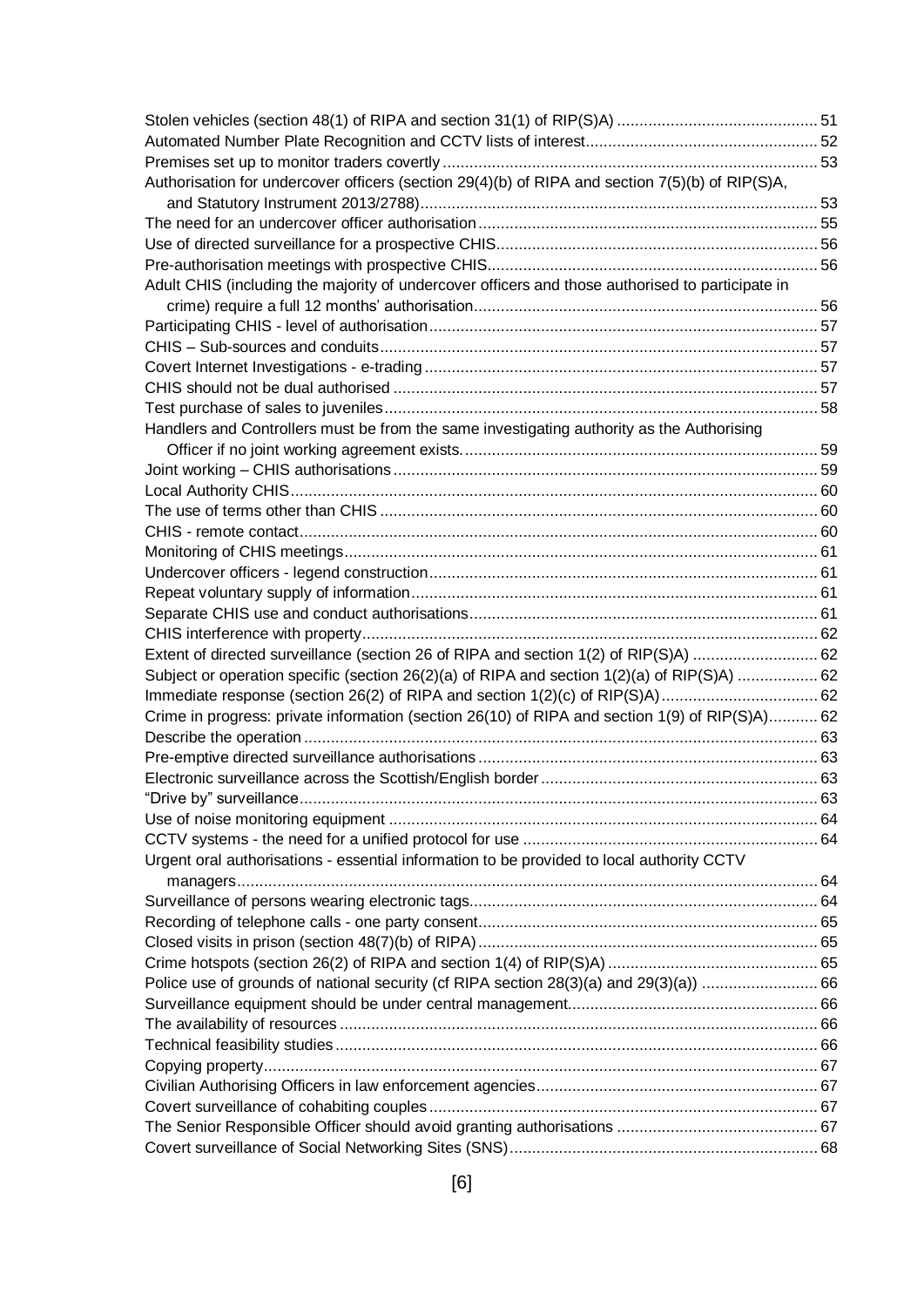| Prior approval of a magistrate under section 32A of RIPA (England and Wales only)  69 |  |
|---------------------------------------------------------------------------------------|--|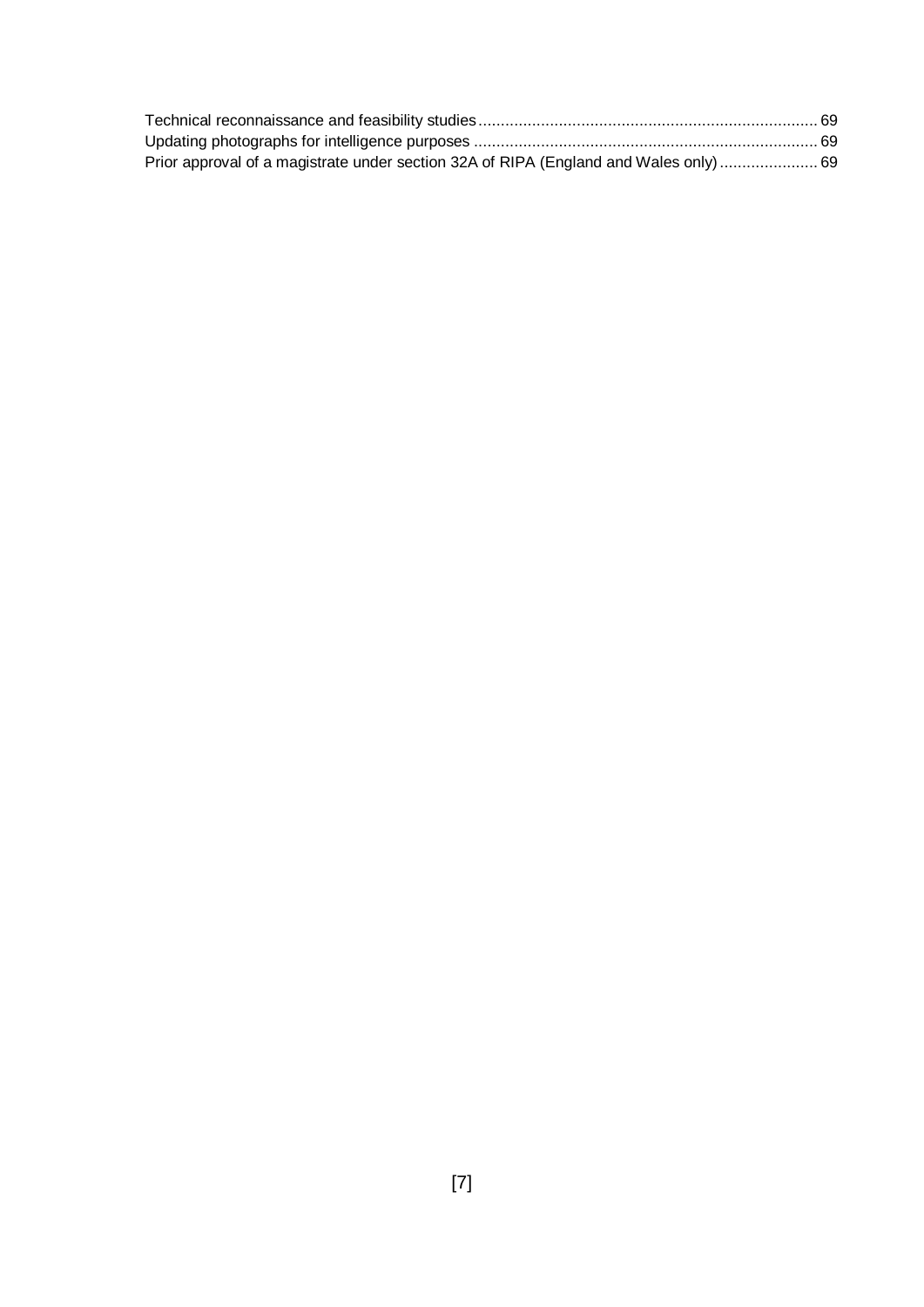# **PART ONE – PROCEDURES**

# <span id="page-8-1"></span><span id="page-8-0"></span>*SECTION ONE – INTRODUCTION*

# <span id="page-8-2"></span>*GENERAL*

- 1. This document explains the role of the Office of Surveillance Commissioners and how the Commissioners carry out their statutory functions. It also sets out the requirements of the Chief Surveillance Commissioner with regard to the notification of authorisations for property interference, intrusive surveillance and for the activities of "relevant sources" (undercover officers). It takes account of the implementation of The Police Act 1997 ("PA97"), The Regulation of Investigatory Powers Act 2000 ("RIPA"), The Regulation of Investigatory Powers (Scotland) Act 2000 ("RIP(S)A") and amending legislation. It replaces all previous versions of the Procedures and Guidance.
- 2. For ease of reference, the terms "he" and "his" are used throughout this document.

# <span id="page-8-3"></span>*ROLE OF THE OFFICE OF SURVEILLANCE COMMISSIONERS*

- 3. The OSC is a non departmental public body (NDPB) which was established to oversee the authorisation and use of covert tactics by statutorily empowered public authorities. The work of the OSC is led by the Chief Surveillance Commissioner. He reports directly to the Prime Minister and Scottish Ministers and is supported by Ordinary Surveillance Commissioners, Assistant Surveillance Commissioners, Surveillance Inspectors and a Secretariat.
- 4. The Commissioners are appointed under Part III of PA97 and RIP(S)A to oversee activities carried out under those Acts as well as under Parts II and III of RIPA.
- 5. The work of the Commissioners is divided into four main categories:
	- i. considering notifications of authorisations for property interference when they are granted, renewed or cancelled
	- ii. deciding whether to grant or withhold approval for certain operations under PA97 and under RIPA/RIP(S)A before they take place
	- iii. considering notifications of, and (in long term authorisations) deciding whether to grant approval for, the use and conduct of undercover officers
- iv. oversight of the use of powers conferred by the Acts relating to encryption keys.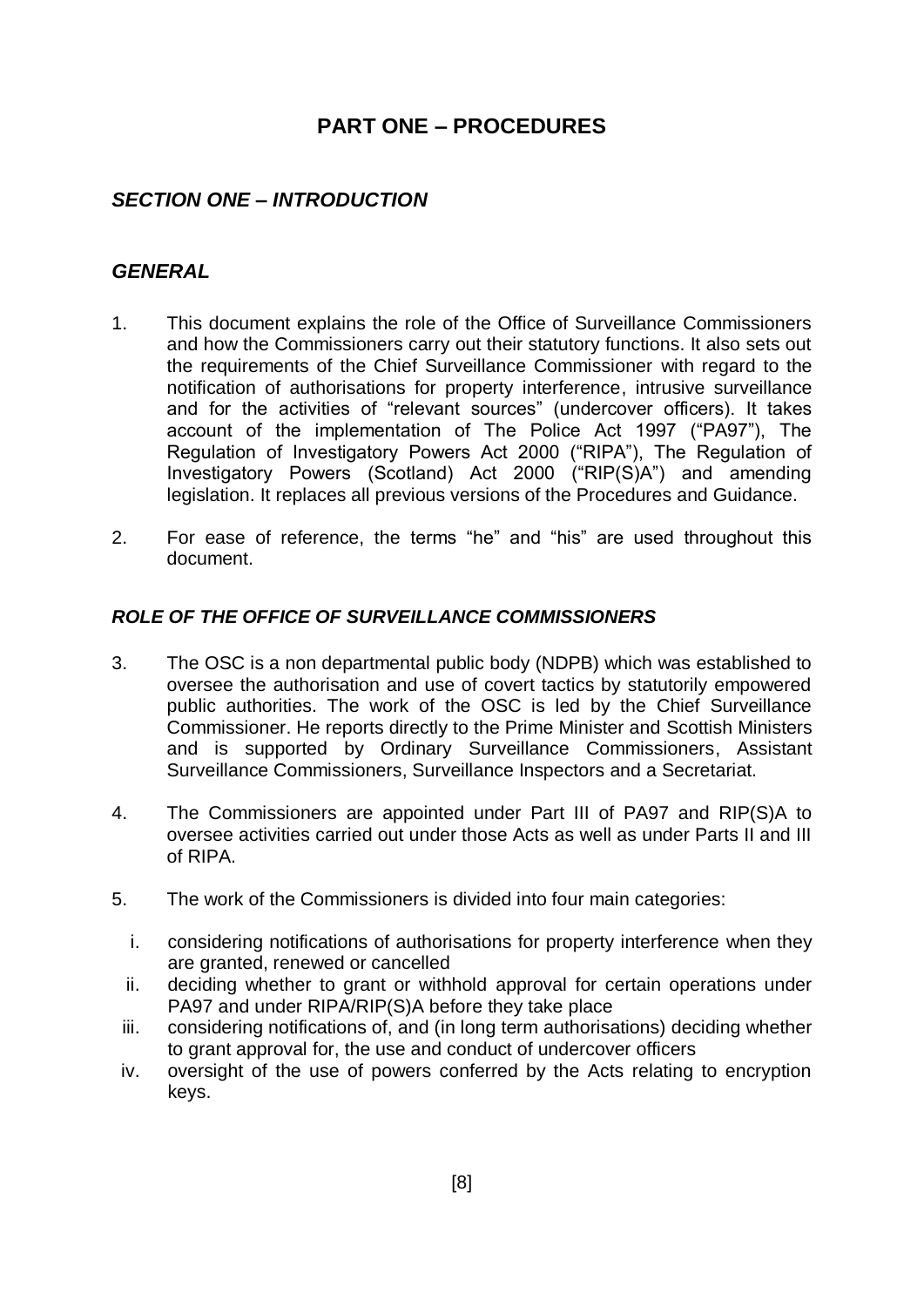6. Even if a Commissioner's prior approval is required before an authorisation becomes effective, the responsibility for authorising an activity always remains with the Authorising Officer within the relevant law enforcement agency. It is the responsibility of each Authorising Officer to ensure that any necessary approval is obtained from the Commissioners.

#### <span id="page-9-0"></span>*Disclosure of inspection reports*

- 7. Paragraph 9.7 of the Home Office CHIS Code of Practice provides that reports made by the Commissioners concerning the inspection of public authorities and their exercise and performance of powers under RIPA Part II may be made available to the Home Office. Paragraph 9.8 provides that public authorities may publish their inspection reports, in full or in summary, subject to the approval of the OSC at least 10 working days prior to intended publication. These provisions were not made at the request of the Chief Surveillance Commissioner. He does not divulge the content of inspection reports to anyone other than the Chief Officer of the public authority inspected.
- 8. It is the Chief Officer's prerogative to release the inspection report of his authority in full or in part. If he chooses to do so, he must balance the need for transparency with the need to retain operational security of sensitive tactics and personnel employed by his own authority and by other public authorities in accordance with the Freedom of Information Act. The OSC does not have the capacity to provide approval of disclosure and does not require prior notification of intent to release reports.

# <span id="page-9-1"></span>*How to contact the OSC*

- 9. Any queries on interpretational issues or operating practices should be directed to the appropriate regional office in the first instance. If necessary, queries can be referred to the Secretary of the OSC. Authorisations for England, Wales and Scotland will be processed by the central office and those for Northern Ireland by the Belfast office.
- 10. Section 2 of this guidance sets out the procedures to be adopted by law enforcement agencies in notifying Commissioners of authorisations and requesting prior approval where appropriate. These procedures only cover the requirements subsequent to authorisation by an Authorising Officer. Procedures prior to this remain the responsibility of the relevant law enforcement agency.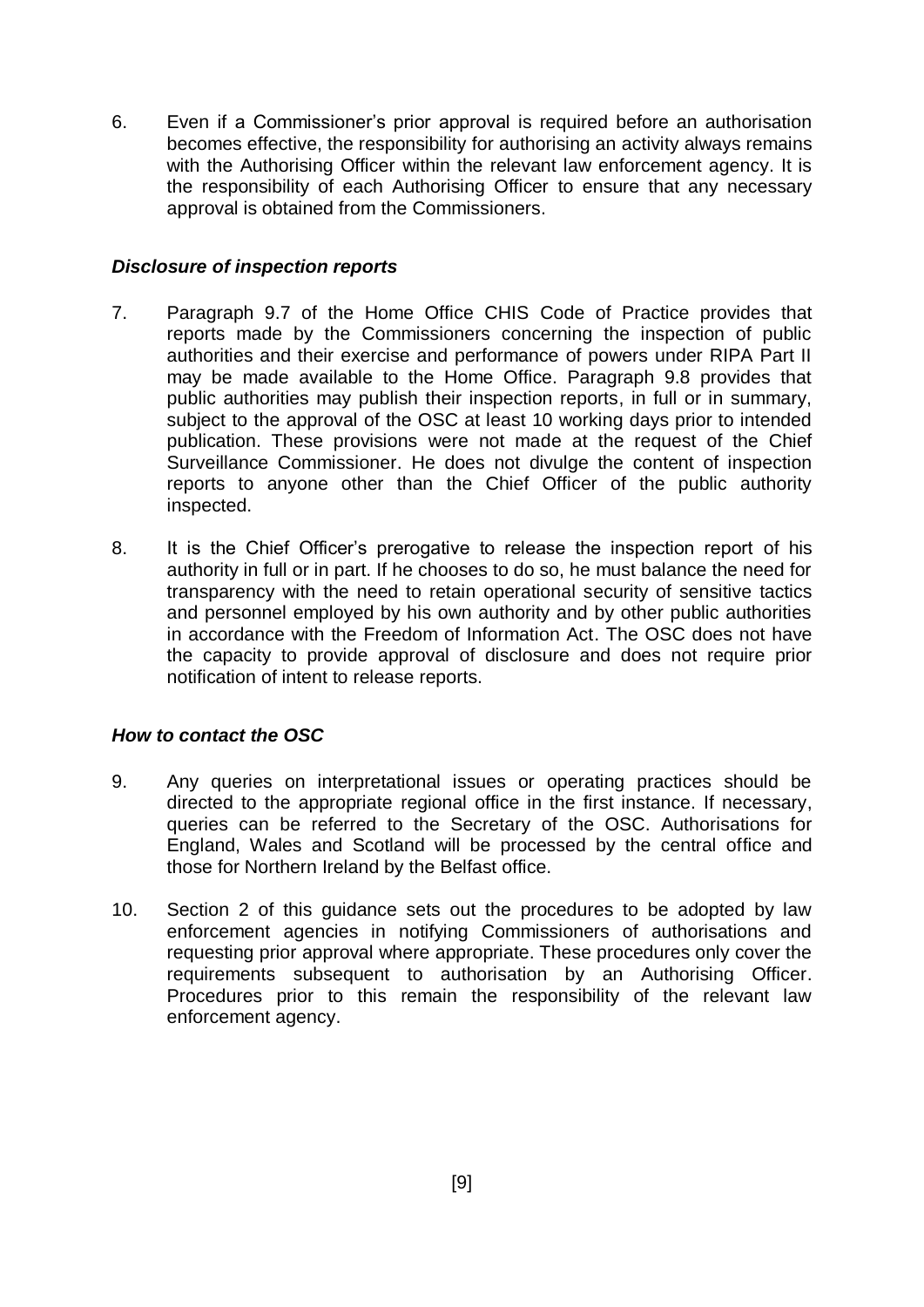#### <span id="page-10-0"></span>*OSC guidance to public authorities*

- 11. The OSC does not give legal advice and any opinion given in a reply to a request to the OSC for guidance does not constitute legal advice and should not be cited as the definitive advice of the OSC. Requests for guidance should only originate from the Senior Responsible Officer of a public authority, or from those working in its covert authorities bureau (or the equivalent RIPA/RIP(S)A monitoring officer or coordinator in local authorities).
- 12. Guidance may be given, when appropriate, in response to a request from one of the above officers. Such guidance will usually be drafted by the Assistant Surveillance Commissioners and at their discretion. It may not accord with a later opinion of the Commissioners or of the Courts. As for views expressed by Surveillance Inspectors or Assistant Surveillance Commissioners during the course of an inspection, or by Surveillance Commissioners, it is unwise to seek to extrapolate guidance provided in one context to all others. Each case should always be considered on its individual merits. Only the courts can decide what the law is and the trial judge will be the final arbiter as to the admissibility of evidence.

# <span id="page-10-1"></span>*SECTION TWO – CASES REQUIRING NOTIFICATION OR PRIOR APPROVAL*

# <span id="page-10-2"></span>*GENERAL*

- 13. Most authorisations, applications for prior approval, renewals and cancellations will be sent to OSC offices by BRENT fax or through CLUSTER. However, there will be occasions outside normal working hours when the Authorising Officer or his staff need to contact the Commissioners directly. This will apply when a Commissioner's prior approval is required for operations that need to start outside office hours. It also applies to cases where the prior approval of a Commissioner would normally be required but where, because of the urgency of the case, prior approval has not been sought or obtained (but see Note 26 below). The OSC will therefore supply force authority bureaux with a rota showing the Duty Commissioners and how they can be contacted.
- 14. OSC working hours are 9am 5pm Monday to Friday except for Public Holidays. Advance notice will be given to law enforcement agencies of any extended periods when the office will be unmanned (Christmas and Easter).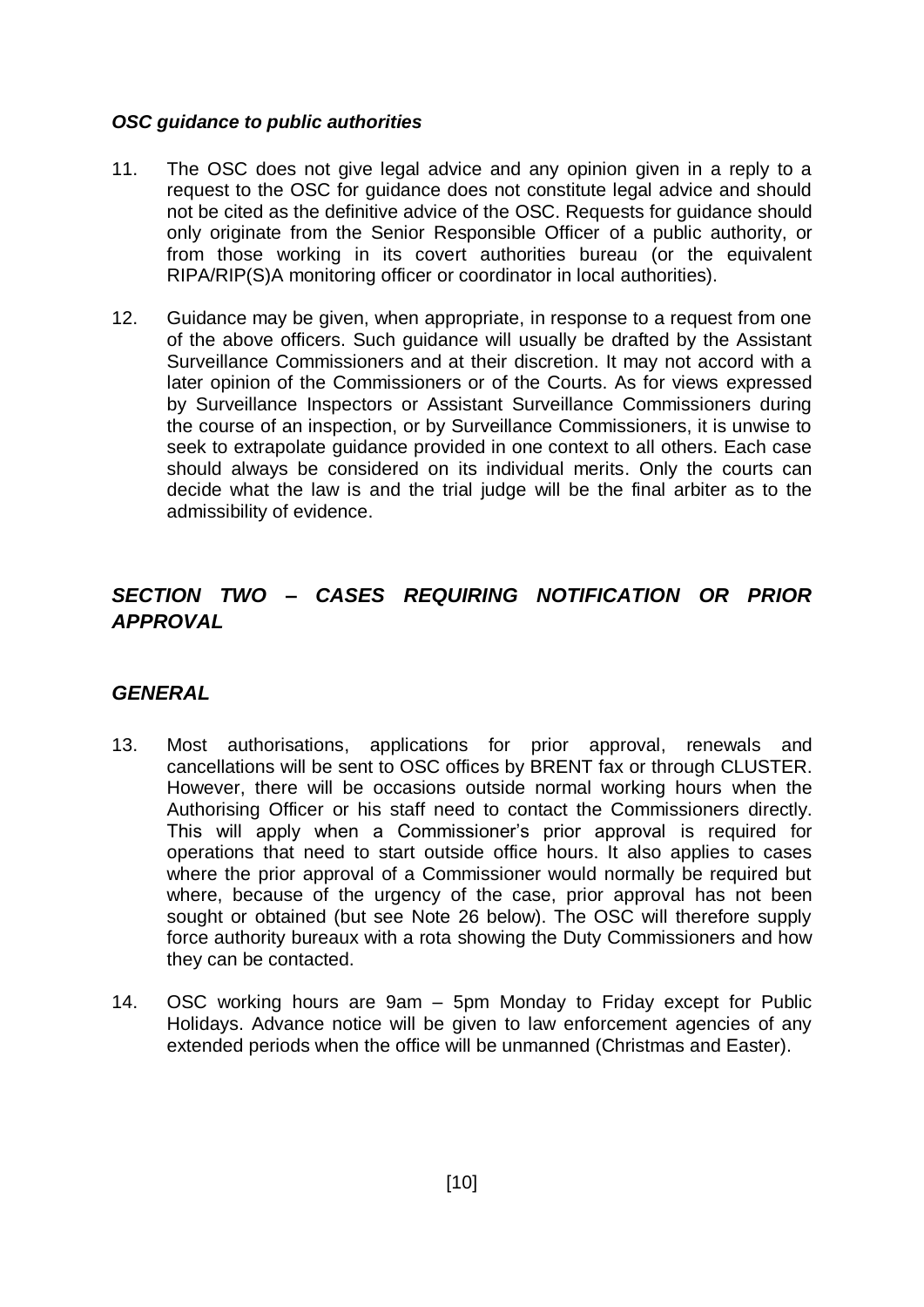# <span id="page-11-0"></span>*PROPERTY INTERFERENCE AND INTRUSIVE SURVEILLANCE OPERATIONS*

# <span id="page-11-1"></span>*TIMESCALES*

- 15. All authorisations, renewals and cancellations should be notified to the OSC within four working hours of being given. Renewals should be submitted to the OSC before the existing authorisation expires. If there are any problems in meeting these targets, the OSC should be notified and the reasons explained. If the Authorising Officer is unable to sign the document in time, it should still be sent to meet these deadlines and a signed document sent at the earliest opportunity thereafter.
- 16. Law enforcement agencies are reminded that, except in urgent cases, requests for prior approval should be sent to the OSC London or Belfast office at least 16 working hours before the surveillance is due to start. Some forces are not following this guidance and are allowing no more than a few hours for Commissioners to consider the papers.
- 17. For ease of reference, the Chief Surveillance Commissioner's requirements for each type of authorisation are set out below.

# <span id="page-11-2"></span>*NOTIFICATION OF PROPERTY INTERFERENCE AUTHORISATIONS*

- 18. In most cases an authorisation for property interference is notified to a Commissioner for his scrutiny after it has been given, but it is effective from the time of signature by the Senior Authorising Officer. This does not apply to a renewal which, if applied for before the existing authorisation expires, takes effect on expiry.
- 19. Use the BRENT fax to send the authorisation and all supporting documentation to the appropriate office of the OSC within four working hours of the authorisation being granted.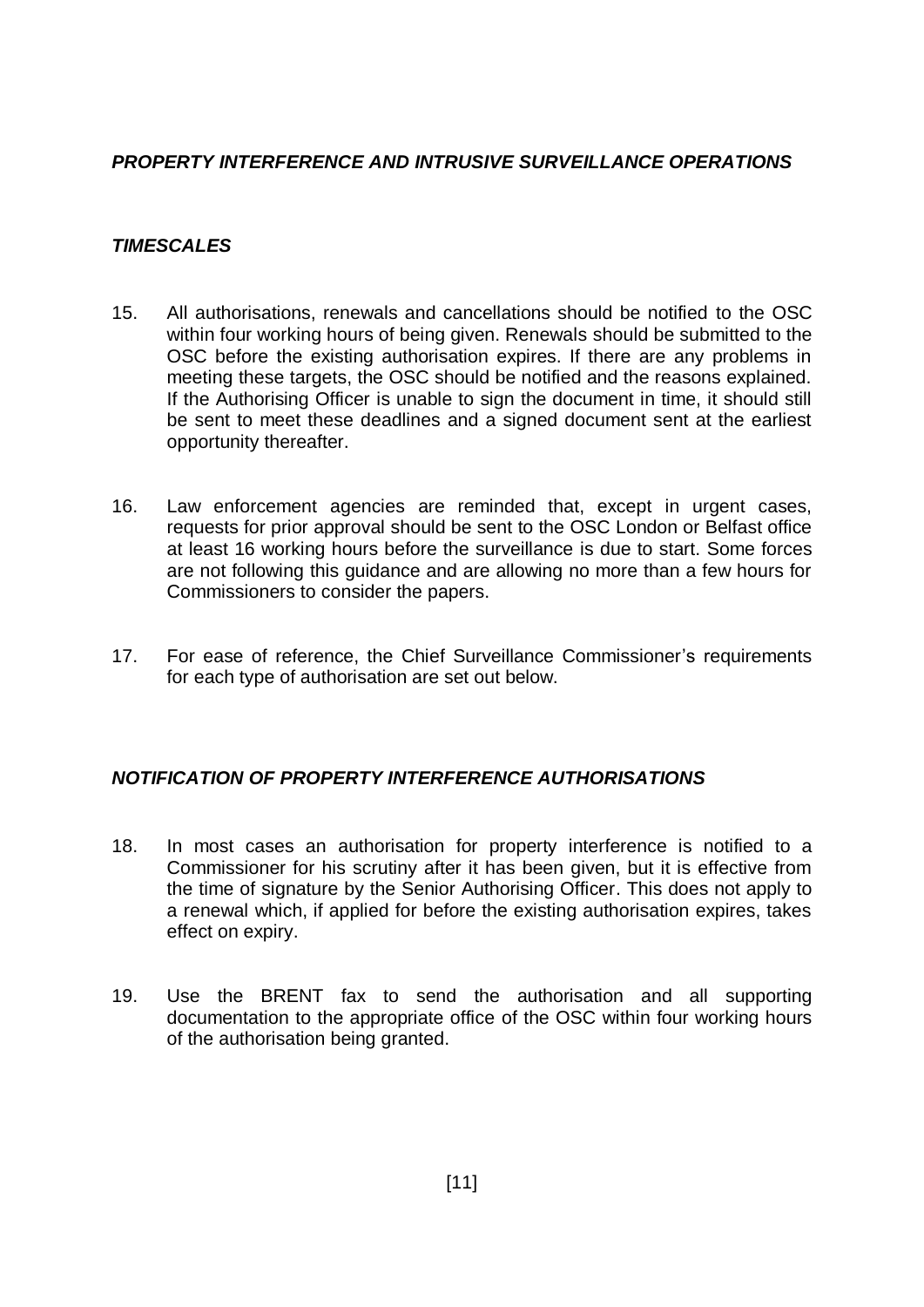# <span id="page-12-0"></span>*PRIOR APPROVALS IN INTRUSIVE SURVEILLANCE AND PROPERTY INTERFERENCE CASES*

- 20. In most intrusive surveillance cases and in certain property interference cases, referred to as "prior approval cases", an authorisation will not take effect until a Commissioner has approved it and the Authorising Officer has been notified in accordance with the legislation. The property interference cases in which prior approval is required are cases where the person giving the authorisation believes that:
	- a. any of the property specified in the authorisation is
		- i. used wholly or mainly as a dwelling or as a bedroom in a hotel or
		- ii. constitutes office premises; OR
	- b. the action authorised is likely to result in any person acquiring knowledge of
		- i. matters subject to legal privilege
		- ii. confidential personal information (of the limited character specified in section 99 of PA97), or
		- iii. confidential journalistic material
		- iv. confidential constituency information.

#### <span id="page-12-1"></span>*Prior approval cases in working hours*

21. Use the BRENT fax to send the authorisation and all supporting documentation to the appropriate office of the OSC within four hours of the authorisation being granted, and unless the matter is urgent, at least 16 working hours before the approval is needed.

#### <span id="page-12-2"></span>*Prior approval cases outside working hours*

- 22. Contact the Duty Commissioner on the number shown on the duty rota to tell him that the authorisation has been granted and when his approval is likely to be required. He will tell you how and when the papers can be submitted to him.
- 23. If you have problems contacting the Duty Commissioner for your area of the UK you should contact a Commissioner who is on duty for one of the other areas.
- 24. If possible, contact a Commissioner as soon as you know that his approval is likely to be needed so that there are no avoidable delays once the authorisation is ready for his consideration.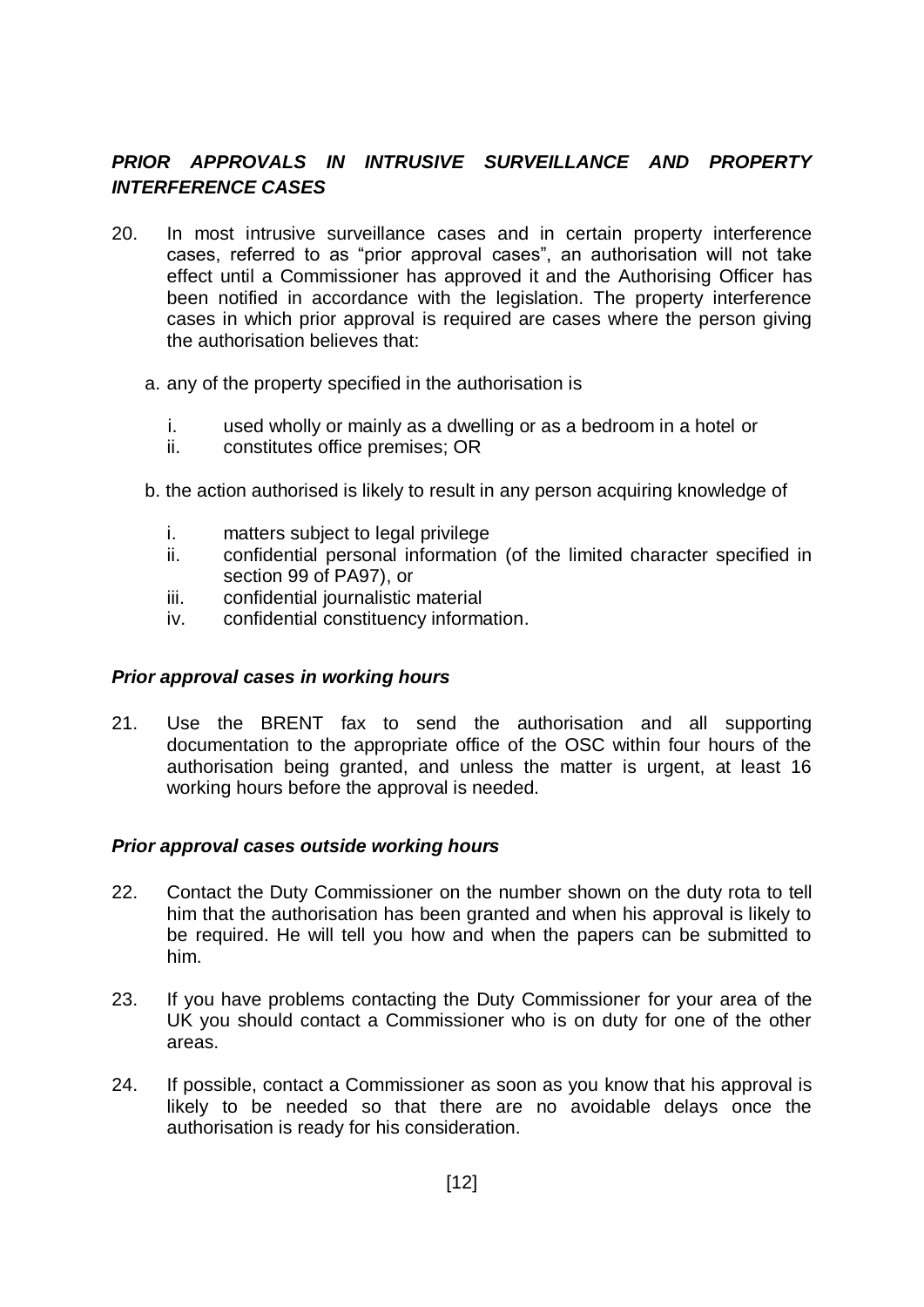# <span id="page-13-0"></span>*Renewals of prior approvals*

25. Use the BRENT fax to send the authorisation and all supporting documentation to the appropriate office of the OSC within four working hours of the authorisation being renewed and at least 16 working hours before the current authorisation is due to expire. This allows time for the Commissioner to give his approval so that the renewal can become effective before the initial authorisation expires. In default, a fresh application will be required.

#### <span id="page-13-1"></span>*Urgent cases where there is not enough time to seek prior approval*

- 26. When the urgency provisions of section 95(1) and 97(3) of PA97 are used and when there is insufficient time to apply for approval (in a case where approval would otherwise be required) an oral authorisation can be granted. The need for prior approval is then dispensed with.
- 27. Outside working hours contact the Duty Commissioner as soon as practicable after the authorisation is granted (but not between 11pm and 7.30am) and tell him what has been authorised and the grounds for believing that the case was one of urgency. The papers should be sent to the Commissioner (care of OSC) as soon as practicable.

#### <span id="page-13-2"></span>*Notifications and renewals of notifications*

28. Use the BRENT fax to send the authorisation and all supporting documentation to the appropriate office of the OSC within four working hours of the authorisation being granted or renewed.

#### <span id="page-13-3"></span>*Urgent oral authorisations*

- 29. During working hours, use the BRENT fax to send the oral authorisation forms, signed by the applicant and the Authorising Officer, to the appropriate office of the OSC within four working hours of the authorisation being granted. Otherwise, follow the guidance at paragraph 27. A Commissioner will not expect to be provided with the details of an intelligence case.
- 30. Where law enforcement agencies use mini urgency booklets, these provide the contemporaneous notes of those involved and are the formal record of the Authorising Officer's considerations and instructions given at the time. Whilst these can be forwarded to the OSC, it is vital that the Surveillance Commissioners can read the content. Where clarity of handwriting, or the problems caused by transmission via facsimile machines, will present problems, the law enforcement agency should resolve this before submission.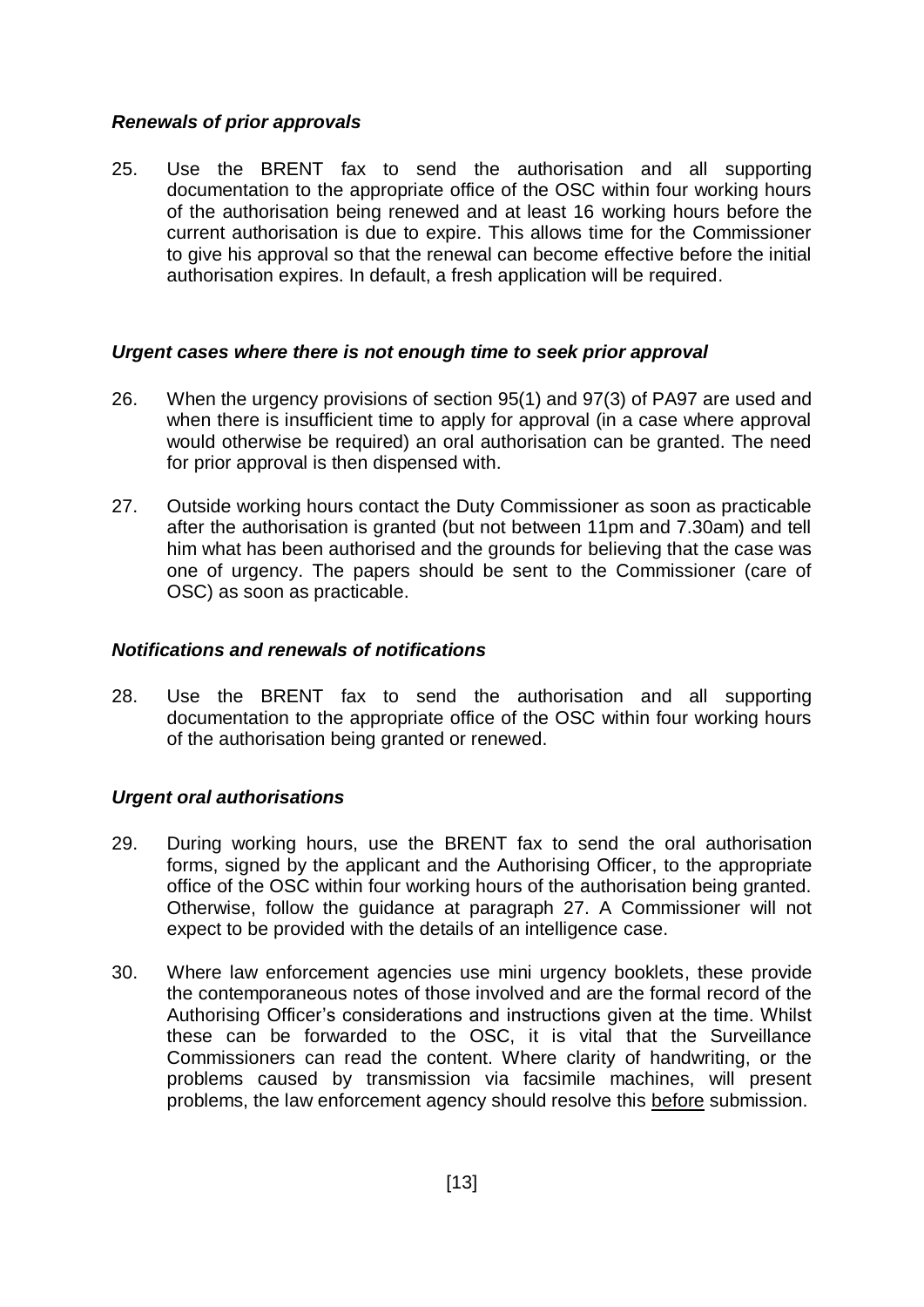31. Whilst the contemporaneously written records of urgent oral authorisations are, by their very nature, shorter documents, this does not absolve the Authorising Officer from setting out clearly the reason(s) why the urgency criteria apply; their considerations of necessity, proportionality and collateral intrusion; and precisely what activity they have authorised.

#### <span id="page-14-0"></span>*Retractions*

32. The OSC will hold authorisations retracted but will not destroy them until the Authorising Officer has written to explain that it has been cancelled and the reasons for retraction before being seen by a Commissioner.

#### <span id="page-14-1"></span>*Cancellations*

- 33. Use the BRENT fax to send the cancellation form to the appropriate OSC office within four working hours of the Authorising Officer cancelling the authorisation. It is vital that the cancellation explains: what time the order to cease activity was given; what interference or surveillance was conducted since the authorisation was granted or renewed; the value of the activity and confirmation that all equipment has been recovered.
- 34. For directed surveillance and CHIS activity which was likely to obtain legally privileged information, the Commissioner will expect to be informed whether legally privileged material has been obtained and, if so, what steps have been taken to deal with it.

# <span id="page-14-2"></span>*OPERATIONS INVOLVING THE USE OF "RELEVANT SOURCES" (UNDERCOVER OFFICERS)*

35. For ease of reference, a "relevant source" (as defined by Statutory Instrument 2013/2788) will be referred to within the remainder of this document as an undercover officer.

#### <span id="page-14-3"></span>*NOTIFICATION OF UNDERCOVER OFFICER AUTHORISATIONS*

- 36. An authorisation for an undercover officer is notified to a Commissioner for his scrutiny after it has been given, but it is effective from the time of signature by the Authorising Officer. This does not apply to a renewal which, if applied for before the existing authorisation expires, takes effect on expiry and only once a Surveillance Commissioner has granted prior approval.
- 37. Use the BRENT fax to send the authorisation and the risk assessment associated with that undercover officer to the London office of the OSC within seven days of the authorisation being granted.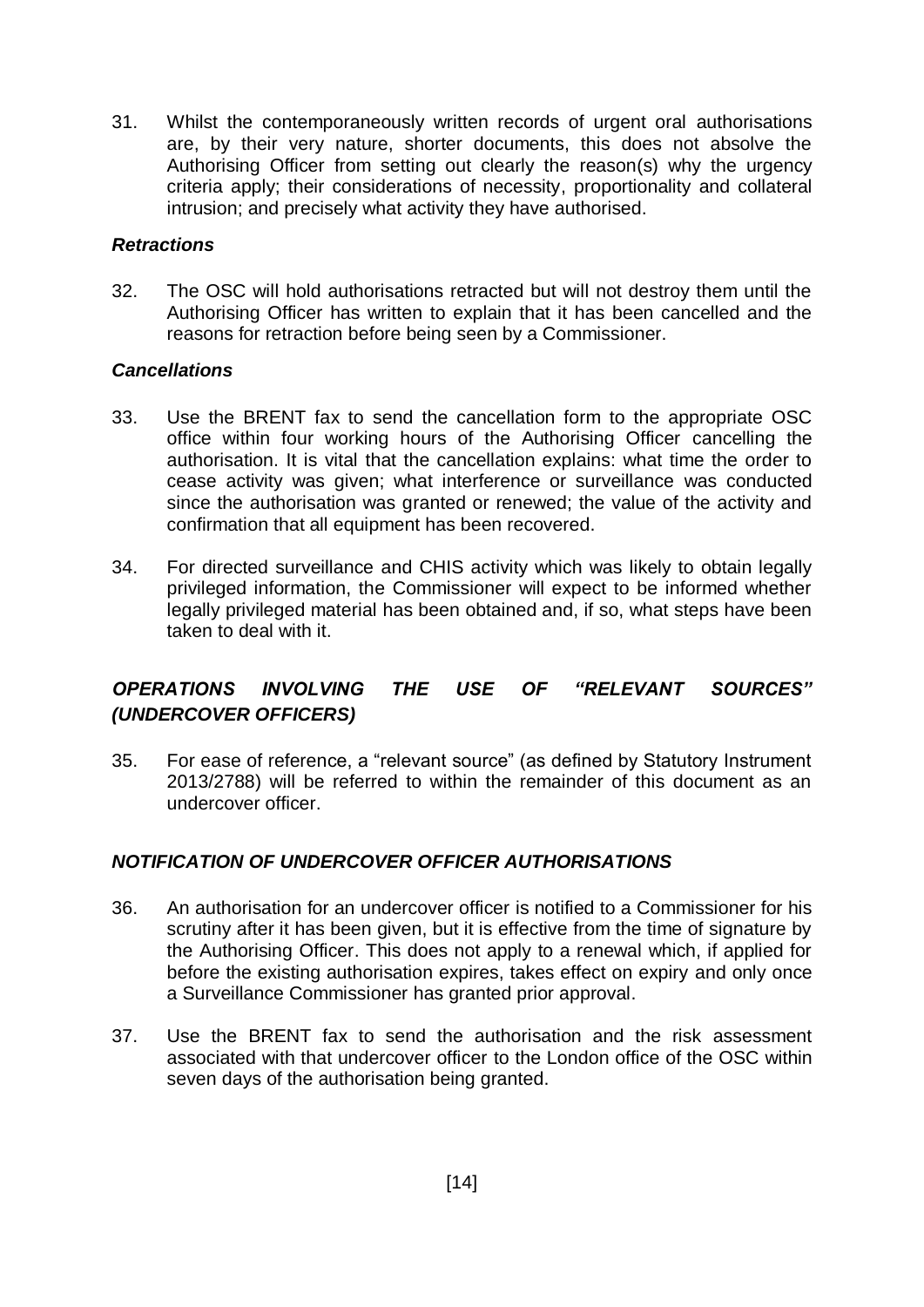- 38. This time period is stipulated by Statutory Instrument 2013/2788 and therefore also applies to the notification of any authorisation granted under the urgency arrangements, although it would, in the view of the Surveillance Commissioners, be sensible to seek to provide the notification in faster time if practicable, lest they wish to comment.
- 39. Any authorisation granted using the urgency procedures should be clearly flagged (the notification form contains a box for this) to draw attention to the fact upon receipt in the OSC London office, and to enable its early submission to a Commissioner.
- 40. Any renewal of an operative following a period of urgent authorisation should be notified to the OSC, with a clear explanation that this is a renewal of an urgent authorisation (which will already have been notified). Any such renewal, in accordance with Statutory Instrument 2013/2788, will ignore the 72 hour period in calculating the validity of the renewal period.
- 41. Where an undercover officer has been authorised to supplement the activities of existing operatives during the formal review process, a copy of the review form upon which his individual authorisation is contained should be sent, together with the risk assessment relating to him, and a copy of the original authorisation for the operative(s) whom he is now joining within the wider operation. (See also Note 226)
- 42. Whilst a Commissioner has no power to quash or refuse the initial authorisation of an undercover officer, he may pass comment on the documentation. This will be returned with the notification and should be brought to the immediate attention of the Authorising Officer.

# <span id="page-15-0"></span>*PRIOR APPROVAL OF THE USE AND CONDUCT OF UNDERCOVER OFFICERS*

43. Where the use and conduct of an undercover officer must be renewed as a "long term" authorisation (as defined by section 3 of Statutory Instrument 2013/2788), prior approval must be sought in advance of expiry from a Surveillance Commissioner.

#### <span id="page-15-1"></span>*The "nine month" stage*

44. Where a "long term" deployment is identified for the renewal process, the law enforcement agency must send a notification of this to the London OSC office (the regionally based office arrangements shall not apply in these cases) as soon as the undercover officer reaches the ninth month of his deployment. The law enforcement agency must use the BRENT fax to send the OSCissued nine month stage notification form, containing basic details. No supporting documentation is required at this stage.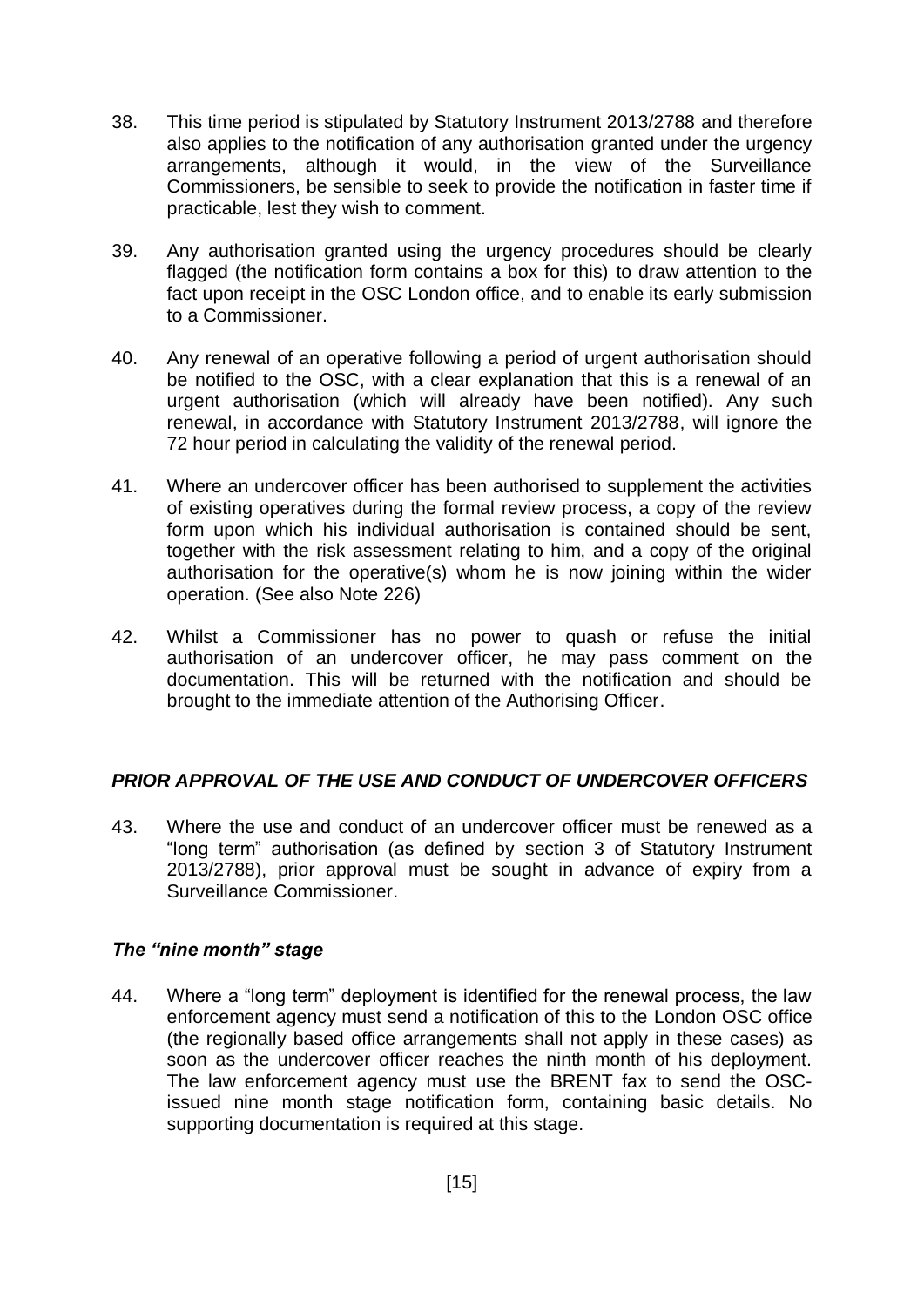- 45. Where an undercover officer is authorised for three months because they may acquire legally privileged material (as per the Regulation of Investigatory Powers (Covert Human Intelligence Sources: Matters Subject to Legal Privilege) Order 2010), this will need the prior approval of a Surveillance Commissioner at the initial authorisation, and need to be notified for the renewal stage almost immediately.
- 46. Following receipt of the "nine month stage" notification form, a Surveillance Inspector will be identified to undertake a detailed inspection of all necessary records relating to that undercover officer's authorisation in order to produce a report for the Surveillance Commissioner in advance of the formal renewal request from the law enforcement agency. This report will also be despatched by BRENT fax from the OSC office for the personal attention of the Senior Authorising Officer within the relevant law enforcement agency who will be responsible for considering the renewal.
- 47. Unless there are unavoidable reasons, the OSC will aim to despatch this report to the Senior Authorising Officer of the relevant law enforcement agency in time for his consideration of the renewal.

# <span id="page-16-0"></span>*Renewal by the Senior Authorising Officer*

- 48. The Senior Authorising Officer should grant a renewal of a "long term" undercover officer, where this is his decision as opposed to a refusal, at around the eleventh month stage of the extant authorisation (or at the two month stage of deployment in the case of a CHIS managed in accordance with the Regulation of Investigatory Powers (Covert Human Intelligence Sources: Matters Subject to Legal Privilege) Order 2010). This will provide sufficient time to enable the Surveillance Commissioner to consider whether to grant prior approval for the renewal (which does not take effect until the Commissioner has done so) and allow time for any further details or clarification to be requested and provided.
- 49. Following the approval of the Senior Authorising Officer, the law enforcement agency should send by BRENT fax a copy of the renewal application, the renewal authorisation, and the risk assessment associated to the undercover officer, to the London OSC office no later than four weeks in advance of the due renewal date.

#### <span id="page-16-1"></span>*Prior approval by the Surveillance Commissioner*

50. The Surveillance Commissioner will reach his decision on prior approval and this will be communicated to the law enforcement agency. If prior approval is granted, the renewal becomes effective on the date when the original authorisation would otherwise have expired (just as is the case for intrusive surveillance).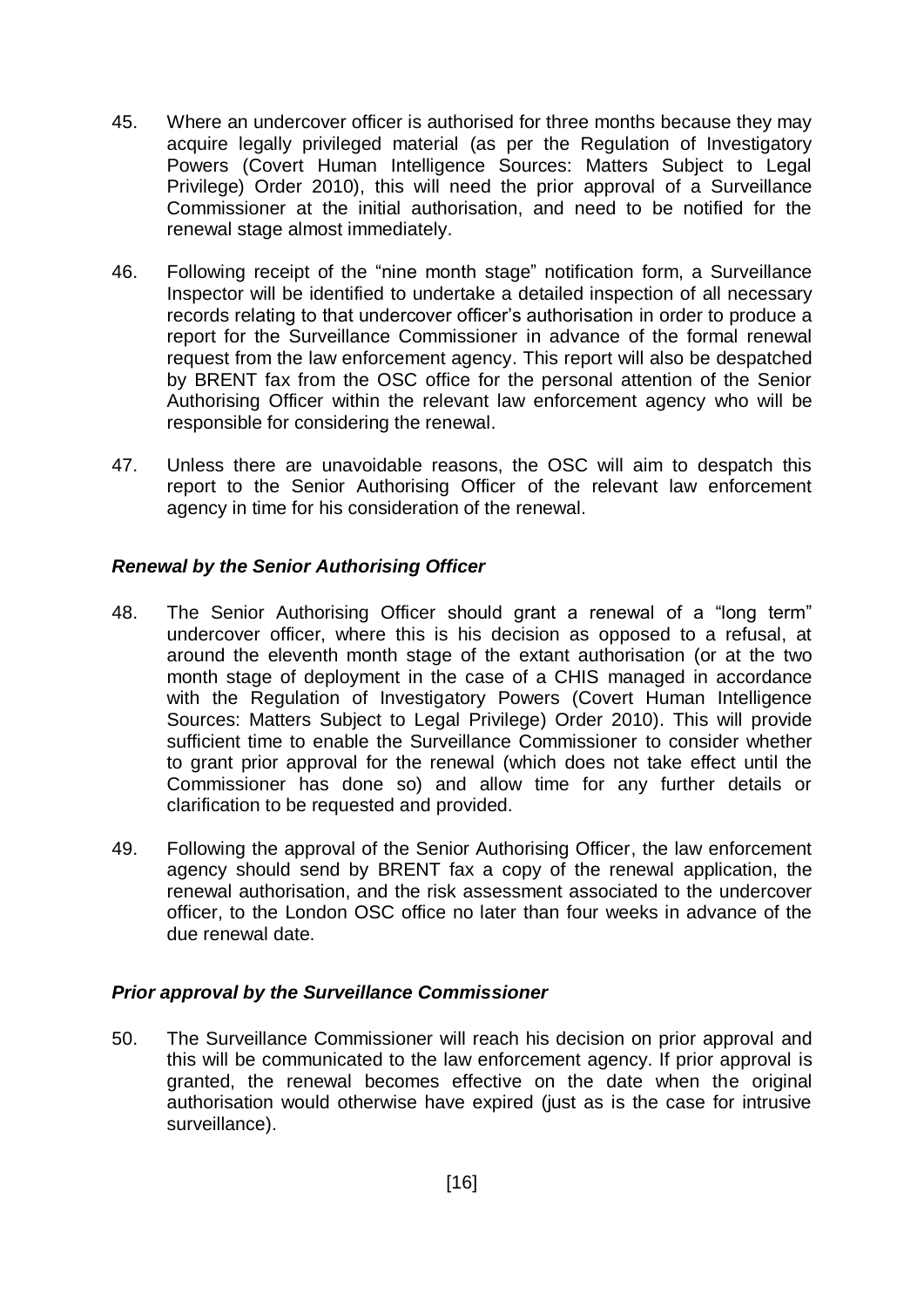#### <span id="page-17-0"></span>*Prior approval cases outside working hours*

51. As the new prior approval arrangements for undercover officers only apply to "long term" authorisations, there should be no need for making contact with the Commissioners outside working hours, as these renewals will be planned and staged across a three month period (see Notes 43-50).

#### <span id="page-17-1"></span>*Monitoring key dates in the new process*

52. It is the responsibility of the law enforcement agency concerned to determine the dates when an undercover officer may need to be renewed under the "long term" authorisation arrangements stipulated by Statutory Instrument 2013/2788. The OSC may identify an oversight, but is not responsible for monitoring or calculating "due dates".

#### <span id="page-17-2"></span>*Missed renewals*

- 53. If the need for a prior approval renewal has been overlooked, then the law enforcement agency may need to cancel the undercover officer's use and conduct at the end of the "long term" extant authorisation (if it has not already been exceeded) and seek prompt fresh authorisation under the prior approval arrangements. It should not be assumed that a Surveillance Commissioner will be able, or minded, to deal with any such oversight outwith the usual arrangements detailed above.
- 54. During the intervening period, the undercover officer should not be deployed. Where circumstances demand that he has contact with subjects, for reasons of safety or to deal with a situation involving risk to life or the serious jeopardy of the operation, then the Senior Authorising Officer should consider whether an urgent authorisation, lasting 72 hours, should be granted.
- 55. In all cases where a prior approval has been overlooked, the OSC London office must be informed at the earliest opportunity and advised of the remedial action taken.

#### <span id="page-17-3"></span>*Cancellations*

- 56. Use the BRENT fax to send the cancellation form and the risk assessment for the undercover officer(s) (or comments of the Authorising Officer upon the matter of risk if the latter has not been specifically produced at the time of cancellation) to the London OSC office within four working hours of the Authorising Officer cancelling the authorisation.
- 57. For any undercover officer activity which was likely to obtain legally privileged information, the Commissioner will expect to be informed whether legally privileged material has been obtained and, if so, what steps have been taken to deal with it.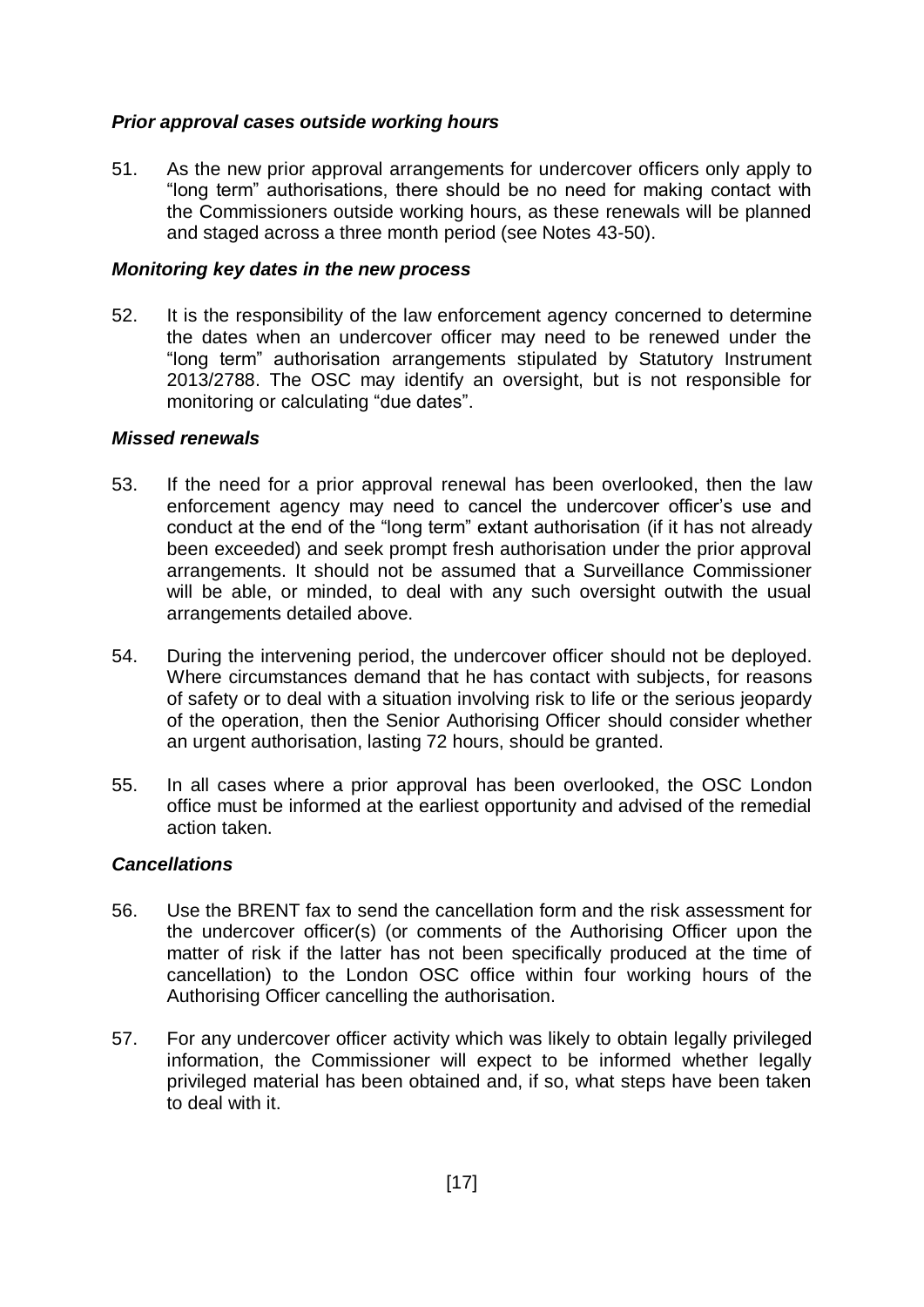#### <span id="page-18-0"></span>*NOTIFICATION OF COMMISSIONERS' DECISIONS*

58. The Commissioners will seek to return decisions on all notifications of authorisation for property interference and intrusive surveillance within 16 working hours, and decisions on applications for their prior approval within eight working hours. If an Authorising Officer needs an application for prior approval to be considered more quickly, he must make this clear when sending the application to the OSC or Duty Commissioner and they will do their utmost to meet your timescales.

# <span id="page-18-1"></span>*APPEALS AGAINST COMMISSIONERS' DECISIONS*

#### <span id="page-18-2"></span>*Powers of the Commissioners*

59. The Commissioners have the power to quash or cancel any authorisation where they are satisfied that the authorisation criteria were not met at the time the authorisation was given or are no longer met. They can quash authorisations given under the urgency provisions if they are satisfied that, at the time of the grant of the authorisation, there were no reasonable grounds for believing that the case was one of urgency. They also have the power to order the destruction of any material obtained other than that required for pending criminal or civil proceedings.

#### <span id="page-18-3"></span>*When appeals can be brought*

- 60. PA97, RIPA, RIP(S)A and Statutory Instrument 2103/2788 all provide for the submission by an Authorising Officer of an appeal to the Chief Surveillance Commissioner against Commissioners' decisions.
- 61. An Authorising Officer may appeal to the Chief Surveillance Commissioner within a period of seven days against any decision made by a Commissioner to:
	- a. refuse to approve an authorisation or its renewal
	- b. quash an authorisation or renewal
	- c. cancel an authorisation or renewal, or
	- d. order the destruction of records when cancelling or quashing an authorisation or renewal (other than those required for pending civil or criminal proceedings).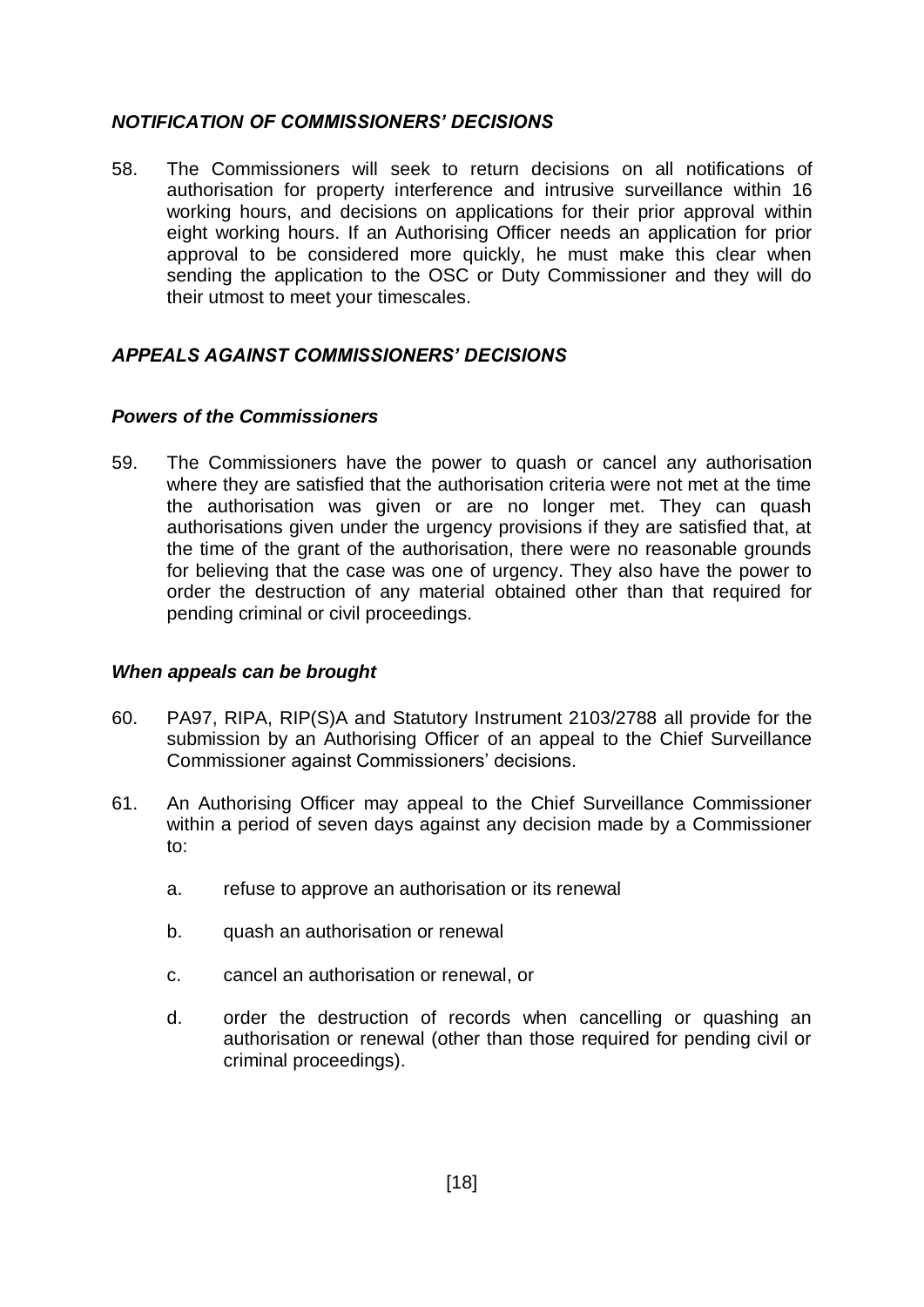#### <span id="page-19-0"></span>*How to appeal*

- 62. All appeals should be sent in the first instance to the Secretary to the Chief Surveillance Commissioner (by secure BRENT or to OSC, PO Box 29105, London, SW1V 1ZU), who will forward them to the Chief Surveillance Commissioner for his consideration.
- 63. The Authorising Officer should set out the full reasons for appealing, taking into account the grounds on which the Chief Surveillance Commissioner may allow an appeal as specified in the Acts and Statutory Instrument 2013/2788.
- 64. The Chief Surveillance Commissioner will give notice of his determination to the Authorising Officer concerned and to the Commissioner who made the initial decision.
- 65. Where he dismisses an appeal, the Chief Surveillance Commissioner will make a report of his findings to the Prime Minister.

#### <span id="page-19-1"></span>*SECURE COMMUNICATION ARRANGEMENTS*

- 66. In view of the sensitivity of the material being handled, it is imperative that all parties observe strict security arrangements. In particular, the following points should be borne in mind:
	- a. All telephone calls and fax transmissions to and from the OSC and the Commissioners that involve sensitive material must utilise the BRENT encrypted lines. The generally published telephone lines are not secure. All Commissioners have been provided with mobile telephones to ease contact outside office hours but law enforcement agencies should have in mind that this form of communication is not secure.
	- b. When sending protectively marked faxes to the OSC offices or the Commissioners, speak to the OSC or the Commissioner on the BRENT telephone number before sending the fax.
	- c. Law enforcement agencies will need to ensure that their faxes are connected to BRENT (via a G3FI interface) through the BRENT data port to enable secure telephone conversations to take place at the same time as a fax is being transmitted.
	- d. All law enforcement agencies (even those with e-mail links, as out of hours access to Commissioners may still be required) must have BRENT equipment.
	- e. The BRENT fax machines in the Secretariat are not capable of receiving information outside normal office hours, i.e. 9am – 5pm Monday to Friday (bar public and pre-advised seasonal holidays).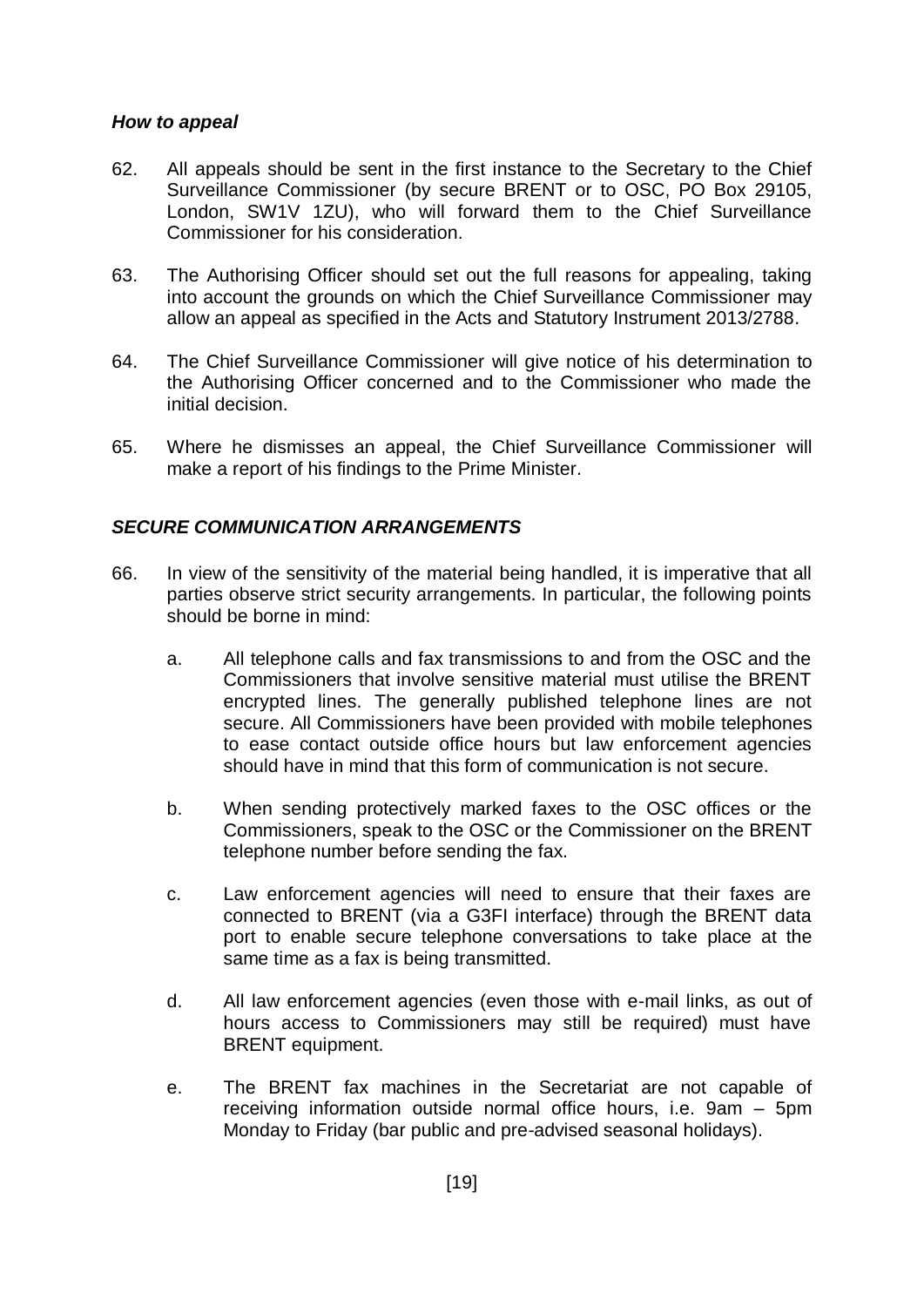# **PART TWO – INTERPRETATIONAL GUIDANCE**

#### <span id="page-20-1"></span><span id="page-20-0"></span>*Each activity should be considered on its merits*

- 67. It is unacceptable to consider whether an authorisation is required based on the description of the surveillance. Test purchase operations conducted by law enforcement agencies (e.g. in drugs operations) are significantly different from those normally conducted by local authorities (e.g. by Trading Standards). "Drive-by" surveillance may or may not require an authorisation depending on the circumstances.
- 68. The application of the legal principles of covert surveillance to particular facts is, ultimately, a matter of judgment: the extent to which judgment can be prescribed is limited; there cannot be a one-size-fits-all catalogue of principles, and it would be misleading if Authorising Officers, in particular, were to believe that such a chimera exists.
- 69. A common error when considering whether authorisation is required is to restrict contemplation to the type of tactic rather than the specific facts of the activity. It is unwise to approach RIPA or RIP(S)A from the perspective of labels.

# <span id="page-20-2"></span>*The effect of section 80 RIPA and section 30 RIP(S)A*

70. Part I of RIPA makes unauthorised interception unlawful. In contrast, Part II makes authorised surveillance lawful but does not make unauthorised surveillance unlawful. Whilst not an obligation there is an expectation that Part II covert surveillance is authorised. Section 80 RIPA and section 30 RIP(S)A help a trial judge in exercising his discretion regarding the admissibility of evidence and the impact of the way that evidence was obtained on the fairness of a trial. It is inappropriate to cite these sections as justification for a decision not to authorise. It is unwise for a public authority to rely on them as protection from liability if it chooses not to authorise covert surveillance. It is one of the functions of the Office of Surveillance Commissioners to prevent abuse of discretionary powers.

#### <span id="page-20-3"></span>*The roles of the applicant and the Authorising Officer are different*

71. The role of the applicant is to present the facts of the application for covert surveillance: the crime to be investigated; the reason why it is proposed to conduct the investigation covertly; what covert tactics are requested and why; whom the covert surveillance will be focused on; who else may be affected by it and how it is intended to conduct covert surveillance. To assist the Authorising Officer's assessment of proportionality, the applicant should provide facts and evidence but it is not the role of the applicant to establish that it is necessary and proportionate; that is the statutory responsibility of the Authorising Officer.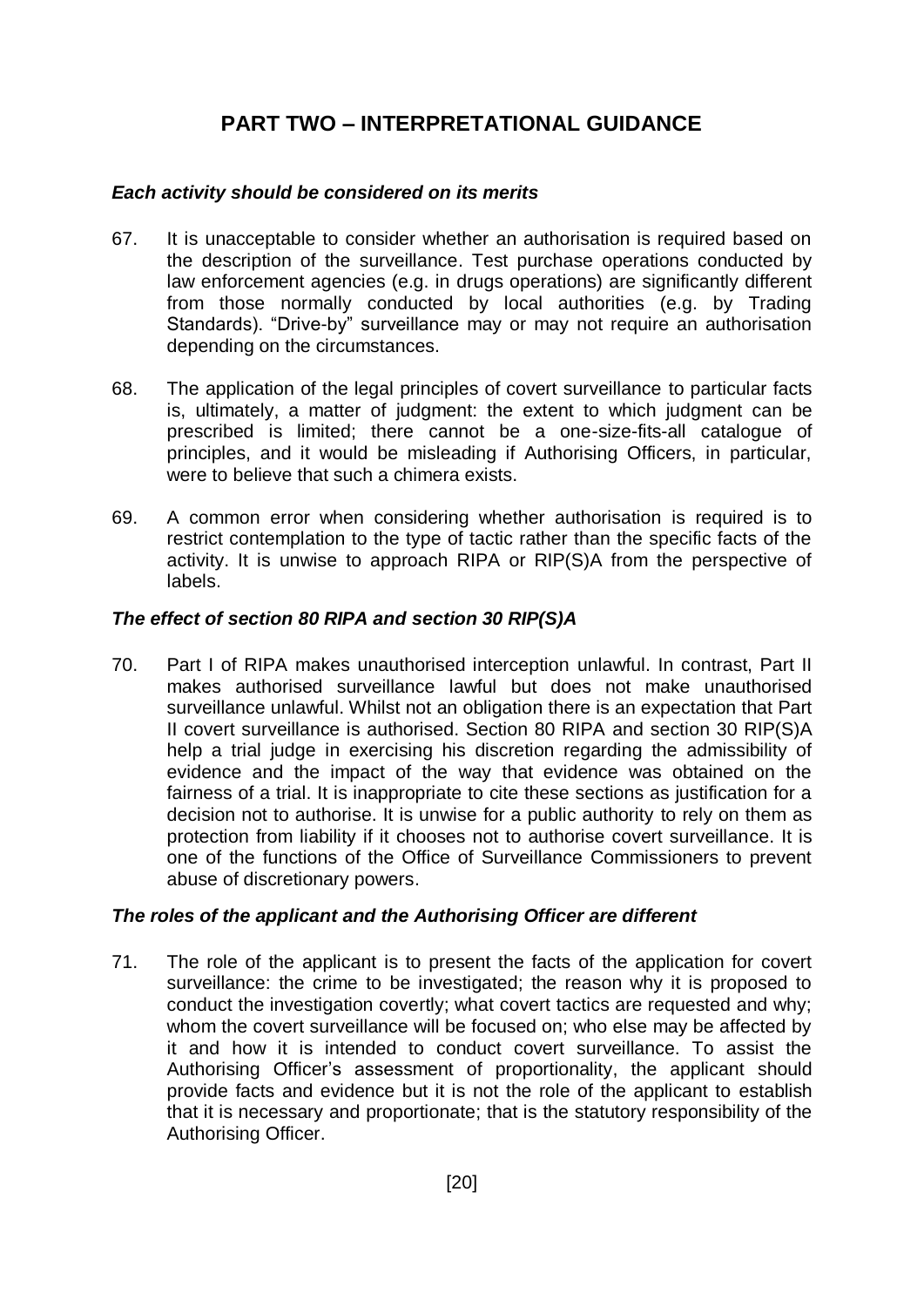# <span id="page-21-0"></span>*Necessity*

72. The Authorising Officer must be satisfied that the use of covert surveillance is necessary for one of the purposes specified in section 28(3) of RIPA and section 29(3) of RIP(S)A. In order to be satisfied, the conduct that it is aimed to prevent or detect must be identified and clearly described, particularly if it is questionable whether serious crime criteria are met. Often missed is an explanation of why it is necessary to use the covert techniques requested.

# <span id="page-21-1"></span>*Proportionality*

- 73. Proportionality is a key concept of RIPA and RIP(S)A. It is often poorly articulated. An authorisation should demonstrate how an Authorising Officer has reached the conclusion that the activity is proportionate to what it seeks to achieve; including an explanation of the reasons why the method, tactic or technique proposed is not disproportionate (the proverbial 'sledgehammer to crack a nut'). Proportionality is not only about balancing the effectiveness of covert methods over overt methods but of explaining why the particular covert method, technique or tactic is the least intrusive. It is insufficient to make a simple assertion or to say that the 'seriousness' of the crime justifies any or every method available. It may be unacceptable to advance lack of resources or a potential cost saving as sufficient ground to use technological solutions which can be more intrusive than a human being. This critical judgment can only properly be reached once all other aspects of an authorisation have been fully considered.
- 74. A potential model answer would make clear that the following elements of proportionality had been fully considered:
	- 74.1 balancing the size and scope of the operation against the gravity and extent of the perceived mischief
	- 74.2 explaining how and why the methods to be adopted will cause the least possible intrusion on the target and others
	- 74.3 that the activity is an appropriate use of the legislation and the only reasonable way, having considered all others, of obtaining the necessary result, and
	- 74.4 providing evidence of other methods considered and why they were not implemented.

#### <span id="page-21-2"></span>*"I am satisfied" and "I believe"*

75. The Authorising Officer should set out, in his own words, why he is satisfied (RIP(S)A) or why he believes (RIPA) the activity is necessary and proportionate. A bare assertion is insufficient.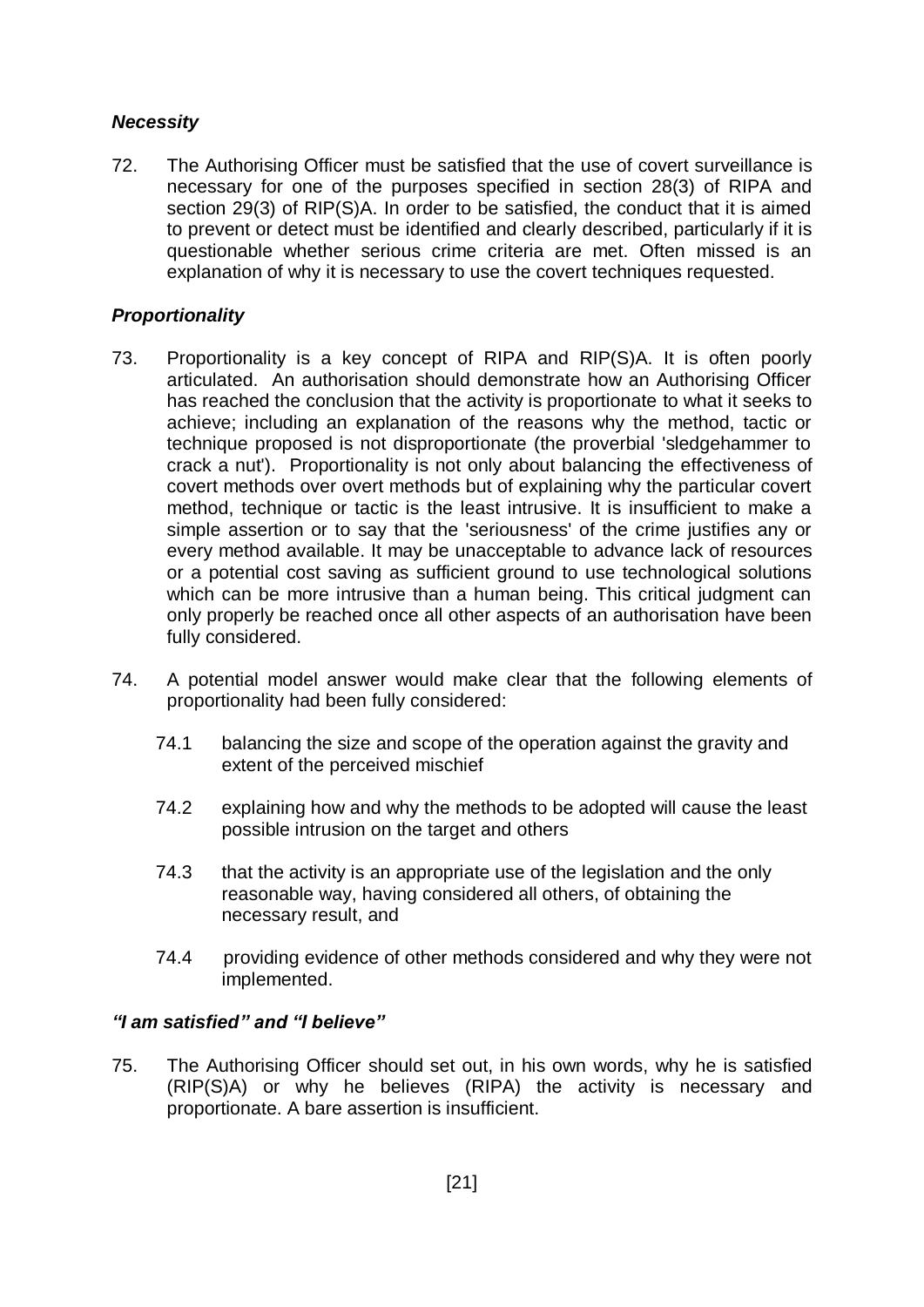#### <span id="page-22-0"></span>*An Authorising Officer must demonstrate his satisfaction with the intelligence on which an application is made*

- 76. To assist an Authorising Officer to reach a proper judgment, the value of the data, information or intelligence on which the application has been made should be clear. It is considered best practice for law enforcement agencies to utilise standard evaluation nomenclature which grades both the source and the information. While it is not necessary or desirable in the application to spell out in detail the content of intelligence logs, cross-referencing to these enables an Authorising Officer to check detail. Particular care should be taken when using data or information obtained from open or unevaluated sources such as the Internet or social networks.
- 77. The law prevents an applicant or Authorising Officer from referring to interception and this presents significant difficulty when covert surveillance is to be based solely on that type of intelligence. Without product derived from other acquisition methods, or an approved summary of the closed material, covert surveillance cannot be authorised.

# <span id="page-22-1"></span>*The impact of UK Statutory Instrument 2010/521 and 2012/1500 (restricting local authority grounds under section 28(3)(b) of RIPA)*

78. Local authorities in England and Wales can no longer seek the protection of the Act on the grounds provided by subsections 28(3)(d) and (e) (i.e. in the interests of public safety and for the purpose of protecting public health). In relation to directed surveillance (though not to authorising CHIS), their remaining powers were further limited by Statutory Instrument 2012/1500. To authorise directed surveillance, the Authorising Officer must demonstrate that the proposed activity is necessary for the prevention or detection of a crime which either carries a maximum sentence of at least six months' imprisonment or is an offence relating to the sale of alcohol or tobacco products to minors. (As to the definition of "detecting crime", see RIPA section 81(5).)

#### <span id="page-22-2"></span>*All covert activity that is not properly authorised should be reported as soon as it is recognised*

79. Activity which should properly be authorised but which isn't should be reported to the Chief Surveillance Commissioner, in writing, as soon as the error is recognised. An initial e-mail alerting the OSC should be followed by a report detailing the circumstances and remedial action submitted by the Chief Officer or Senior Responsible Officer. This does not apply to covert activity which is deliberately not authorised because an Authorising Officer considers that it does not meet the legislative criteria, but allows it to continue. It does include activity which should have been authorised but wasn't or which was conducted outwith the directions provided by an Authorising Officer. All activity which should have been authorised but was not should be recorded and reported to the Inspector(s) at the commencement of an inspection to confirm that any direction provided by the Chief Surveillance Commissioner has been followed.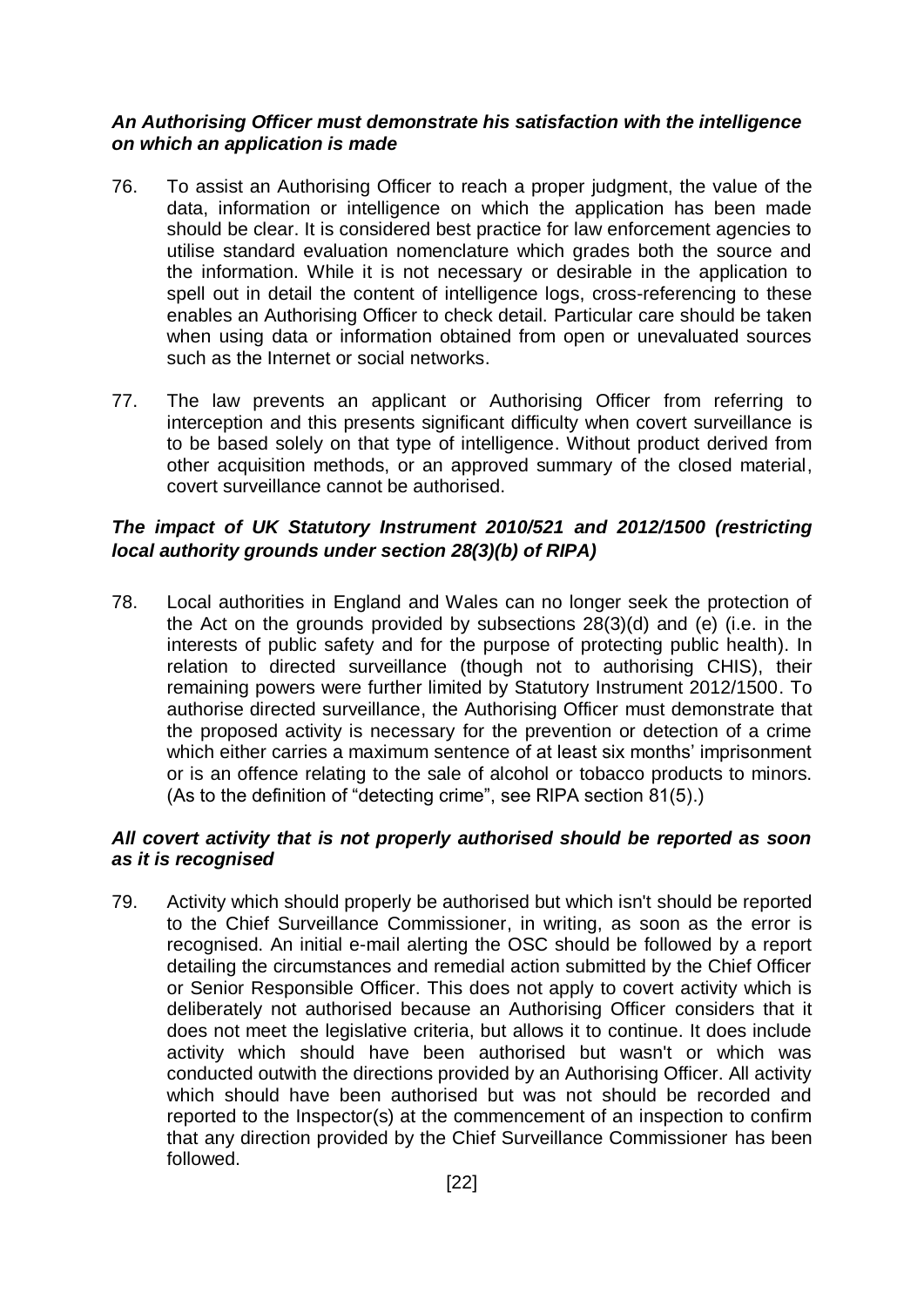80. When it is decided to use covert surveillance without the protection of RIPA or RIP(S)A it would be prudent to maintain an auditable record of decisions and actions. Such activity should be regularly reviewed by the Senior Responsible Officer.

#### <span id="page-23-0"></span>*The effect of the Policing and Crime Act 2009*

- 81. The Policing and Crime Act 2009 amends section 93 PA97 and sections 29 and 33 of RIPA. It enables law enforcement agencies to enter into written collaborative agreements regarding the provision of support within the operating area of the relevant collaborative units. For a collaboration agreement to take effect, the terms of the agreement must explicitly permit officers of the prescribed rank, grade or office to make applications or authorisations or to have day-to-day responsibility for dealing with a CHIS or to have general oversight of the use made of a CHIS or to have responsibility for maintaining a record of the use made of a CHIS or to be used as a CHIS. The CHIS Code of Practice paragraphs 6.10 to 6.13 provide for the authorised control and handling of a CHIS who benefits more than one authority. The Covert Surveillance and Property Interference Code of Practice paragraphs 3.20 to 3.22 provide for applications and authorisations for directed and intrusive surveillance and property interference where there is a collaboration agreement.
- 82. If there is no written collaboration agreement, the arrangements provided at paragraphs 7.12 to 7.13 of the Covert Surveillance and Property Interference Code of Practice and paragraph 5.9 of the CHIS Code of Practice must be followed.

#### <span id="page-23-1"></span>*Related Authorisations*

83. If the action authorised refers to activity under a previous authorisation, the Unique Reference Number (URN) and details of that authorisation (e.g. details of a vehicle which has a VTD fitted) should be given to enable the Commissioner to cross-refer. The Authorising Officer should ensure that what is being granted is not in conflict with previous or other current authorisations. Careful attention must be paid to the relationship between property interference and directed surveillance authorisations to ensure that the subsequent download, interrogation or use of the product from the property interference is clearly spelt out on the associated directed surveillance authorisation. Similarly, authorisations for directed surveillance should only permit the download, interrogation or use of product from interference on the condition that a valid PA97 authorisation exists.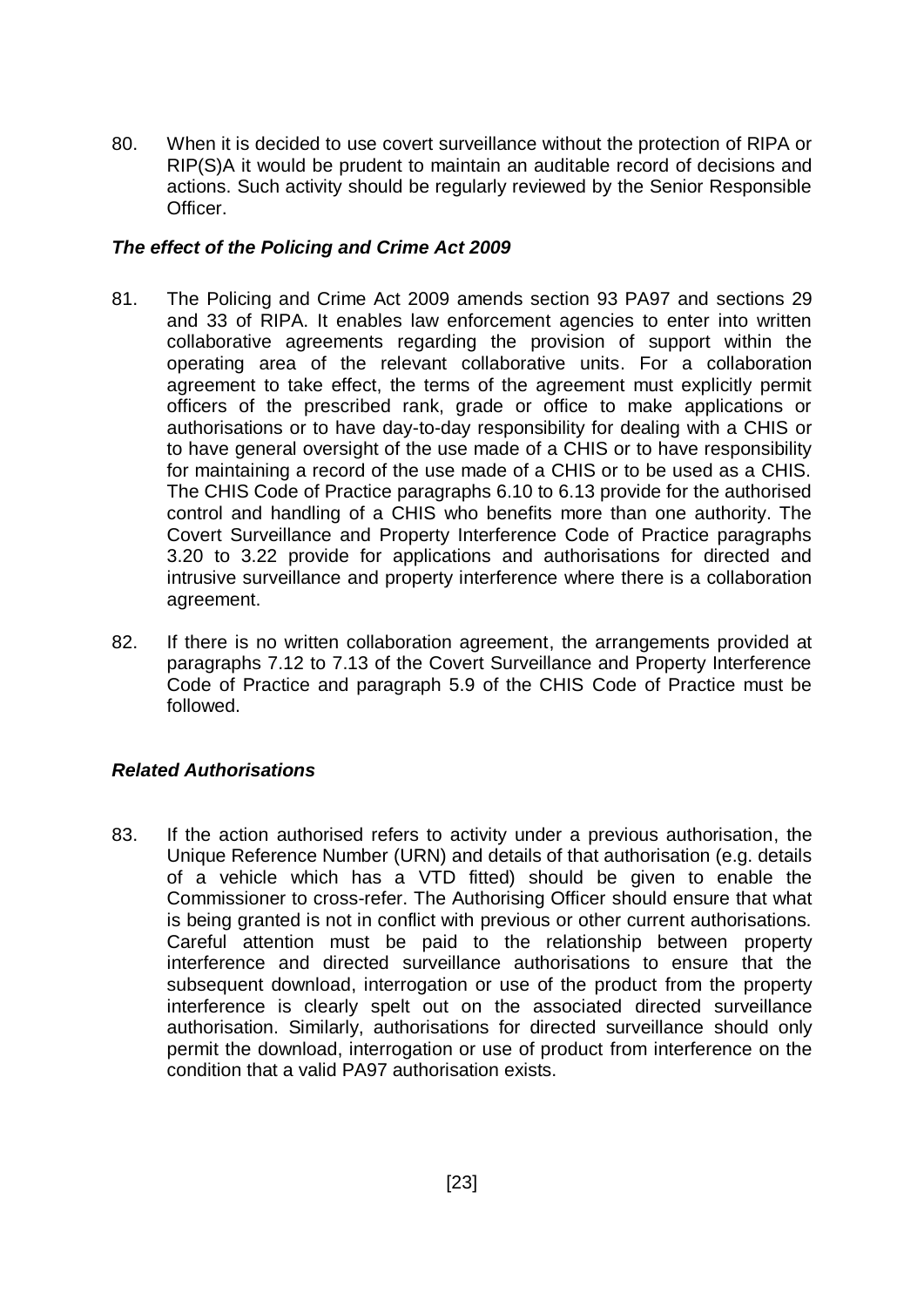# <span id="page-24-0"></span>*The Authorising Officer must state explicitly what is being authorised*

84. Sections 28(4)(a) and 32(5) of RIPA require the Authorising Officer to describe and specify what he is granting. This may or may not be the same as requested by the applicant. For the benefit of those operating under the terms of an authorisation, or any person who may subsequently review or inspect an authorisation, it is essential to produce, with clarity, a description of that which is being authorised (i.e. who, what, where, when and how). The Authorising Officer should as a matter of routine state explicitly and in his own words what is being authorised, and against which subjects, property or location. Mere reference to the terms of the application is inadequate.

#### <span id="page-24-1"></span>*Authorisation different from application*

85. If an application fails to include an element in the proposed activity which in the opinion of the Authorising Officer should have been included (for example, the return of something to the place from which it is to be taken for some specified activity), or which is subsequently requested orally by the applicant, it may be included in the authorisation; if so, a note should be added explaining why. Conversely, if an Authorising Officer does not authorise all that was requested, a note should be added explaining why. This requirement applies equally to intrusive surveillance, property interference, directed surveillance and CHIS authorisations.

# <span id="page-24-2"></span>*Careful use of words*

86. The Authorising Officer must be careful in the use of "or" and "and" in order not to restrict what is intended. For example, do not use "or" when "and" is meant (e.g. "deployment of …. on vehicle A or vehicle B" limits deployment to either vehicle, not both simultaneously or one after the other).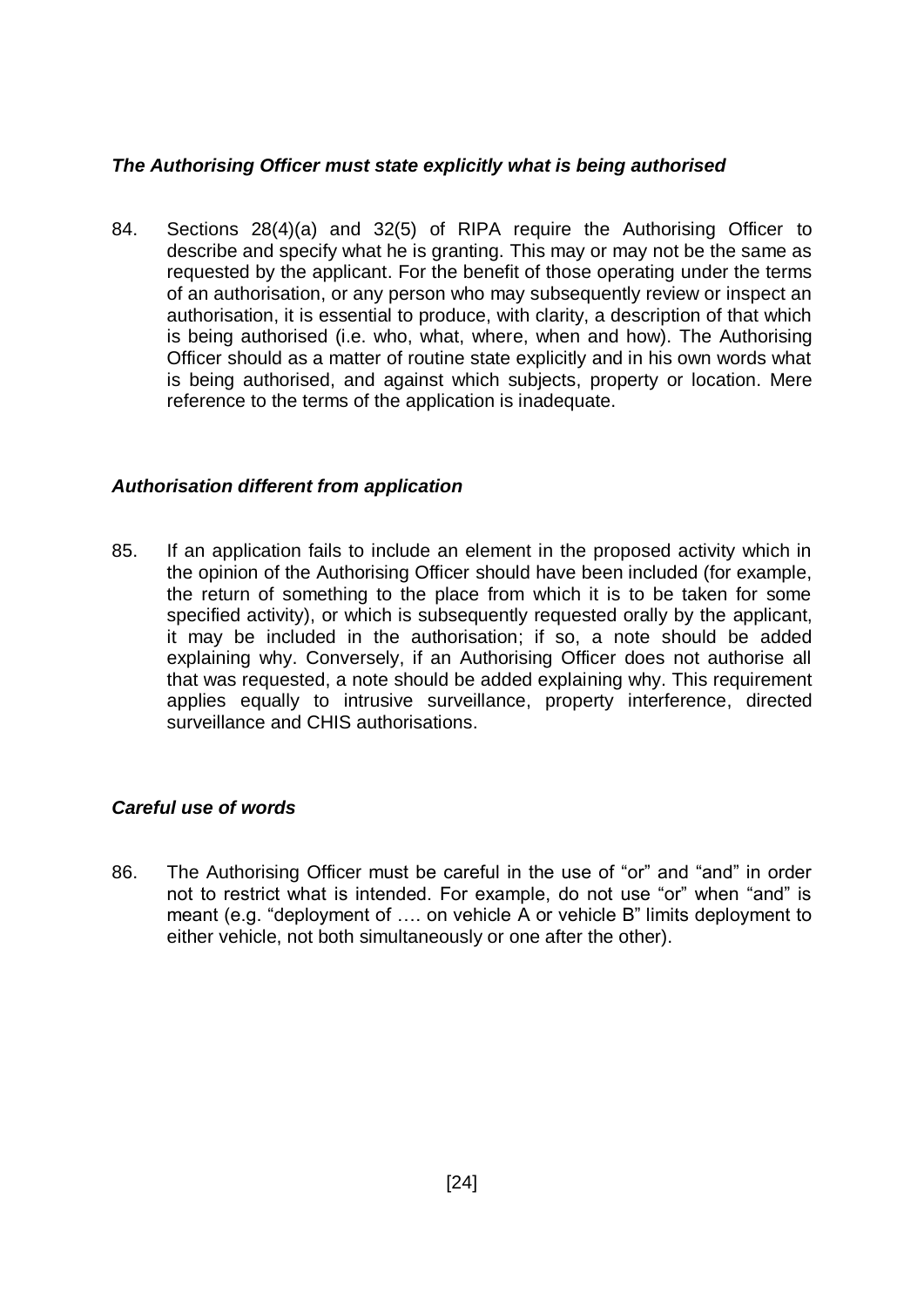# <span id="page-25-0"></span>*Duration of authorisations and renewals*

87. Every authorisation must be for the statutory period, normally three months for surveillance authorisations and twelve months for CHIS authorisations. Thus a surveillance authorisation granted at 14:10 hrs on 9 June will expire at midnight on 8 September. To avoid any risk of ambiguity, this should be expressed as 23:59 hrs on 8 September. If that authorisation is subsequently renewed for a further statutory period, then as with a motor insurance policy, the renewal will begin, using the preceding example, at 00:00 hrs on 9 September, expiring at 23:59 hrs on 8 December, with any subsequent renewal starting at 00:00 hrs on 9 December, and so on. Where longstanding electronic systems or adopted processes show the renewals beginning at 23:59 hrs, thus "losing a day" at each subsequent renewal, OSC Inspectors shall not criticise this, nor consider it a breach. Urgent oral authorisations last for 72 hours (though see Note 295 regarding local authorities in England & Wales). Authorisations for juvenile CHIS last for one month, and for those likely to acquire legally privileged material, three months (with a Surveillance Commissioner's prior approval). For all authorisations the time period begins when an authorisation is granted, unless the prior approval of a Commissioner is required, or a magistrate must first approve the activity (under The Protection of Freedoms Act 2012). In the former, the period begins when written notice of the Commissioner's approval is received by the Authorising Officer. In the latter, upon the date and time the authorisation is approved by the magistrate. The fact that the operation to which the authorisation relates is only expected to last for a short time cannot affect the authorisation period. An early review can take care of issues of continuing necessity and proportionality.

# <span id="page-25-1"></span>*Renewals*

88. Renewals can only be granted before the expiry of the existing authorisation and take effect from the time of that expiry. This applies equally to renewals requiring a Commissioner's prior approval, provided that the Authorising Officer has received written notice of that approval before that time.

#### <span id="page-25-2"></span>*Dates of effectiveness - leaving date boxes blank*

89. Because authorisations requiring prior approval will only be effective on receipt by the Authorising Officer of written notice of the Commissioner's approval, the date boxes should be left blank until the decision has been received. If, for any reason, the Authorising Officer does not personally see a Commissioner's prior approval (for example, when a Chief Constable is out of the force area), receipt in the office of the Authorising Officer will suffice, as an indication of the Authorising Officer having received written notice of approval. See paragraph 6.11 of the Covert Surveillance and Property Interference Code of Practice. The Commissioners require forces which adopt this procedure to notify the Authorising Officer, by an effective and auditable means, of any comments by the Commissioner when giving approval.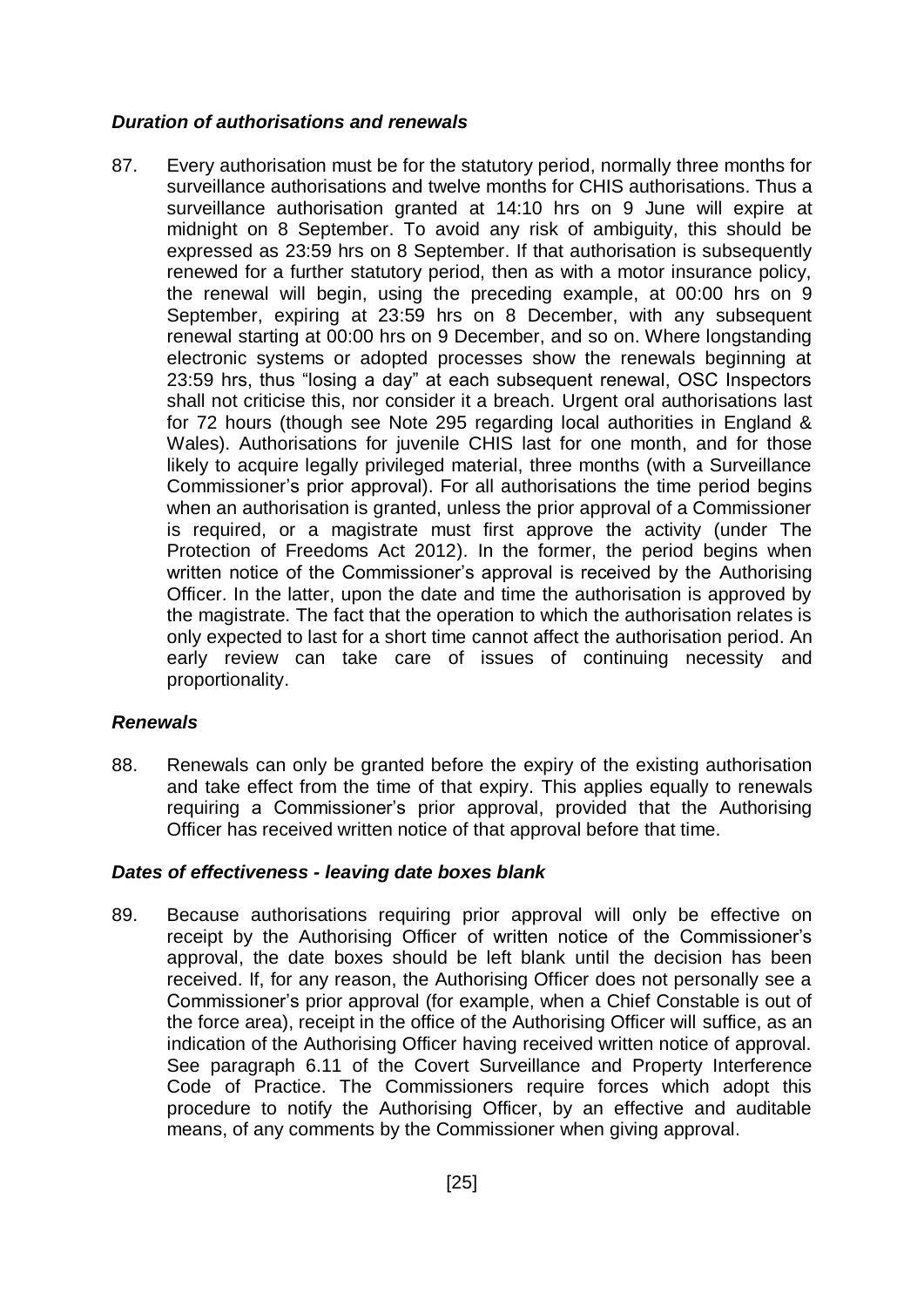#### <span id="page-26-0"></span>*Dates of effectiveness - renewal information required by the OSC*

90. The OSC must be notified of the effective to and from dates when the authorisation is renewed. Where a renewal requires a Commissioner's prior approval, the dates of effectiveness should be accompanied by a note from the Authorising Officer acknowledging that the dates are conditional upon receipt of approval before the expiry of the current authorisation.

#### <span id="page-26-1"></span>*The rank of the Authorising Officer should be provided*

91. Every authorisation should show the rank of the person giving it. Designated Deputies must identify themselves as such and say why they are giving the authorisation. ACCs who are not Designated Deputies should state when it would next be reasonably practicable for the Authorising Officer or Designated Deputy to consider the application. Where a new Chief Constable or Designated Deputy is appointed, the OSC should be notified as soon as possible.

#### <span id="page-26-2"></span>*Renewals involving minor changes*

92. Commissioners are content to treat as renewals authorisations where minor changes have occurred, e.g. the removal of a person or a vehicle from the investigation or the addition to the authorisation of previously unknown details such as a vehicle registration or a subject's identity, provided that the terms of the original authorisation allowed for such amendment. Where details in authorisations are amended at renewal, the reason for further identification or removing subjects or vehicles must be given.

#### <span id="page-26-3"></span>*Persons, groups, associates, and vehicles*

- 93. Subject to the guidance at Note 99, reviews and renewals should not broaden the scope of the investigation but can reduce its terms. Where other subjects may unexpectedly come under surveillance, and provided it is justified by intelligence, authorisations can anticipate it by using words such as "suspected of", "believed to be" or "this authorisation is intended to include conversations between any and all of the subjects of this investigation, including those whose identities are not yet known but are believed to be involved in the criminality". When the identities of the other criminal associates and vehicle details become known, they should be identified at review and in the renewal authorisation, so long as this is consistent with the terms of the original authorisation. Otherwise, fresh authorisations are required.
- 94. When an authorisation includes a phrase such as "...other criminal associates..." a review or renewal can only include those associates who are acting in concert with a named subject within the authorisation (a direct associate) and who are believed to be engaged in crime. It does not enable "associates of associates" to be included, for whom a fresh authorisation is required.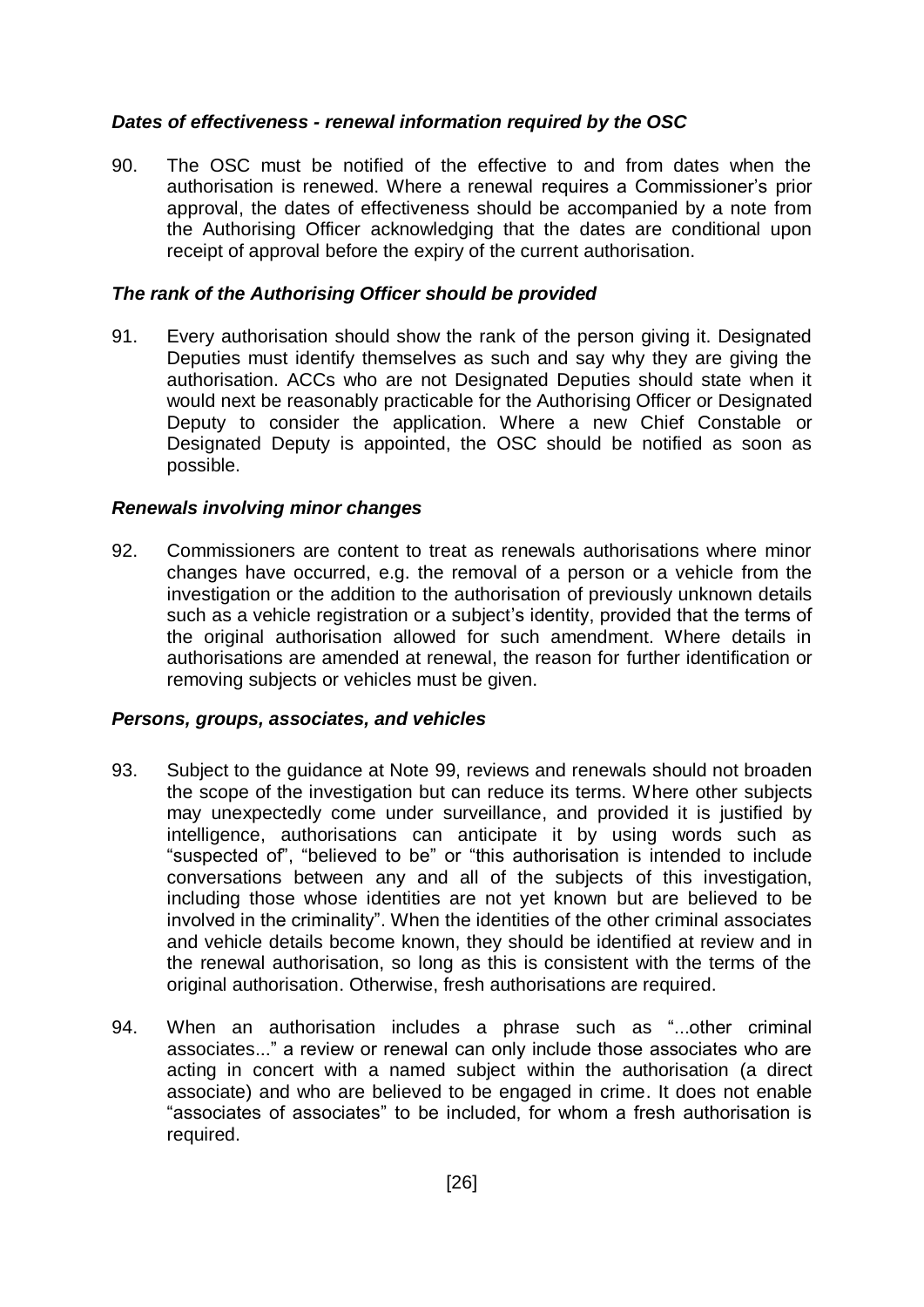- 95. Where a person or a vehicle can be identified they must be. If, for example, a subject drives two known vehicles but has access to others and the property interference or covert surveillance may take place on or in any of the vehicles, the wording of the authorisation must reflect this and the two known vehicles be specified in the authorisation, as well as a suitable formula to allow for deployment on as yet unidentified vehicles.
- 96. It is acceptable to authorise surveillance or property interference against a group or entity involving more than one individual (for example an organised criminal group where only some identities are known) providing that it is possible to link individuals to the common criminal purpose being investigated. It is essential to make explicit the reasons why it is necessary and proportionate to include persons, vehicles or other details that are unknown at the time of authorisation, but once identified they should be added at review (see Note 100). The Authorising Officer should guide the operational commander by setting contextual parameters for the use of the "link" approach.
- 97. The Authorising Officer should be updated when it is planned to deploy equipment or surveillance against a freshly identified subject before such deployment is made, to enable him to consider whether this is within the terms of his original authorisation, necessary, proportionate and that any collateral intrusion (or interference) has been taken into account; alternatively, where operational demands make it impracticable for the Authorising Officer to be updated immediately, as soon as reasonably practicable thereafter. This is to ensure that the decision to deploy further devices or surveillance remains with the Authorising Officer and is not delegated to, or assumed by, another, such as the operational commander. Such reviews should be pertinent and can be done outwith the usual formal monthly written review process, provided that the details of the Authorising Officer's decisions are recorded contemporaneously and formally updated at the next due review. Where the terms of an authorisation do not extend to interference to other subjects (criminal associates) or their property then a fresh authorisation, using the urgency provisions if necessary, will need to be sought.
- 98. It is no longer necessary to notify the OSC in writing of the identification of any vehicle, property or person that could not be identified at the time authorisation was given. However, it is vital that details are recorded at the next review or renewal. It is wise to confirm in writing, at cancellation, the details of all property interfered with and all persons subject to surveillance, where these have been identified.

(See also Note 110)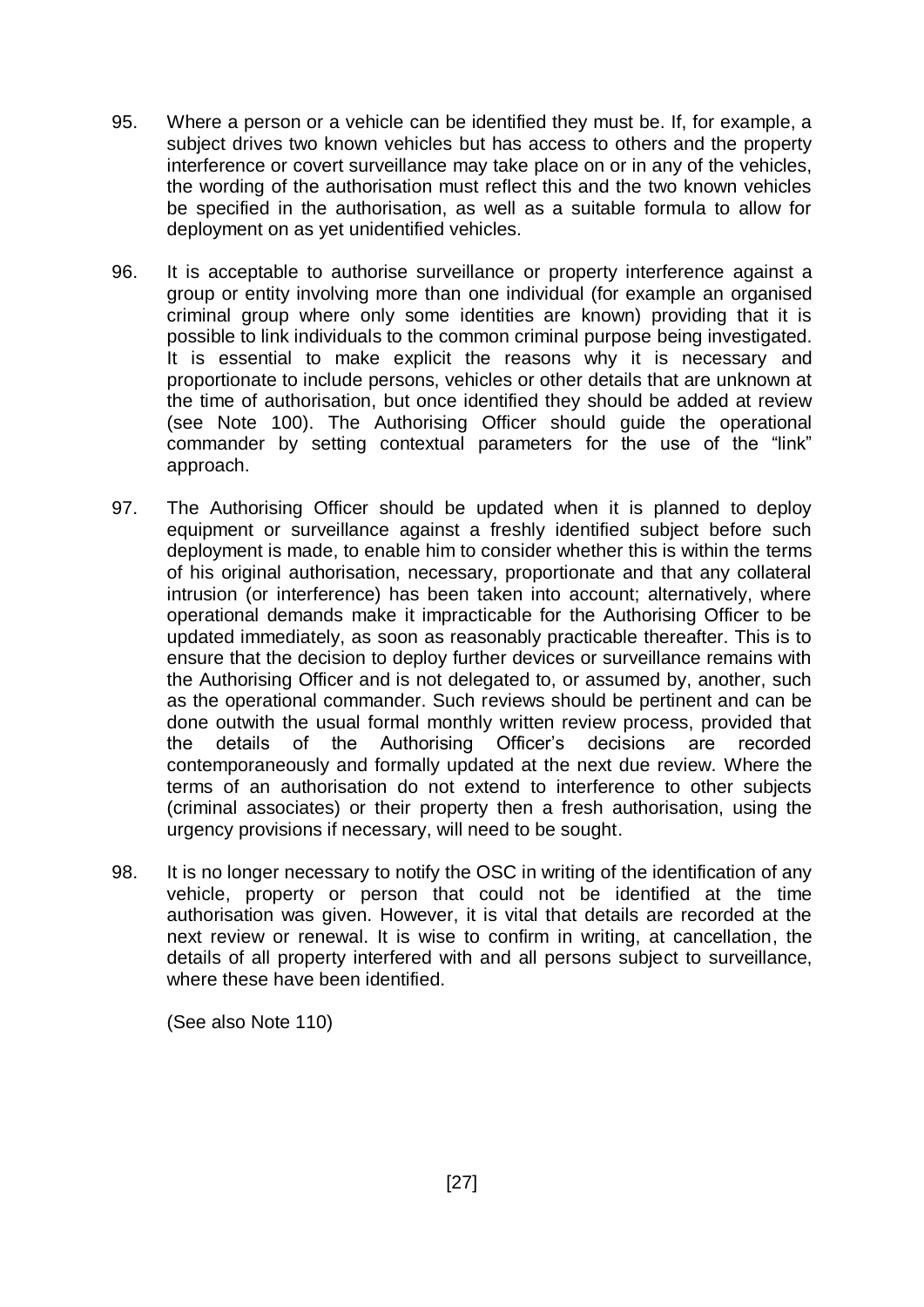#### <span id="page-28-0"></span>*Directed surveillance tactics and techniques may be amended*

- 99. This note applies to directed surveillance only; existing procedures for new interference with property or new methods of intrusive surveillance remain. To comply with *R v Sutherland* the Authorising Officer should clearly set out what activity and surveillance equipment is authorised in order that those conducting the surveillance are clear on what has been sanctioned at each stage in the authorisation process. It is recognised that it is not always possible, at the outset of an investigation, to foresee how it will progress, but this should not provide a reason for applicants to request a wide number of tactics "just in case" they are later needed. The Authorising Officer may not authorise more than can be justified at the time of their decision and should demonstrate control and a proper understanding of necessity, collateral intrusion and proportionality, relating to each tactic requested. In straightforward cases, an applicant should request only the tactics that are known to be available and intended to be used. In more complex cases, where it is foreseen based on operational experience and assessed intelligence that additional tactics may be required as the investigation develops, additional tactics may be requested by way of review. The Authorising Officer should consider the use made of tactics to date, along with their impact and any product, to ensure that each additional tactic is necessary, whether collateral intrusion can be justified, and whether the cumulative effect of the tactics is proportionate in light of progress. Amendment must be explicit and no tactic may be used prior to it being granted by an Authorising Officer. OSC inspections will place significant emphasis on review and renewal procedures to ensure that Authorising Officers are addressing legal requirements throughout the life of an authorisation.
- 100. Authorisations against a named subject should indicate when, where, and in what circumstances the surveillance is to be carried out.

#### <span id="page-28-1"></span>*What must be specified in authorisations (section 32(5) of RIPA and section 6(5) of RIP(S)A)*

101. Intrusive Surveillance authorisations must specify or describe (a) the type of surveillance, (b) the premises or private vehicle, and (c) the investigation or operation. For example, an authorisation for the use of an audio device could be for "the monitoring and recording of conversations taking place between X and Y at Z address in connection with operation W, an investigation into drug trafficking".

#### <span id="page-28-2"></span>*Crime other than specified in authorisation*

102. Discussion by subjects of crimes other than such as are specified in an authorisation need not be disregarded.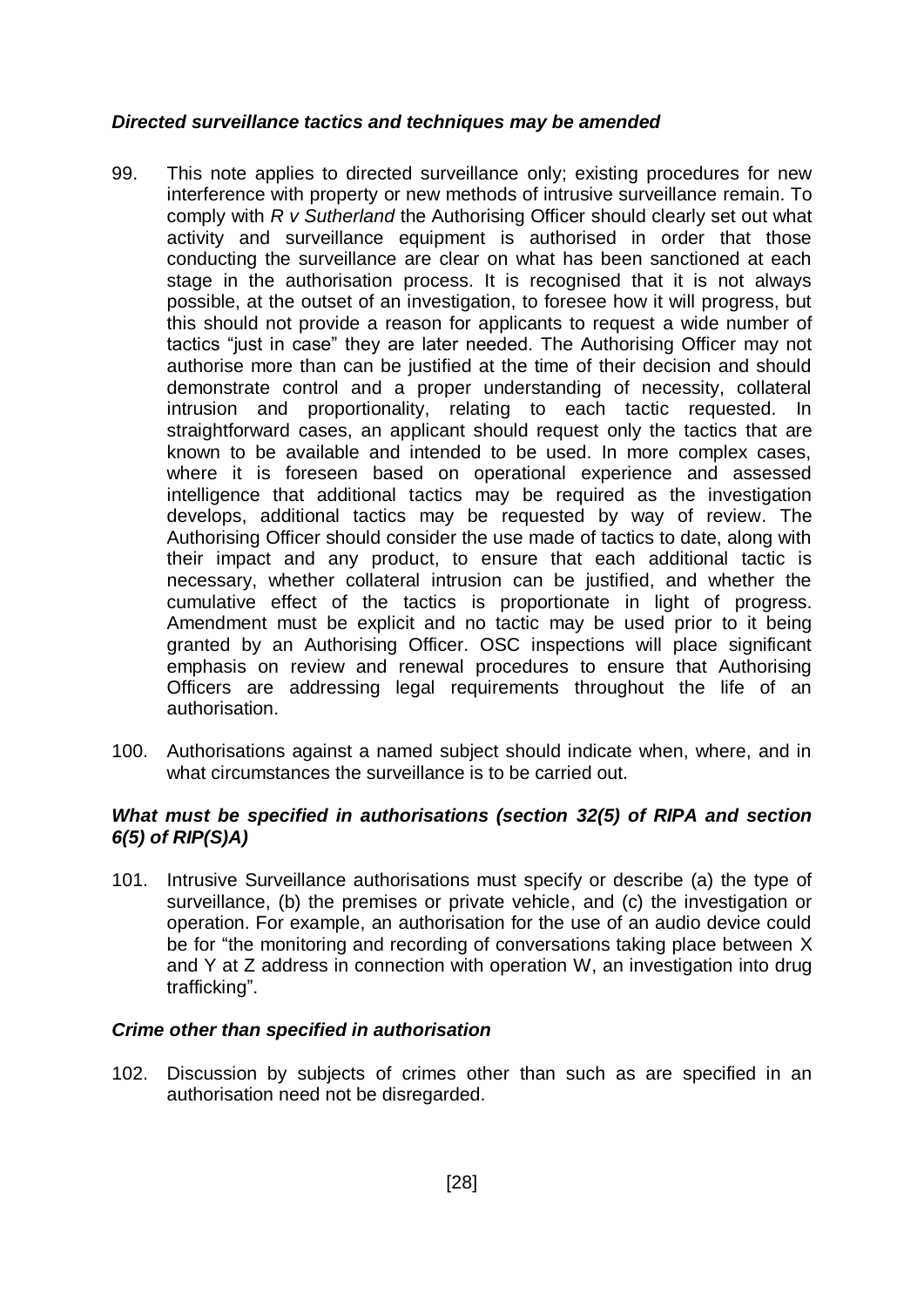#### <span id="page-29-0"></span>*Interference when there is no serious crime*

103. Interference of this type cannot have the protection of PA97 but it is not unlawful in itself. It is sometimes necessary and proportionate to interfere with property in order to locate a missing person or where there is a perceived threat to life not in relation to criminal conduct or where it is necessary for training purposes. However, it is capable of giving rise to a breach of privacy (e.g. some missing persons may not wish to be located) and law enforcement agencies should have in place a policy and procedure for the use of specialist equipment in these circumstances which should include an audit of the activity sanctioned. There is no requirement to inform the OSC when equipment is used for these purposes but agencies should bring such instances to the attention of the OSC Inspector during the next inspection.

#### <span id="page-29-1"></span>*Absence of Authorising Officer (section 94(1) of PA97, section 34(2) of RIPA and section 12(2) of RIP(S)A)*

- 104. It is unlikely to be regarded as "not reasonably practicable" (within the meaning of sections of the Acts specified above) for an Authorising Officer to consider an application, unless he is too ill to give attention, on annual leave, is absent from his office and his home, or is for some reason not able within a reasonable time to obtain access to a secure telephone or fax machine. Pressure of work is not to be regarded as rendering it impracticable for an Authorising Officer to consider an application. Where a deputy for a Force Authorising Officer acts in his stead, this should be on a substantive basis as a Superintendent (or equivalent), and not a temporary or convenient arrangement purely for the duration of the consideration of an authorisation in their absence or to cope with reduced headcount.
- 105. Where a Designated Deputy gives an authorisation the reason for the absence of the Authorising Officer should be stated.

#### <span id="page-29-2"></span>*Authorisations under section 93(3) of PA97: execution by another organisation*

<span id="page-29-4"></span>106. The absence of a collaboration agreement does not preclude the application seeking authorisation of actions by members of another organisation. This guidance is extended to RIPA and RIP(S)A.

(See also Note 112)

#### <span id="page-29-3"></span>*Cancel at the earliest opportunity*

107. If, during the currency of an authorisation, the Authorising Officer is satisfied that the authorisation is no longer necessary, he must cancel it. It is a statutory requirement that authorisations are cancelled as soon as they are no longer required. In the case of authorisations for property interference and intrusive surveillance, the Authorising Officer should, within four working hours of signing the cancellation, give notice to a Commissioner (which in practice means the OSC) that he has done so.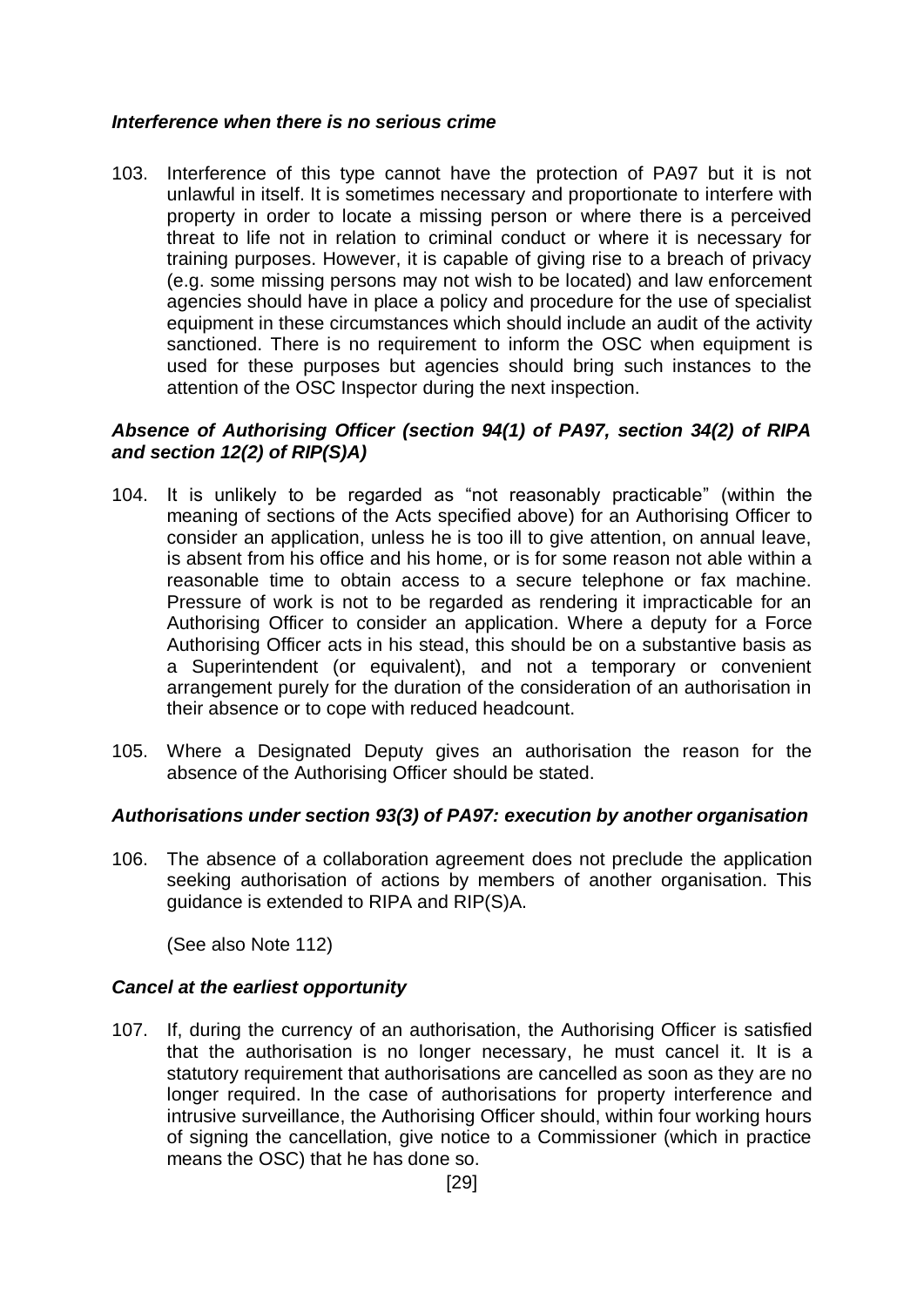- 108. Where interference with more than one property is authorised on a single authorisation (see Note 161) cancellation of individual items may be effected by way of review. The Authorising Officer should fulfil the requirement set out in Note 110. When the interference with all property has ceased a cancellation should be submitted which clarifies which property was interfered with and the duration of each interference.
- 109. Authorisations may be cancelled orally. When and by whom this was done should be endorsed on the cancellation form when it is completed, and recorded on the Central Record of authorisations.

(See also Part 1, Note 33)

#### <span id="page-30-0"></span>*Cancellation – information required*

- 110. Although paragraph 5.18 of the Covert Surveillance and Property Interference Code of Practice is correct in saying that there is no *requirement* for any further details to be recorded when cancelling a directed surveillance authorisation, the Commissioners consider that it would be sensible to complete the authorisation process in a form similar to other parts of the authorisation where relevant details can be retained together. When cancelling an authorisation, the Authorising Officer should:
	- 110.1 Record the date and times (if at all) that surveillance took place and the order to cease the activity was made.
	- 110.2 The reason for cancellation.
	- 110.3 Ensure that surveillance equipment has been removed and returned.
	- 110.4 Provide directions for the management of the product.
	- 110.5 Ensure that detail of property interfered with, or persons subjected to surveillance, since the last review or renewal is properly recorded.
	- 110.6 Record the value of the surveillance or interference (i.e. whether the objectives as set in the authorisation were met).

#### <span id="page-30-1"></span>*The use by one authority of another to conduct surveillance for a crime that it has no capability to prosecute*

111. RIPA and RIP(S)A deal not with enforcement powers but the acquisition of information; there is no obligation to do something with the information collected. It is acceptable for one authority to use the services of another even if the requesting authority has no power or intent to use the product providing that the surveillance is necessary and proportionate to what it seeks to achieve. CHIS should not be exposed to unnecessary risk to obtain information that is unlikely to be used.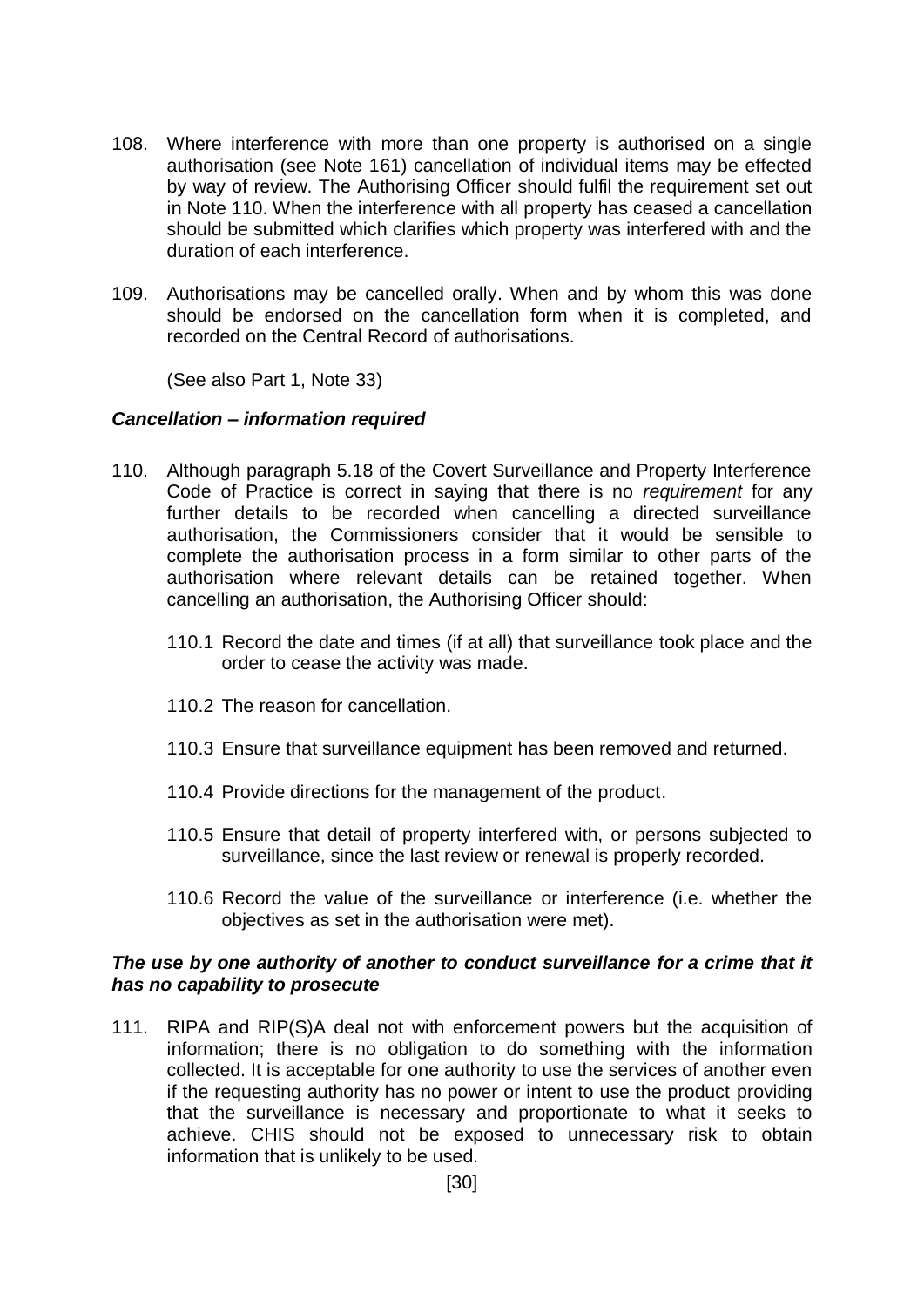#### <span id="page-31-0"></span>*The use of external partners*

112. When a person who is not an employee of the public authority is authorised to conduct covert surveillance, he is an agent of the public authority. This applies to private contractors or members of another public authority. It is unwise to assume competence and, where there is doubt, an Authorising Officer should check it and record that he has done so. It is wise, if no collaboration agreement exists, to obtain written acknowledgement that they are an agent of the public authority and will comply with the authorisation. Third parties authorised by a public authority are liable to inspection by the Office of Surveillance Commissioners regarding their conduct in relation to the activity authorised.

# <span id="page-31-1"></span>*Disclosure of techniques*

113. A Surveillance Commissioner and an Authorising Officer can only authorise on the basis of what has been provided in writing. Issues of disclosure should not inhibit the proper construction of applications and authorisations but can be dealt with at the appropriate time using existing procedures.

#### <span id="page-31-2"></span>*One public authority may not force the terms of an authorisation on another*

114. One authority may request another to conduct covert surveillance on its behalf (see Note [106\)](#page-29-4) but it may not force those conducting the surveillance to act in a manner that is counter to their beliefs or where the risk is unacceptable to them. If agreement cannot be reached then the requesting authority will have to find an alternative solution.

#### <span id="page-31-3"></span>*Requests to amend data*

<span id="page-31-4"></span>115. If an overt approach is made to the owner of data to amend data that he holds to prevent the compromise of a covert investigation (for example, amendment to flight manifests or delivery tracking details), property interference authorisation is not necessary. It would be prudent, however, for the request and amendments to be made in an auditable manner so that the data owner is appropriately protected.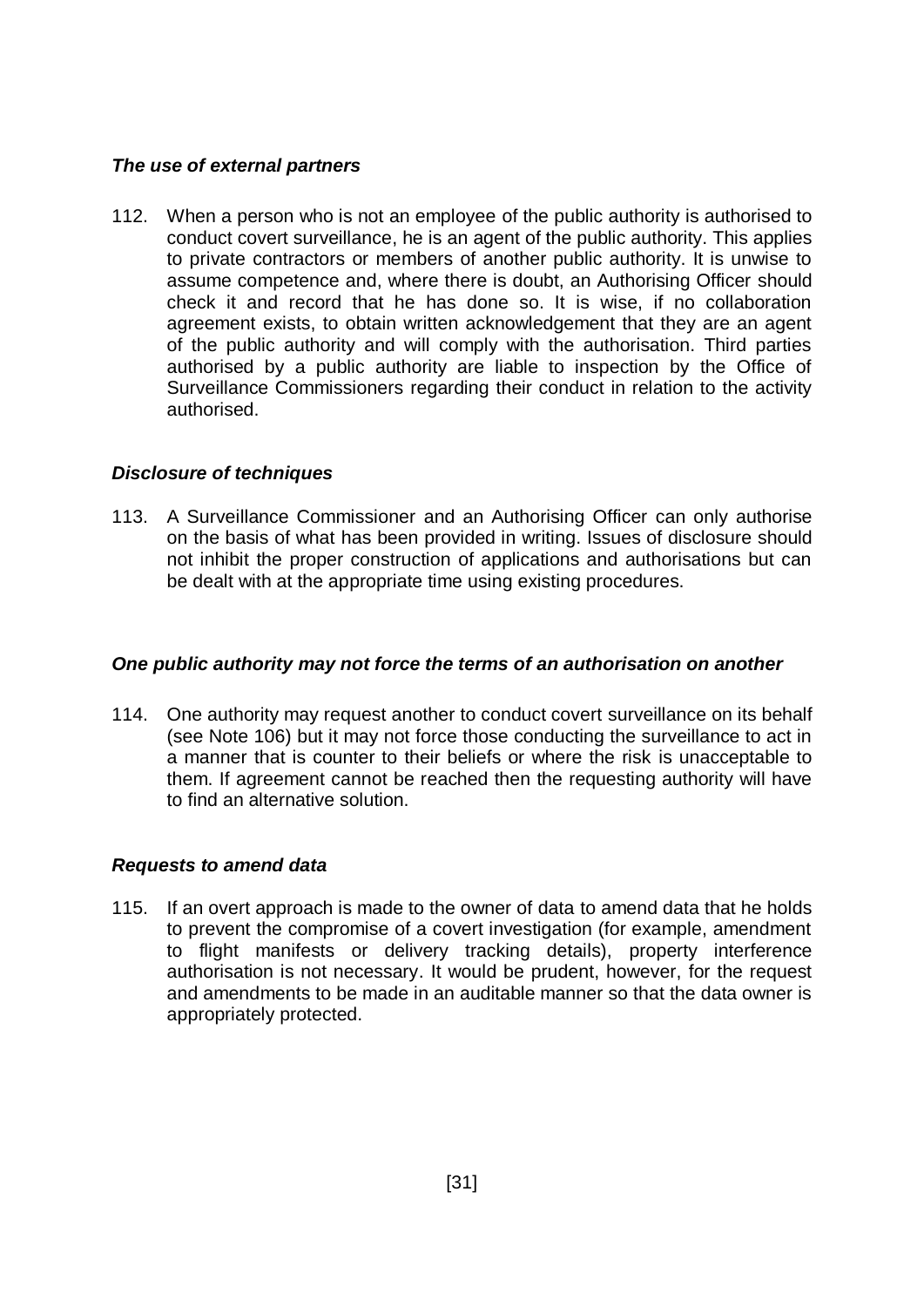# *The retention of applications with 'wet signatures'*

116. The key signature is that of the Authorising Officer on the authorisation. The only way it is possible to establish that the Authorising Officer has applied his own mind to the authorisation is if it is handwritten by him. Typed documents are open to the suggestion that the authorisation is prepared by another and simply signed by the Authorising Officer. If information technology is used to construct applications and authorisations, it must be capable of authenticating the author of each version. In the absence of authentication, hand-written (socalled 'wet') signatures are required to avoid accusation that the authorisation has been altered *ex post facto*. If an Authorising Officer relies on words prepared by another, his signature signifies responsibility for those words. Authorisations with wet signatures may be retained by the Authorising Officer or centrally, the latter being the preferred option. It is always open to a trial judge to require evidence which satisfies him that documents relied on are authentic. All public authorities must be ready to provide the relevant witness where authenticity is open to question.

# <span id="page-32-0"></span>*The meaning of Professional Legal Adviser*

117. Legal privilege attaches to communications with a legal adviser (usually involving a contractual relationship). It would not normally apply to a Trade Union representative but would normally apply to a Barrister, Solicitor, Legal Executive or Solicitor's Clerk.

#### <span id="page-32-1"></span>*The design of forms*

118. The Commissioners will continue to criticise the use of forms which do not require the Authorising Officer to fulfil his or her statutory responsibilities. Forms should enable authors to comply with legislation which requires an Authorising Officer to explain the details required by the legislation (see also Notes 75 and 84). There are benefits to the adoption of a common design, but a public authority may amend forms if it encourages precision. The use of prescripted assertions is usually inadequate.

# <span id="page-32-2"></span>*Combined authorisations*

119. Although an authorisation combining one or more types of covert activity is within the legislation, such contribution often causes error; for example directed surveillance can only be authorised for three months and a CHIS may only be authorised for 12 months and ensuring synchronised documentation is difficult. It should also be remembered that property interference and intrusive surveillance require separate authorisations because they are made under different Acts. (See also Note [161\)](#page-41-2).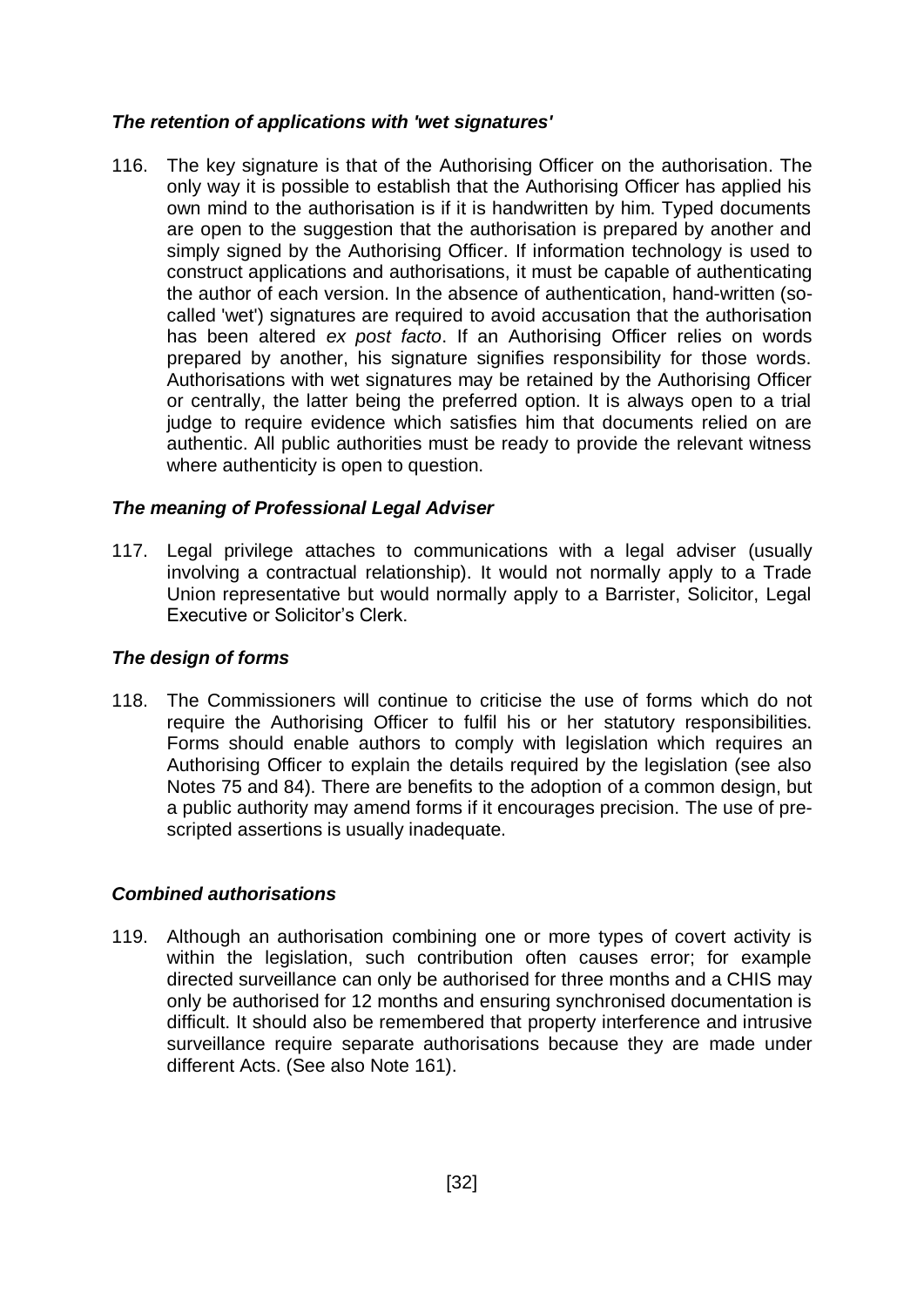# <span id="page-33-0"></span>*Retention of property*

120. The principles of RIPA regarding the retention of property apply equally to PA97 (see Covert Surveillance and Property Interference Code of Practice paragraphs 1.2, 9.4 to 9.6 and 7.33 to 7.34).

# <span id="page-33-1"></span>*The Authorising Officer should fully understand the capability of surveillance equipment*

- 121. In order to give proper consideration to collateral intrusion, and to comply with *R v Sutherland,* the Authorising Officer must fully understand the capabilities and sensitivity levels of technical equipment intended to be used, and where and how it is to be deployed. An application which does not assist the Authorising Officer in this respect should be returned for clarification (see also Note 284).
- 122. The Commissioners are aware that some specialist equipment extracts automatically more data than can be justified as necessary or proportionate and may give rise to collateral intrusion. The inability of technology to restrict capability should not dictate the terms of an authorisation. If data is obtained that exceeds the parameters of an authorisation, the Authorising Officer should immediately review it and make arrangements for its disposal.

#### <span id="page-33-2"></span>*Those required to respond to tasking should see the authorisation*

123. Where Technical Surveillance Units or other officers are required to respond to tasking, they should see a copy of the authorisation and of any comments by a Surveillance Commissioner or Authorising Officer. For directed surveillance not involving the installation of devices, it is sufficient for the officer in charge of the surveillance team to see these documents and then to brief the team accordingly while taking care to repeat precisely the form of words used by the Authorising Officer. In the case of CHIS, the handler should not proceed until the authorisation has been seen. In each case there should be acknowledgement in writing (with date and time) that the authorisation has been seen.

# <span id="page-33-3"></span>*Private information - activity in public*

124. Section 26(2) RIPA does not differentiate between current and historical surveillance product. Sections 48(2) of RIPA and section 31(2) of RIP(S)A define surveillance as including "monitoring, observing or listening" which all denote present activity; but present monitoring could be of past events or the collation of previously unconnected data. Pending judicial decision on this difficult point the Commissioners' tentative view is that if there is a systematic trawl through recorded data (sometimes referred to as "data-mining") of the movements or details of a particular individual with a view to establishing, for example, a lifestyle pattern or relationships, it is processing personal data and therefore capable of being directed surveillance.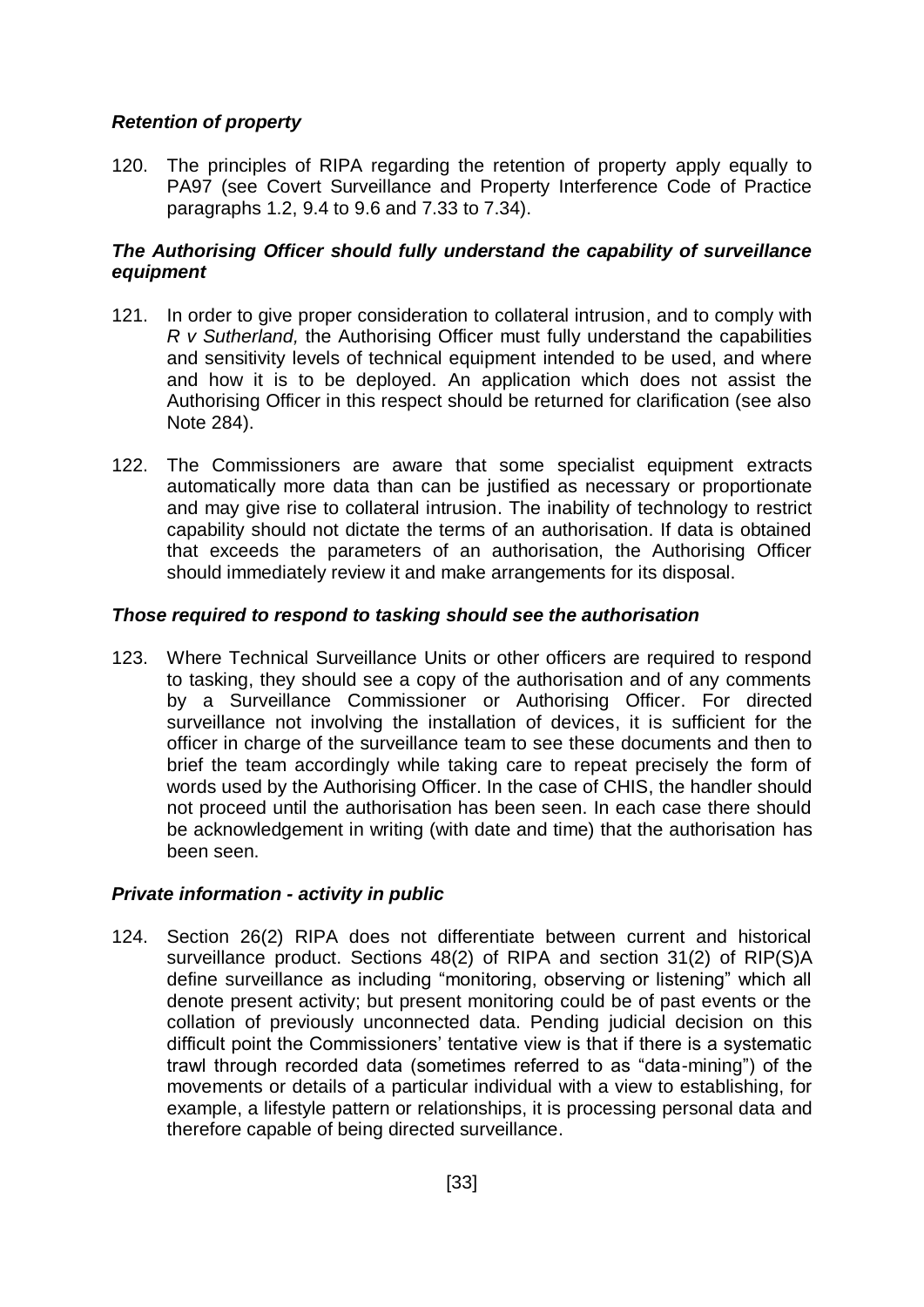125. The checking of CCTV cameras or databases simply to establish events leading to an incident or crime is not usually directed surveillance; nor is general analysis of data by intelligence staff for predictive purposes (e.g. identifying crime hotspots or analysing trends or identifying criminal associations). But research or analysis which is part of focused monitoring or analysis of an individual or group of individuals is capable of being directed surveillance and authorisation may be considered appropriate.

(Covert Surveillance and Property Interference Code of Practice 2.6 refers.)

# <span id="page-34-0"></span>*The "Kinloch" judgment (Kinloch v Her Majesty's Advocate [2012] UKSC 62)*

- 126. It is fundamental to all authorisations that they are granted *before* any activity takes place, and thus, before anyone can tell what will happen or has happened. The whole process of authorising covert activity, including what is said at paragraph 1.14 of the Covert Surveillance and Property Interference Code of Practice, is based upon what may happen in terms of likelihood. Put another way, the need for an authorisation has to be judged at the time of authorisation, not with the benefit of hindsight. This principle is crucial when considering the implications of *Kinloch*, where there had been no authorisation but the Supreme Court knew and gave judgment about what had actually happened.
- 127. The Supreme Court stressed, in paragraph 18 of its judgment, the Strasbourg jurisprudence that "whether there has been an interference with the right to respect for a person's private life........will depend in each case on its own facts and circumstances". It is of significance that (1) the Court was not considering whether an authorisation for directed surveillance ought to have been granted, nor addressing issues of collateral intrusion or proportionality; and (2) the Court nowhere said or implied that activity in a public place is, if covertly observed by agents of the state, immune from the need for a directed surveillance authorisation.

#### <span id="page-34-1"></span>*Biographical information does not satisfy the private information test on its own*

128. Use of the term "biographical information" appears to have resulted from the data protection case of *Durant v Financial Services Authority [2003] EWCA Civ 1746*. The Court of Appeal was construing the Data Protection Act 1998, which gave effect to the EC Directive in relation to the protection of personal data and its holding by data controllers. In construing the meaning of "personal data" in section1(1) of the Act, the Court held that one of the two notions which may be of assistance is "whether the information is biographical in a significant sense, that is going beyond the recording of the protective data subject's involvement in a matter or an event that has no personal connotations, a life event in respect of which his privacy would not be said to be compromised". It is important to note about this decision that: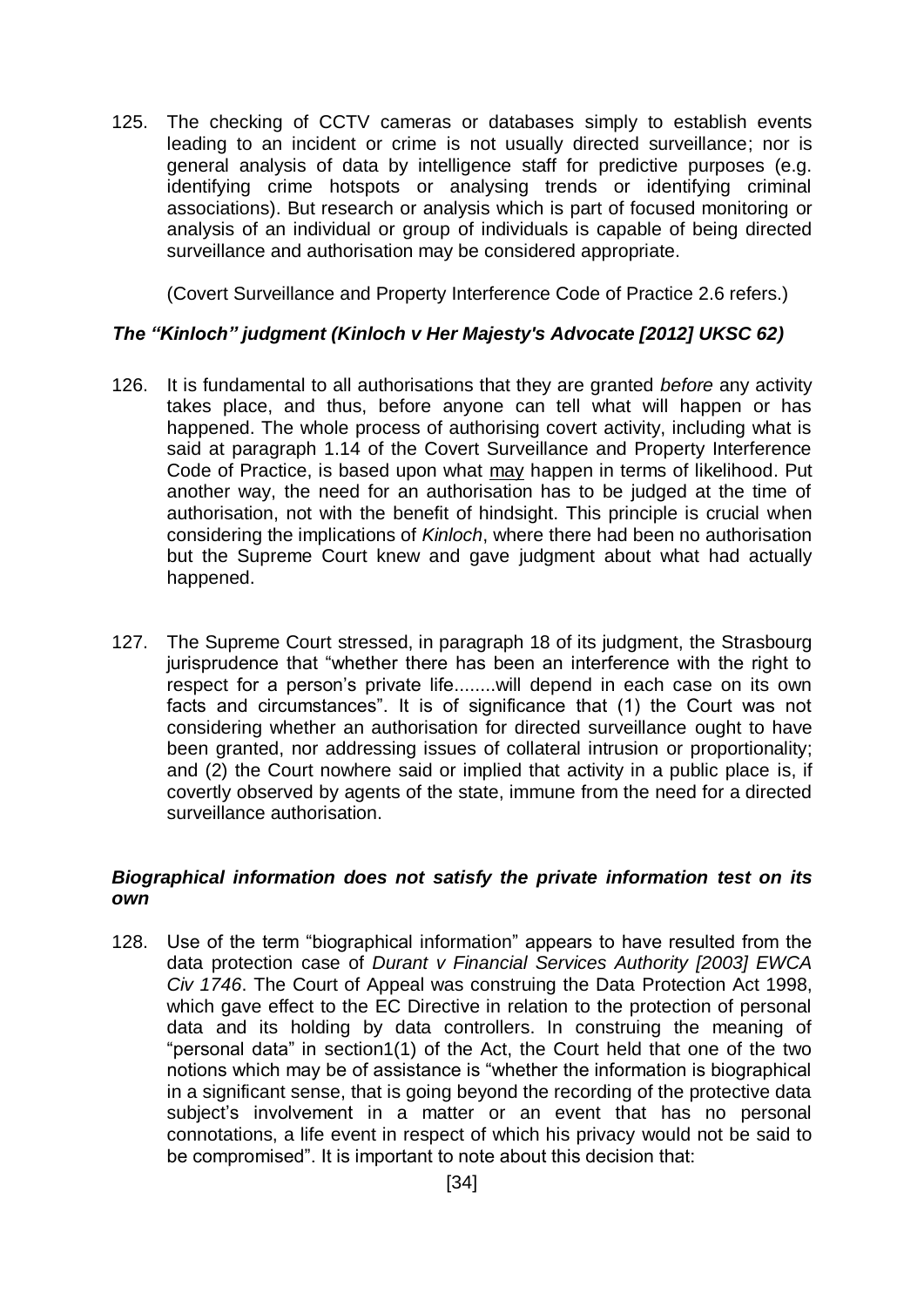- 127.1 Section 1(1) defines "personal data" by reference to individuals who can be identified from data: it is therefore obvious that "personal data" is a different concept from private information
- 127.2 It was not concerned with RIPA nor was the Court referred to the Strasbourg decisions in relation to private or family life
- 127.3 "Private information" in RIPA section 26(10) reflects private life in Article 8. "Private life" has been broadly defined at Strasbourg to include professional and business activities.
- 129. It is dangerously misleading to seek to apply a court's tests for construing a term in one statute to the construction of a different term in a different statute, particularly when the statutes have different purposes, as these have. "Biographical information" which identifies a subject may be convenient shorthand for identifying some material which directed surveillance may disclose, but it does not cover, for example, a subject's relationships with others which are part of private and family life.
- 130. For example, a tracking device, appropriately authorised, which shows a driver visiting his mistress's address, his children's school, his bank or any other premises unconnected with crime is likely to give rise to a breach of Article 8 even though these details may not be "biographical information" as defined in *Durant*: it should therefore be authorised as directed surveillance if there is to be RIPA protection.

#### <span id="page-35-0"></span>*Central Record of authorisations*

131. Paragraphs 8.1 to 8.4 of RIPA and paragraphs 3.14 and 3.15 of RIP(S)A Covert Surveillance and Property Interference Codes of Practice and paragraphs 7.1 to 7.7 of RIPA and paragraphs 3.13 to 3.16 of RIP(S)A CHIS Codes of Practice, detail the requirements for a centrally retrievable record of all authorisations to be held by each public authority. Some aspects of covert policing are especially sensitive and require strict application of the 'need to know' principle (e.g. investigations into suspected police misconduct by a force Professional Standards Department, anti-corruption investigations and Special Branch operations). Authorisations (i.e. the document that provides the detail of the activity and the signature of the Authorising Officer) arising from these sensitive matters may be held in separate systems, away from the general run of authorisations, so long as they are centrally retrievable, are accessible to at least the Head of the Central Authorities Bureau (or equivalent unit), in order to ensure proper quality control, and are made available for examination by the relevant Surveillance Commissioner or OSC Inspector.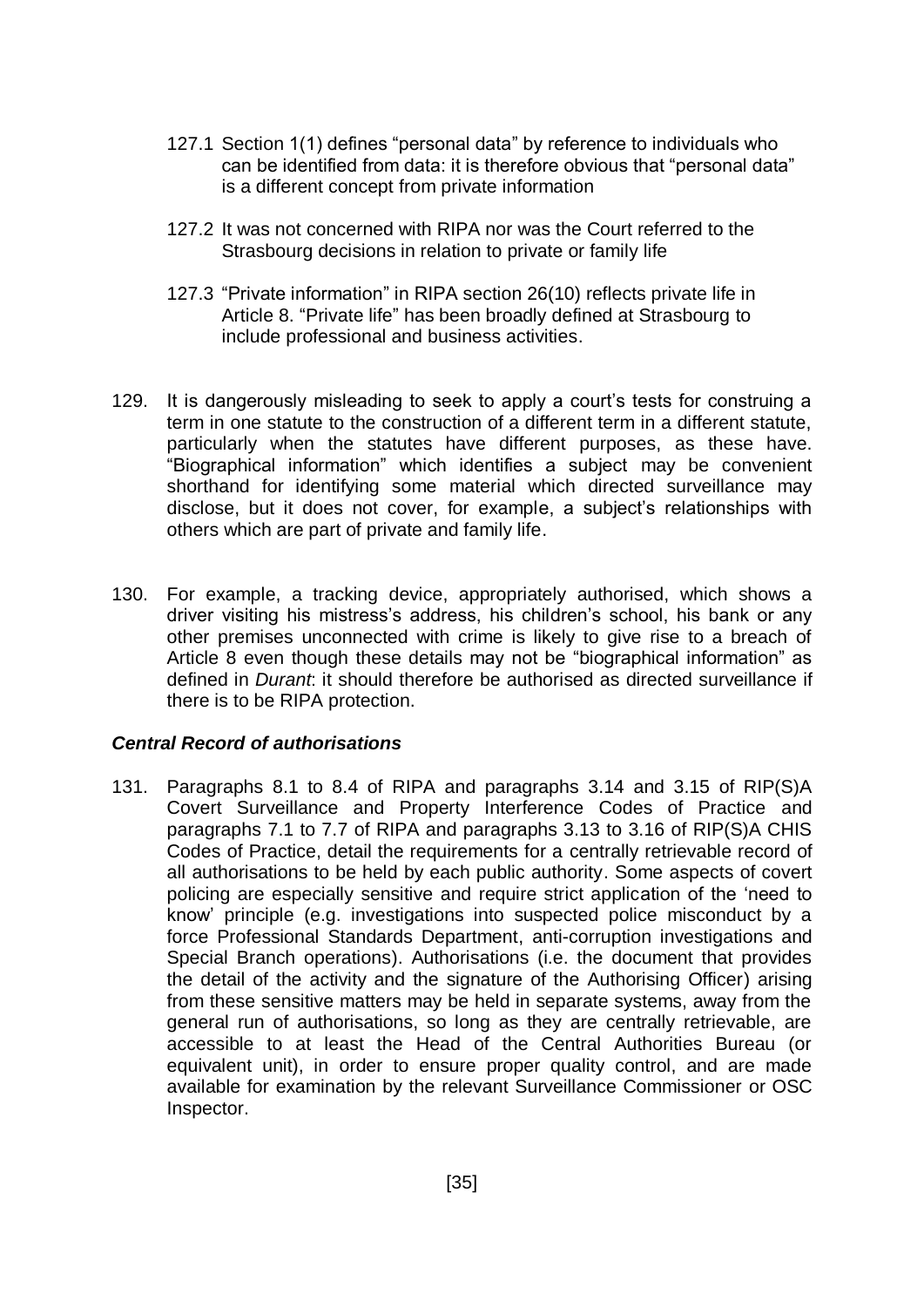- 132. Full compliance is no mere bureaucratic requirement but will allow the person responsible for the Central Record, at a glance, to exercise effective oversight and quality control. It will enable that person to identify when reviews, renewals and cancellations are due, which Authorising Officer is directly involved in any of the operations which they authorise, and will draw attention to investigations likely to involve confidential information.
- 133. There should be a single centrally retrievable record, preferably in a tabular or electronic format, which contains the information required by the legislation. This record must include references to all the covert activities authorised by a prescribed officer of the authority. Any specialist units applying the 'need to know' principle may retain their own authorisations but must record the Unique Reference Number and key details of the authorisation on the single Central Record.
- 134. It is acceptable to have a Central Record for all CHIS activity (other than those authorised by the Security Service) and a separate Central Record for all other types of covert surveillance. It is also prudent to maintain a record of PA97 authorisations for property interference in the same place as the record for intrusive surveillance.
- 135. Local authorities may wish to have a single Central Record to record all covert activity given the smaller levels of usage. It would be sensible for this to include the details of any magistrates' approval under section 32(A) of RIPA.
- 136. Police Act 1996 collaboration agreements should make explicit provision for the proper keeping of a Central Record. In principle, the Central Record should be maintained by the force providing the Authorising Officer or the designated lead force. If an authorisation is enacted under the terms of a collaboration agreement it is useful to refer to this on the Central Record of authorisations.

# *The use of template entries*

137. Template forms inevitably lead to, or at least give the appearance of, minimal or no consideration of: (a) the nature and extent of the surveillance proposed and the justification for the use of the devices to be employed; (b) necessity; (c) proportionality; (d) collateral intrusion; and (e) what alternative methods have been considered. Template entries are therefore to be avoided or used with great care.

(See also Notes 67 to 69 and 99)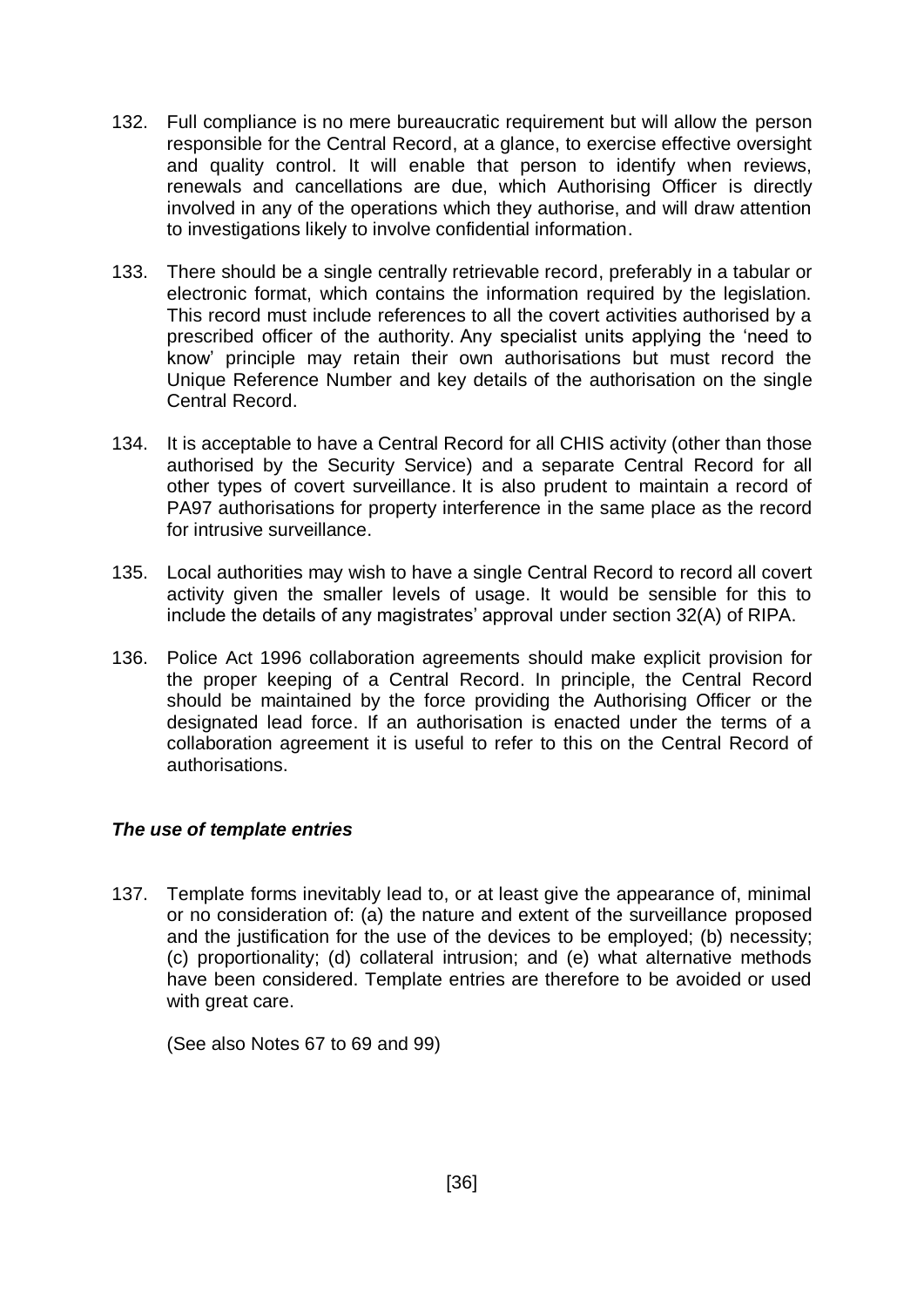#### *Overseas Surveillance - Schengen Convention*

- 138. Cross-border surveillance is now regulated under the Schengen Convention. Article 40.1 allows officers from one contracting party who are carrying out surveillance to continue that surveillance in the territory of another party where the latter has authorised the surveillance in response to a request for assistance. There are administrative provisions dealing with how and to whom requests for assistance should be made, and there is also provision for the surveillance to be entrusted to officers of the party in whose territory it is to be carried out. RIPA and RIP(S)A will apply in such a case in the UK.
- 139. Article 40.2 permits the officers carrying out surveillance in one territory to continue it across the border of another territory, where "for particularly urgent reasons" prior authorisation cannot be requested. This permission is subject to a number of conditions, including the requirement for officers to carry identification, make reports, etc. Those which seem significant are as follows:
	- 139.1 Article 40.2 requires that the appropriate authority in the territory where the surveillance is being carried out should be notified immediately that the border has been crossed, and that a request for assistance should be submitted immediately, explaining the grounds for crossing the border without prior authorisation.
	- 139.2 Article 40.2 further requires that the surveillance must cease as soon as the contracting party in whose territory it is being carried out so requests or, where no authorisation is obtained in response to the request mentioned above, five hours after the border was crossed.
	- 139.3 Article 40.3.c provides that entry into private homes and places not accessible to the public is prohibited.
	- 139.4 Article 40.3.d provides that the officers carrying out the surveillance may neither challenge nor arrest the person under surveillance.

### *Surveillance outside the UK (RIPA section 27(3))*

140. Although under RIPA section 27(3) conduct may be authorised outside the United Kingdom, the application for such an authorisation calls for the exercise of judgment by the applicant because it could only be relevant in the United Kingdom (see Note 162). In case of doubt it is good practice to apply for an authorisation.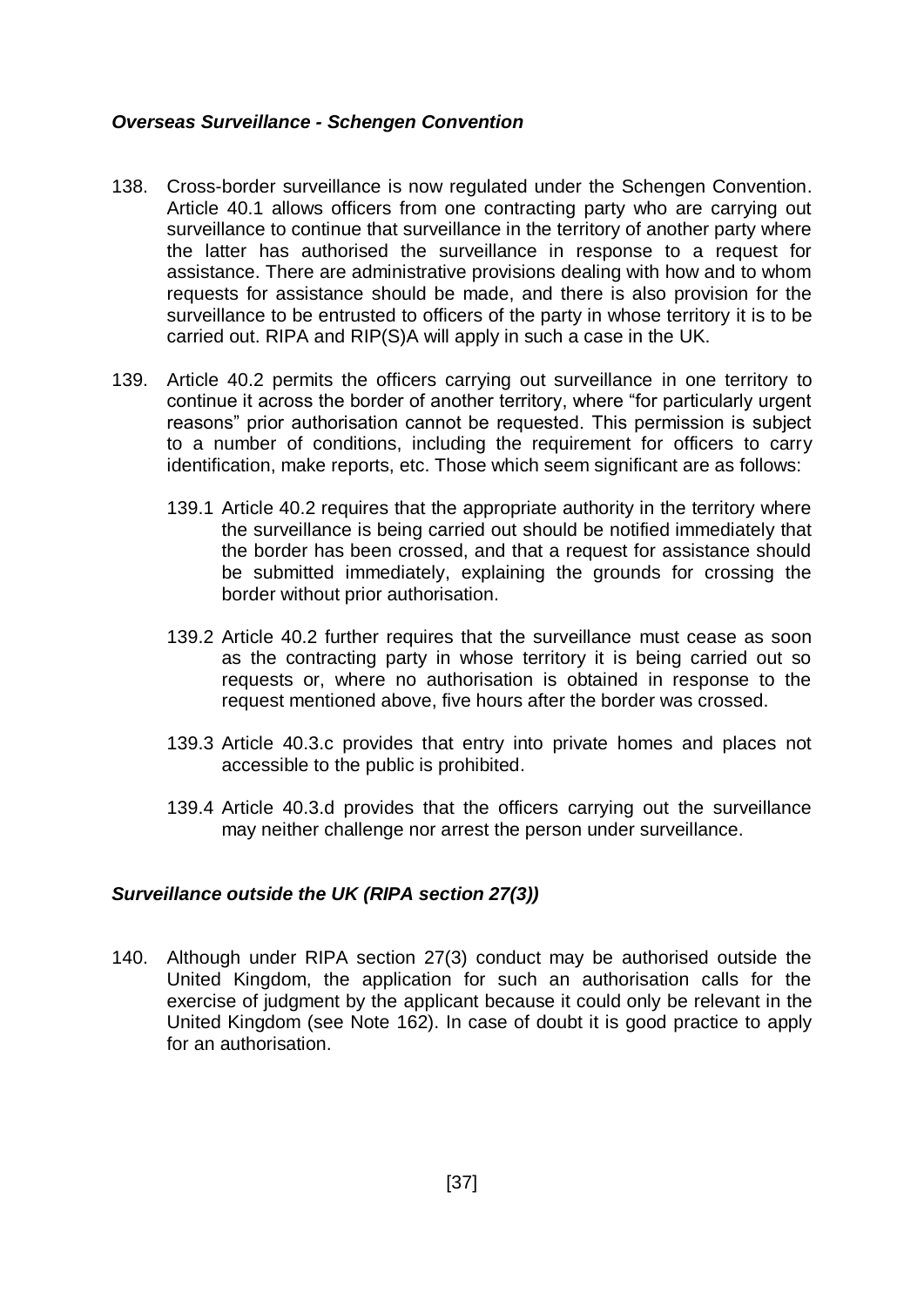### *Use by officers of covert surveillance devices to confirm at a later date what has been said or done by another person (section 48(2) of RIPA and section 31(2) of RIP(S)A)*

141. In IPT/A1/2013 the IPT decided on 24 July 2013 that the covert making of a "voluntary declared interview" in the course of an investigation or operation is not surveillance within the meaning of Part II RIPA.

### *Length of applications*

- 142. Applications for covert activity should be concise and should only contain material facts. This applies especially to intelligence cases.
- 143. The issue is one of balance, the object of OSC observations is not to restrict the information to be provided but to achieve a focus on what is really material and avoid burdening the process with information that is not relevant to the decision which is being made.
- 144. If it aids clarity and reduces reliance on powers of expression, sketches, annotated maps or photographs may be attached to documentation providing they are properly cross-referenced within the main document. Authorising Officers should sign attached documents and ensure that there is adequate information to collate documents if they separate.

### *Serious crime (section 93(4) of PA97 and section 81(3) of RIPA)*

145. An authorisation for property interference cannot be obtained for an operation that does not concern 'serious crime'. If there is uncertainty about whether or not crime is 'serious', it is good practice to seek an authorisation.

### *Notification signatures*

146. Although it is desirable, in exceptional circumstances it may not be necessary for a written notification to a Commissioner to be signed. The name of the Authorising Officer must always be clearly stated.

### *Collateral Intrusion*

147. When notification of property interference is made to a Commissioner, details of any collateral intrusion (interference with persons who are likely to be affected by the interference) that may result as part of it or from use of any equipment put in place must be made known to the Commissioner at the same time. The matters covered by section 7.18 of the Covert Surveillance and Property Interference Code of Practice must be included in the application.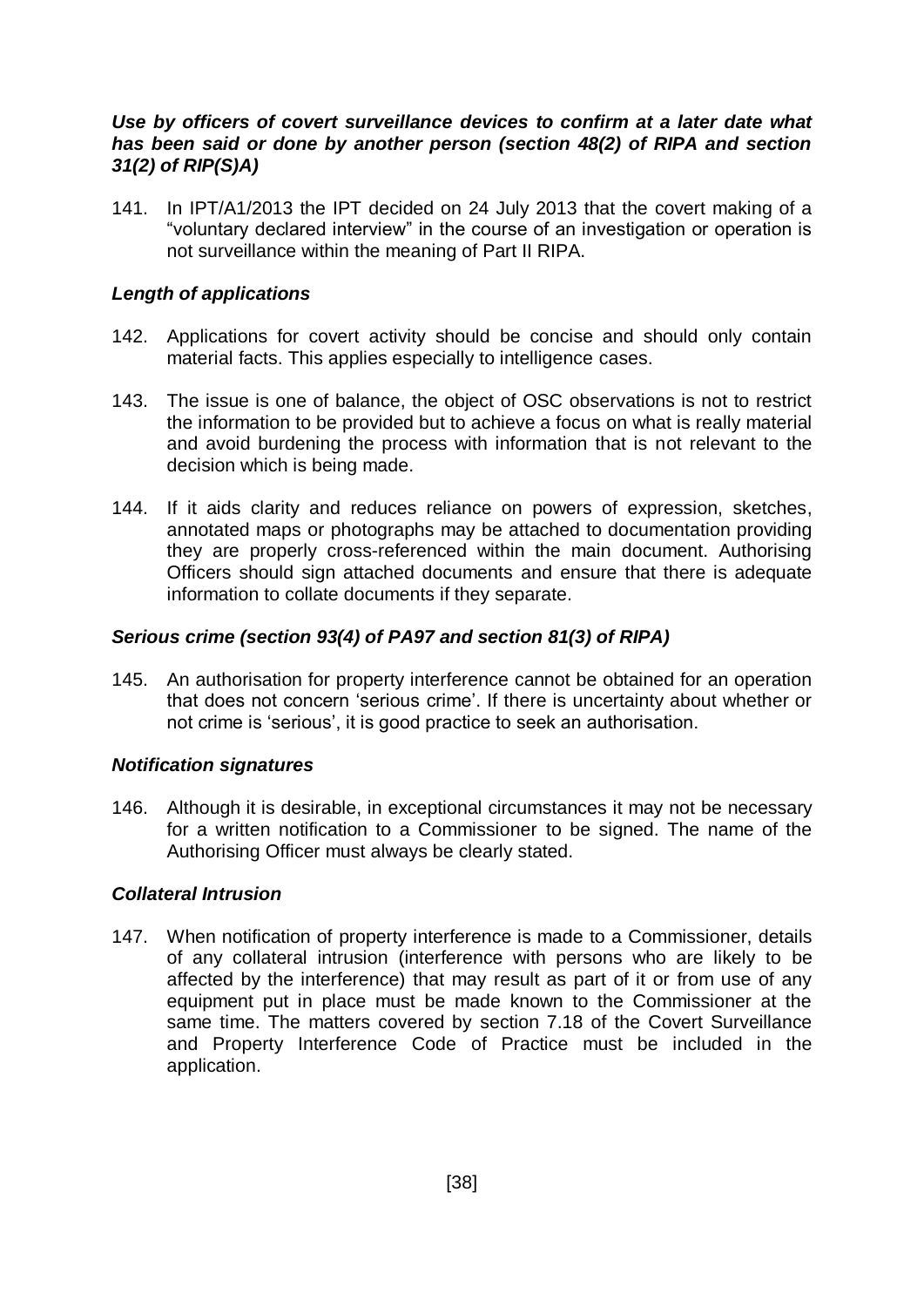#### *Renewals for property interference and intrusive surveillance must specify all actions taken*

148. Commissioners do not see review forms so it is important that renewals for property interference and intrusive surveillance summarily specify all actions taken and material discovered since the previous authorisation was granted.

### *Continuing interference (sections 92 and 93(1)(a) of PA97)*

- 149. The continuing presence of a surveillance device placed on any private property, including dwellings, hotel bedrooms and private or hired vehicles, is to be treated as a continuing interference. The wording of PA97 (and RIPA or RIP(S)A)) authorisations for surveillance equipment must cover its continued presence.
- 150. In the event that surveillance equipment is considered to be *lost*, and if all attempts to locate the equipment have been exhausted, the existing property interference authorisation and any associated authorisation may be cancelled. The Chief Surveillance Commissioner should be informed immediately in writing. Should the equipment's location subsequently be identified, a new property interference authorisation should be granted to enable the removal of the equipment as soon as its location is known and the Chief Surveillance Commissioner informed.
- 151. In the event that equipment is *irretrievable* a property interference authorisation should remain extant until its recovery is possible and any other surveillance authorisation should be cancelled. In extraordinary circumstances, when recovery is unlikely within a reasonable period, the Chief Surveillance Commissioner should be informed in writing detailing the circumstances and requesting permission to cancel the property interference authorisation. In this circumstance, interference continues but the equipment is not being authorised for the purpose of surveillance. If an opportunity to recover the item appears, a new property interference authorisation should be granted. As soon as the equipment is recovered the Chief Surveillance Commissioner should be informed in writing.

### *Property details (paragraphs 7.6 and 7.7 Covert Surveillance and Property Interference Code of Practice)*

- 152. Interference is "properly authorised" when all property that may be interfered with is identified. It is important that any entry to surrounding property needed to achieve the objective is defined as clearly and as narrowly as possible. A Commissioner will not regard anything that is not specifically mentioned in the authorisation as being authorised.
- 153. When describing land to be entered, care should be taken to provide Commissioners with sufficient detail to permit the land to be clearly identified (e.g. O.S. grid references with plans showing them and the relevant land).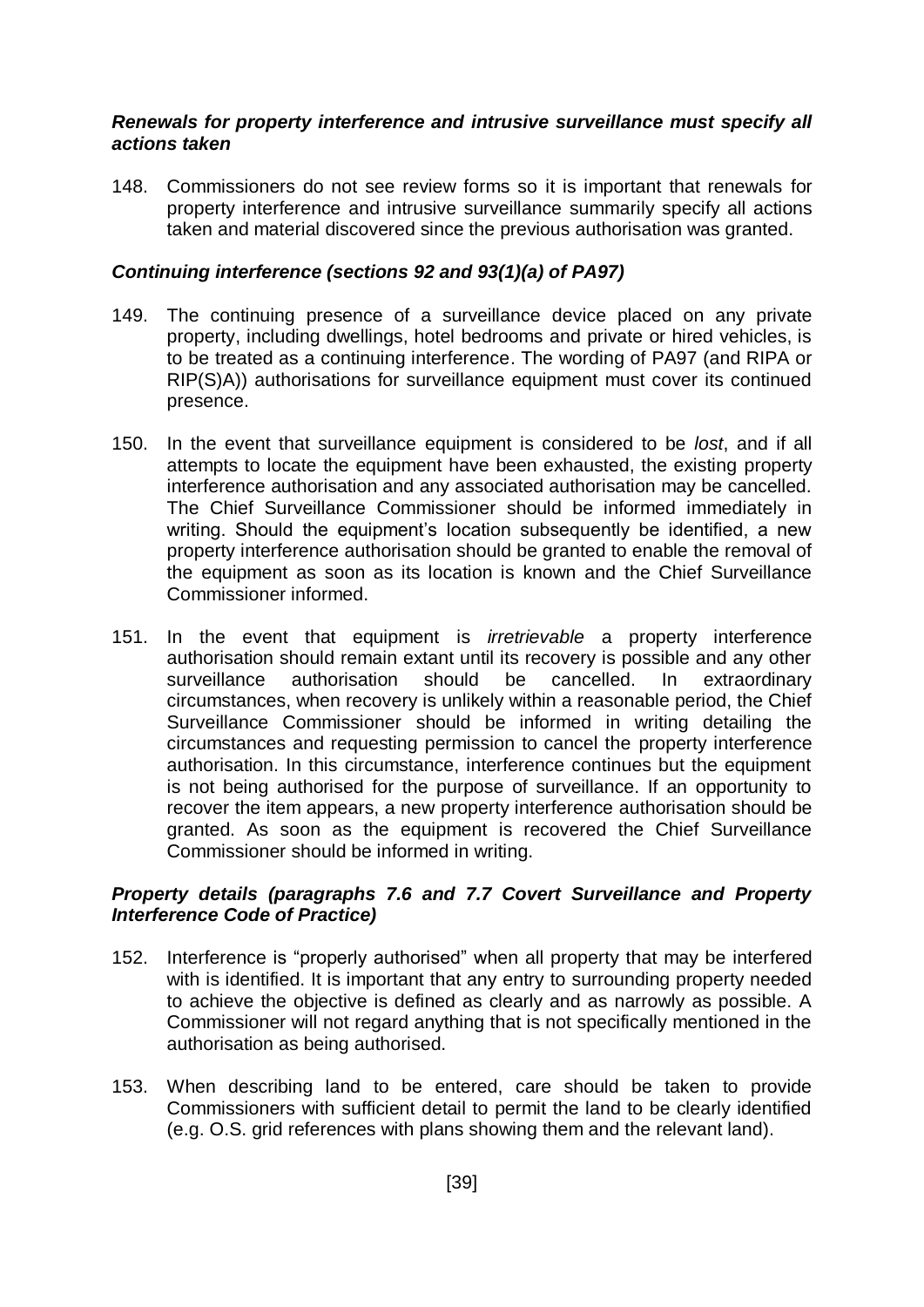# *The effect of section 48(3)(c) of RIPA*

154. Surveillance is defined to exclude the product from the interference with property. Searching a vehicle or baggage or placing a device in or on property is interference with it but it is not itself surveillance. There is a difference between activity which a trial judge may consider *"de minimis"* and continuing interference which may provide a profile over time. The use of product from interference may be surveillance and should be separately authorised.

(See also Note 173)

### *Specify the interference*

- 155. Property Interference authorisations must specify the interference. For example, a search would be authorised as "entry into X address and the recording or copying of any contents believed to be relevant to the investigation into the murder of Y".
- 156. Interference relates to the deed and is not confined to the purpose. Therefore, there is an expectation of authorisation when property is interfered with during feasibility studies or reconnaissance.

#### *Property interference outside designated operational areas of responsibility when no written collaboration agreement exists*

- 157. All that can be authorised outside a force area is the maintenance and retrieval of equipment. Entry on private land is not covered. Removal of a tracking device to replace its batteries or redeployment of identical equipment amounts to maintenance of the equipment, rather than replacement, and so can take place outside the Authorising Officer's force area, provided that the maintenance was authorised originally. If a property interference authorisation is intended to cover maintenance and retrieval outside the authorisation force area, the Authorising Officer must specify this: see PA97 (as amended) section 93(1)(a). This only extends to entry onto public land to carry out these actions. If entry onto private land outside the Authorising Officer's force area is required, the Authorising Officer of the force area within whose area the land lies must give the authorisation.
- 158. Any other interference with property or any entry on to private land cannot be authorised outside the force's own area. Any such authorisation has to be sought from the Authorising Officer of the area concerned. Authorisations from outside forces, in particular when property interference is sought, should be accompanied by the supporting directed surveillance authorisation, technical feasibility reports and a comprehensive map indicating where deployment is to take place.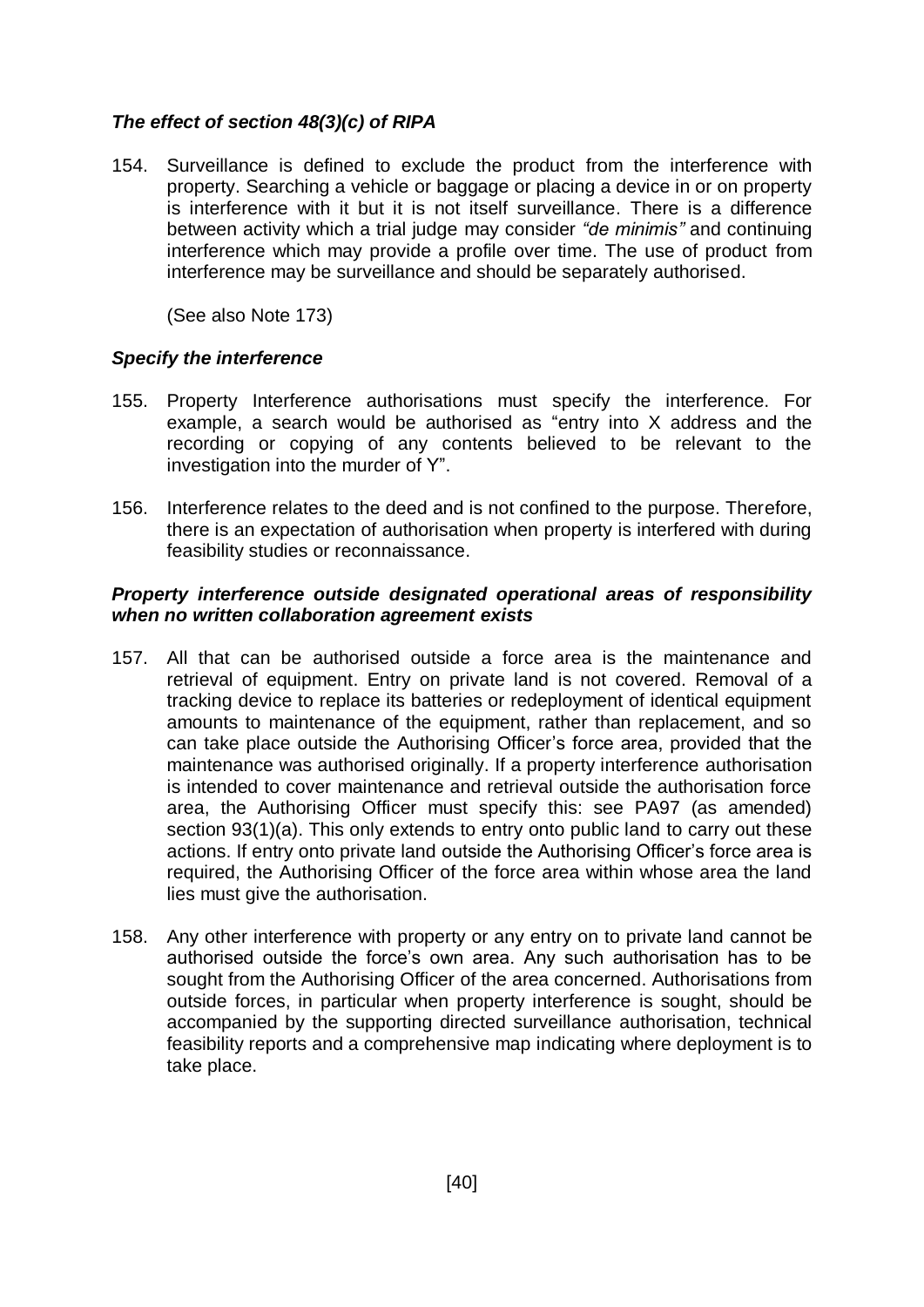## *The use of tracking devices*

159. Attaching or placing a tracking device onto, or remotely obtaining information about the location of, property without the consent of the owner and when the property is not owned by the investigating authority is interference with property. The usual need to relate the location data obtained by the device to other information causes a potential and foreseeable invasion of privacy even if the location data is historical. In these circumstances it is necessary to obtain a property interference authorisation (to interfere with the property) and usually a directed surveillance authorisation (to make effective use of the product).

## *Tracking devices and surveillance equipment within public authority vehicles*

160. Placing tracking devices or surveillance equipment in or on vehicles owned by the public authority entails no property interference by the authority. The use of a tracking or recording device is unlikely to be regarded as covert if the staff using the vehicle or device are appropriately notified that they are in place for the purpose of recording movements or for safety but may also be used for evidential purposes should the need arise. If equipment is issued to a member of the public authority and used for a purpose not notified to the vehicle occupants this use is covert and an appropriate authorisation should be sought. If a device is installed to covertly monitor, record, observe, or listen to other occupants an authorisation for directed surveillance is required.

### *Separate authorisations for each property interfered with*

- 161. Separate authorisations are normally required for each property entered or interfered with in order to ensure that full consideration is given to whether each interference is warranted. The only exceptions are:
	- 161.1 where all the properties concerned are owned by the main subject under investigation and it makes administrative sense to combine them. This may cover searches of rubbish at more than one address, if the main subject frequently moves home, or entry on property in order to carry out a feasibility study and subsequently or at the same time deploy technical equipment. However it is not good practice to combine authorisations where part may require cancellation whilst part continues to be needed. Thus a private dwelling and a vehicle, even if belonging to the same person, would require separate authorisations.
	- 161.2 where a subject has access to more than one vehicle, in which case the application can cover as many vehicles as is necessary, if such a wide authorisation is shown to be needed. Such authorisations will normally only cover one subject unless more than one subject uses the same vehicles. All vehicles must be identified whenever it is possible to do so.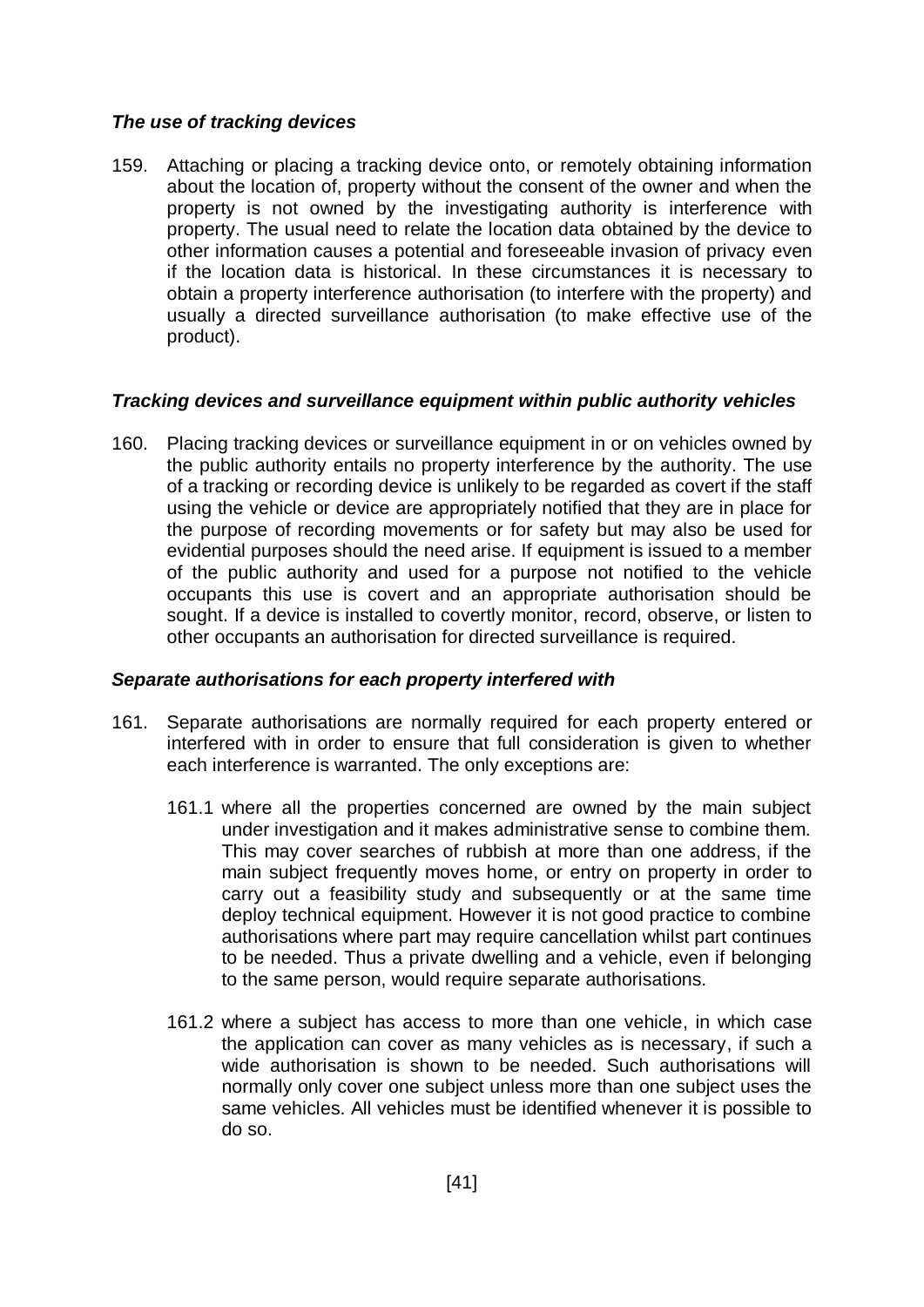- 161.3 where an operation requires entry on or interference with more than one property in order to achieve the main objective, for example when officers need to cross various pieces of land to reach the property they wish to enter or interfere with, or where there is a need to enter private land to attach a tracking device.
- 161.4 where a subject is expected to book into one of two or more hotel rooms or two subjects are likely to book into different rooms in the same hotel.
- 161.5 where persons are suspected of joint involvement in a criminal enterprise.

(See also Note [119\)](#page-32-0)

#### *Overseas surveillance - subject nationality*

162. An authorisation under RIPA is required whenever surveillance is carried out overseas by law enforcement agencies either directly or by others on their behalf. But where a subject is neither a UK national nor likely to be the subject of criminal proceedings in this country, and the conduct under investigation would neither affect a UK national nor give rise to material likely to be used in evidence before a UK court, such authorisation is not required.

### *Overseas deployment of VTDs*

163. If a vehicle is expected to be travelling through several countries, it is sufficient for the authorisation to state that the deployment has the approval of the host countries without need for an authorisation for each country. If maintenance or retrieval of surveillance equipment whilst the vehicle is overseas is foreseen then the authorisation should enable this action to be taken.

### *Extra-territorial offences*

164. In relation to offences committed abroad, any actions under the provisions of Part III of PA97 may be undertaken in the United Kingdom only where the serious crime, in the prevention or detection of which such surveillance is likely to be of substantial value, consists of conspiracy to commit offences outside the United Kingdom [see sections 5, 6 and 7 of the Criminal Justice (Terrorism and Conspiracy) Act 1998].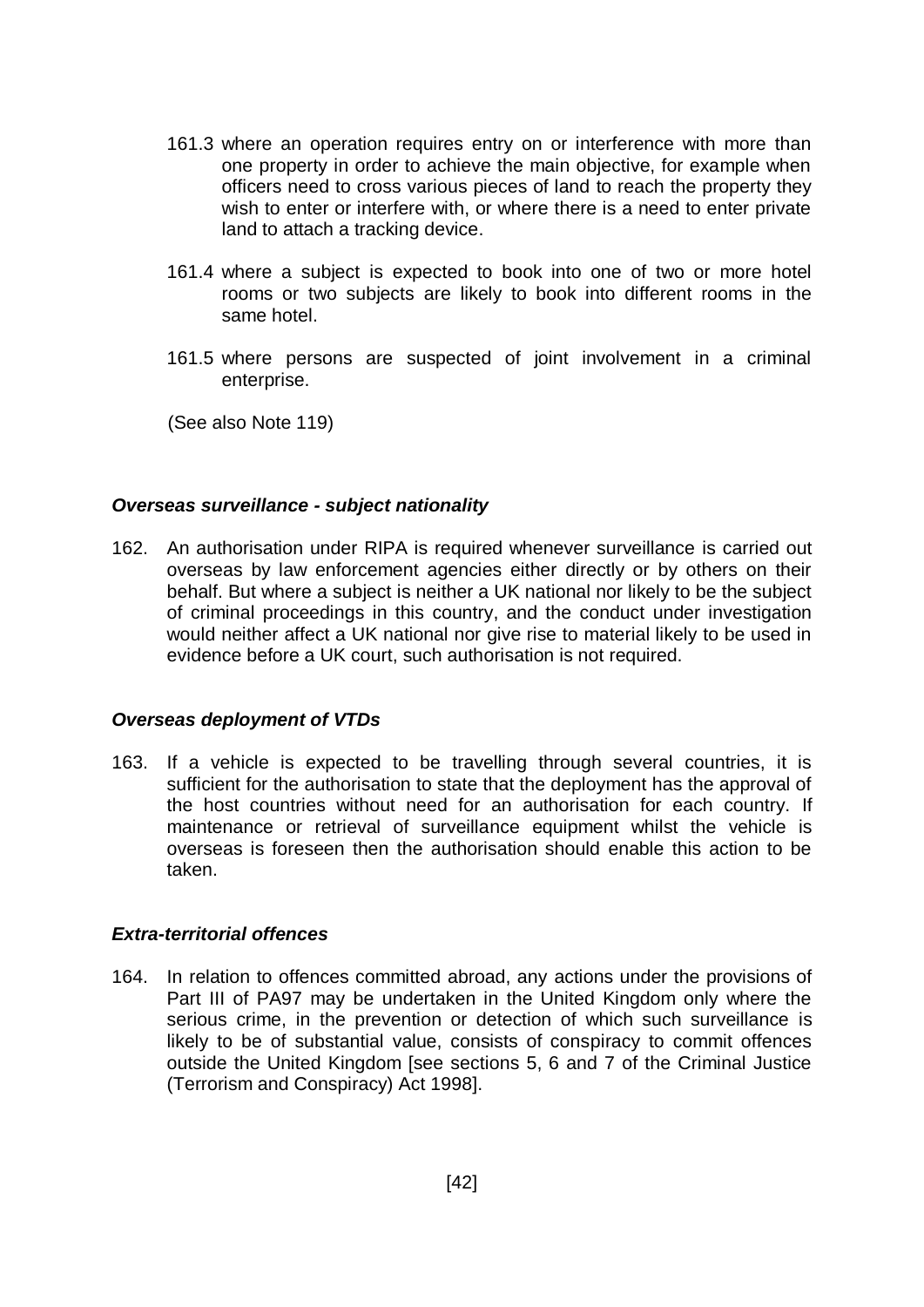165. Section 27(3) of RIPA provides that the conduct which may be authorised under Part II includes conduct outside the UK. A request for authorisation for surveillance in a Convention State would therefore be competent in terms of UK legislation. However, Article 40 of the Schengen Convention clearly restricts surveillance in the territory of any Convention State and Article 40.3.c, in particular, restricts intrusive surveillance. If any request for authorisation for surveillance in such a State which is party to the relevant provisions of the Convention is made, it should make clear how the surveillance is to be carried out consistently with the Convention, and what steps are being taken to request assistance from the State in question.

### *Urgent prior approval cases*

166. A case is to be regarded as one of urgency within the meaning of the statutory provisions where either (a) the time taken to apply for the approval of a Commissioner, or (b) the further delay following at least one unsuccessful attempt to communicate with a Commissioner, or (c) inability to communicate securely with a Commissioner on account of mechanical failure, would in the judgment of the Authorising Officer, be likely to endanger life or jeopardise the operation in connection with which the surveillance is to be undertaken. A decision to give an authorisation under these circumstances must be notified to a Commissioner as soon as practicable after it is taken even if this is outside normal working hours (but not between 11pm and 7.30am).

## *Urgent oral authorisation (section 43(1)(a) of RIPA, section 19(1)(a) of RIP(S)A and section 95(1) of PA97)*

- 167. For the purposes of sections 43(1)(a) of RIPA, 19(1)(a) of RIP(S)A and 95(1) of PA97, a case is to be regarded as urgent, so as to permit an authorisation to be given orally, if the time taken to apply in writing would, in the judgment of the person giving the authorisation, be likely to endanger life or to jeopardise the operation for which the authorisation is being given.
- 168. Paragraph 5.9 of the Covert Surveillance and Property Interference Code of Practice extends RIPA to include the requirement for the Authorising Officer as well as the applicant, when using the urgency provisions, to record the details set out in that paragraph. The Covert Human Intelligence Source Code of Practice (paragraphs 5.12 and 5.13) requires less information to be recorded and then only by the applicant. The Commissioners advise that, in addition to the details set out in the codes of practice, the key issues of necessity, proportionality, collateral intrusion and explicitly what has been authorised should be recorded.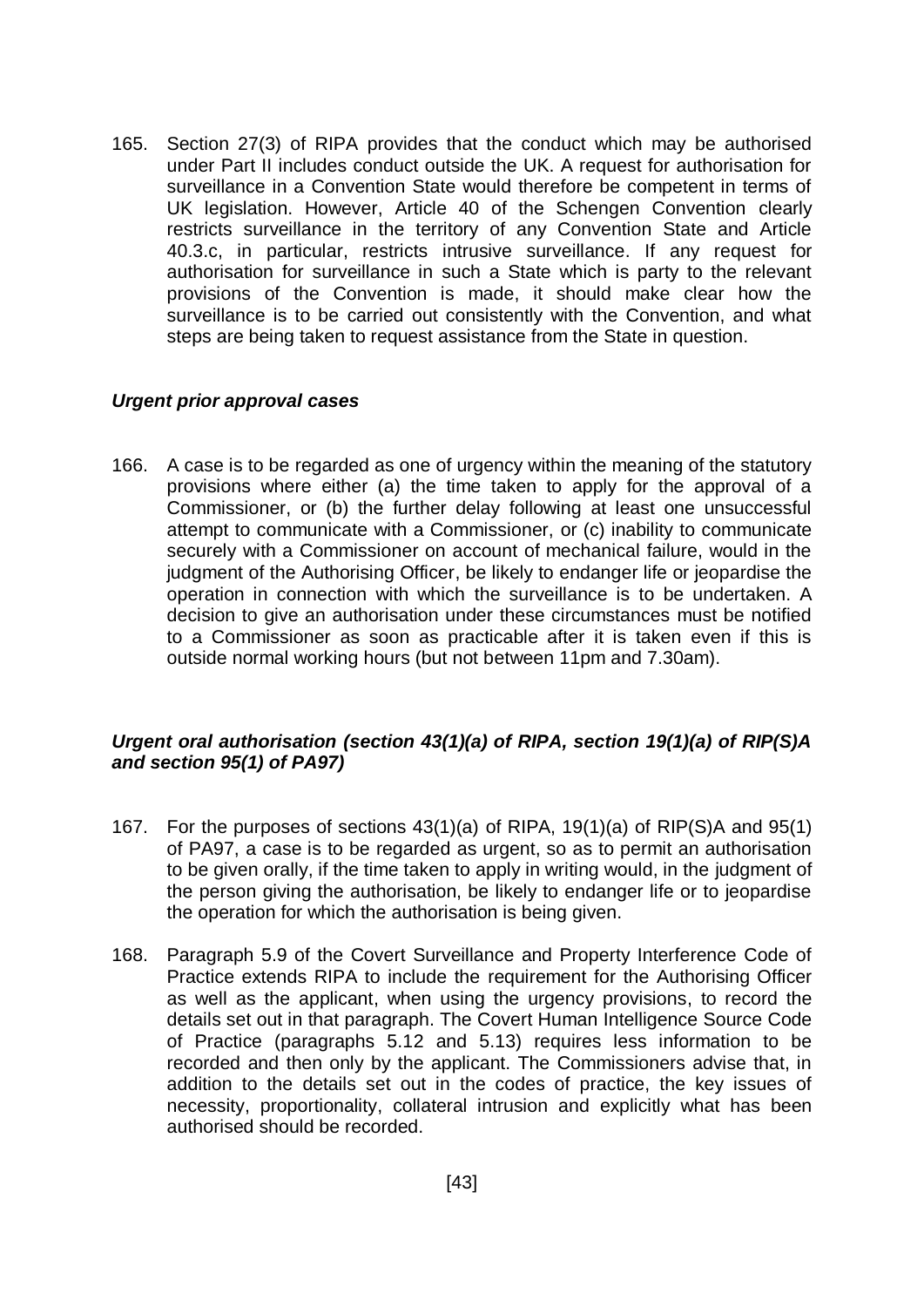169. Both codes require an urgent oral authorisation to be recorded when "reasonably practicable". The Commissioners advise that notes are made contemporaneously. If, at a later stage, the oral authorisation is recorded in another form (e.g. electronically) care should be taken to copy the contemporaneous notes precisely and not refer to the decision in the past tense. The same considerations apply to the notes and formal records completed by the applicant.

### *What constitutes 'property' and 'interference' (section 92 of PA97): keys, shoes, baggage searches and computer passwords*

- 170. "Property" includes personal property such as keys and mobile phones.
- 171. If a computer is set up to work with a password, interference with the password requires an authorisation for property interference. An authorisation under Part III RIPA will be necessary if the owner is required to disclose the password.
- 172. Taking shoes away for prints is interference, unless authorised under another enactment, whereas taking impressions left after a person has trodden on a mat would not be, provided, of course, that access to the mat was lawful.
- 173. Deliberately holding up other people's baggage in order to avoid the suspicion of the subject as part of the operational plan to search his luggage constitutes interference. The activity may be considered *"de minimis"* by a trial judge but it should be referred to in authorisations.
- 174. If software is installed in the computers in an internet café with the consent of the owner in order to determine when a known password is entered, an authorisation for property interference is not required, as the persons using the consoles do not have ownership of this property.

# *Interference (section 97(2)(a) of PA97)*

175. Touching or pushing a door or a window, or putting a probe into a lock of a dwelling, office or hotel bedroom constitutes interference with that property and requires a Commissioner's prior approval before being undertaken.

### *Multiple vehicles used by a subject of surveillance*

176. An authorisation may be expressed to permit interference with any vehicle which the subject may use and any vehicle into which the goods targeted may be transhipped. But such a formula should not be used except in relation to vehicles that cannot be further particularised.

### *Boats*

177. Where it is possible that crew members of a boat may change, it is only necessary to name the owner in an authorisation relating to it.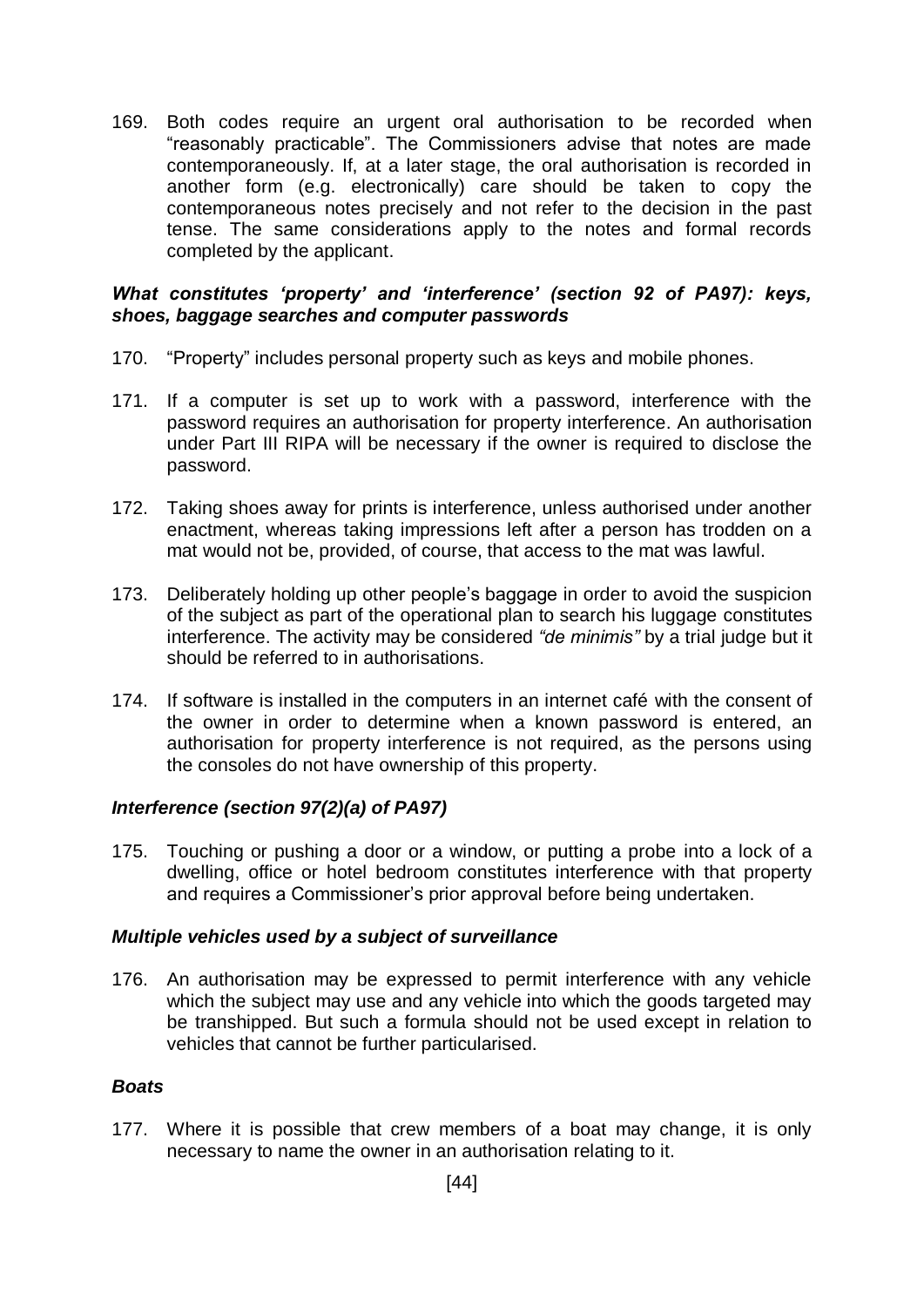# *Placing a device in a vessel (section 97(2)(a) of PA97)*

178. Where devices are located on parts of a vessel which, arguably, are not used as a dwelling (such as the engine room) the safer course is nevertheless to seek prior approval.

### *Covert search of residential premises or a private vehicle and of items found therein (section 26(3-5) of RIPA and section 1(3-5) of RIP(S)A)*

179. When a covert search of residential premises or a private vehicle is authorised under PA97 Part III a separate relevant RIPA Part II surveillance authorisation may be required to exploit information that is obtained as a result of that search. A covert search is unlikely to involve monitoring of "anything taking place" at the time of the search and is unlikely to be construed as intrusive surveillance; an authorisation for directed surveillance enabling the examination of items found during the covert search should suffice. Providing an authorisation to interfere with property and an authorisation for directed surveillance enabling the covert examination of items found exists, the location of the examination is irrelevant. A Senior Authorising Officer, when granting property interference, should make clear that he has ensured that a relevant RIPA Part II authorisation enabling the use of the product of the interference was extant at the time the authorisation was granted.

#### *The use of surveillance devices on police property, in places of detention or custody and places of business of a professional legal adviser*

- 180. Covert surveillance carried out in relation to anything taking place on so much of any premises specified in paragraph 4.18 of the Covert Surveillance and Property Interference Code of Practice as is, at any time during the surveillance, used for the purposes of legal consultation, is directed surveillance but shall be processed in the same way as intrusive surveillance (see Statutory Instrument 2010/461) and requires the prior approval of a Surveillance Commissioner. This can only be sought by a law enforcement agency. Surveillance carried out in these places when they are unlikely to be used for the purpose of legal consultation, should be authorised as directed surveillance.
- 181. Ordinarily a subject should have been interviewed before there is any recourse to listening devices, unless the Authorising Officer believes that further interview(s) will not progress the investigation.
- 182. When approval is sought for the deployment of surveillance equipment in a room on police premises that has been allocated exclusively to another partner agency or individual for their permanent use it may be expedient to seek a property interference authorisation and a directed surveillance authorisation. In the case of the room being used for legal consultations, the directed surveillance authorisation must be treated as intrusive surveillance and requires the approval of a Commissioner.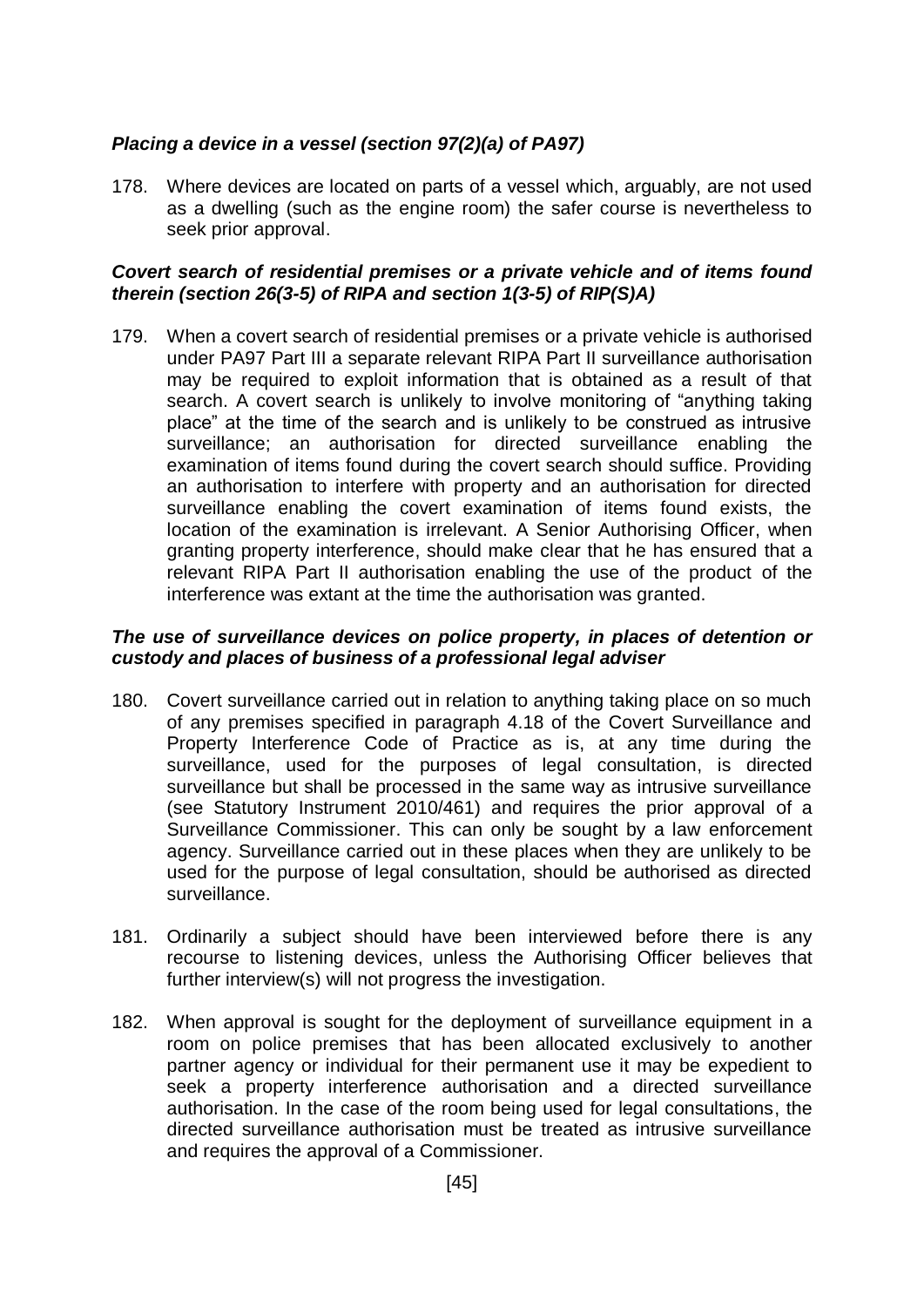## *Police cells and prison cells (section 97(2)(a) of PA97)*

183. No authorisation for property interference is needed for the placing of an audio or video device in a police or prison cell, provided that verifiable consent has been given by the Chief Constable of the appropriate force or by the officer in charge of the cell area.

### *Items seized under PACE*

184. PACE enables overt seizure, examination and retention; it confers lawful possession but does not confer ownership or cover replacement or addition or continued use. However lawful the seizure, examination or retention may be, replacing or adding items or continuing to use the property is an interference with the property of another. PACE does not enable covert surveillance or interference. See also Notes 192-201.

### *Examination of mobile phones*

- 185. Section 32(9)(b) of PACE, which only applies to arrested persons, allows a constable to retain anything not subject to legal privilege if he has reasonable grounds to believe that it is "evidence of an offence or has been obtained in consequence of the commission of an offence". This provision relates to offences already committed. It cannot extend to anything believed to reveal useful intelligence, the gathering of which will usually be at least part of the purpose of the examination. Section 54(5) of PACE requires that where anything is seized, the person from whom it is seized shall (except in two specified circumstances) be told the reason for the seizure. Ordinarily the purpose will be considerably wider than officers would want the suspect to be told. The examination of any mobile phone will generally be likely to lead to the acquisition of at least some private information. For these reasons, before examining a mobile phone covertly it is prudent to obtain authorisations for both property interference and directed surveillance. The Authorising Officer must be explicit when completing the authorisation regarding what is allowed (e.g. view or extract) and what is to happen in specified circumstances (e.g. when texts or voicemail arrive). Simple references to "examination" or "interrogation" are insufficient. Subject to Note 186 below, authorisations cannot, generally, authorise the opening of stored and accessible voicemail messages or texts whether or not already opened by the recipient. Access to data still in transmission is an interception (see *R v Coulson [2013] EWCA Crim 1026* paragraph 27 which interprets RIPA section 2(7) widely, although CACD were dealing only with voicemail, not texts).
- 186. RIPA section 1(5)(c) makes lawful access to a stored communication for obtaining information in the exercise of some statutory power, e.g. – property interference under the Police Act 1997 or under PACE 1984. In this particular scenario, no directed surveillance authorisation is needed in addition to the property interference authorisation when downloading [stored] data from a device.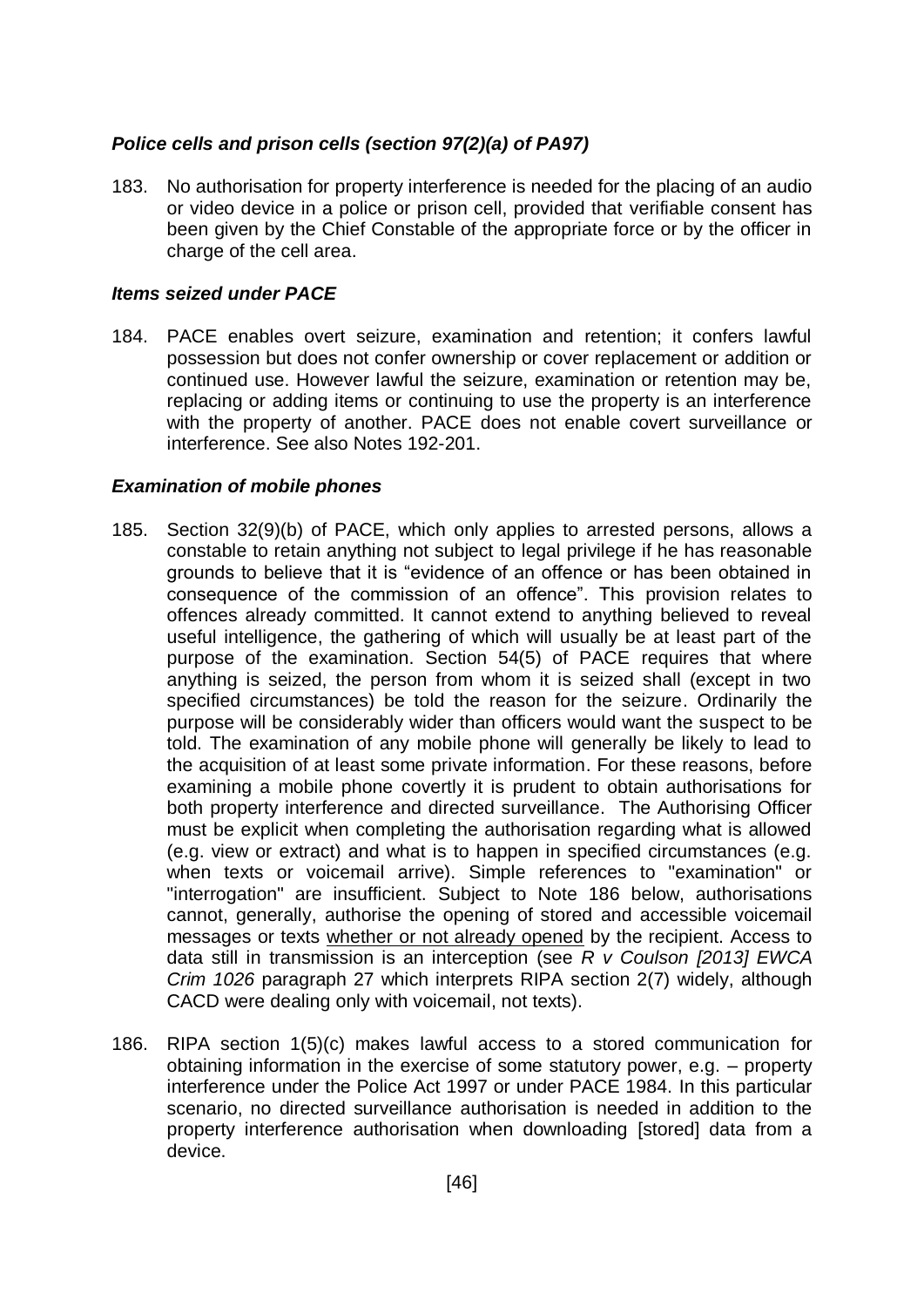187. The Commissioners are aware that technology is capable of automatically downloading data even though there is no requirement for that data. If it is not possible to control what is downloaded, the use of such equipment should be avoided or the Authorising Officer should restrict the use of product obtained.

#### *Refuse in dustbins (section 92 of PA97)*

188. Refuse made available by the occupier of premises for collection by the local authority in dustbins or disposable bags or any other container, whether on private property or in the street, is to be regarded as having been abandoned by the occupier only in favour of the local authority, and it accordingly remains "property" within the meaning of the section.

#### *Items or samples discarded in a public place*

189. Where a subject discards an item belonging to him that the police may wish to retrieve in a public place (e.g. for DNA analysis), an authorisation for property interference is not required if the proper inference is that it has been abandoned. However, if a DNA sample is to be taken from property owned by another (for example a glass in a public house) it would be prudent to obtain the consent of the owner of the glass or seek authorisation if such an event could reasonably have been foreseen.

### *Surveillance devices installed in moveable property*

- 190. Where a surveillance device capable of recording or obtaining private information installed within moveable property (e.g. a parcel or a briefcase) is to be taken into residential premises or a private vehicle, a PA97 authorisation for the "entry" of the device into those premises or the vehicle should be obtained. If the premises are either a dwelling or a hotel bedroom, prior approval of a Commissioner will be required. If the device is to be put into movable property without the property owner's consent, then an authorisation for the installation of the device should also be included.
- 191. An authorisation for intrusive surveillance need not be obtained just in case a device contained within movable property (e.g. a parcel or a briefcase) ends up in residential premises or a private vehicle. The possibility of a surveillance device, capable of recording or obtaining private information, being introduced into either of these places must be considered at the outset of the operation and a realistic view taken about the need for such authorisation.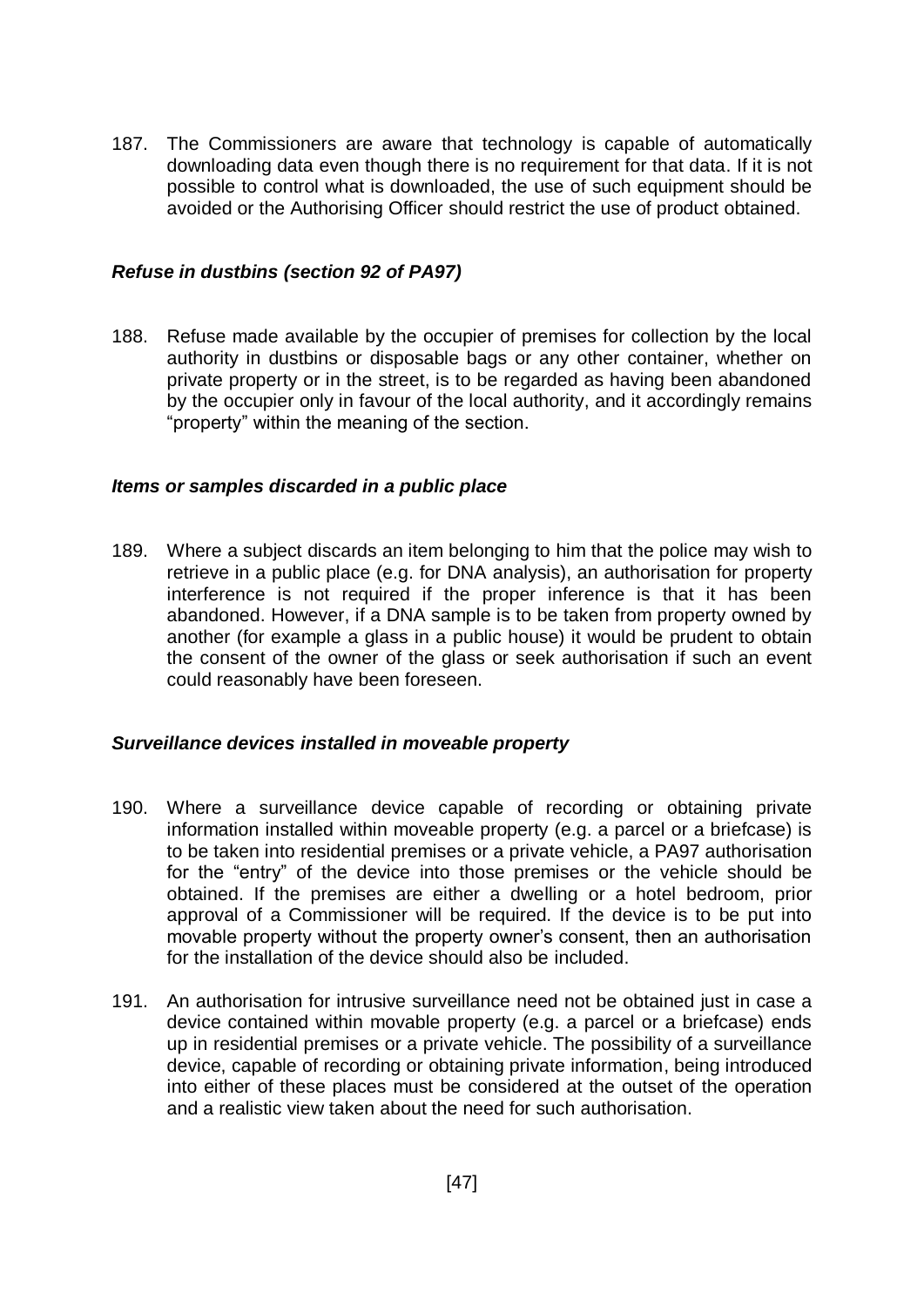### *Controlled deliveries*

- 192. In the Commissioners' view, in all scenarios whereby an item is to be opened or otherwise interfered with during the course of its onward delivery, without the knowledge of the intended recipient, even if lawfully seized under another power, a property interference authorisation is required. This should include where the contents are extracted for further analysis, and where a substitute item or substance is inserted.
- 193. Holding or seizing a package during its transit under other statutory powers does not confer ownership (even if the true ownership is unknown or unclear). Suggesting that an illegal commodity can have no "owner" is not an argument accepted by the Commissioners.
- 194. A property interference authorisation is also required for the insertion of any trigger device, tracking device, and/or recording device.
- 195. Where such inserted items are likely to be delivered to, or end up within, residential premises or a private vehicle, the property interference authorisation should cater for this (with prior approval for any hotel, office, dwelling or where a recording device may capture confidential information).
- 196. Where a recording device, light meter or trigger device is likely to end up within residential premises or a private vehicle, then an intrusive surveillance authorisation will also be required.
- 197. A directed surveillance authorisation is likely to be needed for the later analysis or download of material/recordings/data obtained by means of the initial interference or activation of the device thereafter.
- 198. In the case of a "dummy package" (whereby a seized package and contents are replaced entirely by a substitute), no property interference authorisation is required in relation to that package, as it is entirely the property of the law enforcement agency in question. However, if any trigger device or such is inserted, then the necessary authorisations should be obtained as per above Notes.
- 199. If, for the purposes of a controlled delivery, a device is used purely to track an asset in order not to lose "sight" of it, and the data is not going to be used for evidence or to assist in the construction of intelligence, a directed surveillance authorisation may not be required. The relevant legislation is protective: it shall not be unlawful if an authorisation is obtained; it *may* be unlawful if it is not.
- 200. Every case should be considered on its individual merits. Law enforcement agencies should use their judgment (and seek necessary legal advice as desired) as to whether to seek an authorisation under the Police Act 1997 or RIPA/RIP(S)A.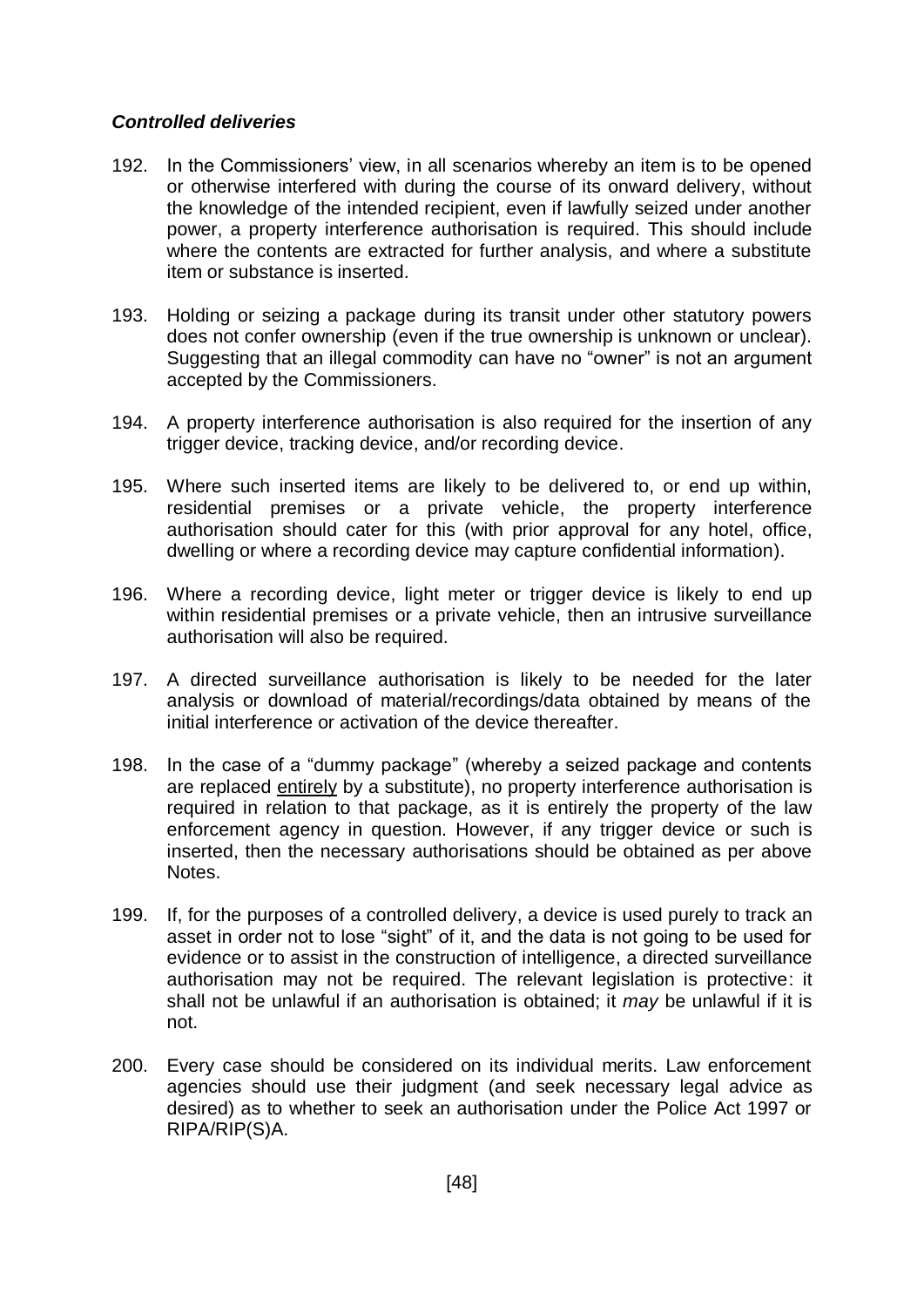201. It will be sensible to record the rationale for not authorising any activity, as the Commissioners think that whilst it is unlikely that a trial judge would exclude the evidence in the absence of an authorisation, the law enforcement agency must be ready to show that it had acted in good faith in not having one.

## *Substantial financial gain (section 93(4)(a) of PA97)*

- 202. "Substantial financial gain" is not defined in either of the Acts. Had Parliament intended this to be a fixed amount for every case it would have said so. In each case it is a matter of judgment by the Authorising Officer whether, taking into account all of the circumstances, the resulting gain is substantial.
- 203. What is to be considered is belief about resulting gain, not resulting profit. A drug supplier who buys drugs for £500 and sells them for £1,000 gains £1,000 from his supplying. The view may be reasonably taken that a burglar who steals jewellery valued at £1,000 gains £1,000, whether or not he then sells it for £100 or throws it away and whether or not what he throws away is recovered and returned to the loser.
- 204. In most cases the gain will be that of the offender(s), but gain to others criminally involved is material if it is believed to result from the conduct in question.

### *Victim communicators*

205. When victim communicators or couriers are used in a kidnap or extortion situation, and surveillance equipment is deployed, a RIPA/RIP(S)A authorisation may not be required but, as so much depends on whether or not a crime is in fact being committed and on the scope of the surveillance being proposed, it would, in most cases, be prudent to obtain the appropriate RIPA/RIP(S)A authorisation.

## *Dwelling (section 97(2)(a) of PA97)and residential premises (section 48(1) of RIPA and section 31(1) of RIP(S)A)*

- 206. PA97 concerns dwellings; RIPA and RIP(S)A concern residential premises. In both cases authorisation for property interference is required and, in the case of dwellings, prior approval of a Commissioner is necessary. The Acts are concerned with use at the time, not permanence.
	- 206.1 Dwelling Prior approval is necessary where any of the property specified is used wholly or mainly as a dwelling (i.e. as a place of abode). Authorisation is therefore necessary for caravans, houseboats, yachts, railway arches, walkers' hides, tents and anywhere else believed to be used as a place to live. An integrated house garage should be regarded as a dwelling. The parts of the premises subject to interference should be specifically identified in the authorisation.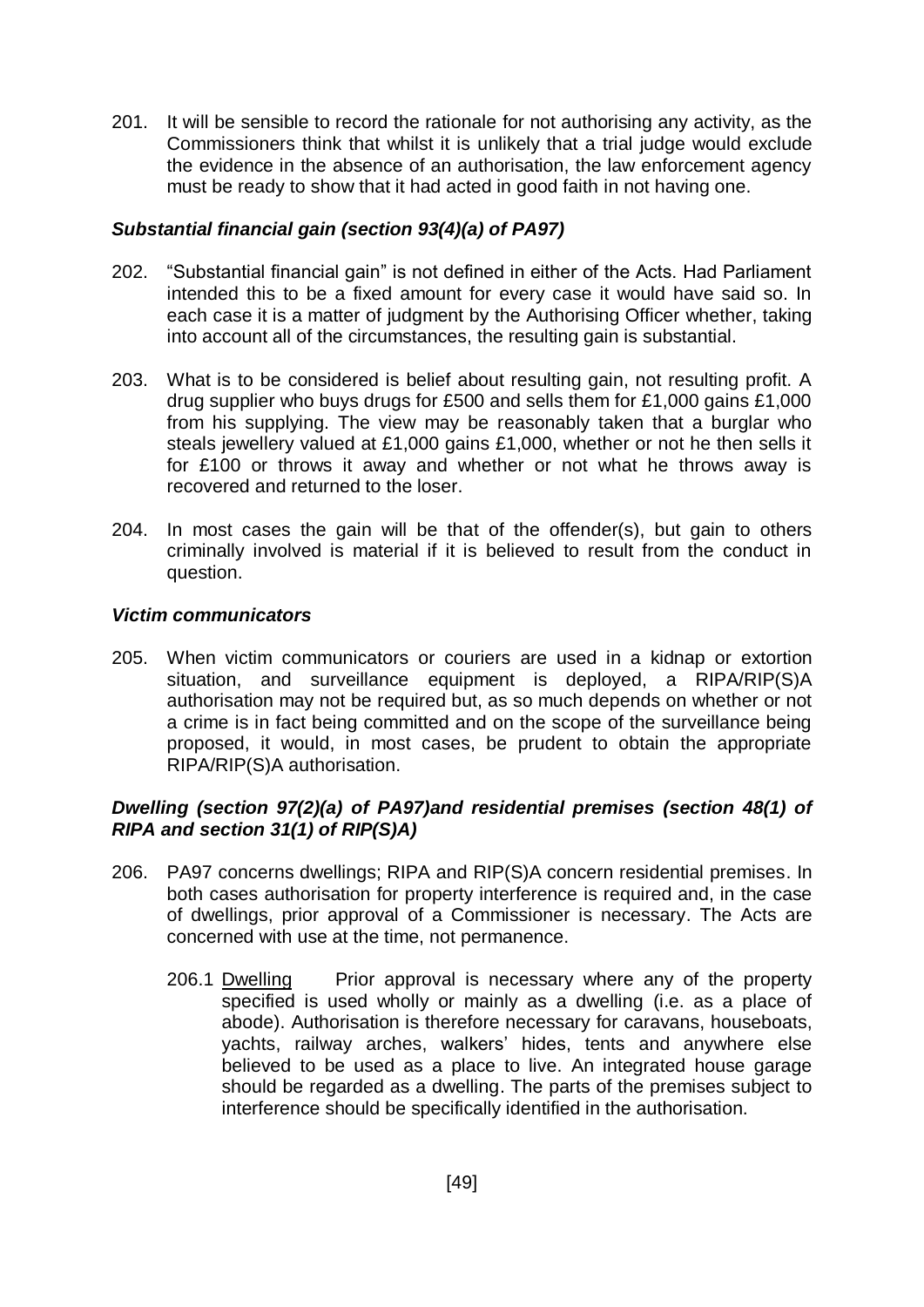206.2 Residential premises Authorisation for intrusive surveillance is necessary for activity on residential premises involving the presence of an individual or a surveillance device. Hospital wards and police cells are likely to be residential premises but gardens and driveways are not. The parts of the premises subject to interference should be specifically identified and this will determine whether authorisation for intrusive or directed surveillance is appropriate. A lorry with sleeping accommodation should be regarded as residential premises requiring authorisation for intrusive surveillance. Absent any sleeping accommodation, authorisation for directed surveillance will usually suffice for a lorry.

### *Hotel bedrooms (section 97(2)(a) of PA97)*

207. Property Interference authorisation should be given and the prior approval of a Commissioner obtained for any interference with or entry into a hotel bedroom, whether devices are installed before or after allocation, signing the register or entering the room. Even if a device is fitted with the consent of the hotel owner or manager prior to the subject(s) taking occupancy, a property interference authorisation and the prior approval of a Commissioner are still required for the continued presence of the device and any servicing or retrieval of it whilst the room is allocated to the subject.

#### *Interference with leased premises*

208. Property leased to a public authority by tenancy agreement does not make the public authority the owner. Without the consent of the owner or a permitting lease, the fabric of such property may only be interfered with (for example by way of installing a listening device or drilling a hole to insert a probe to monitor neighbouring property) after authorisation for property interference and an associated intrusive or directed surveillance authorisation.

### *Repeat burglary victims and vulnerable pensioners*

- 209. While the consent of the owner to the installation of a surveillance device on his premises avoids the need for a property interference authorisation, the Authorising Officer should consider whether it is likely that the privacy of another person lawfully on the premises may be invaded. Any visitor who is not made aware of it is subject to covert surveillance. This is a technical breach of the visitor's Article 8 rights, although in such circumstances any complaint may be regarded as unlikely.
- 210. The surveillance is intrusive because it is carried out in relation to things taking place on residential premises: section 26(3)(a). But if the crime apprehended is not "serious", intrusive surveillance cannot be authorised: *cf* section 32(3)(b). On the other hand, the surveillance is not directed, because it is intrusive: section 26(2).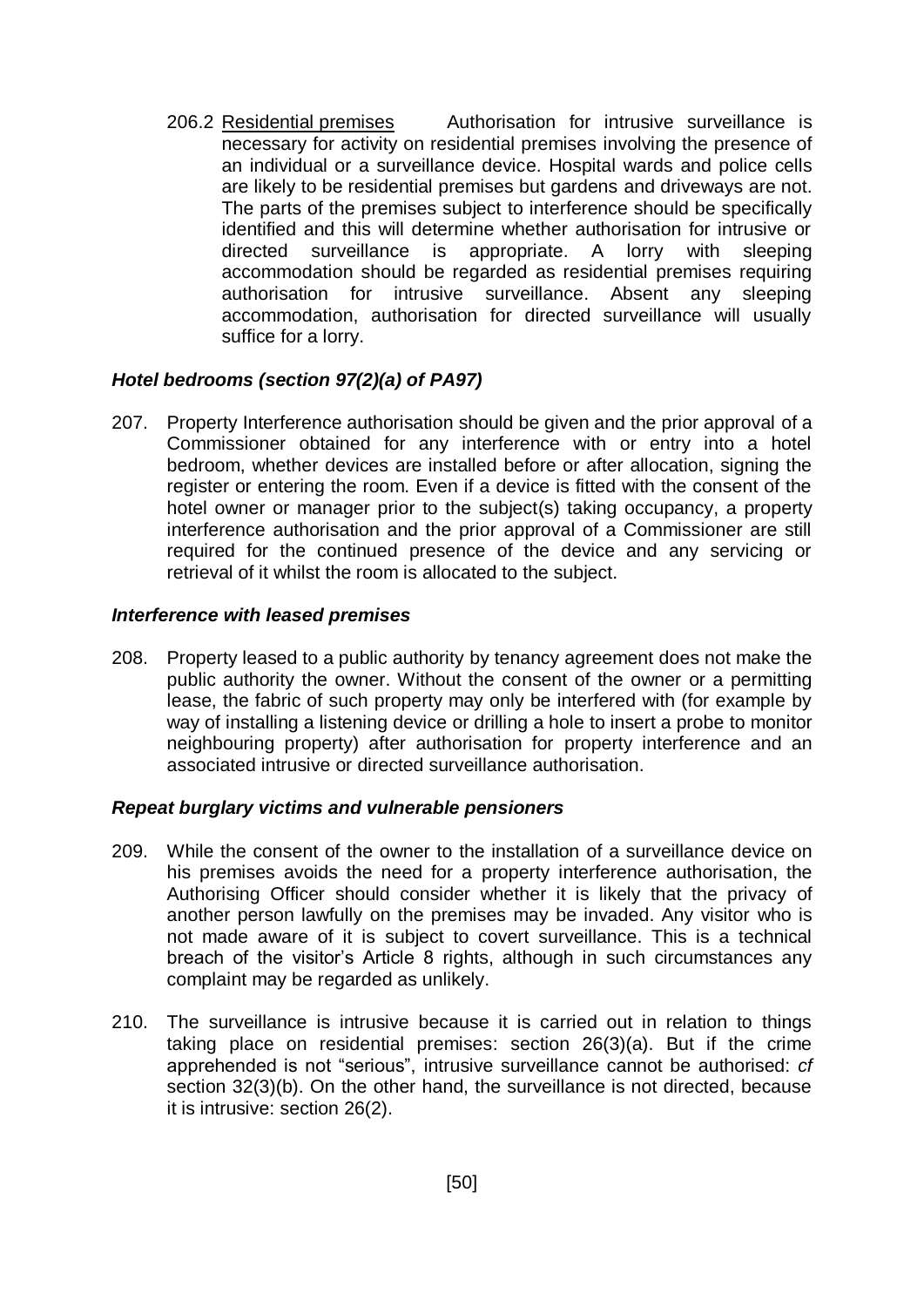- 211. The fact that particular conduct may not be authorised under RIPA or RIP(S)A does not necessarily mean that the actions proposed cannot lawfully be undertaken, even though without the protection that an authorisation under the Acts would afford.
- 212. The Investigatory Powers Tribunal (IPT) has provided clear advice in its judgment in *Addison, Addison & Taylor v Cleveland Police* (IPT/11/129/CHIS; IPT/11/133/CHIS; and IPT/12/72/CHIS) that where no authorisation is capable of being granted in such circumstances, "it will behove a police force to follow a course similar to that adopted here; i.e. a procedure as close as possible to that which would be adopted if an authorisation could be obtained from a Chief Constable [for intrusive surveillance] or other relevant Authorising Officer." The IPT also warned that whilst the conduct in question might be unprotected by an authorisation (as none can be given), that conduct might still be scrutinised by the IPT, and as such, it might not be appropriate to describe any relevant Article 8 breach as "technical".

## *Binoculars and cameras (section 26(5) of RIPA and section 1(5) of RIP(S)A)*

213. If binoculars or cameras are used in relation to anything taking place on any residential premises or in any private vehicle the surveillance can be intrusive even if the use is only fleeting. It will be intrusive "if it consistently provides information of the same quality as might be expected to be obtained from a device actually present on the premises or in the vehicle". The quality of the image obtained rather than the duration of the observation is what is determinative.

# *Stolen vehicles (section 48(1) of RIPA and section 31(1) of RIP(S)A)*

- 214. A stolen vehicle is not a "private vehicle" for purposes of the Acts because a private vehicle is defined by these provisions by reference to use by the owner or person who has the right to use it.
- 215. When it is intended covertly to track a stolen vehicle, the terms of the legislation can properly be met if regard is had to the following considerations:
	- 215.1 Each authorisation must expressly address proportionality, not only in relation to the interest of the public but also in relation to the owner, so the routine fitting of tracking devices is not permissible.
	- 215.2 Proportionality includes consideration of the particular vehicle and will be affected by such matters as whether the owner has a particular need for the vehicle or its contents, whether the vehicle is likely to be damaged further and whether he has already been paid out by his insurers. (Information as to particular need could be obtained at the time of the original theft: the Commissioners recognise the problem of going back to the owner when fitting the tracking device is being considered.) Unlimited authorisations are unlikely ever to be proportionate.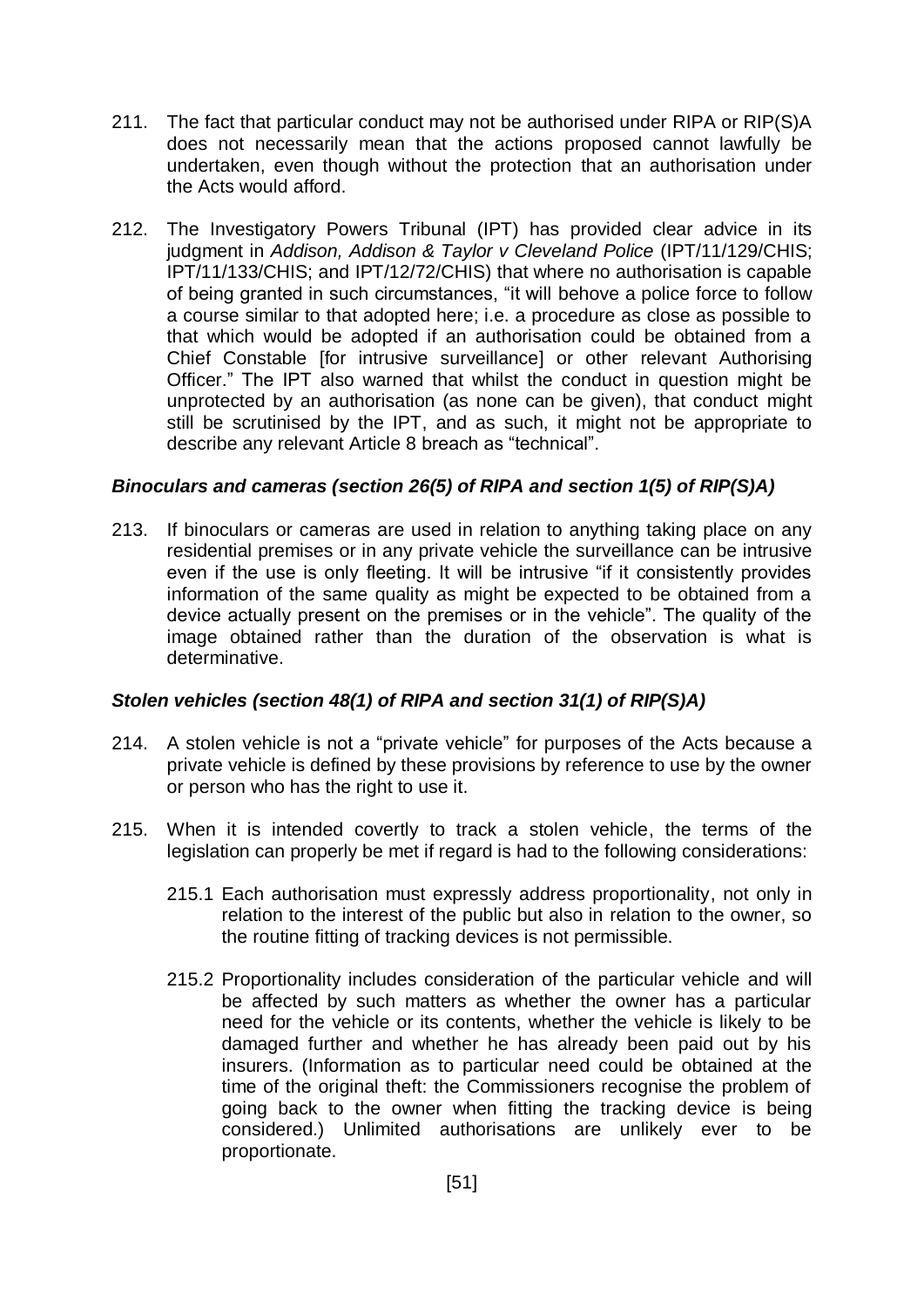- 215.3 Early reviews are likely to be essential.
- 215.4 The urgency criteria will often be usable.
- 216. The Commissioners are liable to quash authorisations which are wide in scope and which do not relate to an identified stolen vehicle.

#### *Automated Number Plate Recognition and CCTV lists of interest*

- 217. The 'private life' of a car driver is not interfered with when the registration number of his vehicle is recorded by ANPR while he is travelling on a public road, because the registration plate is a publicly displayed object. It is not adequate to say that recording and storing data capable of identifying the occupants of the car does not require authorisation because they are in a public place: they are, but they are ignorant of the capacity of the camera and the extent to which the data may be retained and used. Some ANPR cameras are now capable of producing clear images of the occupants of a car, as well as the vehicle make and registration number and technology is available which is designed to defeat windshield glare. It is therefore possible to interfere with a person's private life. If the occupant is in a private vehicle such use of ANPR may in consequence constitute intrusive surveillance if data that is recorded for potential later use is capable of identifying him.
- 218. Monitoring and recording the movements of a specific vehicle or person (persistently or intermittently) over a protracted period or distance, when no action is taken to stop the vehicle or individual when first sighted, is capable of being directed surveillance and an authorisation should be obtained. If the details of persons or vehicles are placed on a list requiring that an investigating officer be notified or a record is made of the location or movements of the person or vehicle, or that vehicle or person is subjected to focused monitoring to build up a picture of the movements of the vehicle or person, an authorisation is expected.
- 219. It is not the general collection of images of number plates, or coincidental images of occupants, which concerns the Commissioners when interpreting RIPA and RIP(S)A. The reason for placing a vehicle or person on a list of interest, and the action to be taken when they are sighted, are crucial. For example, recording the details of a vehicle related to a traffic offence, where the intention is to stop the vehicle and talk to the driver when sighted, or providing a warning to police that a vehicle is related to offences involving violence are not directed surveillance; both are immediate reactions to events because it could not be foreseen that the vehicle would appear at the given time. However, placing the details of a vehicle or a person on a list because they relate to a criminal investigation or because they have the propensity to commit crime and, when sighted, observing them or placing the time and location on a log for later analysis, is directed surveillance. It follows that it is necessary to have separate lists depending on the action to be taken.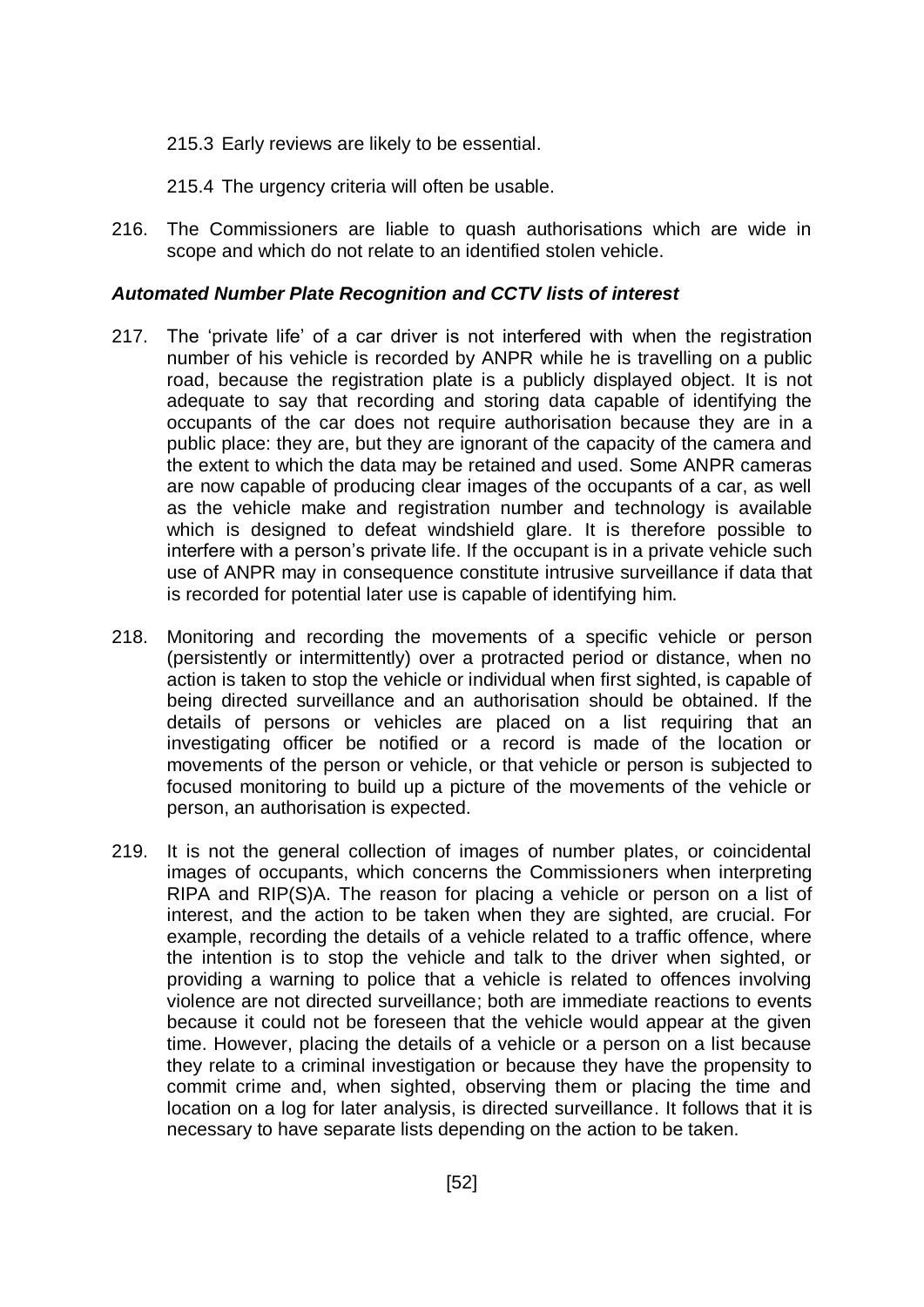220. The person deciding to place a person or vehicle on a list of interest, where the activity is capable of being construed as covert surveillance, must be competent to make the decision (i.e. must hold the minimum grade, rank or office specified by legislation). If authorised, clear direction is required regarding review, renewal and cancellation (which must include the destruction of data if appropriate and instructions for removal from relevant lists).

#### *Premises set up to monitor traders covertly*

221. Premises set up solely for surveillance purposes and not occupied or in current use for residential purposes are not residential premises within section 26(3)(a) of RIPA and surveillance carried out there is therefore not intrusive but may require authorisation for directed surveillance. The position would be otherwise if a variety of devices were deliberately set up in premises which continued to be occupied for residential purposes (sometimes referred to as a "house of horrors"). In some cases a CHIS authorisation may afford protection if the person purporting to be the occupant of the premises establishes or maintains a relationship with a trader and merits consideration depending on the facts.

### *Authorisation for undercover officers (section 29(4)(b) of RIPA and section 7(5)(b) of RIP(S)A, and Statutory Instrument 2013/2788)*

- 222. With the advent of Statutory Instrument 2013/2788, which came into force on 1<sup>st</sup> January 2014, the emphasis has been placed firmly on the authorisation of individual undercover operatives instead of the wider operational activity upon which they are deployed.
- 223. It is the responsibility of law enforcement agencies to ensure that all authorisations and renewals of undercover officers, as defined within Statutory Instrument 2013/2788, and whose renewal beyond twelve months – or three months where there may be access to legally privileged material (article 8(1)(b) of the Regulation of Investigatory Powers (Covert Human Intelligence Sources: Matters Subject to Legal Privilege) Order 2010) - now require the prior approval of a Surveillance Commissioner, are brought to the attention of the OSC. Notes 35-52 advise how this is to be done.
- 224. If a prior approval renewal, or the need for its notification at the nine month stage, is overlooked, there may be limited time left in which to complete the necessary actions, or the operative's valid authorisation period may have already ended. In the latter case, a formal cancellation must be completed and a fresh authorisation (with the prior approval of a Surveillance Commissioner) sought. Where, through oversight, a prior approval renewal is sought from the OSC at very short notice, it shall be at the discretion of the Surveillance Commissioner whether this shall be progressed before the natural expiry date of the valid authorisation. (See also Notes 52-55)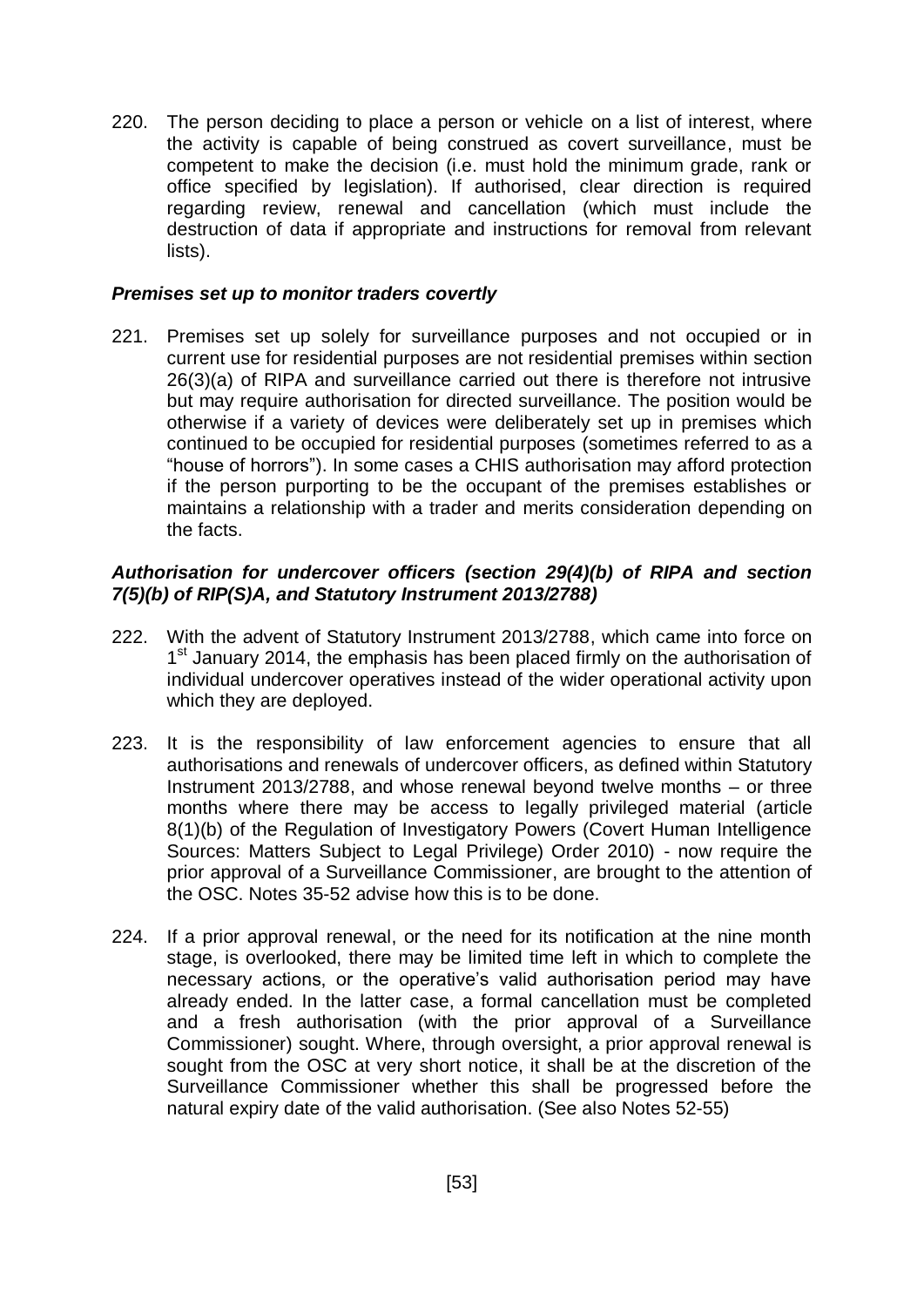- 225. More than one undercover officer can be included on a single authorisation document, provided they are individually identified by their unique national index number from the outset. In this case:
	- 225.1 The application and authorisation should clearly address the necessity and proportionality of using multiple operatives, and the collateral intrusion considerations.
	- 225.2 A risk assessment must be completed, pertinent to each individual, which takes into account all the circumstances of the environment in which each is to be deployed and the relevant experience of each operative. This should reflect all other covert activities in which that officer has been, or is contemporaneously, engaged and the level of training the officer has received. This is particularly relevant if the undercover officer comes from a different force, public authority or third party, including from an overseas force. Police collaboration agreements should make arrangement for these details to be made available.
	- 225.3 The Surveillance Commissioners will expect, as a matter of good practice, to see that a risk assessment has been signed or initialled by those holding the section 29(5)(a) and 29(5)(b) roles, and by the Authorising Officer, who should add any relevant comments to the risk assessment form. The Surveillance Commissioners also advise that it is good practice for an Authorising Officer to sign and date each page of the application form to evidence their consideration.
	- 225.4 The Authorising Officer must set out in clear, unequivocal terms, the use and conduct authorised for each individual operative. Particular care is needed where a single authorisation document includes conduct for Foundation and Advanced operatives.
	- 225.5 Where participating conduct is intended for undercover officers, the Surveillance Commissioners are content that if the conduct has been authorised under Part II of RIPA/RIP(S)A it will be lawful for all purposes, as per section 27 of RIPA and section 5 of RIP(S)A. However, the Authorising Officer must stipulate in explicit terms what exactly the undercover officer is authorised to do. Record should also be made (and thus provided) as to what advice has been given by the CPS (PFS in Scotland).
	- 225.6 The records should show clearly which officers hold the roles for the individual undercover officer(s) under section 29(5) of RIPA and section 7(6) of RIP(S)A.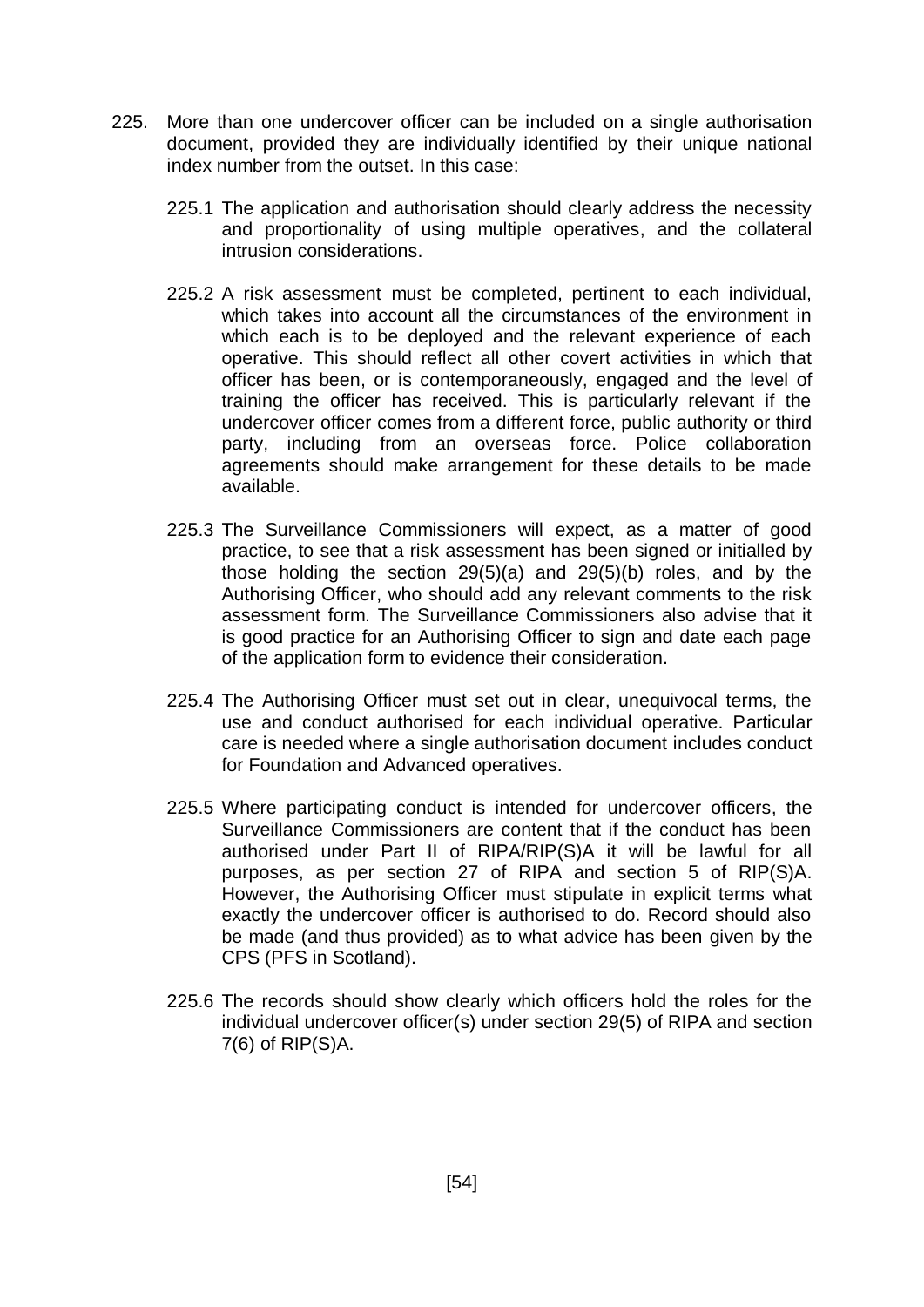- 226. An initial authorisation wording can include that, if operationally necessary, additional undercover officers can be authorised. However, each new undercover officer must be authorised formally by way of a review document, or on a separate unique authorisation form, and the considerations of necessity, proportionality, collateral intrusion, and risk must be addressed per operative, and their parameters of engagement made clear. The authorising officer must also record the effective authorisation period applicable to each new undercover operative authorised in this way. (See also Notes 41 and 228)
- 227. Authorising Officers are responsible for ensuring that the correct authorisation dates for each individual undercover officer are recorded, mindful of the calculation requirements within Statutory Instrument 2013/2788.
- 228. Reviews of undercover officers' deployments cannot be delegated. Parliament has decreed that authorisations must be by the senior ranks identified within Statutory Instrument 2013/2788, and once authorised, those undercover officers' use and conduct and the duty of care owed to them remain the responsibility of that senior Authorising Officer. In "long term" authorisations, granted prior approval by a Surveillance Commissioner, the ongoing responsibility remains with the Chief Constable or equivalent and similarly, cannot be delegated.
- 229. If, during their current deployment, an undercover officer is provided with a new personal URN/National Index number, this must be made clear on the documentation and highlighted for the attention of a Surveillance Commissioner where a prior approval renewal is sought. The change in number must also, as soon as the change occurs, be provided to the London OSC office.

#### *The need for an undercover officer authorisation*

230. Every case must be considered on its merits, but in relation to the authorisation of the use and conduct of an undercover officer, the Surveillance Commissioners consider this is unlikely to be necessary in cases where there is so fleeting or minimal an engagement with a subject (whether or not identified) that the criteria for a CHIS authorisation are not met. Such examples may include the use of officers as decoys for street robberies; simple exchanges on Internet sites such as eBay to determine the availability of an item and to arrange its purchase (such as in the case of an identified stolen bicycle or counterfeit goods) – see also Note 239; or for simple controlled deliveries to an address, where the intention is to take executive action immediately and the engagement of any subject(s) within the context of the covert delivery is minimal. In every case, the matter should be determined by an Authorising Officer and a written record retained of the rationale for not obtaining a CHIS authorisation.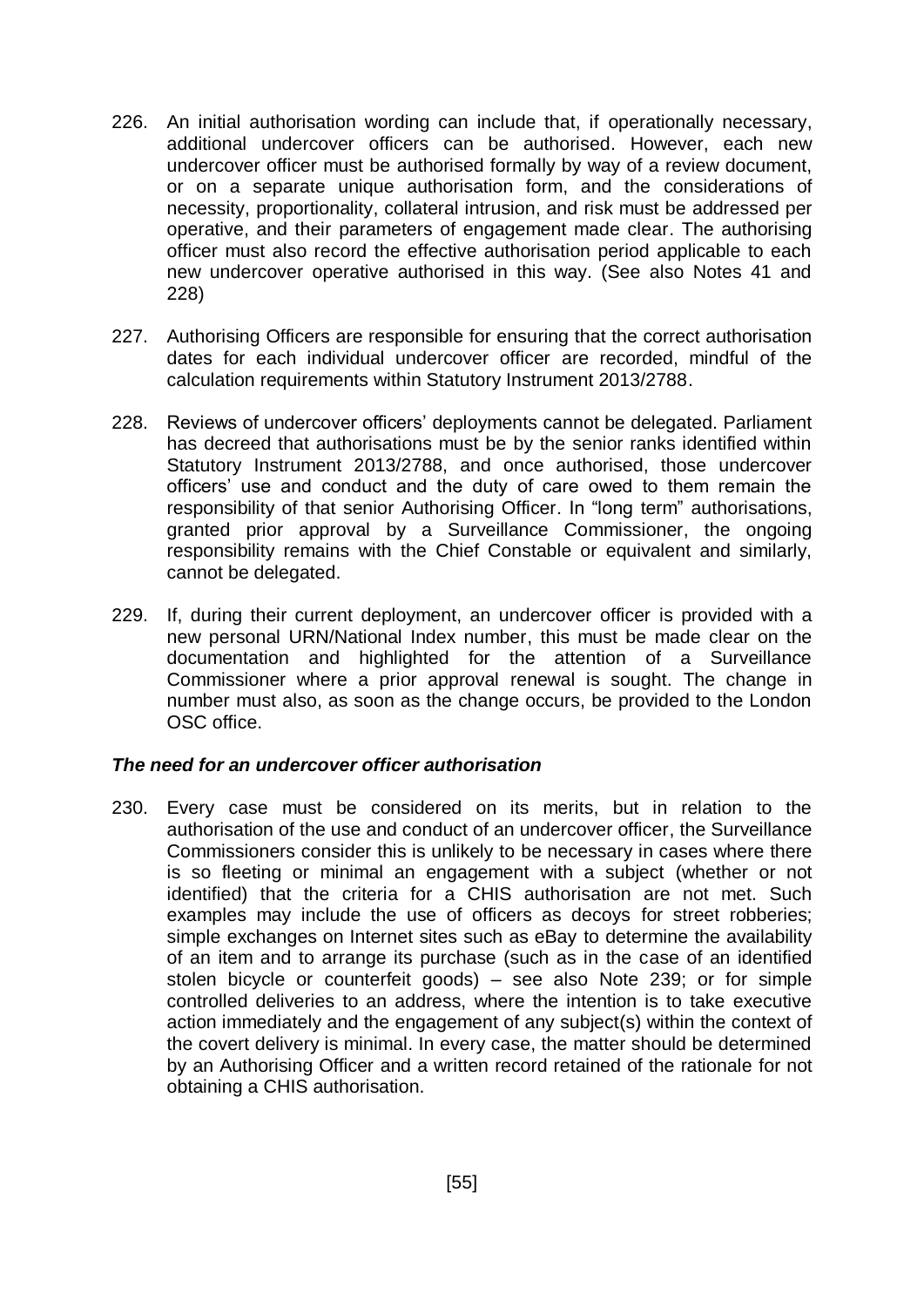## *Use of directed surveillance for a prospective CHIS*

<span id="page-56-0"></span>231. An assessment of suitability is not usually an investigation of crime under PA97 or any of the other reasons cited in RIPA section 28(3) or 29(3) and section 6(3) of RIP(S)A. Although the use by a police force of covert surveillance to assess the suitability of a person to act as a CHIS cannot usually be authorised under RIPA or RIP(S)A, it should be capable of being justified under Article 8.2 of ECHR.

## *Pre-authorisation meetings with prospective CHIS*

- 232. An intelligence debrief may not require an authorisation but any tasking to establish or maintain a relationship for a covert purpose or to test reliability may and should be kept under review by an Authorising Officer with appropriate log entries. In principle, it may be better to authorise early and then cancel, if it is later decided not to progress with the CHIS use and conduct, than it is to jeopardise the admissibility of evidence because an authorisation was not obtained. This should not be confused with the assessment of CHIS suitability where no tasking is involved (see also Note [231\)](#page-56-0).
- 233. "Debriefing" in this sense means obtaining information which it is believed is already known by the person before initial contact. If it is likely that a person, after discussion with a member of a public authority, obtains information as a result of a relationship, which he knows or perceives to be of interest to the public authority, authorisation should be considered.
- 234. When an individual is rewarded for, or an intelligence report is submitted relating to, information which is used or disclosed in a manner calculated to ensure that the person(s) being reported on are unaware of the use or disclosure in question, the need for authorisation should be seriously considered.

## *Adult CHIS (including the majority of undercover officers and those authorised to participate in crime) require a full 12 months' authorisation*

235. All written authorisations for CHIS, unless they fall for authorisation under the long term authorisation arrangements of Statutory Instrument 2013/2788 or in accordance with the Regulation of Investigatory Powers (Covert Human Intelligence Sources: Matters Subject to Legal Privilege) Order 2010, should be of 12 months' duration: *cf.* section 43(3) of RIPA and section 19(1(b)) of RIP(S)A. Reviews, on the other hand, may be conducted at whatever frequency the Authorising Officer deems appropriate (juvenile CHIS require one month authorisation).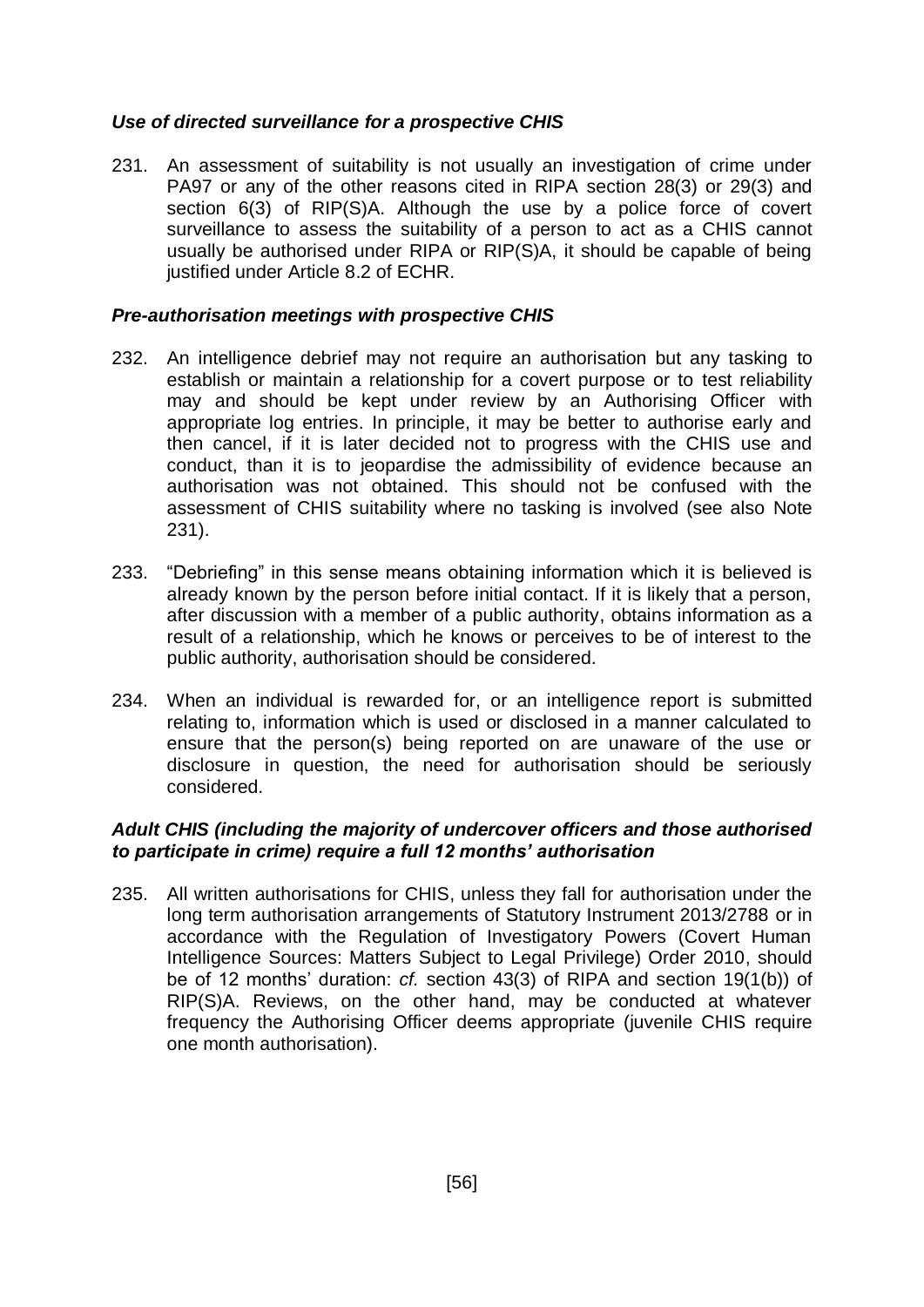## *Participating CHIS - level of authorisation*

- 236. Notwithstanding the changes brought about in relation to the authorisation of undercover officers, the legislation prescribes the minimum rank or grade for an Authorising Officer granting the use of a CHIS. Some public authorities, in a desire to supervise this type of CHIS more closely, have stipulated a higher rank or grade officer. The legislation enables this but it does not enable an adjustment to the length of an authorisation (Statutory Instrument 2013/2788 excepted) and the Authorising Officer may not delegate all or part of his statutory responsibilities. In other words there can only be one Authorising Officer per CHIS at any time and that person must be responsible for all aspects of use and/or conduct until that specified conduct (i.e. participation) is cancelled.
- 237. The Commissioners will not criticise an arrangement that retains the rank or grade of an Authorising Officer at the minimum prescribed level but which requires the Authorising Officer to inform a more senior officer of the necessity and proportionality of the use of the CHIS in this way. This will enable the senior officer to consider the corporate risk to the organisation (not the risk to the CHIS or the tactics involved) which will enable the Authorising Officer to make an informed risk assessment. It is imperative that the senior officer does not interfere with the Authorising Officer's statutory responsibilities by providing direction regarding authorisation.

### *CHIS – Sub-sources and conduits*

238. Where the identity of a sub-source is unknown and information said to have been obtained from him/her is passed on to a public authority by a conduit, without the knowledge of the sub-source, the conduit is maintaining a covert relationship with the sub-source and should be treated as a CHIS.

### *Covert Internet Investigations - e-trading*

239. CHIS authorisation is only required for the use of an internet trading organisation such as eBay when a covert relationship is likely to be formed. The use of disguised purchaser details in a simple, overt, electronic purchase does not require a CHIS authorisation, because no relationship is usually established at that stage.

### *CHIS should not be dual authorised*

240. The Covert Human Intelligence Source Code of Practice paragraph 2.9 refers to the potential that a single CHIS "may be subject of different use and conduct authorisations obtained by one or more public authorities" and that "such authorisations should not conflict".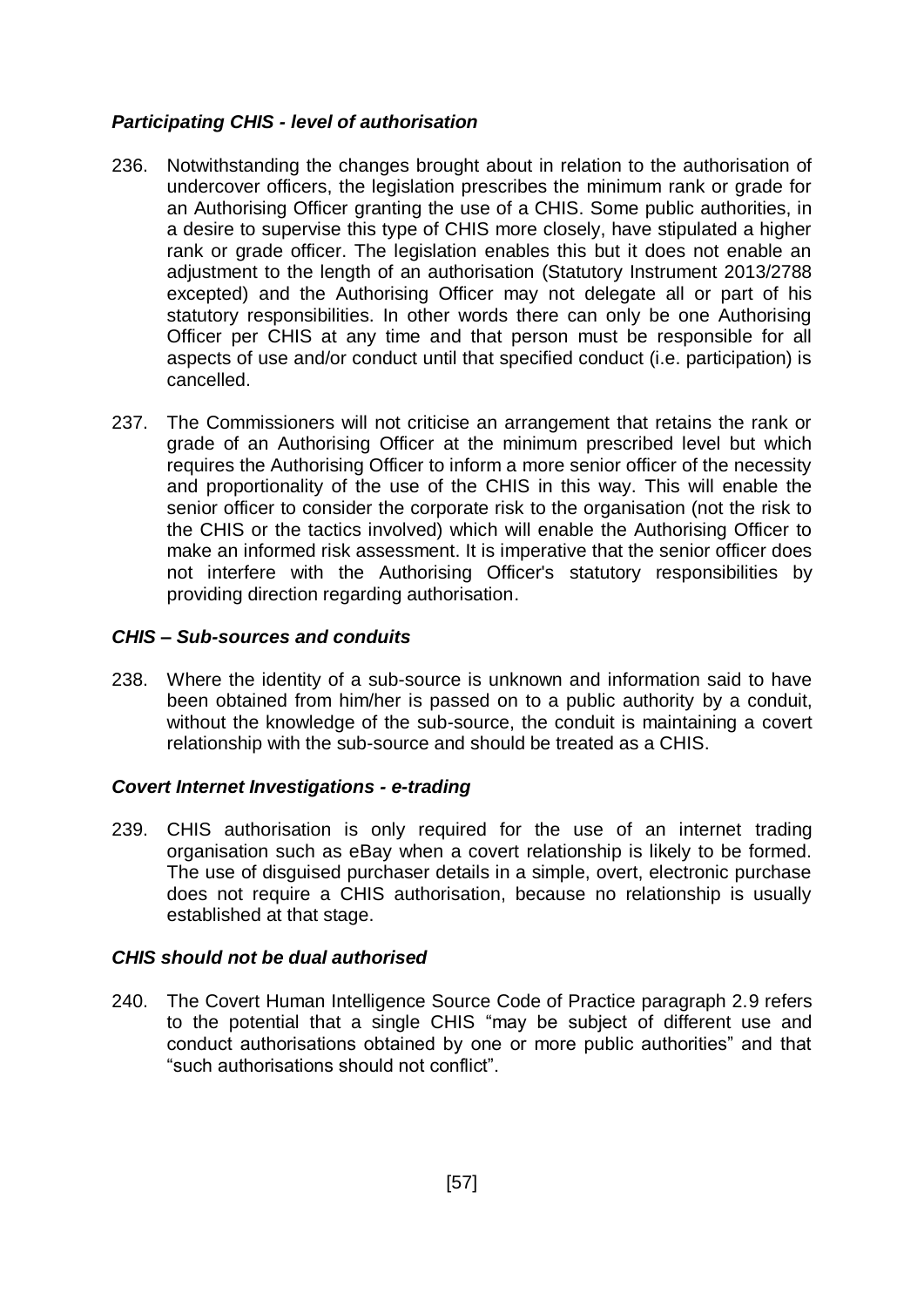- 241. A public authority is not entitled to regard a CHIS as its own agent unless it has authorised him or her. For authorisation to be proper it must be given by an organisation with a single system of management. Put another way, there cannot properly be dual authorisation of an individual using more than one Authorising Officer or more than one authorisation for use: the risk of overlap and confusion is obvious and to be avoided. It is possible for an individual to be subject to different conduct authorisations proposed by different public authorities, but a wise Authorising Officer will endeavour to keep the number of simultaneous authorisations to a minimum by way of review (cancelling and combining conduct authorisations when appropriate).
- 242. The principle of minimising the number of Authorising Officers and authorisations for a single operation or investigation also applies to authorisations to interfere with property, directed surveillance authorisations and section 49 notices.
- 243. Covert Internet Investigators (now often referred to as undercover officers on line (UCOL)) may establish or maintain a relationship with more than one individual in relation to different investigations. If it is not possible to construct a single authorisation to cover all of the relationships (because the persons with whom relationships are established are not known in advance) it will be necessary to construct for each person with whom a relationship has been established a separate authorisation each of 12 months' duration. It is important that the same Authorising Officer considers each authorisation to ensure that operational conflict and risks do not develop, and to monitor the security and welfare of the CHIS. When appropriate, reviews should be combined to establish whether separate authorisations can be combined into a single authorisation to reduce bureaucracy and error.

### *Test purchase of sales to juveniles*

244. When a young person, pursuant to an arrangement with an officer of a public authority, carries out a test purchase at a shop, he is unlikely to be construed as a CHIS on a single transaction but this would change if the juvenile revisits the same establishment in a way that encourages familiarity. If covert recording equipment is worn by the test purchaser, or an adult is observing the test purchase, it will be desirable to obtain an authorisation for directed surveillance because the ECHR has construed the manner in which a business is run as private information (see also Note 261 and Covert Surveillance and Property Interference Code of Practice paragraphs 2.5 and 2.6) and such authorisation must identify the premises involved. In all cases a prior risk assessment is essential in relation to a young person.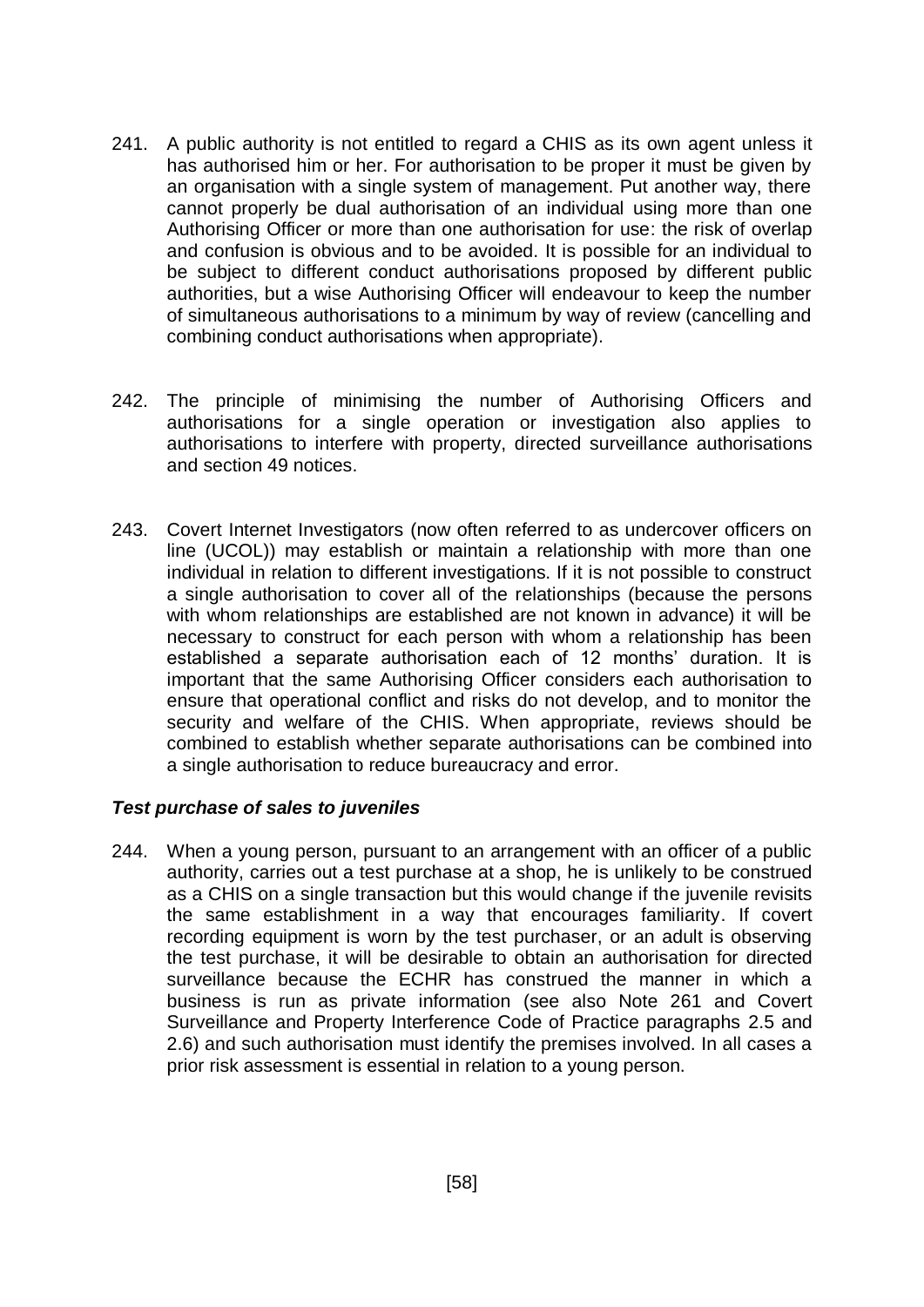- 245. When conducting covert test purchase operations at more than one establishment, it is not necessary to construct an authorisation for each premise to be visited but the intelligence must be sufficient to prevent "fishing trips". Premises may be combined within a single authorisation provided that each is identified at the outset. Necessity, proportionality, and collateral intrusion must be carefully addressed in relation to each of the premises. It is unlikely that authorisations will be considered proportionate without demonstration that overt methods have been considered or attempted and failed.
- 246. There is a difference between test purchases to establish whether juveniles are sold goods illegally and a test purchase conducted by a law enforcement officer for the sale of drugs or stolen items. The latter is more likely to require authorisation for the use and conduct of a CHIS. The authorisation always relates to the CHIS relationship and not the operation. All CHIS should be properly risk assessed.

#### *Handlers and Controllers must be from the same investigating authority as the Authorising Officer if no joint working agreement exists.*

- 247. Paragraphs 6.10 to 6.13 of the RIPA CHIS Code of Practice relate to authorisations for the use or conduct of a CHIS whose activities benefit more than a single public authority. In circumstances where a single public authority is the beneficiary of the product obtained from a CHIS, the persons prescribed at section 29(5) of RIPA and section 7(6) of RIP(S)A (usually referred to as the Controller and the Handler) must be from the same investigating authority as the Authorising Officer, unless, in the case of specified law enforcement agencies, an agreement exists under the Police Act 1996 which enables alternative arrangements.
- 248. The Authorising Officer should carefully consider whether the simple passing of information resulting from a CHIS report is benefiting after the event or whether the benefit is contemplated at the time of authorisation. The Commissioners caution against the term 'beneficiary' being used as a convenience to share resources.
- 249. If a test purchase officer or undercover officer is accompanied by a cover/welfare officer the latter cannot fulfil the obligations under section 29(5)(a) if there is no written collaboration agreement enabling it.

#### *Joint working – CHIS authorisations*

250. The principles of authorisations subject to a collaboration agreement set out in paragraph 3.16 of the RIPA Covert Surveillance and Property Interference Code of Practice should be considered applicable to an authorisation for the use and conduct of a CHIS.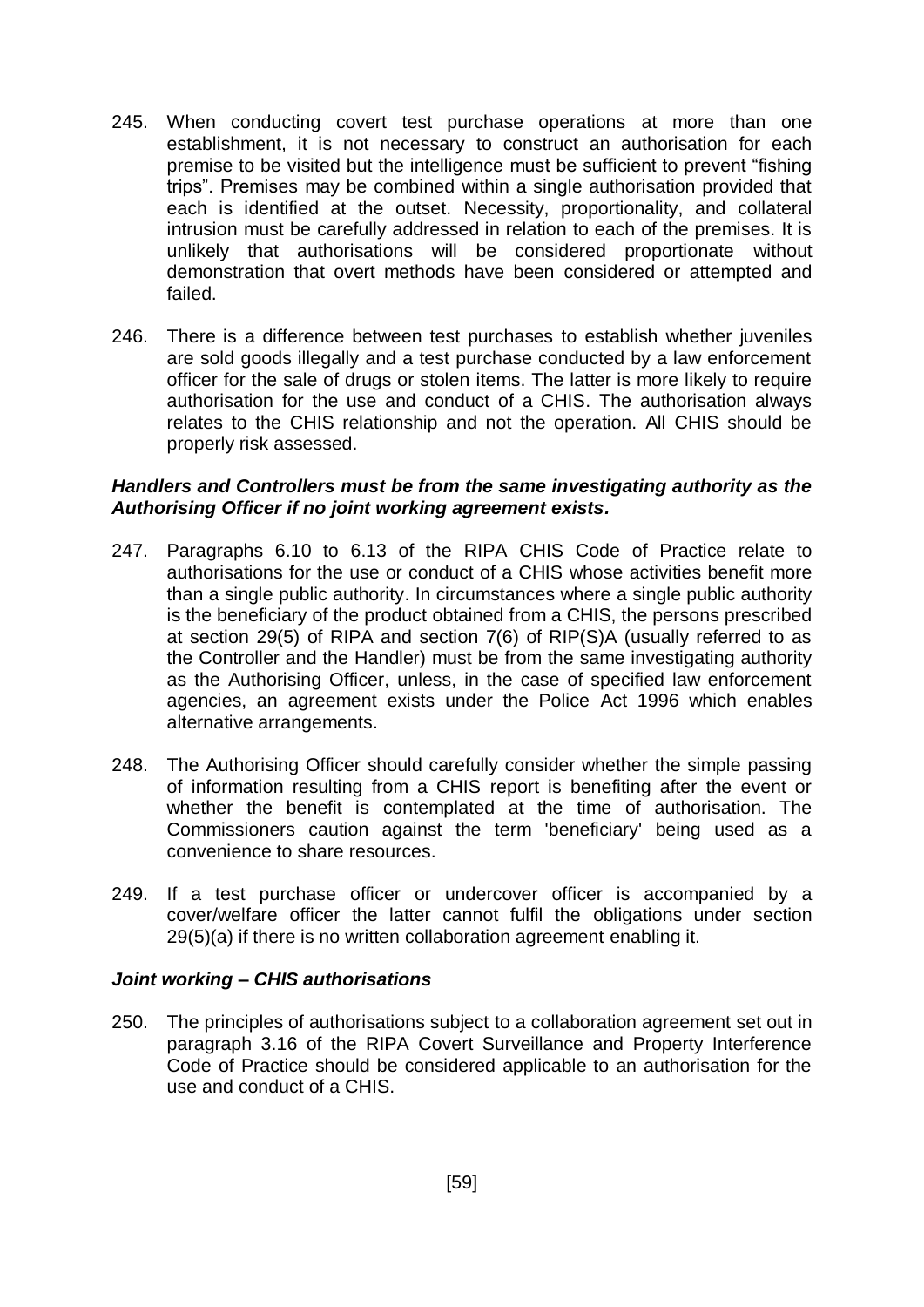# *Local Authority CHIS*

- 251. A local authority may prefer to seek the assistance of the police or another public authority to manage its CHIS. In such a case a written protocol between the parties should be produced in order to ensure that an identified CHIS is properly managed (see CHIS Code of Practice 6.12). In the absence of such an agreement the local authority must be capable of fulfilling its statutory responsibilities.
- 252. Elected members and Senior Responsible Officers (see paragraphs 3.27 and 9.2 of the CHIS Code of Practice) are required to ensure that policies are fit for purpose and that Authorising Officers are competent. An elected member has no need to know the identity of a CHIS nor have access to the product of the use of a CHIS nor know the detail of conduct authorisations. Chief Executives may provide elected members with a copy of OSC inspection reports, redacted if necessary.
- 253. Some local authorities may not wish to use CHIS and may in practice avoid authorising CHIS. However, all such local authorities should recognise that the occasion may arise when a CHIS appears unexpectedly and has to be authorised and managed. Consequently all local authorities must be equipped with a policy and the awareness training to recognise status drift.

## *The use of terms other than CHIS*

254. The legislation does not envisage a different management regime for different types of CHIS. The term "Tasked Witness" is sometimes used to identify a particular type of CHIS who is willing to testify in court and police officers are variously undercover, test purchase, decoy or covert internet investigators. All types are entitled to all the safeguards afforded a CHIS and the public authority must provide them, including proper considerations for, and completion of, authorisations and risk assessments although some of the factors for consideration, for example when making a risk assessment, may differ as between a CHIS who is an employee of a public authority and one who is a member of the public.

### *CHIS - remote contact*

255. Other than in exceptional and explained circumstances, it is important that regular face-to-face meetings form the primary method for meeting a CHIS rather than remote contact (for example by telephone, text messages or email). The Authorising Officer should question, on review and renewal, why reasonably frequent face-to-face meetings are not being conducted.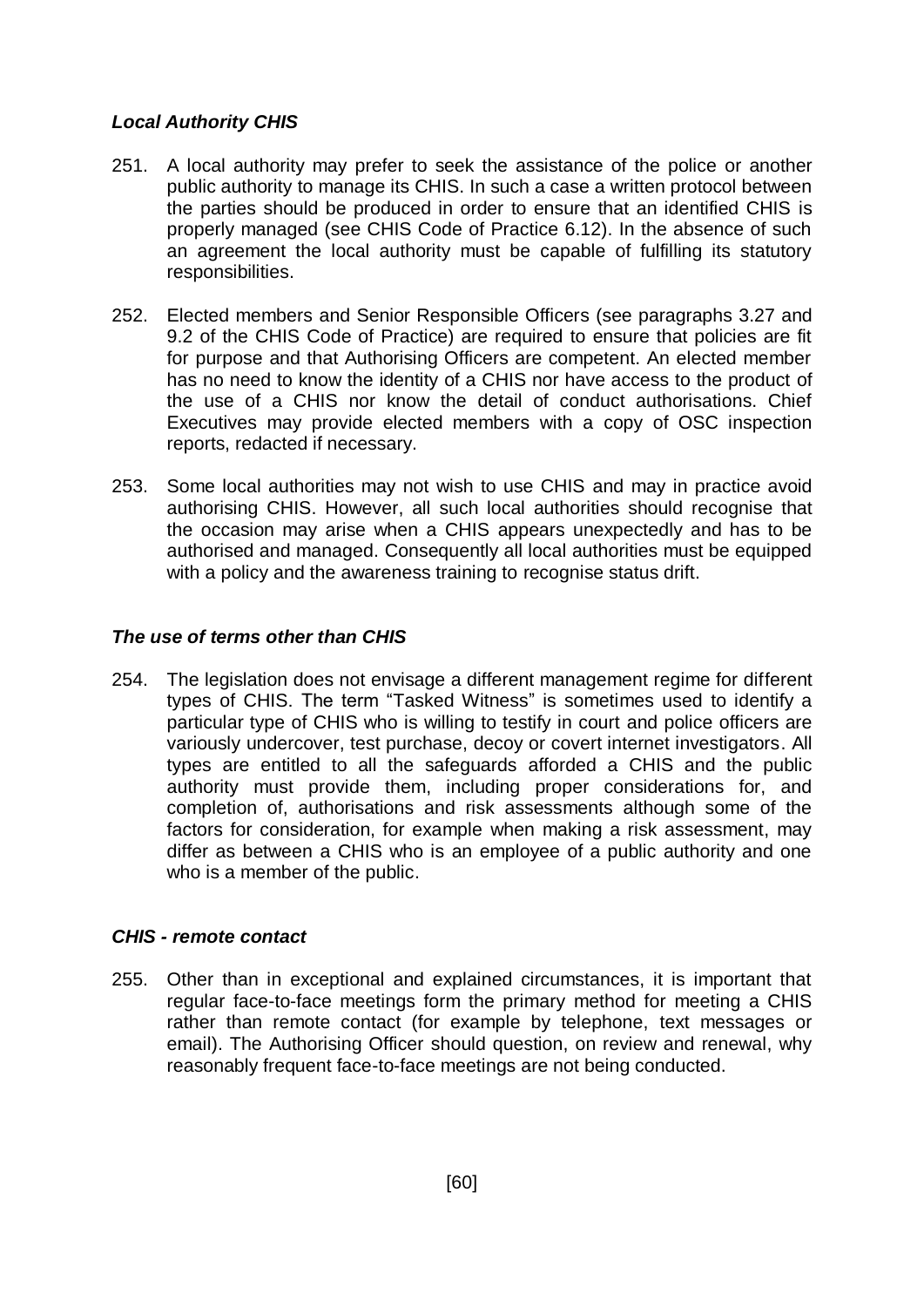## *Monitoring of CHIS meetings*

256. Overt recording of meetings with a CHIS may be made but the product should be properly recorded, cross-referenced and retained. The Authorising Officer should assess and manage the risk of disclosure of audio recordings which may compromise the identity of the CHIS.

### *Undercover officers - legend construction*

257. During the construction of a legend an officer may establish or maintain a relationship with another person who is not the subject of an operation. The nature of that relationship may be for a covert purpose. It will be covert if it is not clear to the other person that the officer is not who he claims to be. The purpose may be to facilitate access to the subject of an operation or to facilitate *bona fide* checks later. If the relationship is for a covert purpose, and the activity relates to a current operation, an authorisation should be obtained. Where the legend is being prepared for possible later use an authorisation may not be necessary. Appropriate arrangements should be in place to manage "status drift".

### *Repeat voluntary supply of information*

258. Some individuals provide information but do not wish to be registered as a CHIS; others repeatedly provide information that has not been sought or where the public authority does not wish to authorise the individual as a CHIS (e.g. because there is evidence of unreliability). If the information being provided is recorded as potentially useful or actionable, there is a potential duty of care to the individual and the onus is on the public authority to manage human sources properly. The legislation is silent regarding consent but sensible procedures should exist to monitor for status drift and to provide the trial judge with a verifiable procedure. Authorising Officers, when deciding whether to grant an authorisation, should take account of the difference between a volunteer of information already known to the individual and the relevance of the exploitation of a relationship for a covert purpose as described in paragraphs 2.10 to 2.25 of the CHIS Code of Practice.

### *Separate CHIS use and conduct authorisations*

259. It is the practice of some public authorities to separate the use and conduct authorisations; there is nothing in the legislation to prevent this but it can lead to error. The principle is that there should be a minimum number of authorisations for a CHIS and each authorisation should stand on its own. Conduct authorisations should not conflict and care should be taken to ensure that the CHIS is clear on what is/is not authorised at any given time and that all the CHIS's activities are properly risk assessed. Care should also be taken to ensure that relevant reviews, renewals and cancellations are correctly performed.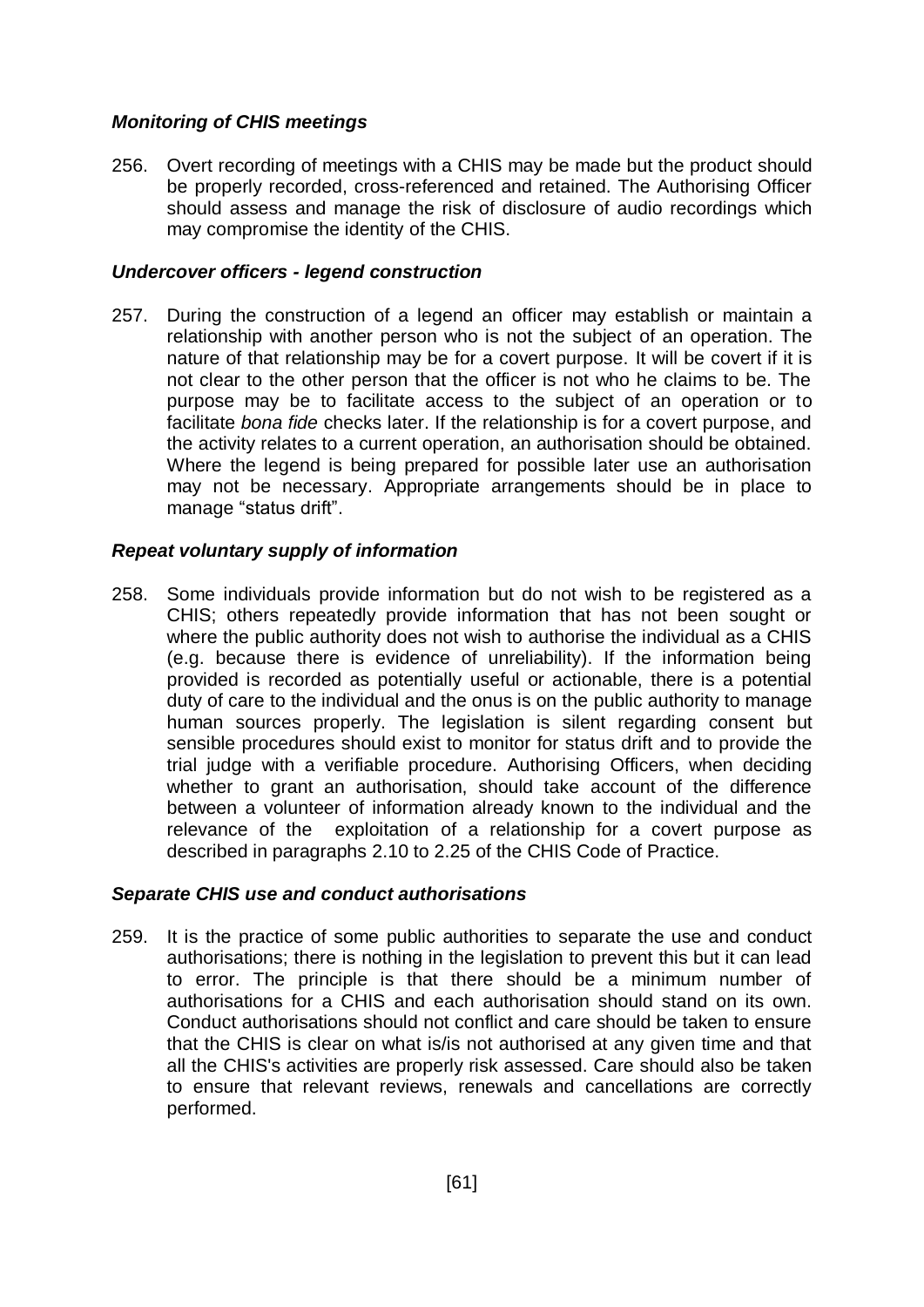## *CHIS interference with property*

260. Although it is not encouraged, it is permissible for CHIS to interfere with property (for example, by photocopying documents should an opportunity arise), provided that the terms of the authorisation contemplated this type of conduct. If property interference is foreseen, it would be prudent also to obtain an authorisation for this.

## *Extent of directed surveillance (section 26 of RIPA and section 1(2) of RIP(S)A)*

261. Directed surveillance is covert surveillance that is carried out for the purposes of a specific investigation or operation in such a manner as is likely to result in the obtaining of private information about any person, whether or not he is a subject of the action. It includes the activity of monitoring, observing, listening and recording by or with the assistance of surveillance equipment. It need not be subject specific. A search for an identified person in a public place will not amount to directed surveillance, unless it includes covert activity that may elicit private information about that person or any other person. Any processing of data (e.g. taking a photograph to put on record) is an invasion of privacy.

## *Subject or operation specific (section 26(2)(a) of RIPA and section 1(2)(a) of RIP(S)A)*

262. Whether a fresh authorisation is required if new subjects emerge depends on the terms of the original authorisation. But in principle these provisions put the emphasis on the operation as being the purpose of the surveillance.

### *Immediate response (section 26(2) of RIPA and section 1(2)(c) of RIP(S)A)*

263. These provisions explain the expression "an immediate response to events or circumstances" by saying "the nature of which is such that it would not be reasonably practicable for an authorisation under this Part to be sought for the carrying out of the surveillance." In short, it relates to events or circumstances that occur extemporarily. A response is not to be regarded as "immediate" where the need for an authorisation is neglected until it is too late to apply for it. See also RIPA Covert Surveillance and Property Interference Code of Practice paragraph 2.23.

### *Crime in progress: private information (section 26(10) of RIPA and section 1(9) of RIP(S)A)*

- 264. As a general principle, if it is clear that a crime is in progress, the offender can have no expectation of privacy and no authorisation for directed surveillance will be required.
- 265. It is important to differentiate between a crime in progress and a criminal situation which is believed to exist but where evidence may be lacking. In the latter case it would be prudent to obtain an authorisation if time permits.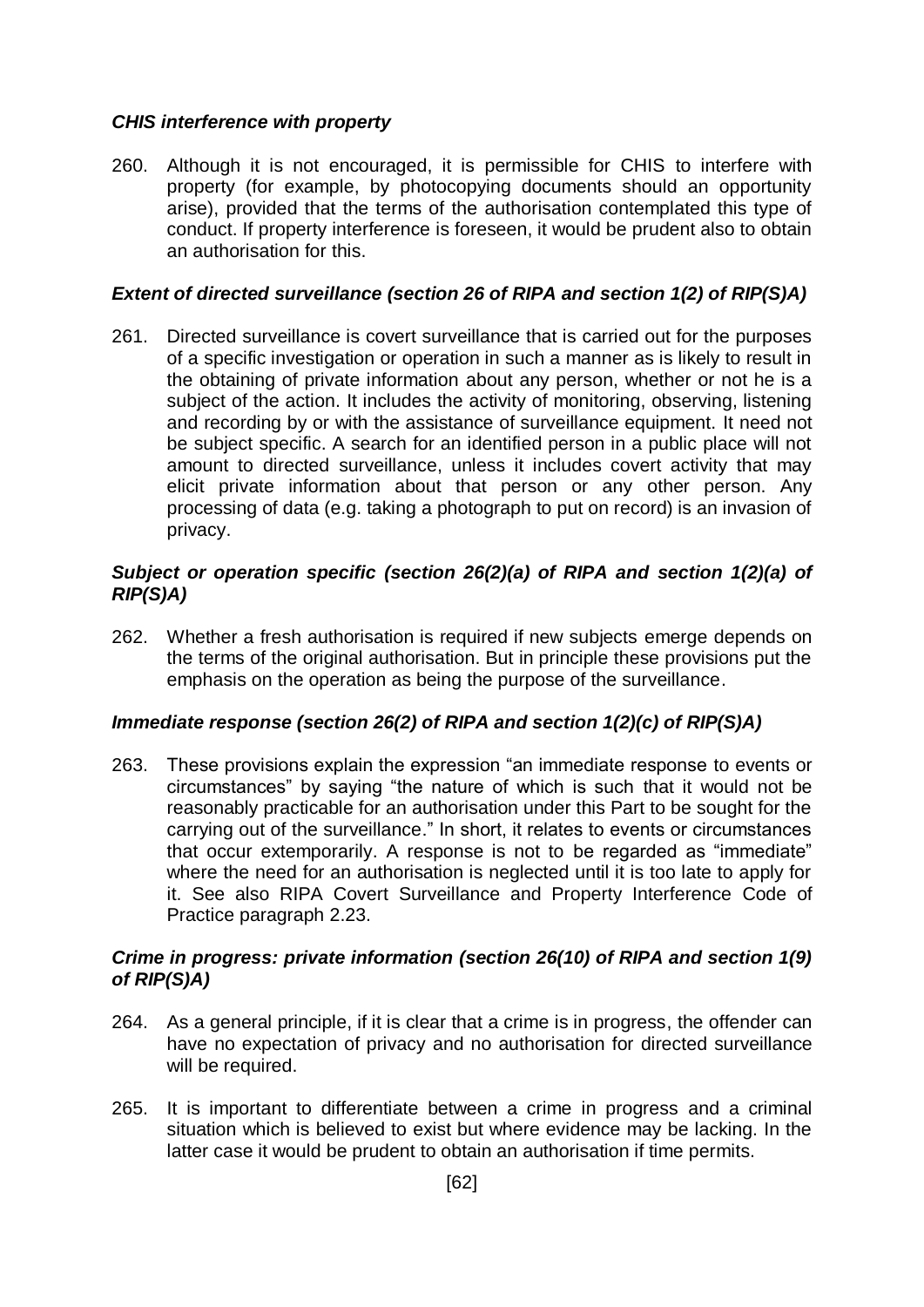#### *Describe the operation*

- 266. Authorisations against a named subject should indicate when, where, and in what circumstances the surveillance is to be carried out.
- 267. Authorisations should specify only the specific covert activities or techniques likely to be required. (See also Note 99)

#### *Pre-emptive directed surveillance authorisations*

268. When high grade intelligence is received which enables the production of a plan involving covert surveillance, but where the exact details of the location are not known, it is permissible to prepare an authorisation in order properly to brief those conducting the surveillance. But it must be subject to an immediate review once the missing details are known. It is unwise to act on an incomplete authorisation and this guidance should not be construed as enabling authorisations to be regularly prepared in anticipation of events. The difference between this guidance and use of the urgency provisions is that the urgency provisions may only be used when events could not be anticipated and when there is a threat to life or the operation would be otherwise jeopardised.

#### *Electronic surveillance across the Scottish/English border*

269. There is no difference between the method of surveillance (electronic or nonelectronic) and the same rules apply to each.

### *"Drive by" surveillance*

270. "Drive by" surveillance may or may not need an authorisation and it is not acceptable to prescribe a minimum number of passes before an authorisation is required.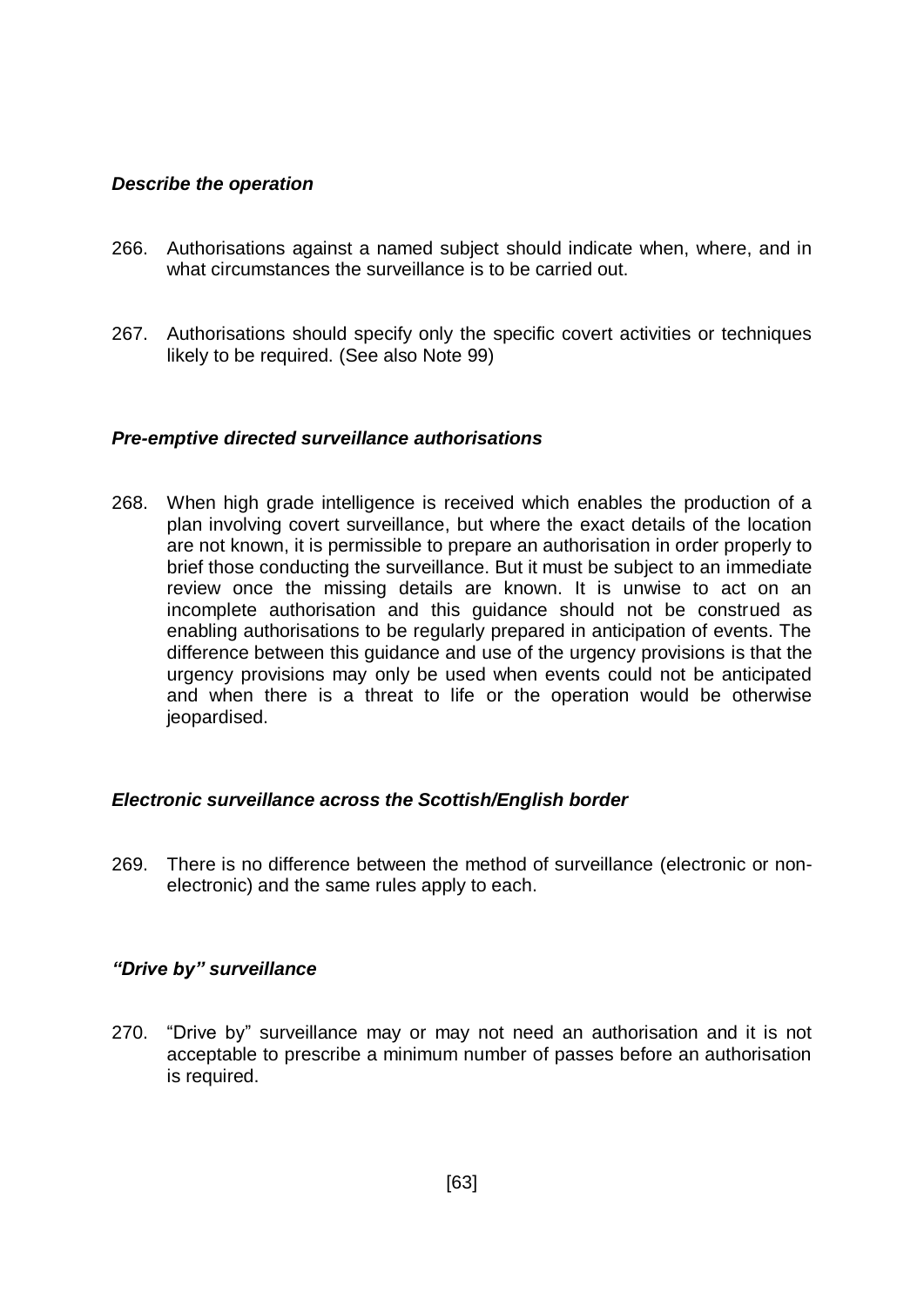## *Use of noise monitoring equipment*

271. Measuring levels of noise audible in the complainant's premises is not surveillance because the noise has been inflicted by the perpetrator who has probably forfeited any claim to privacy. Using sensitive equipment to discern speech or other noisy activity not discernible by the unaided ear is covert, likely to obtain private information and may be intrusive surveillance. The Authorising Officer should consider whether the surveillance equipment is capable of measuring volume only or whether it can identify the perpetrators; mindful that the more sensitive the equipment the greater the potential for intrusive surveillance. Where possible, the intention to monitor noise should be notified to the owner and occupier of the premises being monitored. Where notice is not possible or has not been effective, covert monitoring may be considered necessary and proportionate. If monitoring equipment is used as a means also to assess whether a claim is vexatious, any consent provided by the complainant to use monitoring equipment on his premises is vitiated if the full capability of the equipment is not explained.

(See Covert Surveillance and Property Interference Code of Practice 2.30)

# *CCTV systems - the need for a unified protocol for use*

272. It is recommended that a law enforcement agency should obtain a written protocol with a local authority if the latter's CCTV system is to be used for directed surveillance. Any such protocol should be drawn up centrally in order to ensure a unified approach. The protocol should include a requirement that the local authority should see the authorisation (redacted if necessary to prevent the disclosure of sensitive information) and only allow its equipment to be used in accordance with it.

## *Urgent oral authorisations - essential information to be provided to local authority CCTV managers*

273. When an urgent oral authorisation has been issued, the local authority (or any other entity acting on the authorisation) should be provided with the details (including contact information) of the Authorising Officer, the start and expiry date and time and a written summary of what has been authorised (copy of contemporaneous notes taken by the applicant).

### *Surveillance of persons wearing electronic tags*

274. If surveillance against a person wearing an electronic tag is done in a manner not made clear to him, that surveillance is covert and an authorisation should be obtained.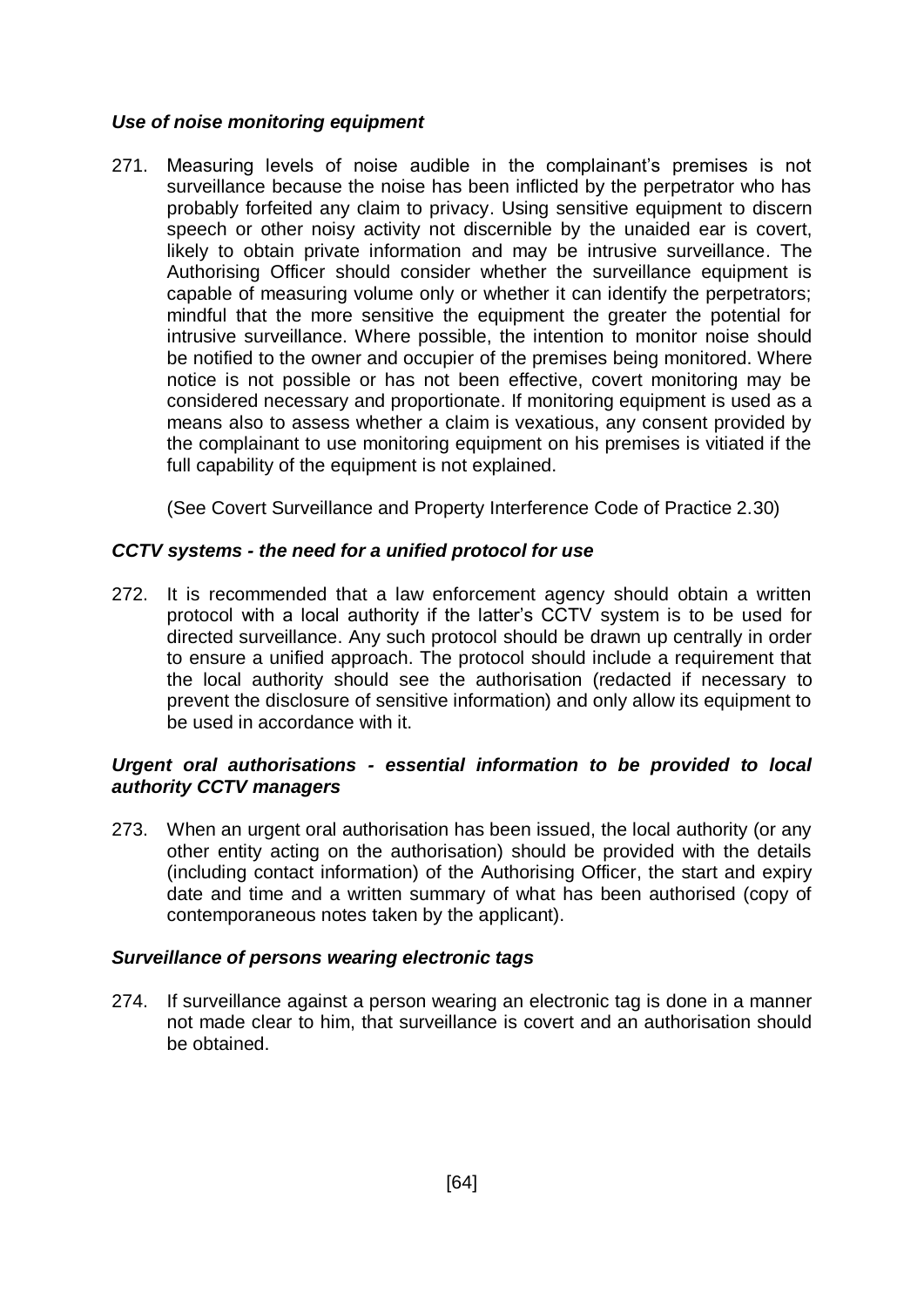### *Recording of telephone calls - one party consent*

275. Providing there is no warrant authorising interception in accordance with section 48(4) of the 2000 Act, a telephone conversation (or other voice data communication such as Voice Over Internet Protocol) may be recorded and authorised as directed surveillance providing that the consent of one of the parties is obtained (see paragraph 2.9 of the RIPA Covert Surveillance and Property Interference Code of Practice). Providing that the original terms of a CHIS authorisation enables it, an additional authorisation for directed surveillance is not required if a CHIS sets out to overhear or record a telephone conversation or other voice data communication (see paragraph 2.30 of the RIPA Covert Surveillance and Property Interference Code of Practice). If there is doubt, it would be prudent to obtain a directed surveillance authorisation. There is no equivalent provision in RIP(S)A.

## *Closed visits in prison (section 48(7)(b) of RIPA)*

- 276. In prisons closed visits take place in a common area in which booths are set up in such a way as to prevent contact between the inmate and visitor, or in which cubicles are provided in order to afford a limited degree of privacy primarily in relation to other inmates. But whatever form surveillance may take, such a visiting booth or cubicle is not a space being used for residential purposes or otherwise as living accommodation so as to amount to intrusive surveillance. If the surveillance is likely to obtain information subject to legal privilege it is directed surveillance but is authorised using intrusive surveillance processes.
- 277. Provided that notices are displayed within visiting areas advertising the fact that CCTV is in operation, a directed surveillance authorisation is not needed for visual monitoring of prisoners during open prison visits, as they will be aware that they are under surveillance. But when CCTV is concentrated on a particular visit or visits as part of a pre-planned operation, and private information is likely to be obtained, an authorisation should be applied for.

# *Crime hotspots (section 26(2) of RIPA and section 1(4) of RIP(S)A)*

- 278. The statutory provisions apply to the obtaining of information about a person whether or not one specifically identified for the purposes of the investigation. It is not restricted to an intention to gain private information because the subsections refer to covert surveillance carried out "in such a manner as is likely to result in the obtaining of private information".
- 279. Surveillance of persons while they are actually engaged in crime in a public place is not obtaining information about them which is properly to be regarded as "private". But surveillance of persons who are not, or who turn out not to be, engaged in crime is much more likely to result in the obtaining of private information about them.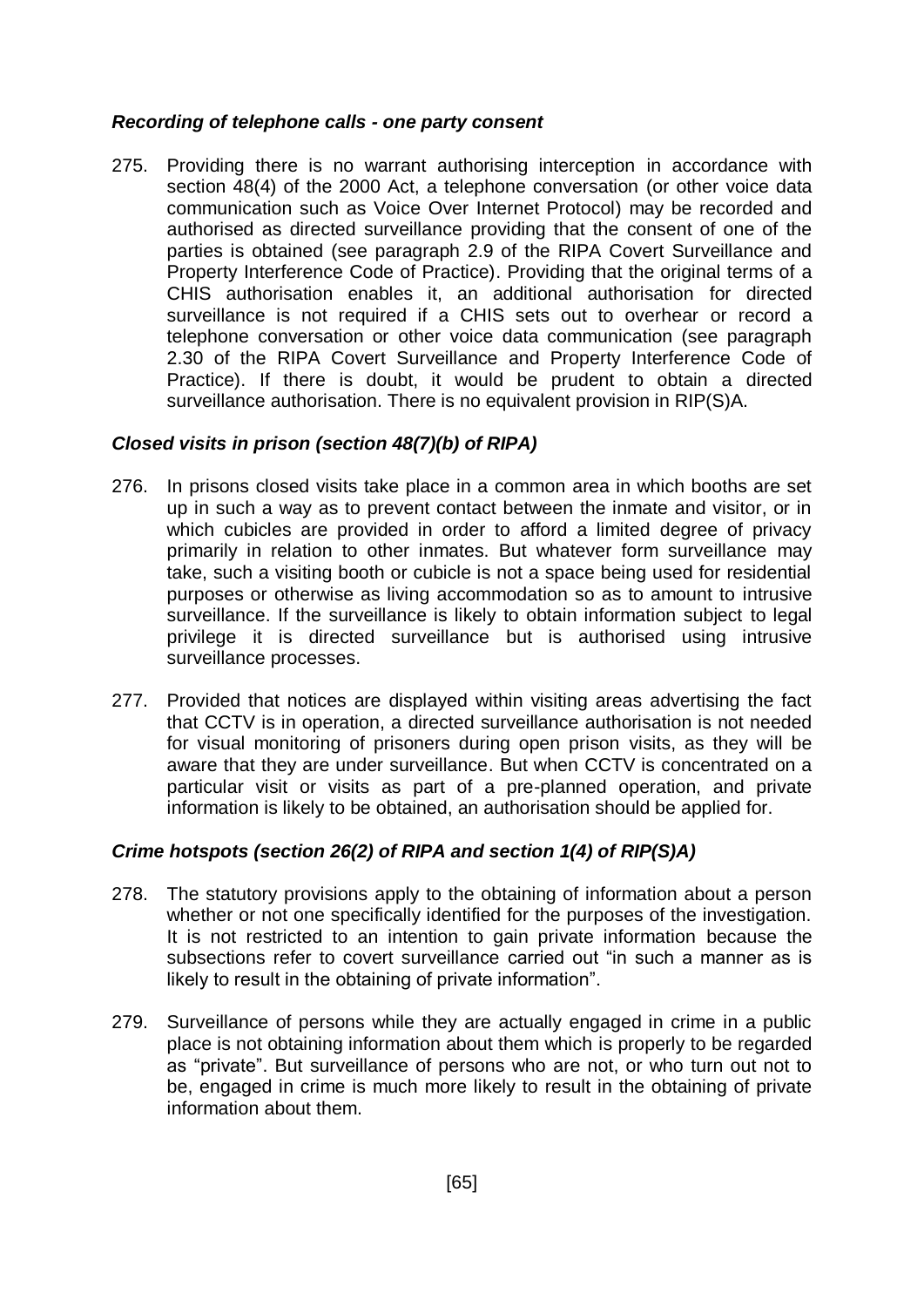280. An authorisation for Directed Surveillance is required whenever it is believed that there is a real possibility that the manner in which it is proposed to carry out particular surveillance will result in the obtaining of private information about any person, whether or not that person is or becomes a subject of the operation.

(See also Notes 125-126)

# *Police use of grounds of national security (cf RIPA section 28(3)(a) and 29(3)(a))*

281. RIPA enables a Chief Constable (using his Special Branch) to conduct activity on the grounds of national security. The Commissioners acknowledge the Security Service's primacy and would expect a law enforcement agency to offer that Service the opportunity to take the lead (i.e. to authorise). If this offer is rejected, the Chief Constable should not be constrained from investigating using his own resources providing that the grounds of proportionality and necessity are met. If he decides to authorise a CHIS on these grounds, without "concurrence", the CHIS should be managed in accordance with the legislation, codes of practice *and* OSC guidelines.

## *Surveillance equipment should be under central management*

282. All surveillance equipment owned by the public authority should be under central management, since, whatever the object, covert use could be made of most devices. It is considered best practice to cross-reference equipment deployment records with the Unique Reference Number of the relevant authorisation. Where surveillance equipment is shared (e.g. partnership arrangements) there should be auditable processes to prevent unauthorised use of surveillance equipment.

# *The availability of resources*

283. Whilst there may be a public expectation that public authorities will monitor offenders, an Authorising Officer should not grant an activity when he knows there to be insufficient covert surveillance resources to conduct it.

### *Technical feasibility studies*

284. Feasibility studies should be conducted before the application is submitted to the Authorising Officer. Without it the Authorising Officer is unable to know the objectives can be achieved or to accurately assess proportionality or collateral intrusion. It is unacceptable to deny knowledge of technical capability from the Authorising Officer.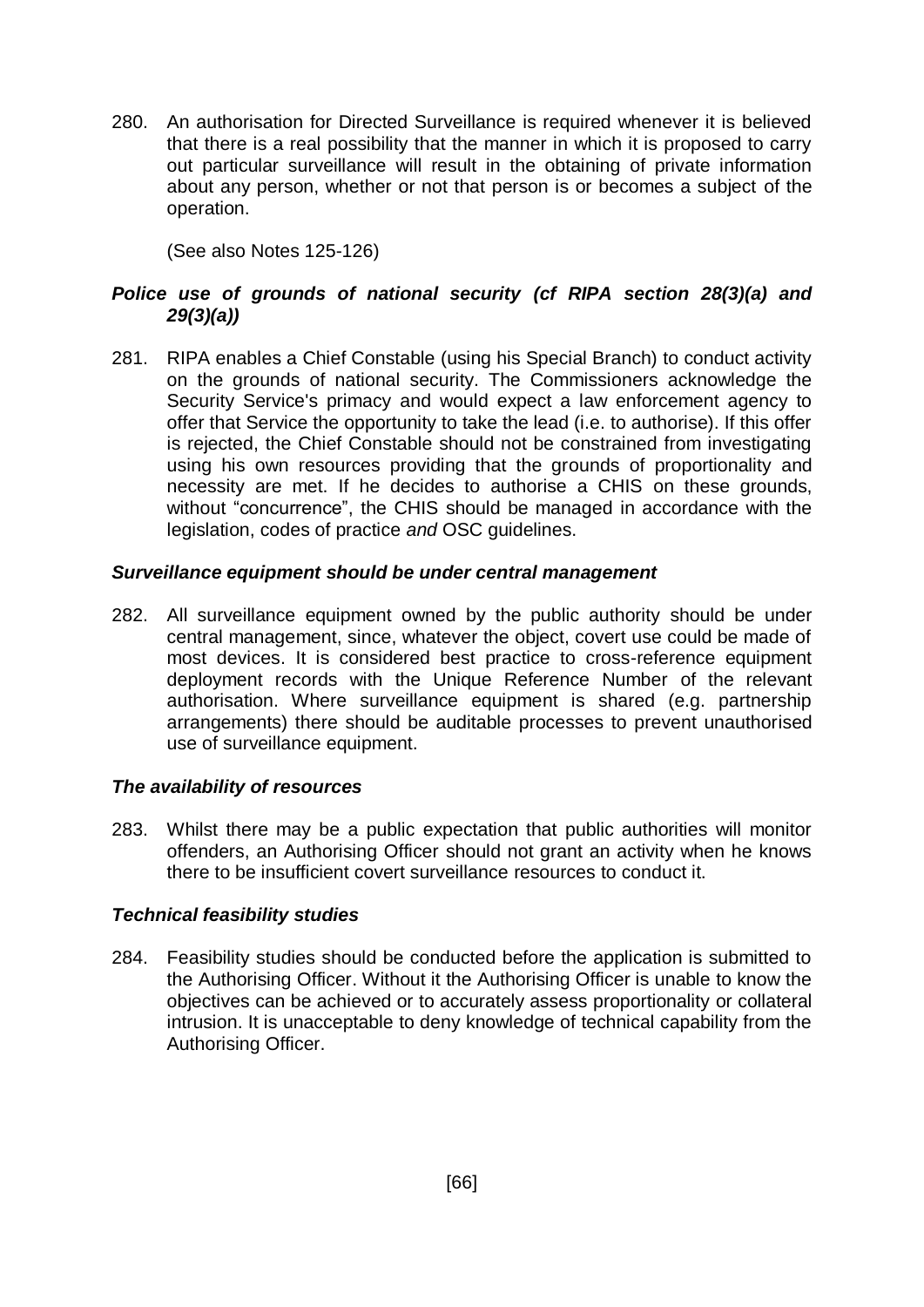## *Copying property*

285. To copy the owner's key would require a PA97 authorisation; to obtain duplicate keys from a manufacturer would not require an authorisation for interference with property but the use of them would require a PA97 authorisation.

### *Civilian Authorising Officers in law enforcement agencies*

286. RIPA and RIP(S)A designate the minimum rank, grade or office of an Authorising Officer; for police force non-urgent authorisations the minimum rank is Superintendent. The omission of the words "or equivalent", which are used for other public authorities, suggest the omission is deliberate. Without amendment to legislation, law enforcement agencies are confined to serving officers. Should legislation be amended to enable a non-serving police officer, it is vital that an Authorising Officer is able to demonstrate competence equivalent to the minimum rank, grade or office specified.

### *Covert surveillance of cohabiting couples*

287. The purpose of surveillance is to investigate a crime and not a criminal. It is usually not possible to be certain of a partner's awareness of a criminal situation and proving cohabitation is sometimes necessary and proportionate. The Commissioners believe that it is appropriate, subject to accurately constructed documents, to authorise surveillance against cohabiting parties. Authorising Officers should confine surveillance of the partner to that which is necessary to prove cohabitation. Surveillance of juveniles or other family members should be avoided.

### *The Senior Responsible Officer should avoid granting authorisations*

288. The role of the Senior Responsible Officer is to oversee the competence of Authorising Officers and the processes in use in his public authority. Whilst legislation does not preclude his use as an Authorising Officer, it is unlikely that he would be regarded as objective if he oversees his own authorisations. For this reason, the Commissioners believe that the Senior Responsible Officer in a law enforcement agency should be of a minimum rank, grade or office equivalent to a Chief Officer (i.e. ACPO/ACPO(S) rank).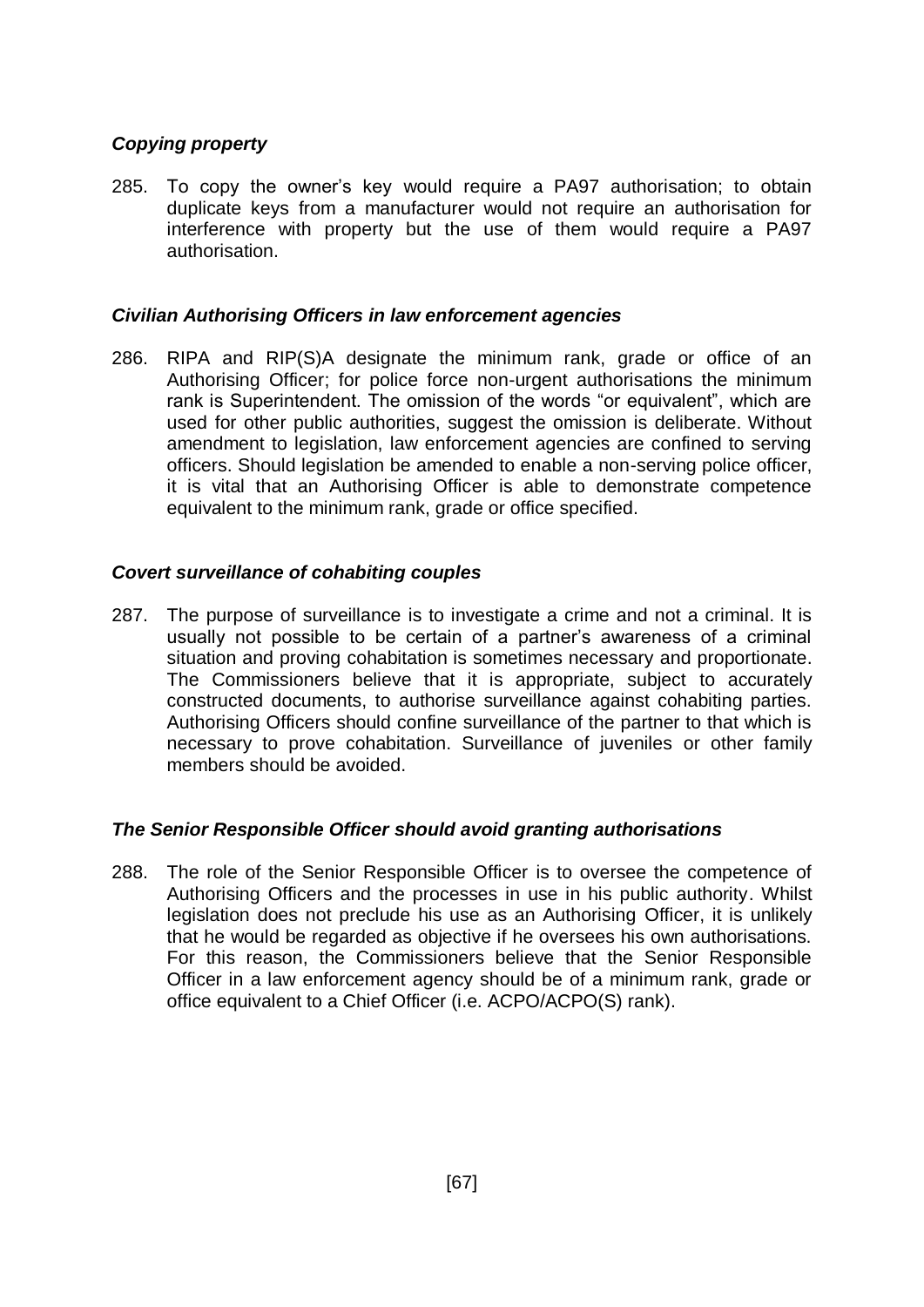#### *Covert surveillance of Social Networking Sites (SNS)*

- 289. The fact that digital investigation is routine or easy to conduct does not reduce the need for authorisation. Care must be taken to understand how the SNS being used works. Authorising Officers must not be tempted to assume that one service provider is the same as another or that the services provided by a single provider are the same.
	- 289.1 Whilst it is the responsibility of an individual to set privacy settings to protect unsolicited access to private information, and even though data may be deemed published and no longer under the control of the author, it is unwise to regard it as "open source" or publicly available; the author has a reasonable expectation of privacy if access controls are applied. In some cases data may be deemed private communication still in transmission (instant messages for example). Where privacy settings are available but not applied the data may be considered open source and an authorisation is not usually required. Repeat viewing of "open source" sites may constitute directed surveillance on a case by case basis and this should be borne in mind.
	- 289.2 Providing there is no warrant authorising interception in accordance with section 48(4) of the 2000 Act, if it is necessary and proportionate for a public authority to breach covertly access controls, the minimum requirement is an authorisation for directed surveillance. An authorisation for the use and conduct of a CHIS is necessary if a relationship is established or maintained by a member of a public authority or by a person acting on its behalf (i.e. the activity is more than mere reading of the site's content).
	- 289.3 It is not unlawful for a member of a public authority to set up a false identity but it is inadvisable for a member of a public authority to do so for a covert purpose without an authorisation for directed surveillance when private information is likely to be obtained. The SRO should be satisfied that there is a process in place to ensure compliance with the legislation. Using photographs of other persons without their permission to support the false identity infringes other laws.
	- 289.4 A member of a public authority should not adopt the identity of a person known, or likely to be known, to the subject of interest or users of the site without authorisation, and without the consent of the person whose identity is used, and without considering the protection of that person. The consent must be explicit (i.e. the person from whom consent is sought must agree (preferably in writing) what is and is not to be done).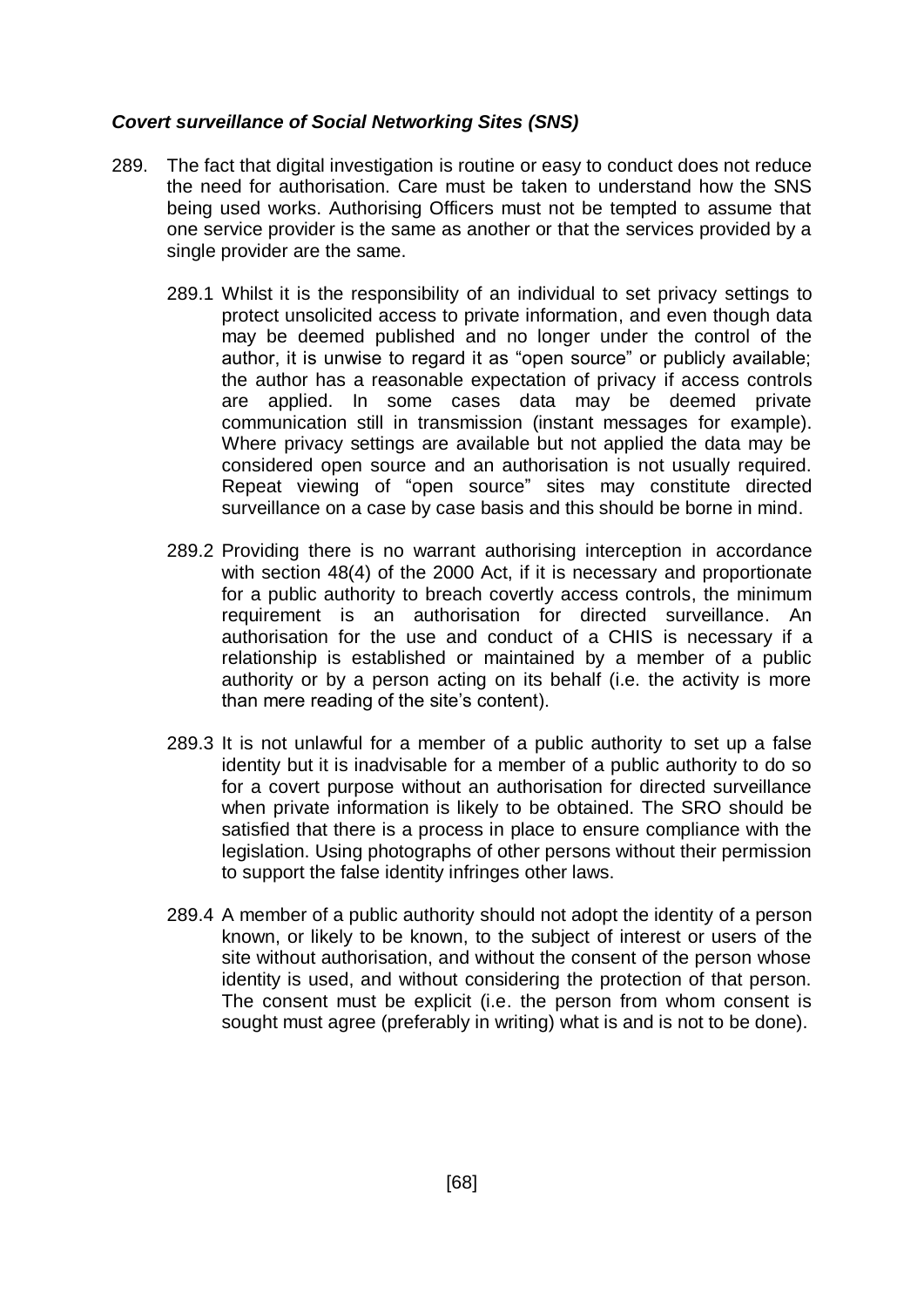## *Technical reconnaissance and feasibility studies*

290. If it is likely that during the conduct of a reconnaissance or a feasibility study, property will be interfered with, or private information will be obtained, it should be authorised appropriately.

## *Updating photographs for intelligence purposes*

291. Covertly taking a photograph for the purpose of updating records is capable of being directed surveillance and should be authorised.

### *Prior approval of a magistrate under section 32A of RIPA (England and Wales only)*

- 292. The Commissioners consider that the best officer to apply to the magistrate for approval of an authorisation of directed surveillance or CHIS is the Authorising Officer, though they recognise that this is not always practicable. Only he can answer questions about his reasoning on necessity, proportionality, collateral intrusion and risk.
- 293. If the Authorising Officer is not present before the magistrate, any comments made by the magistrate should be promptly reported to him. Such comments might affect the future conduct of the authorised activity, its duration and the regularity of reviews. A record should be made of such comments and of the action taken by the Authorising Officer to incorporate or address them.
- 294. An authorisation of directed surveillance or CHIS does not take effect until it has been approved and signed by the magistrate. Local authorities should record the dates and times of signature by both the Authorising Officer and the magistrate. Care should be taken to record the expiry date accurately thereafter (see Notes 87 and 135).
- 295. Local authorities in England and Wales should also bear in mind that the power to make urgent oral authorisations has been removed, because section 43(1)(a) of RIPA no longer applies to authorisations requiring a magistrate's approval. All authorisations, even if urgent, must be made in writing, and local authorities' RIPA policy documents should make this clear.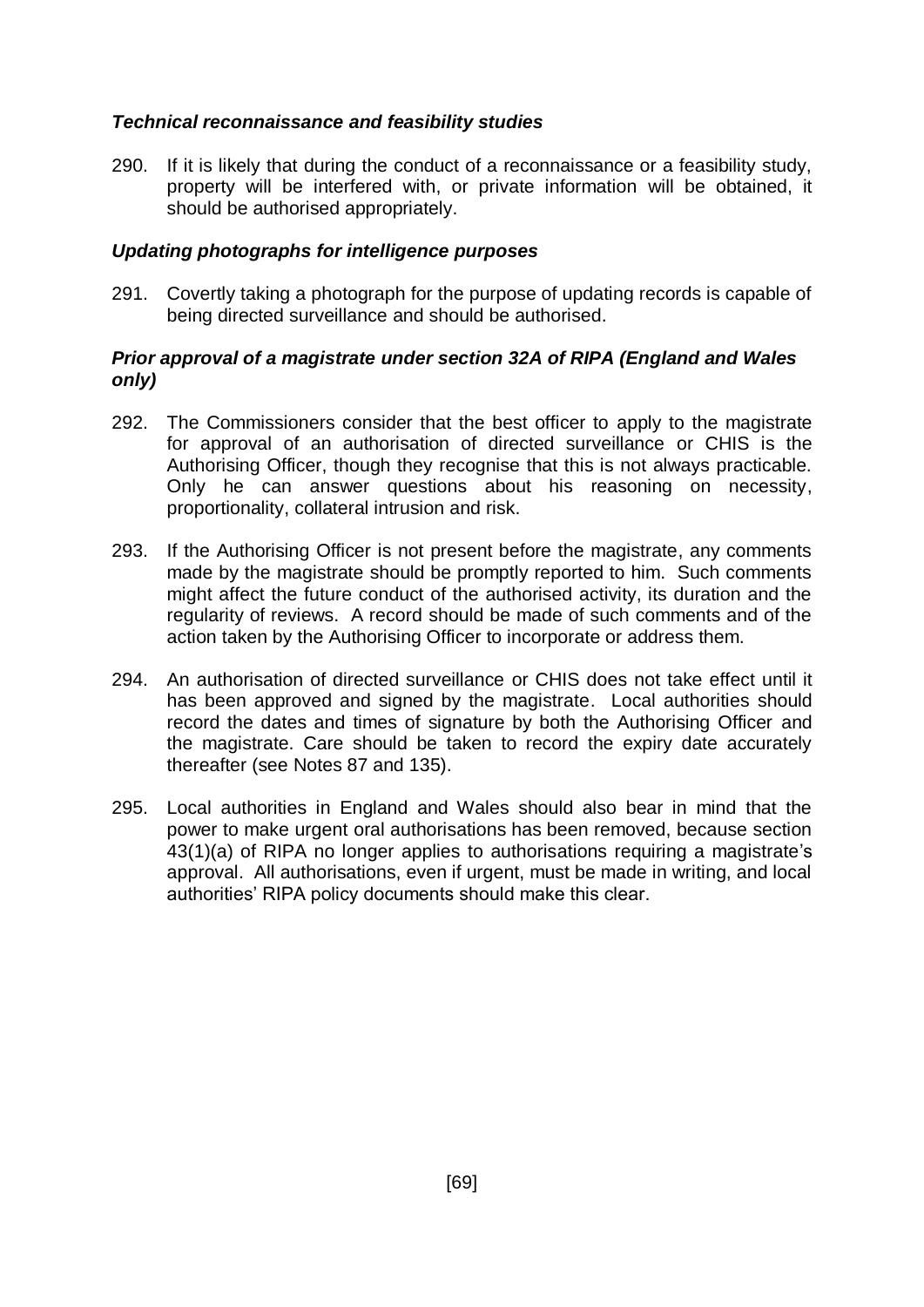#### **2**

2013 EWCA Crim 1026 the "Brooks and Coulson judgment", **46**

#### **A**

access controls breaching, **68** on social networking sites, **68** activity consider on its merits, **20** must be in line with that authorised, **33** on foreign or overseas territory, **37** activity in public, **33** Acts separate Acts require bespoke considerations, **32** Addison, Addison & Taylor v Cleveland Police monitoring vulnerable people in their homes, **51** admissibility of evidence, **10**, **20**, **56** Advanced. *See* Undercover Officers agent of a third party, **31** analysis focused or targeted, **34** ANPR, **52** and intrusive surveillance, **52** and vehicle occupants, **52** lists, **52** when an authorisation may be required, **52** anti-corruption investigations, **35** appeal to the Chief Surveillance Commissioner against a Commissioner's decision, **18** time limits, **18** applicant, **13**, **20**, **22**, **24**, **37**, **43**, **44**, **64** recording an urgent oral authorisation, **44** role of, **20** applications length of, **38** should be focused, **38** applications for prior approval sending to the OSC, **10** Article 8, **35**, **50**, **51**, **56** asset tracking, **48** Assistant Surveillance Commissioners, **8** associates of associates, **26** audit, **29** authentication absence of, **32** may need to provide a witness, **32** authorisations can be cancelled orally, **30** care over wording, **24** clarity of what is being agreed, **24** combination of, **32** consider the facts, **20** durations, **25**

effective periods, **25** for actions undertaken by others, **29** if not granting everything requested, **24** linked, **23** maintain ongoing oversight, **28** must show rank of Authorising Officer, **26** need to cancel promptly, **29** notifying minor changes, **26** ownership of, **32** *R v Sutherland* good practice, **33** scope of, **26** sending to the OSC, **10** setting out what is authorised, **28** should not be all-encompassing "just in case", **63** spell out what is intended, **63** terms of the original, **26** the "5 Ws", **24** what to record at cancellation, **30** where activity has been omitted, **24** where to retain originals, **32** Authorising Officer, **9**, **10**, **11**, **12**, **13**, **14**, **15**, **16**, **17**, **18**, **19**, **20**, **21**, **22**, **23**, **24**, **25**, **26**, **27**, **28**, **29**, **30**, **31**, **32**, **33**, **35**, **36**, **38**, **40**, **43**, **45**, **46**, **47**, **49**, **50**, **51**, **54**, **55**, **56**, **57**, **58**, **59**, **60**, **61**, **64**, **66**, **67**, **69** absence of, **29** bare assertion insufficient, **21** changing directed surveillance tactics, **28** consider cumulative effect of tactics, **28** may be only one at a time, **57** must be independent and not overridden, **57** objectivity of, **67** ongoing ownership of activity, **28** responsibilities of, **9** role of, **20** should avoid templated entries, **32** should be substantive in role, **29** should determine what product to retain or destroy. *See* Cancellations should ensure resources available, **66** should record details at cancellation, **30** stating what is authorised, **28** use own words, **24** use reviews to manage activity, **27** where words are pre-prepared by others, **32**

#### **B**

baggage delaying of, **44** bedroom in a hotel. *See* hotel bedroom binoculars, **51** biographical information care over meaning, **34** boats, **44** breach reporting to the OSC, **22** breach of Article 8, **35** BRENT fax, **10**, **11**, **12**, **13**, **14**, **15**, **16**, **17**, **19**

[70]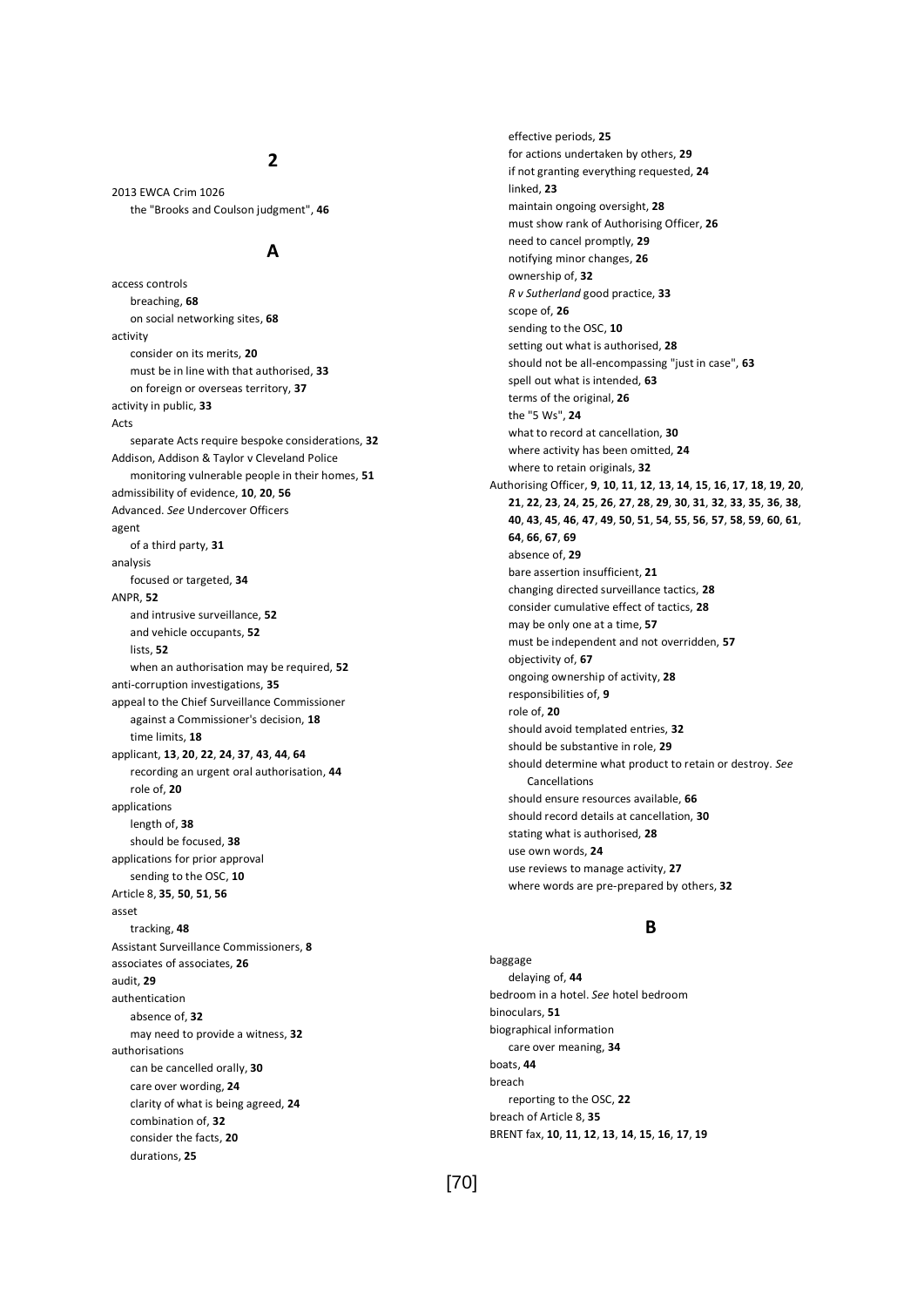#### **C**

cameras, **51** cancel as soon as no longer necessary, **29** cancellations explain the value of the activity, **14** explain what was undertaken, **30** notifications to the OSC, **29** of Intrusive Surveillance, **14** of Property Interference, **14** removal of equipment, **14** sending to the OSC, **10** what they should contain, **14** what to document, **27** what to record, **30** when to send to the OSC, **14** caravans, **49** CCTV, **34**, **52**, **64**, **65** urgent use of, **64** use by third parties, **64** use in prisons, **65** written protocol, **64** cell area, **46** Central Record, **30**, **35**, **36** enables effective oversight and control, **36** held by local authorities, **36** should be centrally retrievable, **35** what it should contain, **36** within collaborating forces, **36** Chief Constable notifying the OSC of new incumbent, **26** Chief Executives of local authorities, **60** Chief Officer reporting of errors, **22** Chief Surveillance Commissioner, **1**, **8**, **9**, **11**, **19**, **22**, **39** reporting of errors to, **22** CHIS, **9**, **14**, **16**, **22**, **23**, **24**, **25**, **30**, **32**, **33**, **35**, **36**, **51**, **53**, **55**, **56**, **57**, **58**, **59**, **60**, **61**, **62**, **65**, **66**, **68**, **69** absent concurrence of the Security Service, **66** activities benefit several agencies, **59** assessing suitability of, **56** authorisation periods, **56** benefiting more than one public authority, **23** consent not needed, **61** dual authorisation, **57** ensure reviews and renewals undertaken, **61** in context of social networking sites, **68** interference with property, **62** local authority must be ready to meet statutory responsibilities, **60** local authority responsibilities, **60** managing their authorisations, **58** meetings with, **60** monitoring of meetings with, **61** must be clear on their conduct parameters, **61** must be managed appropriately, **60** only one AO, **57** pre-authorisation meetings, **56**

recording of telephone calls, **65** remote contact with, **60** rewards made before authorisation, **56** use by a local authority, **60** voluntary supply of information, **61** Civilian Authorising Officers, **67** Closed visits, **65** CLUSTER, **10** cohabiting couples surveillance of, **67** collaboration agreement, **23**, **29**, **31**, **36**, **40**, **54**, **59** need for Central Record, **36** where none exists, **23** collaborative units, **23** collateral intrusion, **14**, **33**, **34**, **36**, **38**, **43**, **54**, **55**, **59**, **66**, **69** comments from a Surveillance Commissioner, **25** Commissioner's approval, **25** Commissioners. *See* Surveillance Commissioners common criminal purpose, **27** communications with the OSC, 19 competence check capabilities and understanding, **31** computer passwords, **44** conduct capable of scrutiny by the IPT. *See* Investigatory Powers Tribunal conduct authorisations should not conflict, **61** conduit for CHIS intelligence, **57** confidential constituency information, **12** confidential information, **36**, **48** confidential journalistic material, **12** confidential personal information, **12** consent to become a CHIS, **61** consent of the owner whether to seek, **47** contemporaneous notes, **13**, **44**, **64** continuing interference, **39** controlled deliveries, **48**, **55 Controllers** of a CHIS, **59** Copying property, **67** corporate risk in relation to CHIS activity, **57** couriers, **49** Covert Internet Investigations, **57** when authorisation may be needed, **57** Covert Internet Investigators, **58** covert search, **45** types of authorisation advised, **45** CPS, **54** crime hotspots, **65** crime in progress differs from a known criminal situation, **62** criminal associates, **26** Criminal Justice (Terrorism and Conspiracy) Act 1998, **42**

#### [71]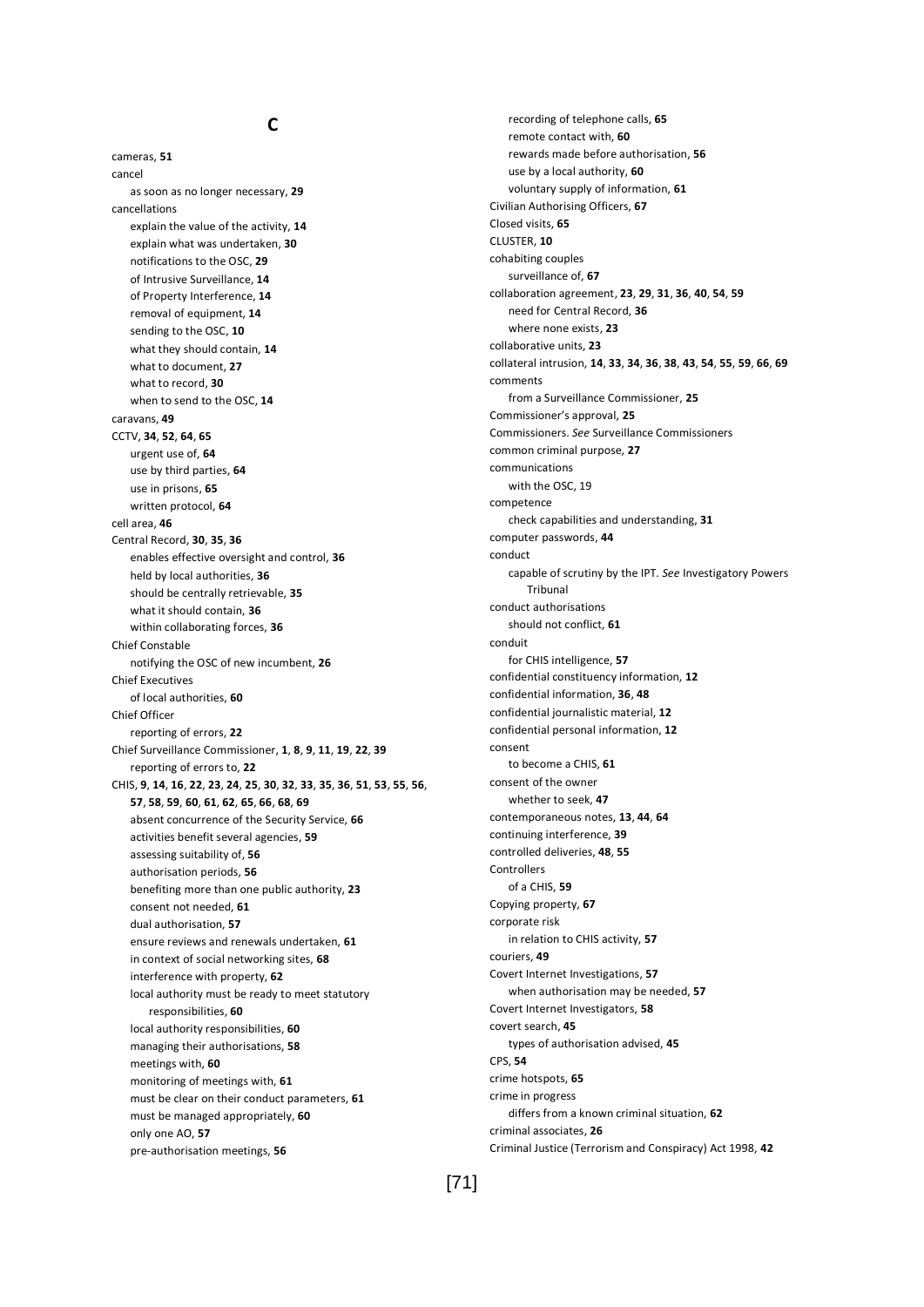criminal proceedings unlikely to be held in the UK, **42** cross-border surveillance, **37**

## **D**

data amendment of, **31** in transmission is interception, **46** restricting the use of resultant product, **47** what is downloaded, **47** data protection, **34** Data Protection Act 1998, **34** databases checking of, **34** data-mining, **33** de minimis, **40**, **44** debriefing a potential CHIS, **56** decisions back from the OSC, **18** decoys, **55** deployment records, **66** Designated Deputy, **26**, **29** notifying the OSC of new incumbent, **26** destruction of material ordered by a Commissioner, **18** devices, **33**, **36**, **38**, **41**, **45**, **50**, **53**, **66** authorisation for their entry, **47** installed in moveable property, **47** digital investigation, **68** direct associate, **26** directed surveillance, **14**, **22**, **23**, **24**, **30**, **32**, **33**, **34**, **35**, **40**, **41**, **45**, **46**, **48**, **50**, **52**, **53**, **56**, **58**, **62**, **63**, **64**, **65**, **68**, **69** against a prospective CHIS, **56** amending tactics, **28** and mobile phones, **46** and viewing open source material, **68** taking photographs to update records, **69** when it will be processed as intrusive surveillance, **45** disclosure, **9**, **31**, **56**, **61**, **64** of OSC reports, **9** discretionary powers, **20** DNA taking samples from discarded items, **47** taking samples from property (such as a drinking glass), **47** documents AOs should sign, **38** downloading [stored] data from a device no need for directed surveillance authorisation if property interference in place, **46** downloads. *See* Property Interference drilling within a property, **50** Drive-by surveillance, **20**, **63** driveways, **50** dummy package whether authorisation required, **48** durations of authorisations, **25**

Duty Commissioner if not available when you call, **12** make early contact if he is to be needed, **12** rota, **10** when to contact, **12** duty of care, **61** duty rota how and when to contact a Duty Commissioner, **12** dwelling, **41**, **44**, **45**, **47**, **48**, **49** meaning of, **49**

## **E**

eBay, **55**, **57** effective dates following a magistrate's approval, **69** elected members, **60** electronic surveillance cross border, **63** electronic tags surveillance of wearers, **64** employee, **31** enforcement powers, **30** entry on private land, **40** entry onto property, **39** equipment AO should understand its capabilities, **33** ensure removal at cancellation, **30** if lost or unable to locate, **39** maintenance and retrieval of, **40** sensitivity levels, **33** should be centrally managed, **66** that captures more than intended or desired, **33** to monitor noise levels, **64** where irretrievable, **39** examination of mobile phones, **46** expectation of privacy on social networking sites, **68** exploitation of a relationship, **61** extent of directed surveillance, **62** extortion use of communicators or couriers, **49** extra-territorial activity, **37** extra-territorial offences, **42**

# **F**

fabric as in property interference, **50** face-to-face meetings with a CHIS, **60** fairness of a trial, **20** false identity, **68** family life, **35** family members surveillance of, **67** feasibility studies, **69** may require property interference authorisation, **40** Force Authorising Officer

[72]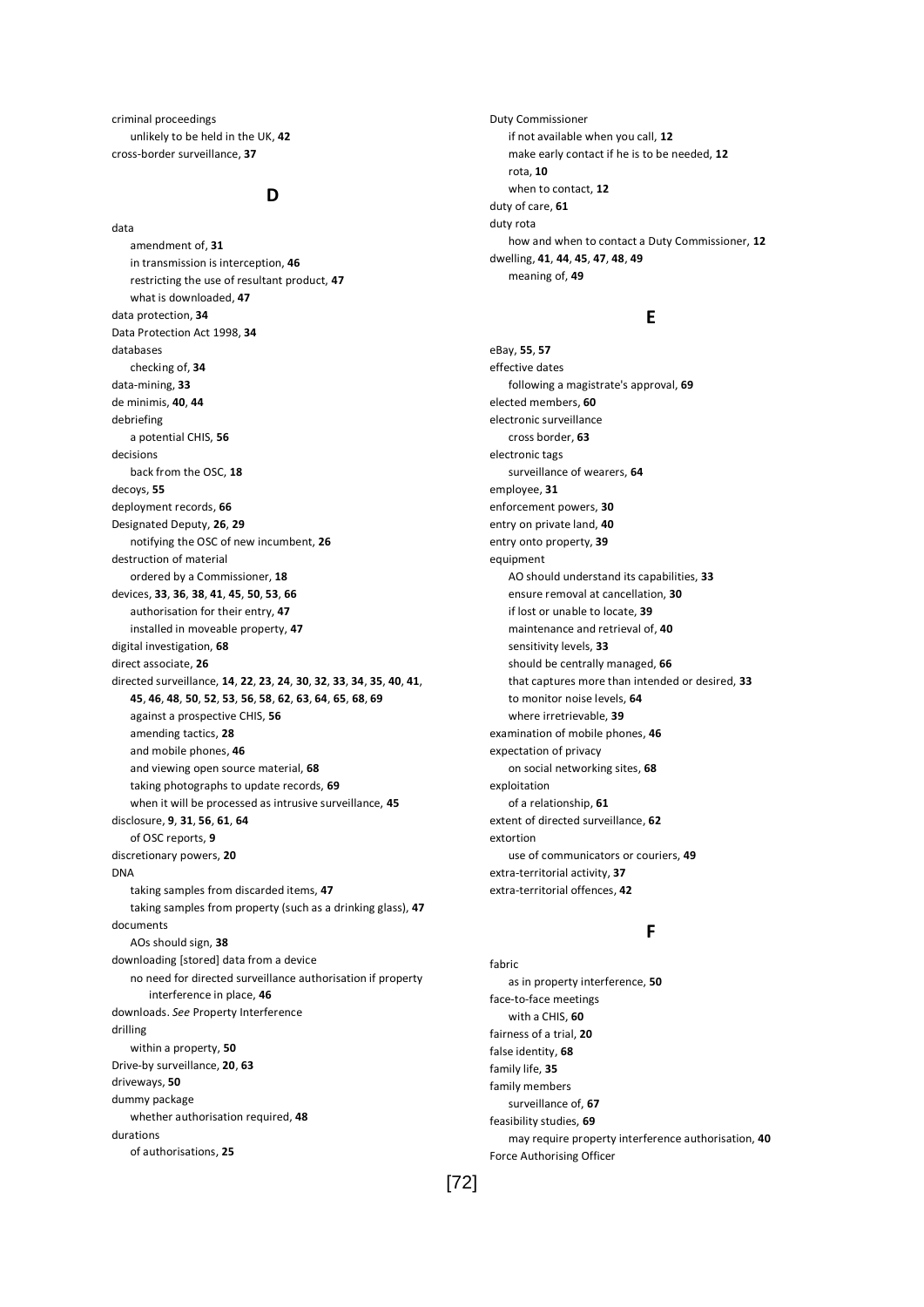Deputy acting up in absence, **29** forms Authorising Officer has duty to complete, **32** design may be amended, **32** design of, **32** Foundation. *See* Undercover Officers Freedom of Information Act, 9

## **G**

garage, **49** gardens, **50** good faith documenting your rationale, **49** grounds for authorisation, **22** group, **27**, **34**

### **H**

Handlers of a CHIS, **59** hospital wards, **50** hotel bedroom, **44**, **47**, **50** hotel rooms, **42** houseboats, **49**

#### **I**

identity adopting another's, **68** illegal commodity ownership, **48** immediate response, **62** information technology needs to be capable of authentication, **32** inspection reports disclosure of, **9** publication of, **9** instant messaging, **68** intelligence, **13**, **22**, **26**, **34**, **38**, **46**, **48**, **56**, **59**, **63**, **69** closed material, **22** evaluation, **22** value of, **22** intelligence cases length of, **38** interception, **20**, **22**, **46**, **65**, **68** interference with doors, windows and locks, **44** interference with leased premises, **50** internet café activity within, **44** interrogation of mobile phones, **46** interviews should generally be concluded before covert tactics deployed, **45** intrusive surveillance, **36**, **43**, **45**, **50**, **64**, **65** amending tactics, **28** and ANPR, **52**

details at renewal, **39** how it can arise through use of visual equipment, **51** notifying the OSC of cancellation, **29** renewals, **11** requires bespoke considerations, **32** what must be explained, **28** when it takes effect, **12** IPT Investigatory Powers Tribunal, **38**, **51** items

inserted, and where they might end up, **48**

**J**

### juvenile CHIS, **25**, **56** juveniles, **59**, **67**

items seized under PACE, **46**

#### **K**

keys are property, **44** making copies, **67** obtaining duplicates, **67** kidnap use of communicators or couriers, **49** Kinloch judgment, **34**

### **L**

land need to cross, **42** to be entered upon, **39** lawful possession does not confer ownership, **46** lead force, **36** legal advice seek if unsure, **48** legal adviser meaning of, **32** legal consultation, **45** legal consultations room being used for, **45** legal privilege, **46**, **65** undercover renewals. *See* Undercover Officers where this may apply, **32** legally privileged material management arrangements, **14** tell Commissioner whether any obtained, **14** undercover officers, **16** updating Surveillance Commissioners, **17** legend building by undercover officers, **61** lifestyle, **33** light meter, **48** likelihood judging what may happen, **34** list of interest ANPR, **52** removal from, **53**

[73]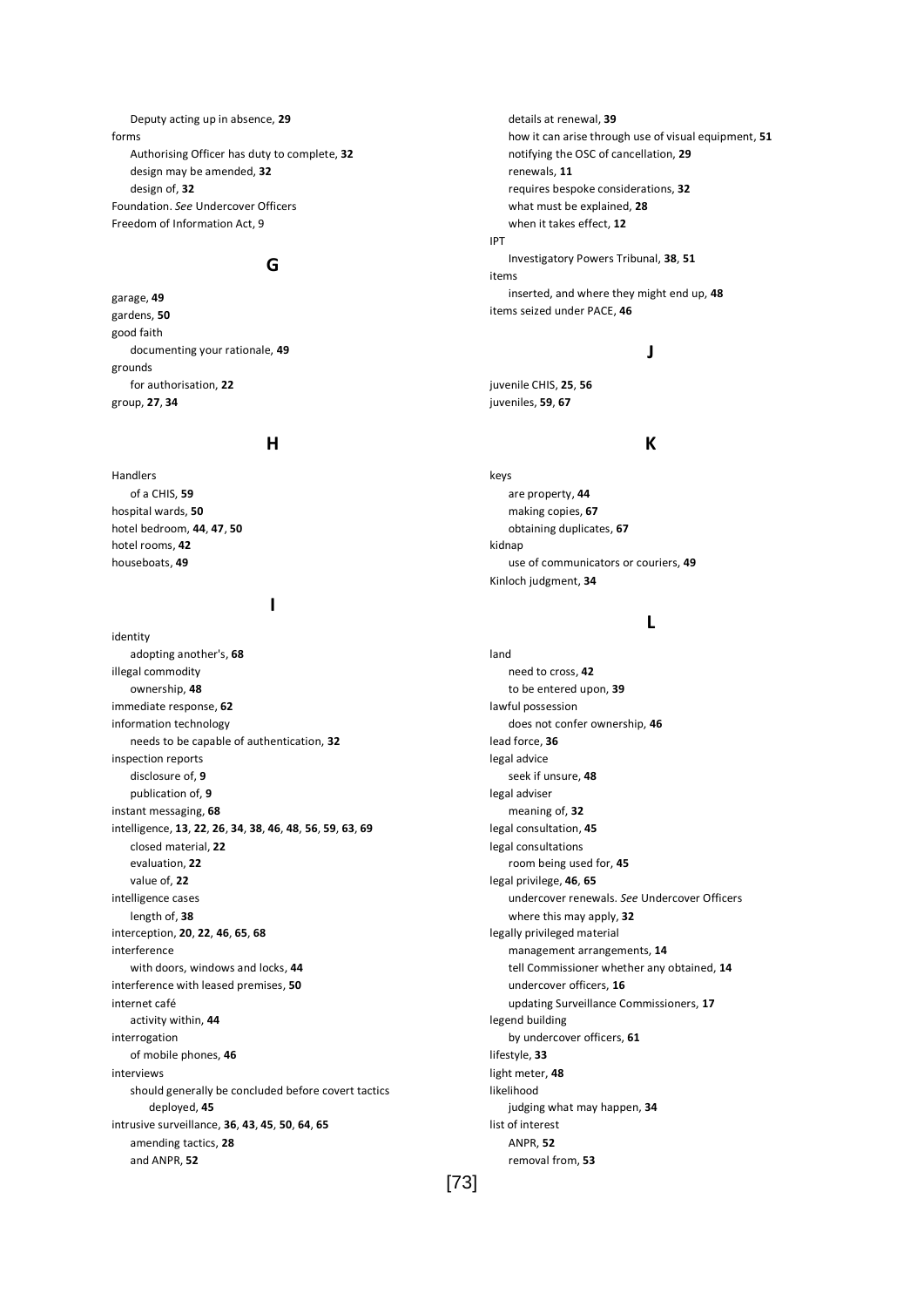who can add to this, **53** listening device in a property, **50** local authorities, **22**, **36**, **69** CCTV systems, **64** CHIS usage and authorisation, **60** grounds for authorisation, **22** local authority monitoring officer, **10** location data, **41** long term\ renewal by SAO, **16** onus on LEA to calculate due dates, **17** when to submit, **16** lorry, **50** lost equipment what to do, **39** luggage delaying of, **44**

#### **M**

magistrate, **25**, **69** comments made by, **69** magistrate's approval, **36** magistrate's approval when takes effect, **69** who should attend meeting, **69** maps, **40** use of, **38** matters subject to legal privilege. *See* legal privilege maximum sentence, **22** missing persons, **29** mobile phone examination likely authorisations needed, **46** mobile phones are property, **44** monitoring focused or targeted, **34**

#### **N**

National Index number, **55** notify OSC of changes, **55** undercover officers, **54** national security grounds available to the police, **66** necessary, **9**, **16**, **20**, **21**, **22**, **27**, **29**, **30**, **31**, **33**, **38**, **41**, **44**, **48**, **49**, **50**, **52**, **53**, **55**, **58**, **59**, **61**, **64**, **67**, **68** necessity, **14**, **21**, **25**, **36**, **43**, **54**, **55**, **57**, **59**, **66**, **69** need to know, **35**, **36** nine month stage. *See* Undercover Officers inspection of records by OSC Inspector, **16** notification form, **15** noise monitoring equipment, **64** not reasonably practicable meaning of. *See* Authorising Officer - absence of notification to a Commissioner, **10**, **11**, **14**, **18** need for signature of SAO, **38** notifications turnaround times, **18**

notifications and renewals of notifications when to send to the OSC, **13** notifications to OSC timescales, **11**

## **O**

objectives record whether or not met, **30** office, **44**, **48** office premises, **12** one party consent to recording telephone calls, **65** open source material repeat viewing of, **68** operations that start outside normal OSC hours. *See* Commissioners contacting directly operations involving the use of "relevant sources" (undercover officers), **14** oral cancellations, **30** Ordinary Surveillance Commissioners, **8** organised criminal group, **27** OSC, **8** how to contact, **9** provides guidance only, **10** role of, **8** working hours, **10** OSC regional offices how to contact, **9** other crimes need not be ignored, **28** outside normal working hours contacting the OSC, **10** overseas surveillance the need, or not, for authorisation, **42** ownership not conferred by seizure, **48**

### **P**

PACE does not enable covert surveillance or interference of itself, **46** examination of mobile phones, **46** seizure does not confer ownership, **46** package seizure during transit, **48** participating CHIS level of authorisation, **57** participating conduct for undercover officers, **54** password, **44** is property, **44** permitting lease, **50** personal data, **34**, **35** processing of, **33** PFS (Procurator Fiscal Service), **54** photographs for intelligence purposes, **69**

[74]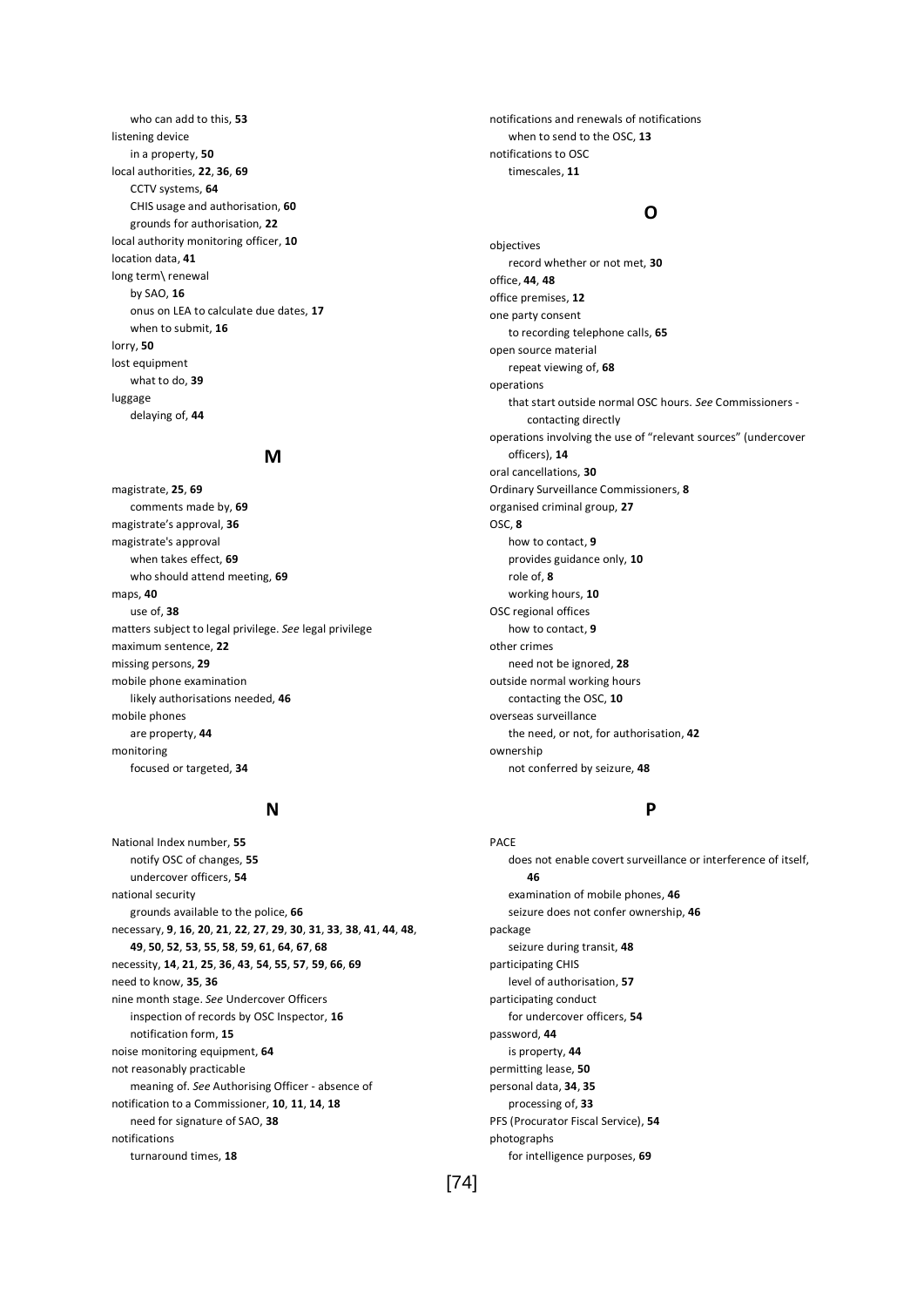use of, **38** use of third party's, **68** places of detention or custody use of devices within, **45** police cells, **46**, **50** police premises where rooms are allocated for others' use, **45** police property use of devices upon or within, **45** Policing and Crime Act 2009, **23** power to cancel, 18 power to quash, **18** pre-emptive directed surveillance, **63** primacy of the Security Service, **66** prior approval, **9**, **10**, **12**, **13**, **14**, **15**, **16**, **17**, **18**, **25**, **26**, **43**, **44**, **45**, **47**, **48**, **49**, **50**, **53**, **55** cases granted without a Commissioner's approval, **13** effective dates for undercover officers, **16** from a Commissioner, **10**, **15** in intrusive surveillance and property interference cases, **12** in urgent cases, **10** in working hours, **12** of a magistrate, **69** of undercover officers, **16** notify OSC of oversights, **17** oral authorisation of, **13** outside working hours, **12** property interference cases when they take effect, **12** receipt in Chief Officer's office, **25** turnaround times, **18** when take effect, **25** when to send to the OSC, 12 where urgency takes over, **13** prison cells, **46** prisons closed visits, **65** use of CCTV, **65** privacy, **29**, **34**, **41**, **50**, **62**, **64**, **65**, **68** privacy settings on social networking sites, **68** private contractors conducting activity, **31** private information, **33**, **34**, **35**, **46**, **47**, **58**, **62**, **64**, **65**, **66**, **68**, **69** different to personal data, **35** private land, **40**, **42** private life definition by Strasbourg, **35** respect for, **34** private vehicle, **51** entry of a device within, **47** probe use of, **44** within a property, **50** product, **22**, **23**, **28**, **30**, **33**, **40**, **41**, **45**, **47**, **59**, **60**, **61** ensure its use is covered, **40** making use of, **23** product management Authorising Officer's responsibility, **30**

professional and business activities. *See* Private life professional legal adviser devices deployed in place of business, **45** Professional Standards Department, **35** property making copies, **67** retention of, **33** that requiring prior approval. *See* Property Interference updating the OSC, **27** what constitutes property, **44** property interference, **8**, **12**, **18**, **23**, **24**, **27**, **31**, **36**, **38**, **39**, **40**, **41**, **44**, **45**, **46**, **47**, **48**, **49**, **50**, **62** accessing mobile phones, **46** advising the OSC of cancellation, **29** amending tactics, **28** approval by another force Chief Officer, **40** authorisation.when to send, **11** by a CHIS, **62** cancelling individual items, **30** continuing interference, **39** details at renewal, **39** dustbins or waste, **47** ensure all items and interference are catered for in the authorisation, **39** if equipment cannot be retrieved, **39** mobile phones, **46** needs bespoke considerations, 32 notification to a Commissioner, **11** onto land, **39** outside force area, **40** potential collateral intrusion, **38** prior approval of, **12** processing such cases through the OSC, **11** related downloads, **23** relates to the deed itself, **40** renewals, **11** replacing or adding items, or using the item, **46** serious crime, **38** specify the interference intended, **40** the need for separate authorisations, **41** update OSC on what took place, **30** using product from, **40** when effective, **11** where no serious crime exists, **29** proportionality, **14**, **20**, **21**, **25**, **34**, **36**, **43**, **51**, **54**, **55**, **57**, **59**, **66**, **69** consider cumulative effect of tactics, **28** the key elements, **21** proportionate, **20**, **21**, **27**, **29**, **30**, **33**, **51**, **59**, **64**, **67**, **68** prosecution powers, **30** protection provided by having authorisation in place, **51** Protection of Freedoms Act.2012 changes brought about by, **22** protocol for CCTV systems, **64** public authority, **1**, **9**, **10**, **20**, **31**, **32**, **35**, **41**, **50**, **54**, **56**, **57**, **58**, **59**, **60**, **66**, **67**, **68** can use services of another, **30** *cannot force others to act*, **31**

[75]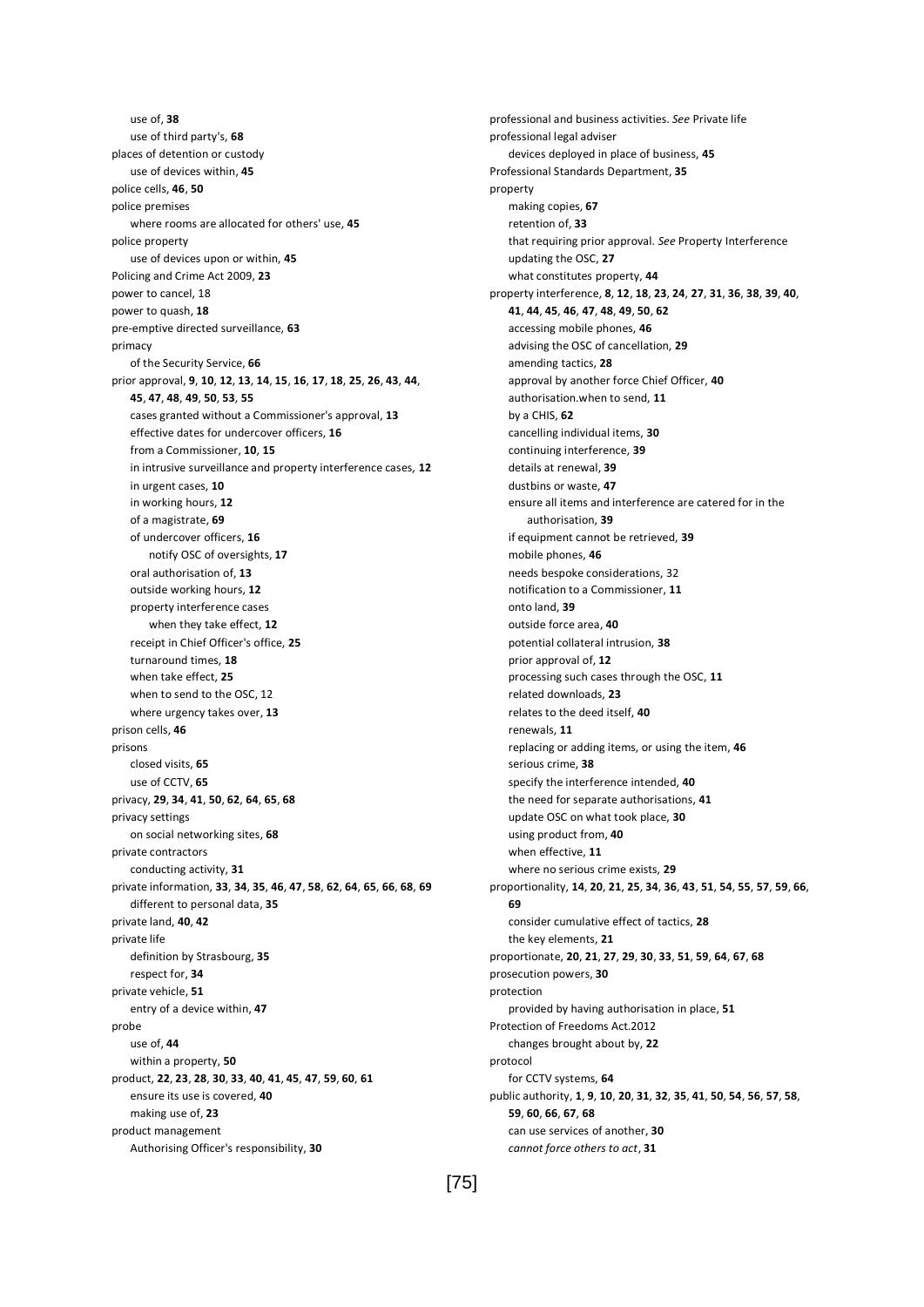public health, **22** Public Holidays. *See* OSC - working hours public land, **40** public place, **34** items discarded in, **47** surveillance of people within, **65** public safety, **22**

### **R**

R v Sutherland, **28**, **33** railway arches, **49** rationale documenting of, **55** recording of, **49** reconnaissance may require property interference authorisation, **40** recording device, **41**, **48** recording of telephone calls by a CHIS, 65 records keeping an audit trail, **23** of comments by a magistrate, **69** refuse in dustbins, **47** related authorisations, **23** relevant sources. *See* Undercover Officers renewal of undercover officers if overlooked, **17**, **53** what documentation to submit, **16** renewals effective times, **25** making changes, **26** must update Surveillance Commissioners fully, **39** notification of effective dates, **26** of undercover officers, **53** sending to the OSC, **10** renewals of prior approvals ensure submitted in good time, **13** when to send to the OSC, **13** renewals of property interference and intrusive surveillance if Senior Authorising Officer not available to sign immediately, **11** repeat burglary victims, **50** repeat viewing of open source material, **68** requests for assistance, **37** requests for guidance who may submit, **10** requests for prior approval where and when to send, **11** residential premises, **45**, **47**, **48**, **49**, **50**, **51**, **53** entry of a device upon, **47** meaning of, **50** resources ensuring availability before authorisation, **66** responsibility of an Authorising Officer, **9** retractions of submitted documentation, **14** reviews adding new tactics, **28**

making changes, **26** right to respect for private life, **34** RIP(S)A extent of reach, **37** how it protects, **20** RIPA extent of reach, **37** how it protects, **20** includes conduct outside the UK, **43** is protective, **48** RIPA/RIP(S)A coordinator, **10** risk, **14**, **15**, **16**, **17**, **30**, **31**, **54**, **55**, **57**, **58**, **59**, **60**, **61**, **69** risk assessment, **54**, **57**, **60** for undercover officers, **54** of CHIS, **60** rogue traders, **53** rota of Duty Commissioners, **10**

## **S**

sales to juveniles, **58** Schengen prohibited activities, **37** Schengen Convention, **37**, **43** Scottish/English border surveillance across, **63** Secretariat, **8** Section 30 RIP(S)A, **20** Section 32(A) of RIPA, **36** Section 80 RIPA, **20** Security Service, **36**, **66** seizure, **46** Senior Authorising Officer absence of. *See* Authorising Officer - absence of cannot delegate reviews of undercover officers, **55** Senior Responsible Officer, **10**, **22**, **23**, **67** reporting of errors, **22** responsibilities of, **60** role of, **23**, **67** suitable rank, **67** serious crime, **38** shoe prints, **44** signatures of the Authorising Officer, **32** sketches use of, **38** social networking sites, **68** CHIS, **68** social networks, **22** Special Branch operations, **35** status drift, **60**, **61** Statutory Instrument 2010/461, **45** Statutory Instrument 2012/1500, **22** Statutory Instrument 2013/2788, **14**, **15**, **17**, **19**, **53**, **55**, **56**, **57** stolen vehicle, **51** stored communication lawful access to, **46** stored messages

### [76]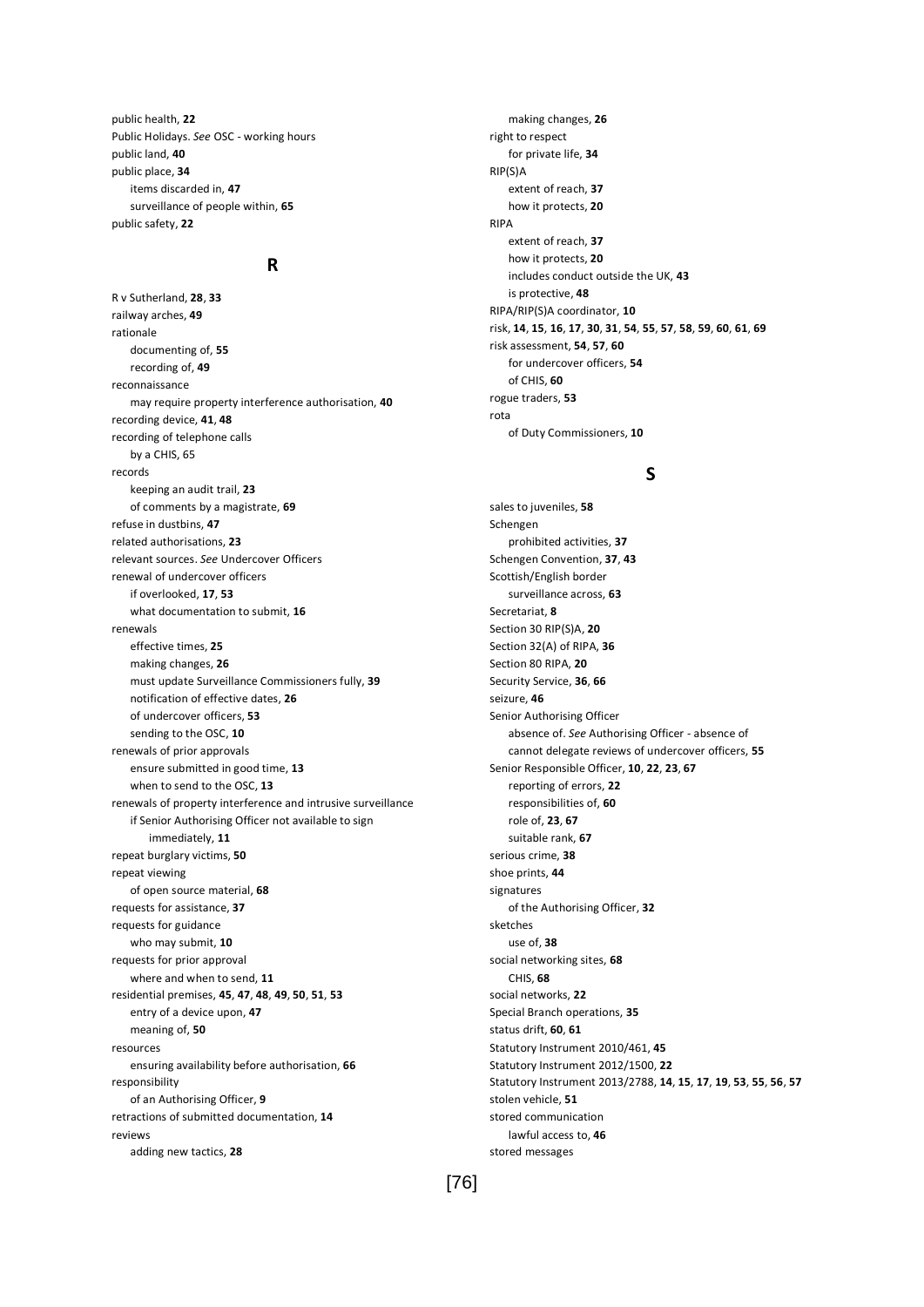accessing of, **46** Strasbourg, **34**, **35** subject, **1**, **9**, **12**, **17**, **24**, **26**, **28**, **34**, **35**, **37**, **41**, **42**, **44**, **45**, **46**, **47**, **49**, **50**, **55**, **57**, **58**, **59**, **61**, **62**, **63**, **65**, **66**, **67**, **68** addition of new, **26** updating the OSC, **27** where identities not yet known, **26** where not a UK national, **42** with many vehicles, **27** subject or operation specific, **62** sub-source, **57** substantial financial gain, **49** substitute item or substance, **48** Supreme Court, **34** surveillance, **8**, **11**, **14**, **16**, **18**, **20**, **21**, **22**, **23**, **24**, **25**, **26**, **27**, **28**, **30**, **31**, **32**, **33**, **34**, **36**, **37**, **38**, **39**, **40**, **41**, **42**, **43**, **44**, **45**, **46**, **47**, **48**, **49**, **50**, **51**, **52**, **53**, **56**, **62**, **63**, **64**, **65**, **66**, **67**, **68** of electronic tags, **64** of social networking sites, **68** outside the UK, **37** overseas. *See* Schengen record the value of, **30** what may constitute, **33** where borders have been crossed, **37** Surveillance Commissioner, **14**, **15**, **16**, **17**, **19**, **25**, **31**, **33**, **35**, **39**, **45**, **53**, **55** comments from, **25** powers available to, **18** Surveillance Commissioners' decisions How to appeal, **19** Surveillance Inspector, **8**, **16**, **22**, **29**, **35** Surveillance.Commissioners contacting directly, **10** power to quash or cancel, **18** Role of, **8**

## **T**

tactics cumulative effect, **28** disclosure of, **31** no use until authorised, **28** what to seek and when, **28** Tasked Witness terminology, **60** tasking, **33**, **56** technical equipment. *See* Equipment technical feasibility reports, **40** technical feasibility studies, **66** technical reconnaissance, **69** telephone calls one party consent, **65** recording of, **65** template entries to be avoided. *See* Authorising Officer tenancy agreement, **50** tents, **49** test purchase operations, **58** at several premises, **59**

different types, **59** texts accessing of, **46** and the examination of mobile phones, **46** The Protection of Freedoms Act 2012, **25** third parties use of, **31** threat to life, **29**, **63** timescales for processing through the OSC, **11** tracking an asset, **48** tracking device, **35**, **40**, **41**, **42**, **48**, **51** and stolen vehicles, **51** battery replacement, **40** types of authorisation advised, **41** use of, **41** within public authority owned vehicles, **41** trial admissibility of evidence, **20** trial judge, **20**, **44** is the final arbiter of admissibility, **10**, **32**, **40**, **49**, **61** trigger device, **48**

#### **U**

unauthorised activity reporting of, **22** undercover officers, **53** "long term", **15** added by way of review, **15** adding new officers, **55** authorisation documentation needed, **54** authorisation of, **14** calculating effective dates, **55** cancellations, **17** cancellations - what to send and when, **17** clarity in their use and conduct parameters, **54** clarity of Section 29(5) roles, **54** comments back from a Commissioner, **15** content of risk assessments, **54** deployment outside authorised periods, **17** effective dates, **14** effective renewal.dates, **14** legally privileged material, **16** legend building, **61** must be individually authorised, **53** need for urgent authorisation, **17** nine month stage, **15** notification to the OSC, **14** notify changes to National Index Number to OSC, **55** on line, **58** participating conduct, **54** renewal of, **53** renewal of urgent grant, **15** reviews cannot be delegated, **55** should be clearly identified by URN, **54** urgent authorisation, **15** what to send the OSC and when, **14** whether authorisation is needed, **55**